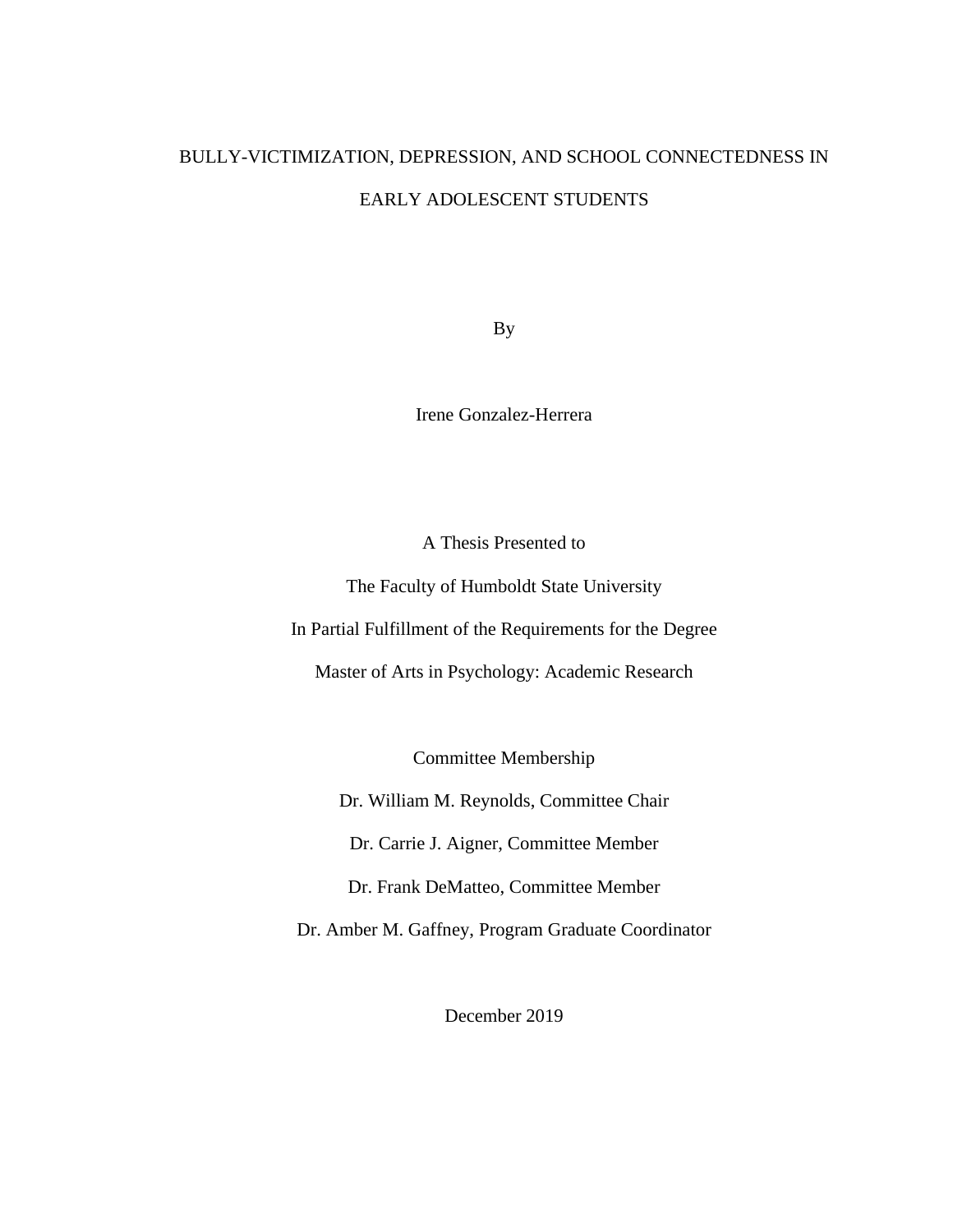#### **Abstract**

# <span id="page-1-0"></span>BULLY-VICTIMIZATION, DEPRESSION, AND SCHOOL CONNECTEDNESS IN EARLY ADOLESCENT STUDENTS

#### Irene Gonzalez-Herrera

During early adolescence, schools play a significant role in the development of students. An issue that continues to be a serious concern for students, parents, teachers, and school officials in the U.S. and around the world is bullying. The primary purpose of this study was to examine school connectedness as a mediator between bullyvictimization and depressive symptomatology in early adolescence. The secondary purpose of the study was to explore how gender and bullying classification groups (i.e., bully, victim, bully-victim, and non-involved) may relate to levels of reported school connectedness. The current study found low school connectedness partially mediated the relationship between bully victimization and depressive symptoms. Results also showed non-involved youth reported higher levels of school connectedness compared to bullies, victims, and bully-victim. The present study sought to expand literature of bullying, depression, and school connectedness in early adolescence with the aim of informing prevention, intervention and policy initiatives.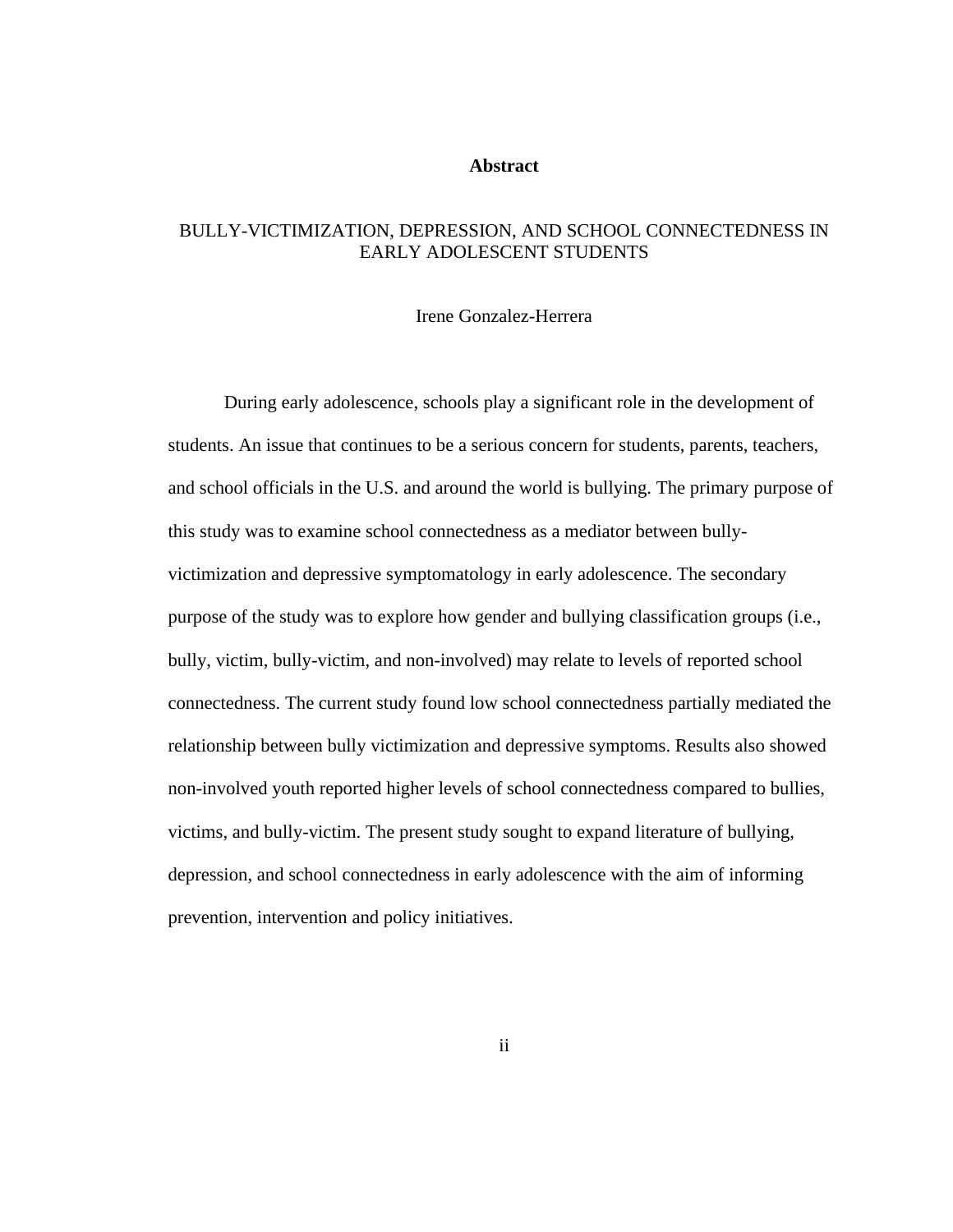#### **Acknowledgements**

<span id="page-2-0"></span>I would like to thank Dr. William M. Reynolds for his unconditional support and guidance during this process. I would like to thank the rest of my committee, Dr. Carrie J. Aigner and Dr. Frank DeMatteo. As a first-generation student, I was not very informed how higher education or graduate school worked. I was very privileged to have the mentorship of Dr. Aigner and Dr. Reynolds who introduced me to the world of research. Through their encouragement I applied to the graduate program with no idea about what I was doing. I also want to thank other faculty that were impactful in my learning experience: Dr. Tasha R. Howe, Dr. Sangwon Kim, Dr. Christopher Aberson, Dr. Amber Gaffney, Dr. Benjamin Graham, and Dr. Maria I. Iturbide.

Thankfully, I had an amazing and supportive cohort that I could rely on in times of need. Nena McGath and Kali Williams were the instrumental in keeping me grounded whenever I panicked. To those friends that became family and kept me motivated: Santa, Stephanie, Tamara, and the list goes on.

I would like to thank my mother, Luz, who has literally been my light. Without her work and dedication, I would not be where I am today without her continuous support. Even though most of my family did not understand why I was still going to school, they were there for me. I am very grateful to my siblings (especially Esme),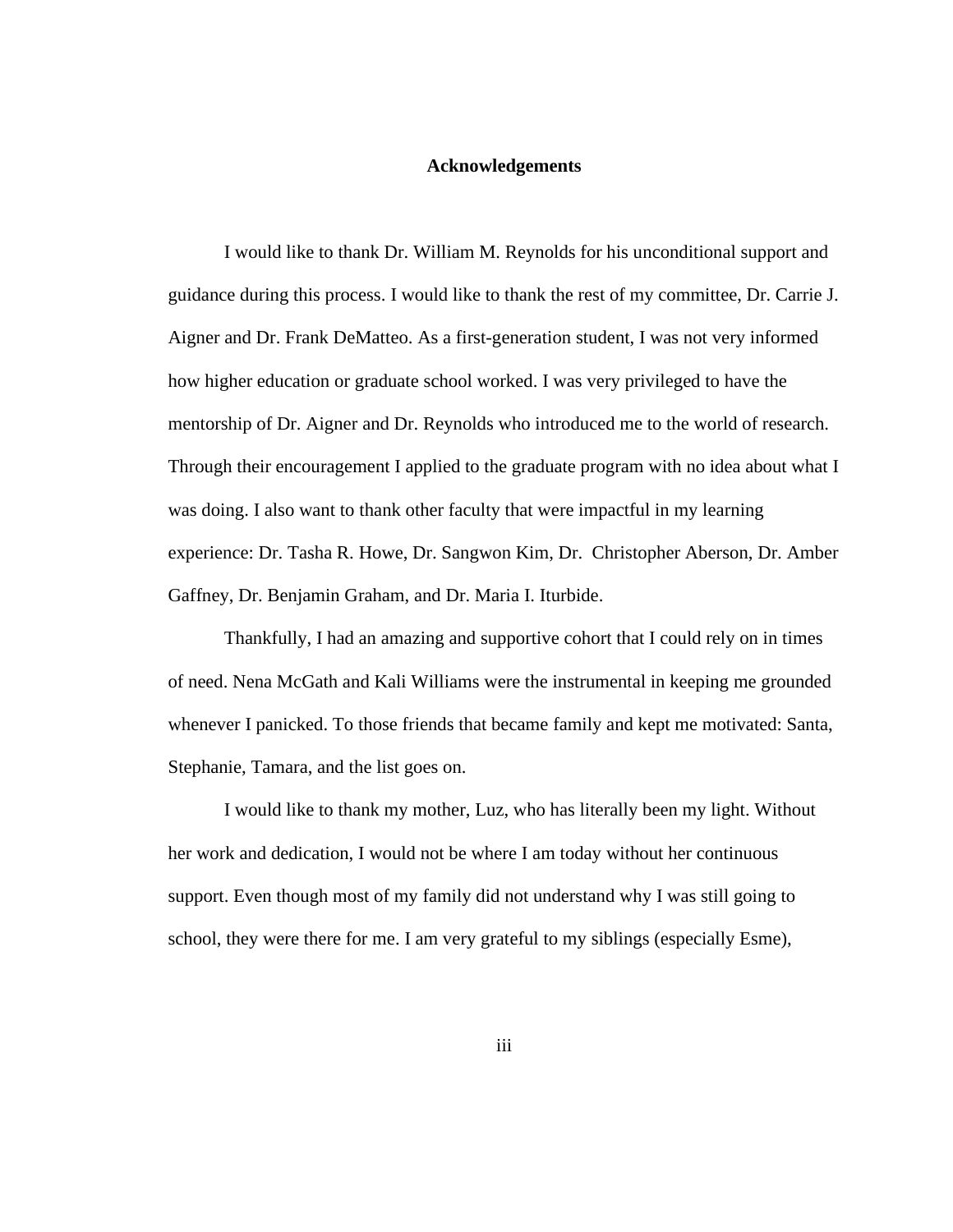nephews, nieces, and other family members that checked up on me. I really appreciate everyone who has been part of this journey, I did not do this alone.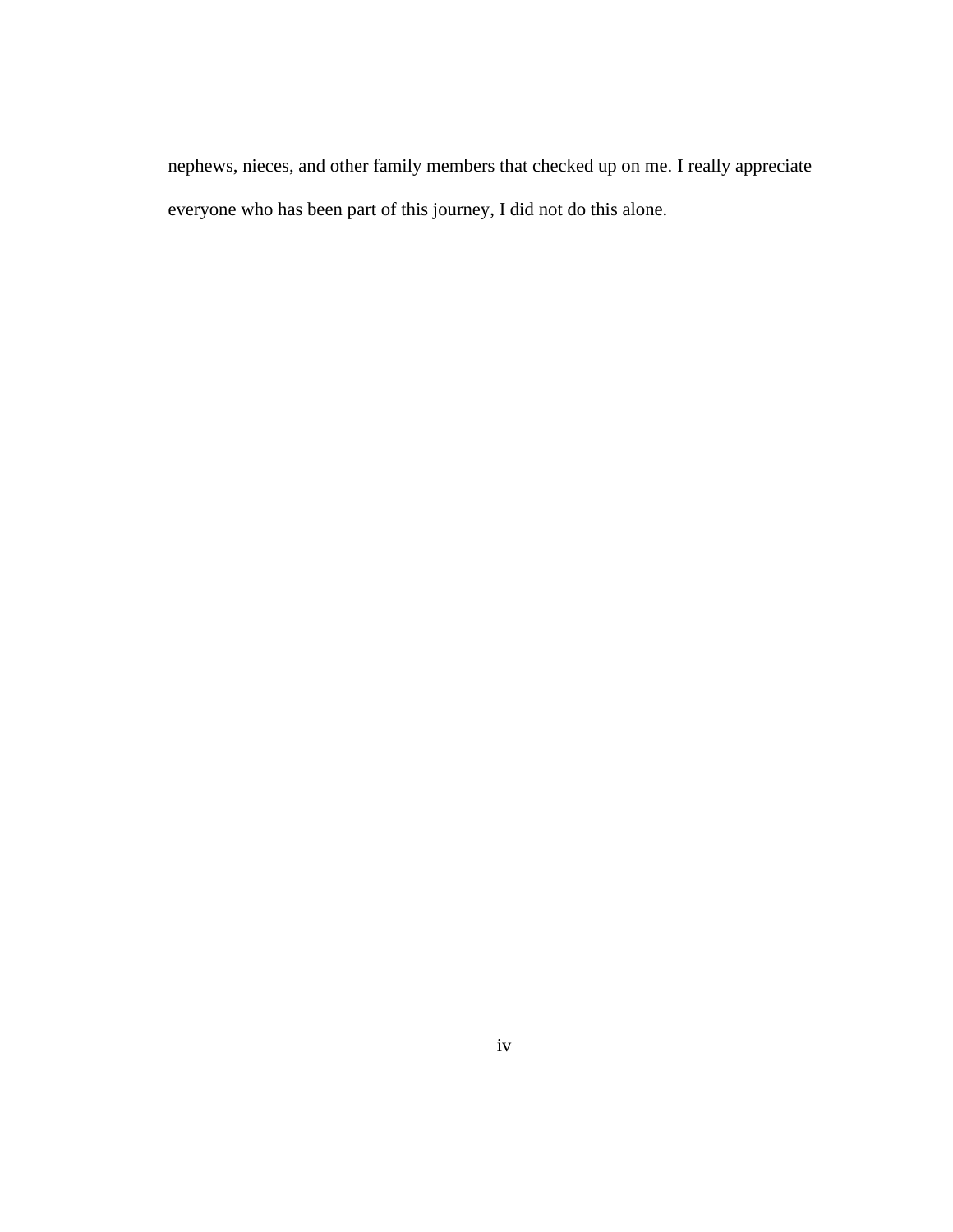# **Table of Contents**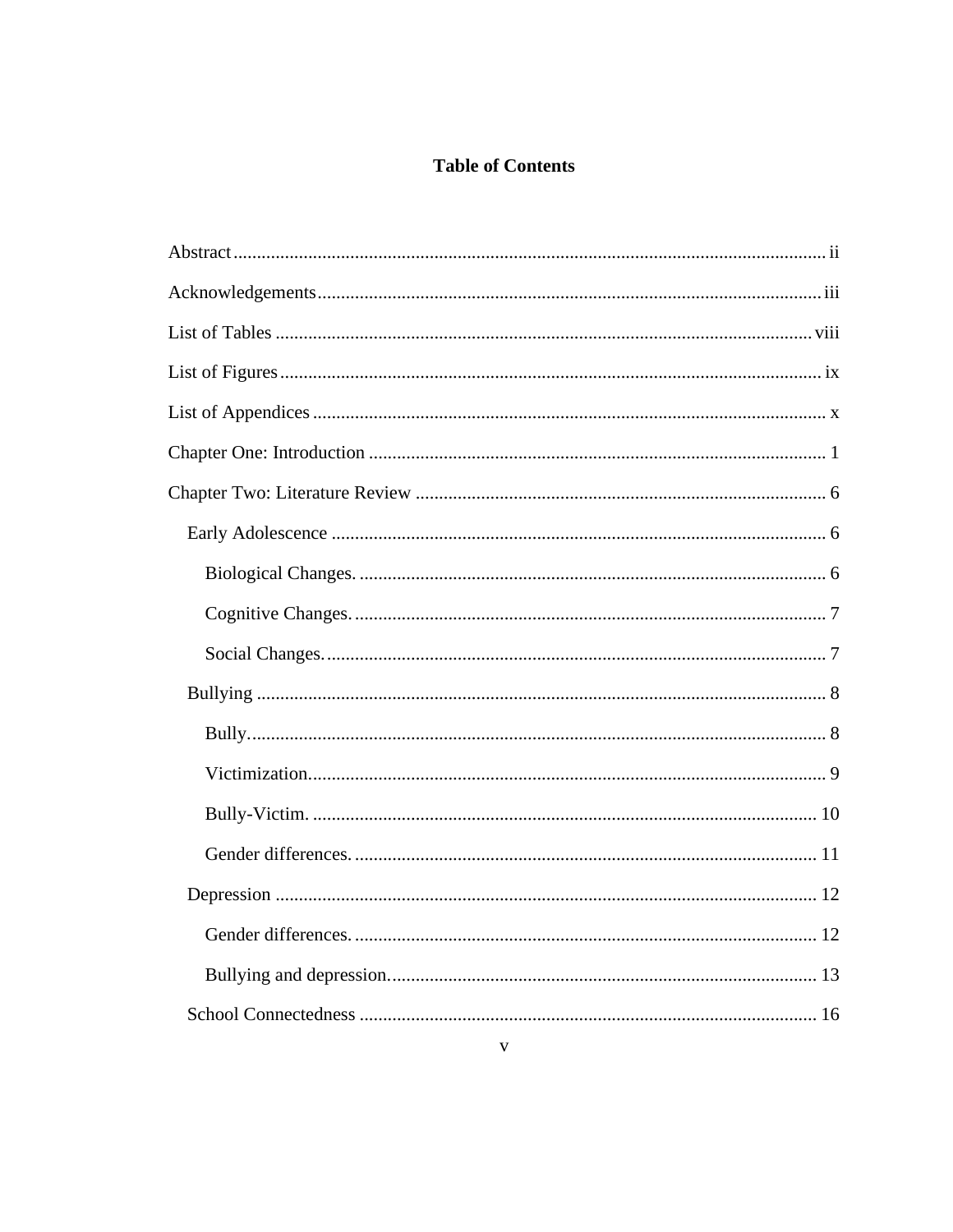| Preliminary Analyses | 40 |
|----------------------|----|
|                      |    |
|                      |    |
|                      |    |
|                      |    |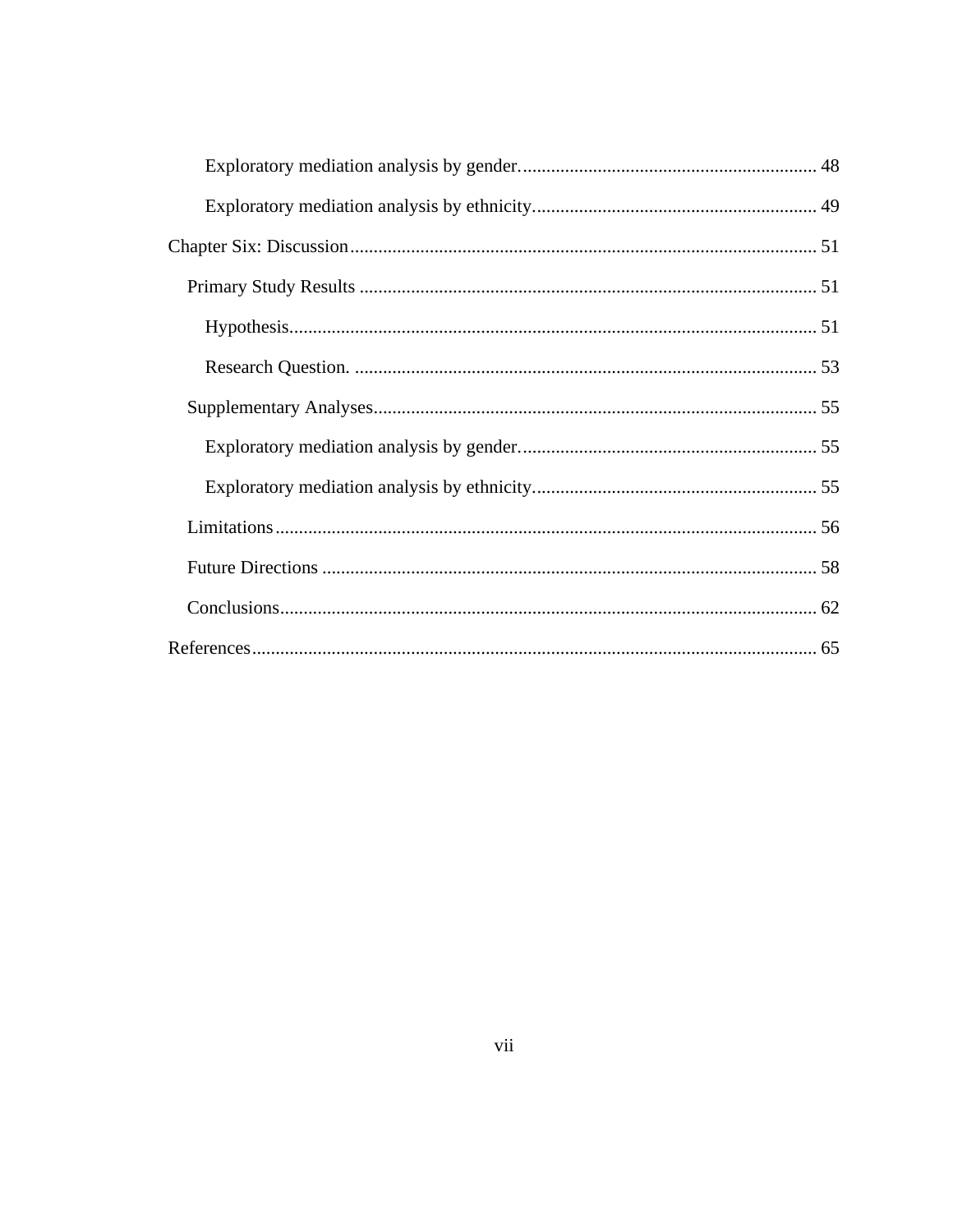# **List of Tables**

<span id="page-7-0"></span>

| Table 1 Frequency and Percentage of Sample Characteristics by Age  31           |  |
|---------------------------------------------------------------------------------|--|
| Table 2 Frequency and Percentage of Sample Characteristics by Grade 32          |  |
| Table 3 Frequency and Percentage of Sample Characteristics by Ethnicity  33     |  |
| Table 4 Means and Standard Deviations and T-Tests Between Boys and Girls  41    |  |
| Table 5 Means and Standard Deviations and T-Tests Between Students of Color and |  |
| Table 6 Correlations and Reliability Coefficients Between Study Measures  43    |  |
| Table 7 Frequency and Percentage of Bullying Classification Groups  46          |  |
| Table 8 Mean School Connectedness Score by Bullying Category and Gender  47     |  |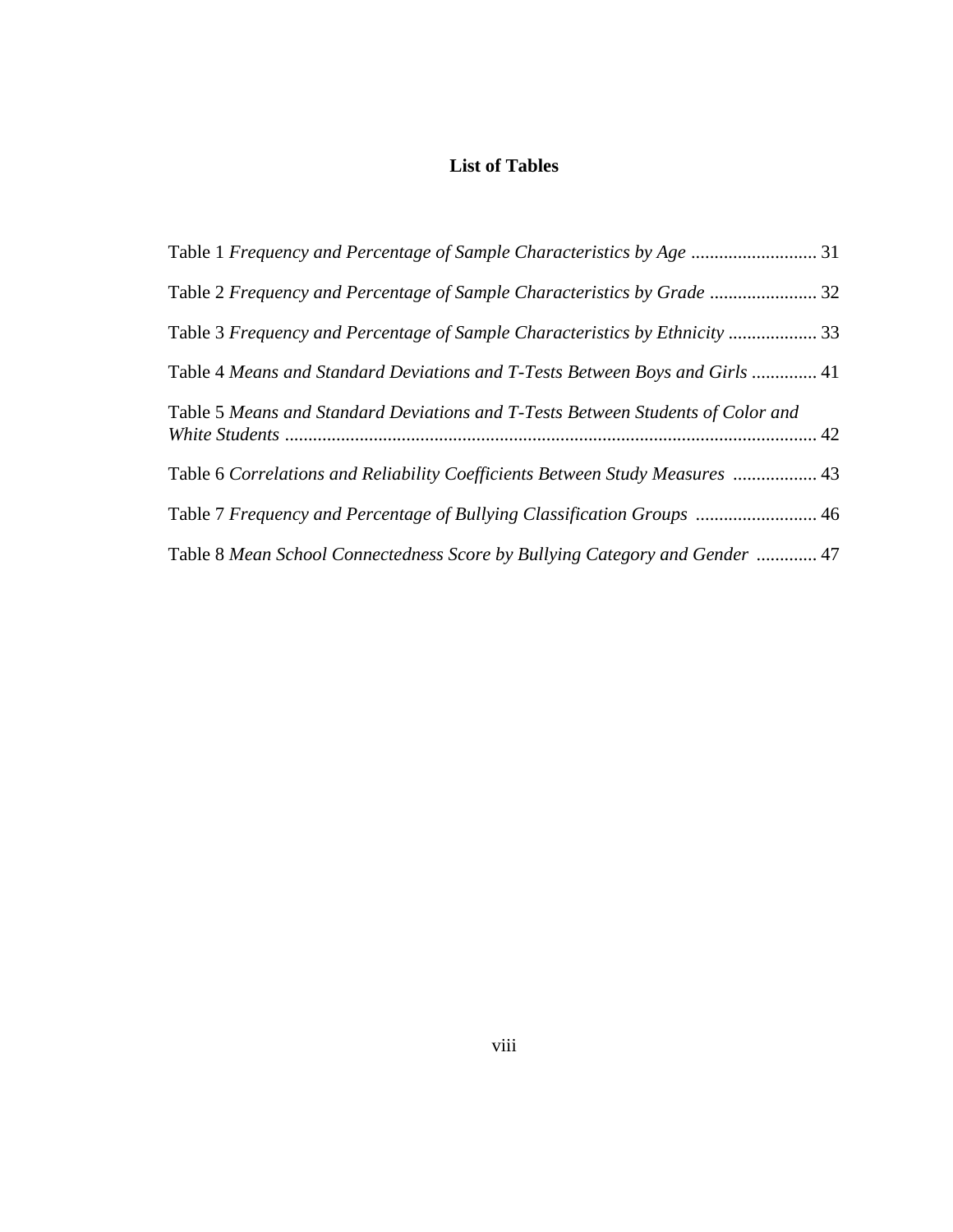# **List of Figures**

<span id="page-8-0"></span>*Figure 1*[. Conceptual model of the study variables such that bullying victimization is the](#page-36-0)  [primary independent variable, depression symptomatology is the dependent variable, and](#page-36-0)  [school connectedness is the hypothesized mediating variable.](#page-36-0) ........................................ 27

*Figure 2. A:* The direct effect model for bullying-victimization and depressive symptoms. [B: The mediation model with school connectedness as the mediator between bullying](#page-53-0)[victimization and depressive symptoms. Standardized path coefficients are shown.](#page-53-0)  $N =$ 402. \*\**p* < .01. [..................................................................................................................](#page-53-0) 44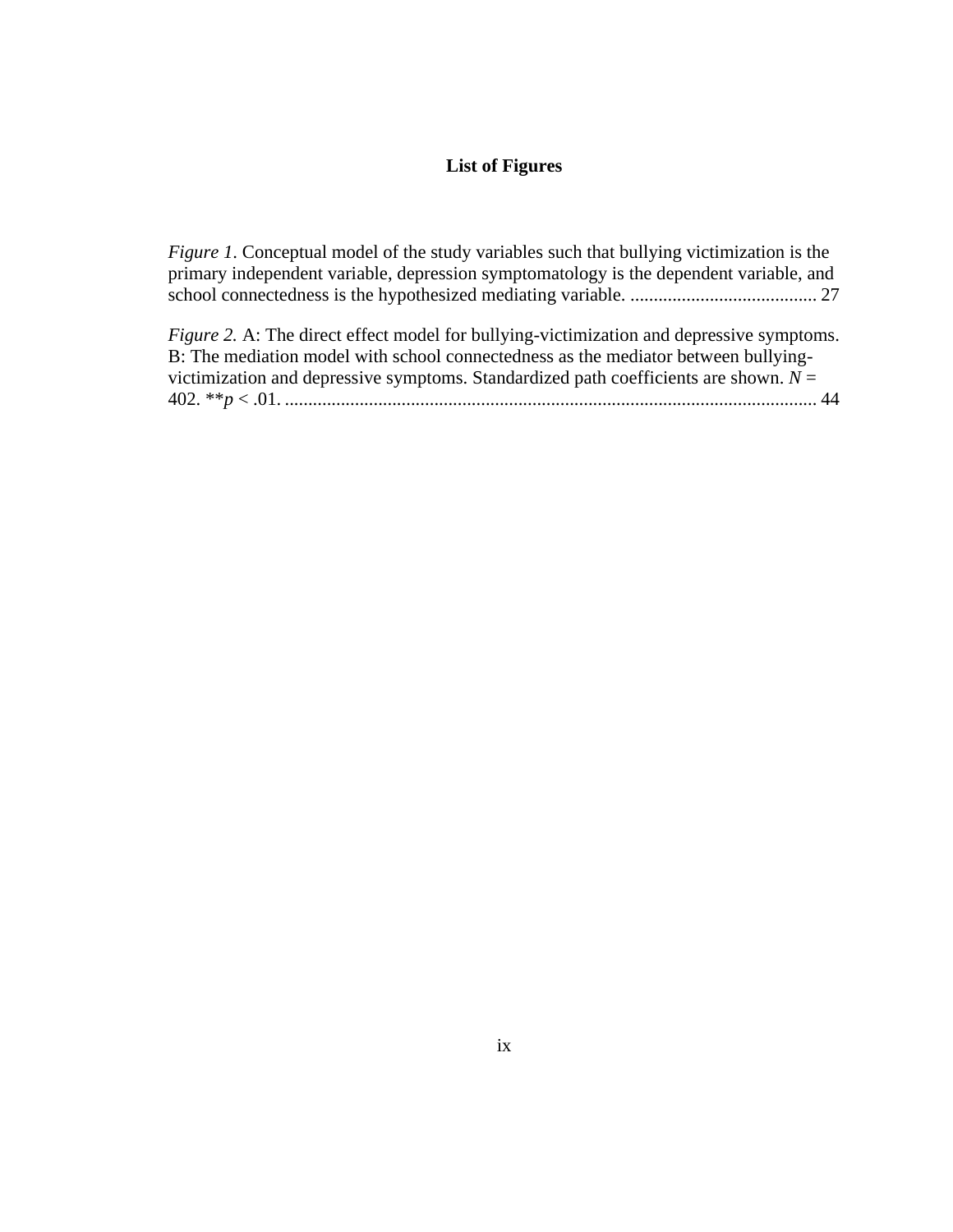# <span id="page-9-0"></span>**List of Appendices**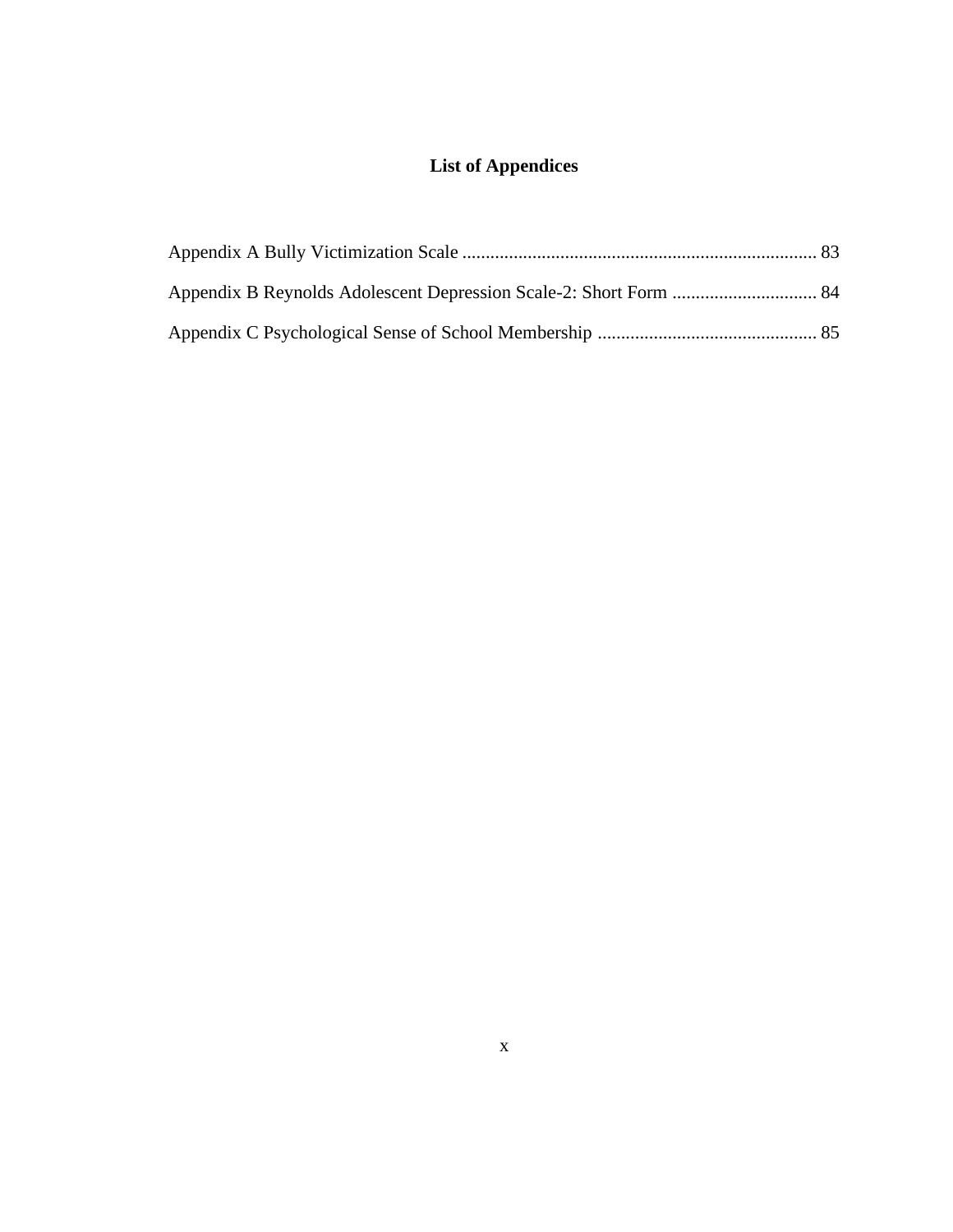#### **Chapter One: Introduction**

<span id="page-10-0"></span>During early adolescence, schools play a significant role because of the relationships that are developed during that time. An issue that continues to be a serious concern for students, parents, teachers, and school officials in the U.S. and around the world is bullying. According to the most recent report from the National Center for Education Statistics, an estimated 20.2% of students ages 12 through 18 reported being bullied at school in 2017 (Seldin & Yanez, 2019) a similar finding to that of 20.8% in 2015 (Lessne & Yanez, 2017). A meta-analysis of 80 studies analyzing bullying involvement rates (i.e., bully and victims) of students ages 12 through 18 reported a mean prevalence rate of 35% for both perpetration and victimization (Modecki, Minchin, Harbaugh, Guerra, & Runions, 2014). However, as this meta-analysis highlights rates of bullying vary (from 9% and up to 98% in some cases). Inconsistencies in the definition and measurement of bullying behaviors have contributed to the variability in rates (Gladden, Vivolo-Kantor, Hamburger, & Lumpkin, 2014).

Bullying behaviors tend to vary among boys and girls depending on the type of behavior being assessed (Archer, 2004; Espelage, Low, Rao, Hong, & Little, 2013; Nansel, Overpeck, Pilla, Ruan, Simons-Morton, & Scheidt, 2001; Underwood, & Rosen, 2011). Boys tend to report higher rates of victimization when physical aggression is involved. Girls tend to report higher levels of victimization if the issue involves relational aggression, rumor spreading, or comments on their physical appearance. Experience with bullying tends to increase somewhat during early childhood (roughly around ages 7-9),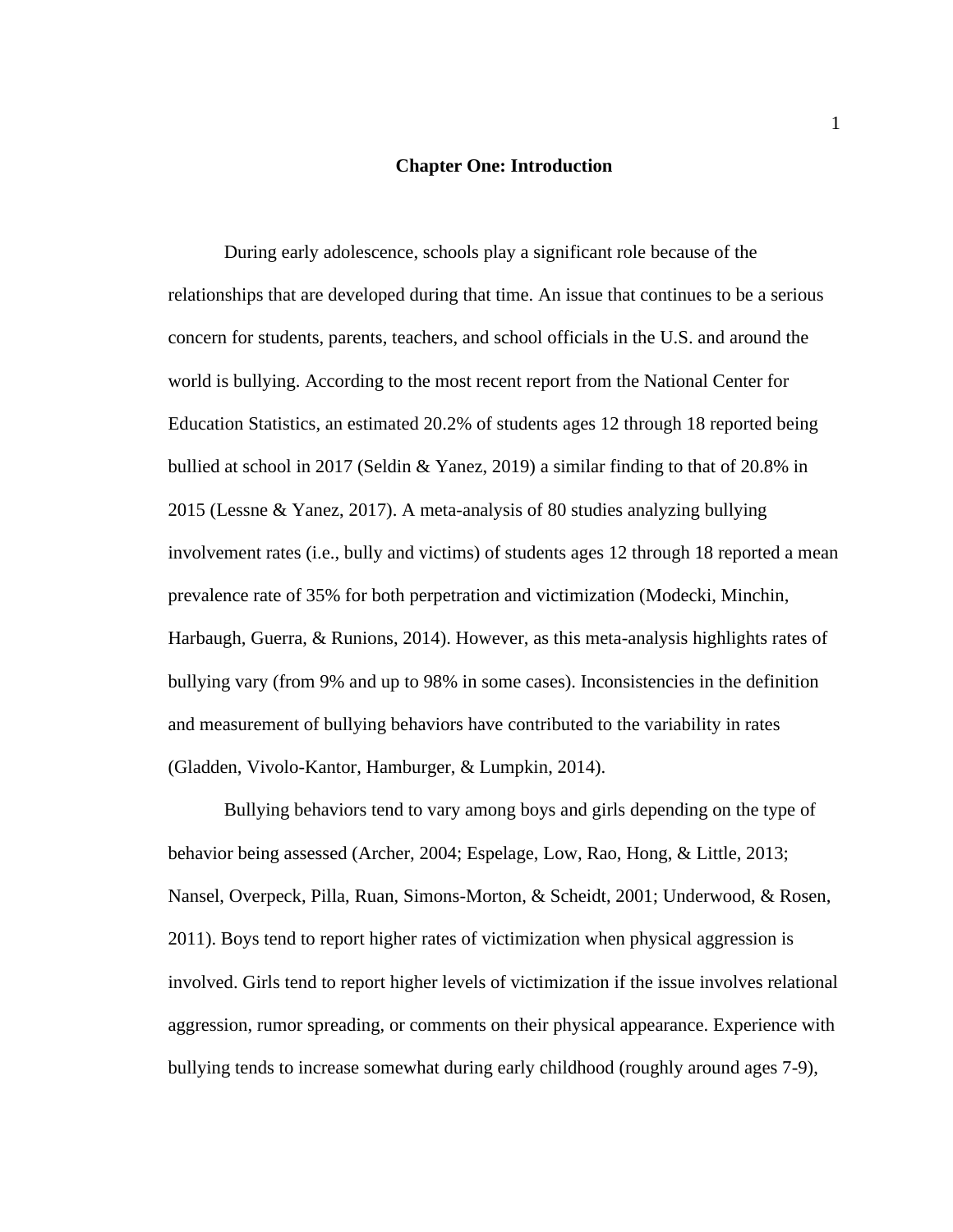peak during early adolescence (roughly around ages 10-13) and decline slightly during the late adolescent years, roughly around ages 14-18 (Nansel et al., 2001; Reynolds, 2008).

Bullying has serious consequences for those involved (i.e., bullies, victims, and bully-victims) since it has been found that it affects academic achievement, physical health, and psychological well-being (Hawker & Boulton, 2000; Juvonen, Graham, & Schuster, 2003; Pepler, Jiang, Craig, & Connolly, 2008). Adverse school interactions such those experienced when bullying is involved can be detrimental for developing feelings of connectedness to the school and can contribute to an increase of depressive symptoms (Bradshaw, 2015; Lee, Kim, & Kim, 2005; Merrell, Gueldner, Ross, & Isava, 2008; Pepler et al., 2006; Pepler, Craig, O'Connell, 2010).

Depression is one of the most prevalent mental health problems in adults and is a significant problem in children, both internationally and in the United States (Gibb, 2014). Community surveys in the United States find up to 20% of adults and 50% of children and adolescents report depressive symptoms during the last week to 6 months (Kessler & Bromet, 2013). Depressed children and adolescents tend to exhibit significant impairment in family, school, and other settings (Klein, Goldstein, & Finsaas, 2017).

Earlier onset of depression is associated with psychosocial, physical, and academic challenges and worse clinical outcomes during adulthood (Birmaher et al., 1996; Gibb, 2014; Kessler Avenevoli, & Merikangas, 2001; Rao et al., 1995). A recent meta-analysis of 42 randomized controlled trials (RCTs) evaluating evidence-based (EB) psychosocial treatments for children and adolescents found weak evidence for child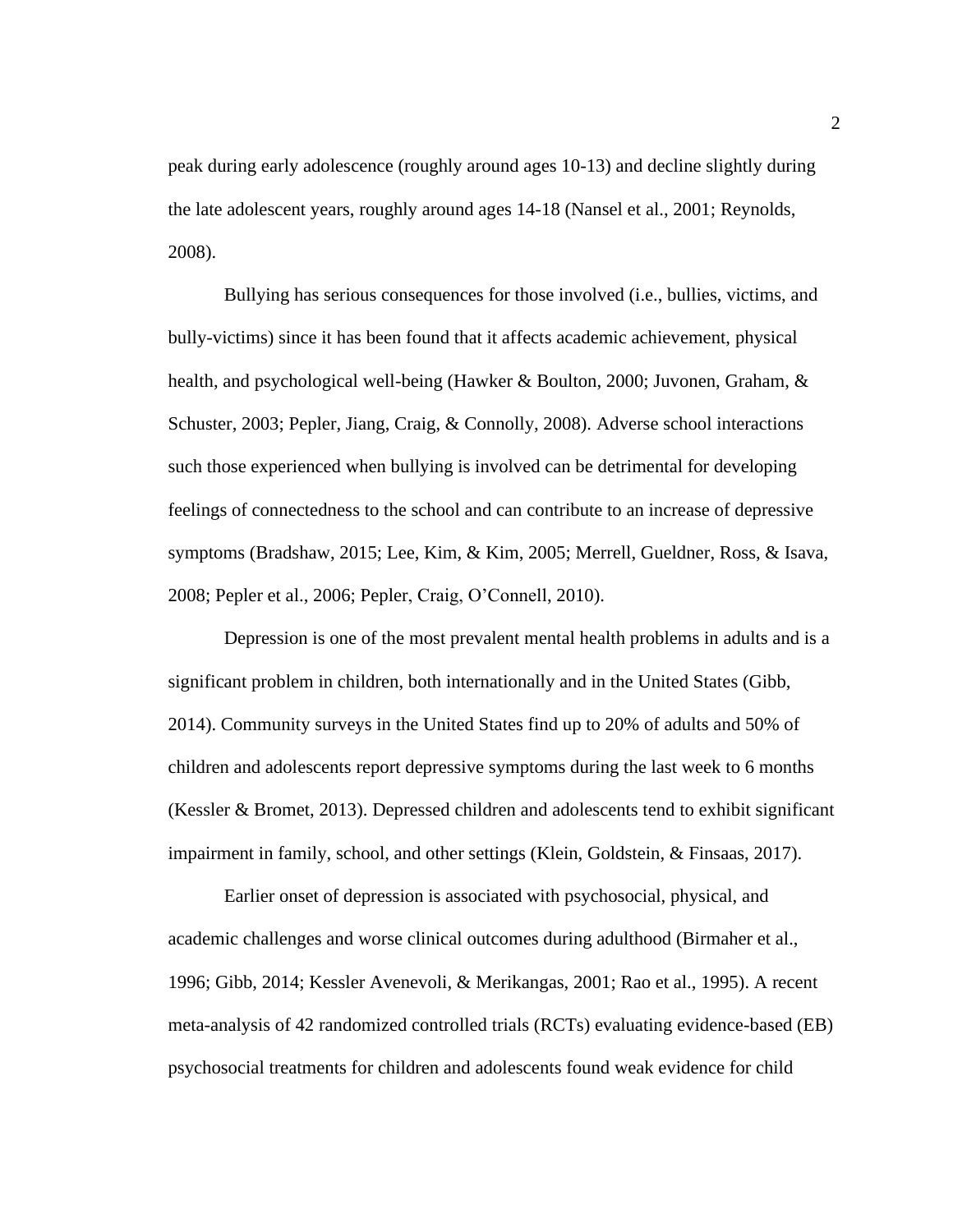treatments compared to adolescent treatments, with no child treatments achieving wellestablished status (Weersing, Jeffreys, Do, Schwartz, & Bolano, 2017). While children experience high levels of depressive symptoms, they tend to be undertreated. This is alarming considering the high prevalence of symptoms. More specifically, the association between bully-victimization and depressive symptomatology appears to be reciprocal (Prinstein, Borrelli, Cheah, Simon, & Aikins 2005). Children who are victims of bullying are more likely to feel depressed and to some extent children who are depressed tend to be bullied.

Like bullying, definitions of school connectedness vary across research. School connectedness refers to the extent to which students feel like they belong and are part of the school with more complex definitions including perceptions that the school and the individuals (e.g., teachers, peers, school administrators, etc.) inside the school care about the student's academic achievement, health and general wellbeing (e.g., Blum & Libbey, 2004; Jimerson, Campos, & Greif, 2003; Libbey, 2004; Maddox & Prinz, 2003; O'Farrell & Morrison, 2003). The topic of school connectedness has been of importance that in 2004, an interdisciplinary group of education leaders gathered to summarize findings on the concept of school connectedness to inform school policies. In the declaration, researchers recommend ways school connectedness can be promoted such as high academic expectations, positive adult-child relationships, increased feelings of safety and support from others in school (Wingspread Conference, 2004). The declaration highlights the potential harms to student's wellbeing when students do not feel connected to their school.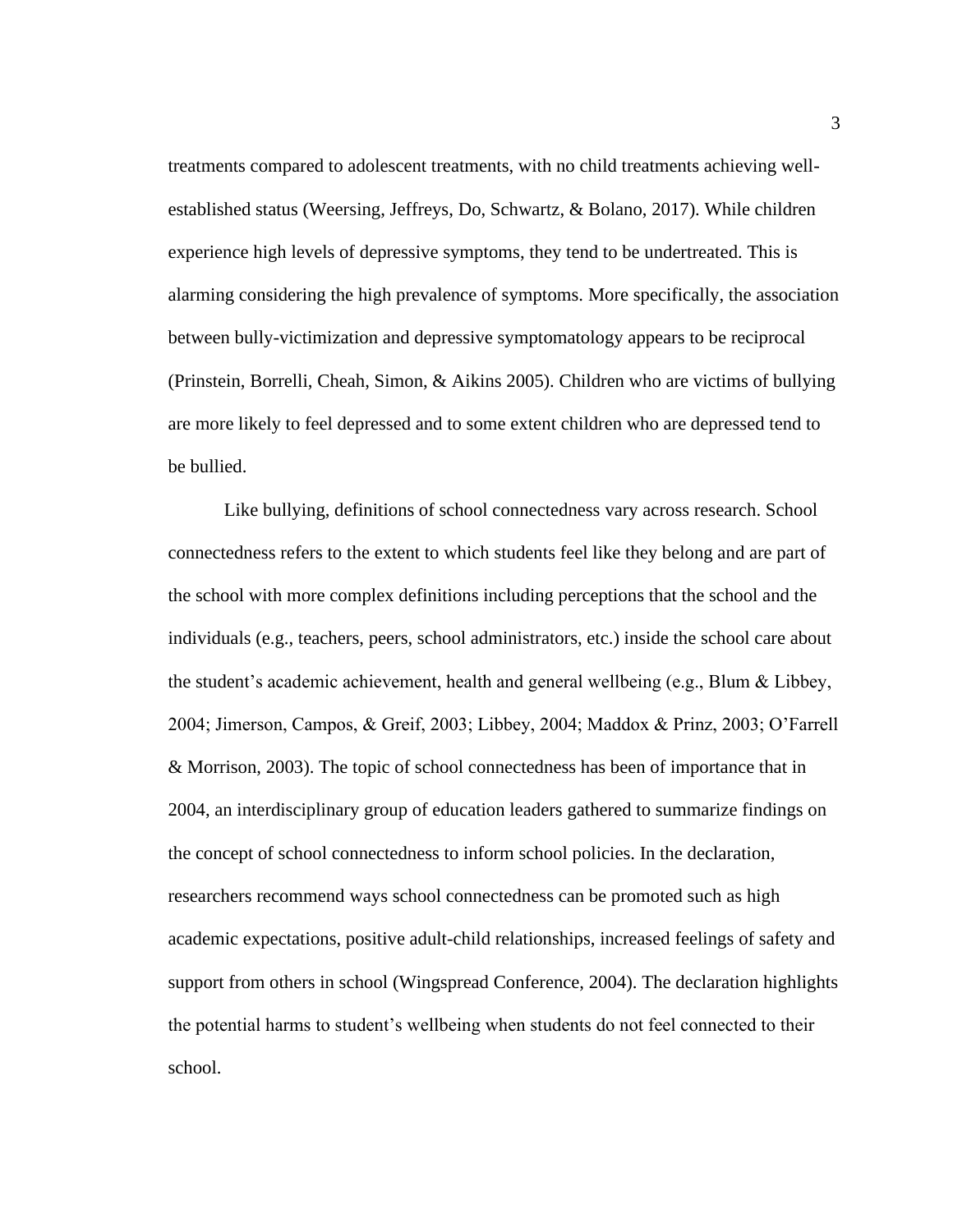Research suggest that promoting school connectedness can have a positive impact in a variety of academic and psychosocial outcomes (Bradshaw, 2015; Lee, et al., 2005; Merrell et al., 2008; Pepler et al., 2006; Pepler et al., 2010). Research show problems of bullying encompass more than the individuals involved (i.e., bully, victim) it affects other relationships in the school such as: teachers, peer groups, and school administrators (Pepler et al., 2006; Parker, Rubin, Erath, Wojslawowicz, & Buskirk, 2006). If positive interpersonal interactions are essential for healthy peer relationships, then interventions for bullying should focus on shifting these dynamics to promote positive interactions in school. Schools involvement is important for implementing policies that promote healthy relationships (e.g., peer, student-teacher, and student-administrator relationships) and contribute to better mental health. As described by Bronfenbrenner (1979), interactions at multiple levels (e.g., microsystem, macrosystem, exosystem, etc.) play an important role in the development of individuals. It is also important to consider how the relationships between people within the school contribute to feeling of connectedness and safety.

This study examined the mediating role of school connectedness between the relationship of bullying victimization and depressive symptoms. Additionally, the study explored if level of school connectedness differed based on gender and bullying victimization classification group (i.e., bully, victim, bully-victim, and non-involved).

For purposes of this study the variables investigated are defined below (more indepth descriptions can be found in Chapter 2 and Chapter 4): Bullying categories were created through cutoff scores on a bullying scale. A bully is characterized as someone who perpetrates repeated acts of aggression against a less dominant individual for the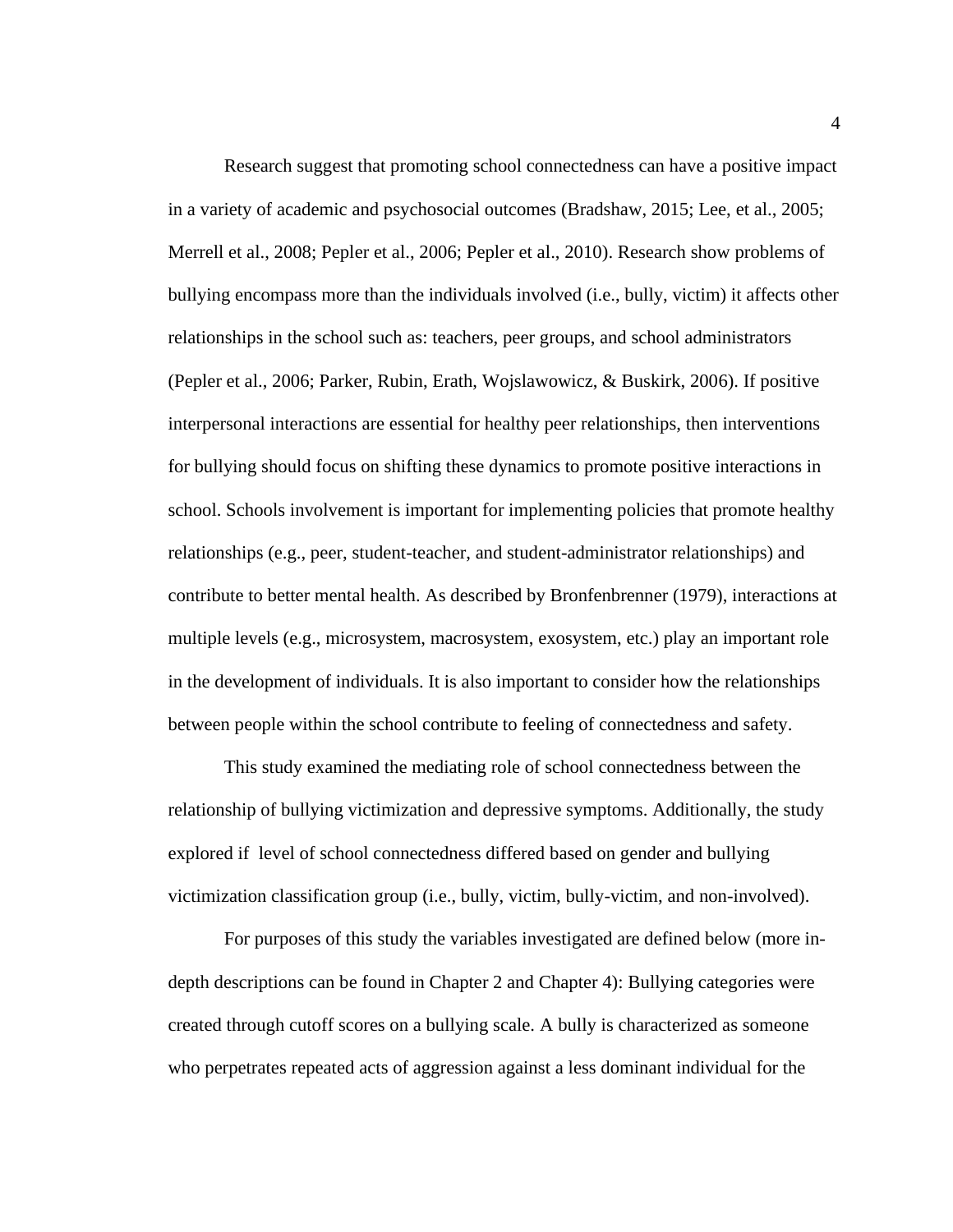intentional purpose of inflicting harm (Reynolds, 2008). A victim is the target of the aggression from a more dominant individual. A bully-victim is an individual that is both the aggressor and the receiver of aggression. A non-involved individual is an individual that is not the direct aggressor or the receiver of aggression, they might have a slight experience with bullying behavior but not to the same level as a bully, victim, or bullyvictim. A non-involved individual might be a bystander of bullying. Depression was measured based on diagnostic criteria from the DSM-III, a *T* score of 61 and above (raw score = 26-40) are indicative of clinical levels of depression symptoms. School connectedness was measures based on student's perceptions of connectedness with teachers, peers, and school in general.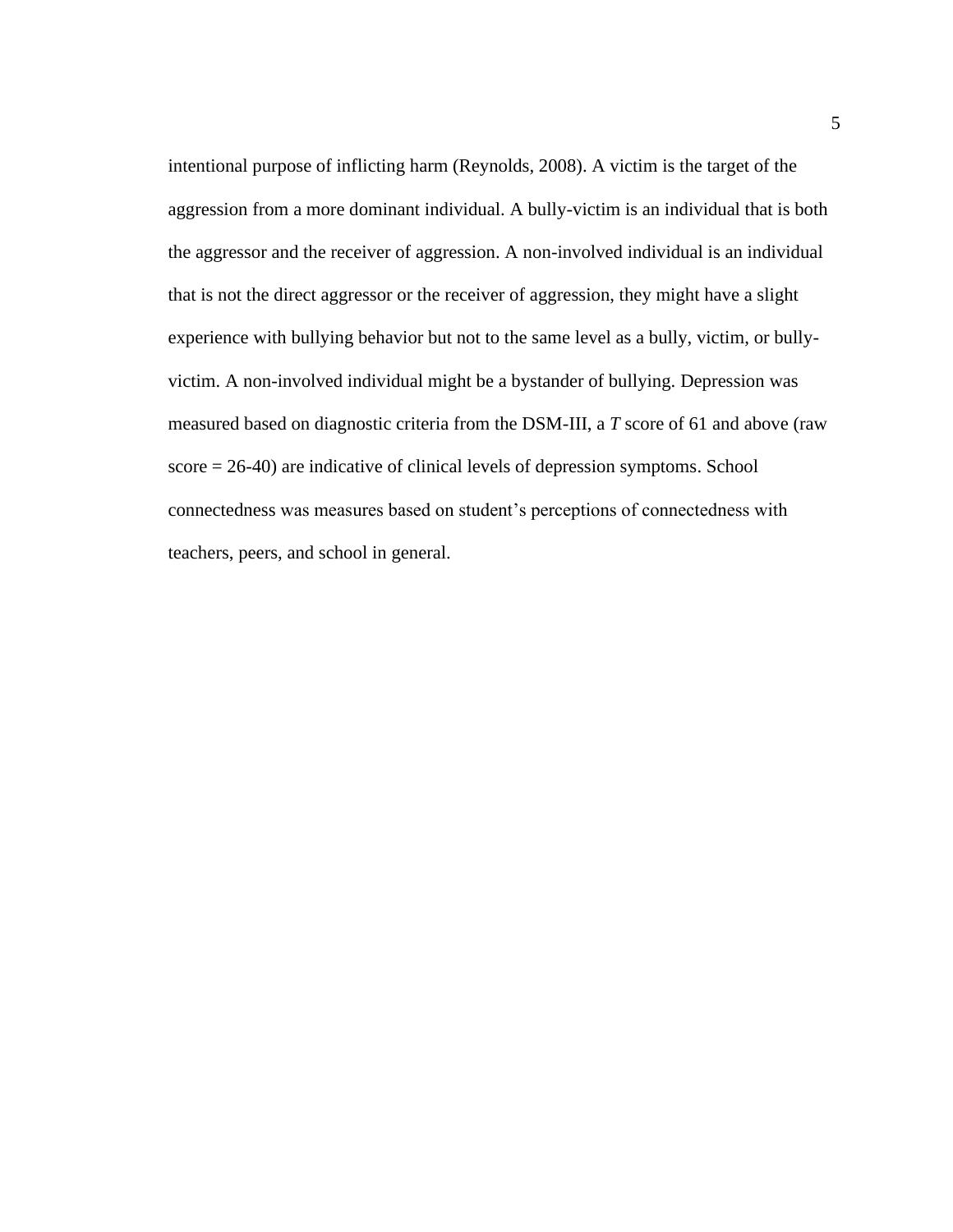#### **Chapter Two: Literature Review**

<span id="page-15-0"></span> The literature review begins by describing the developmental changes that occur during early adolescence and how these changes relate to students experience with bullying victimization, depression and school connectedness. A description of the current literature on bullying behaviors and outcomes is presented based on bullying classification group (e.g., bully, victim, bully-victim). Also included is a review of the literature in depressive symptomology in early adolescence. Lastly, there is a description of what school connectedness is and the relevance of examining this construct in the present study.

#### <span id="page-15-1"></span>**Early Adolescence**

During early adolescence (roughly around ages 10-13), children experience biological, cognitive, and social changes (Steinberg, 2008). These multidimensional changes are happening simultaneously interacting and influencing each other. From an ecological perspective, we cannot understand these developmental changes without examining the context and setting in which they occur (Bronfenbrenner, 1979).

<span id="page-15-2"></span>**Biological Changes.** One of the most notable changes that occur during adolescence is the onset of puberty. Puberty is the developmental period in which physical changes are most noticeable and the transition from childhood into adulthood (Steinberg, 2008). Puberty has three major physical changes: a rapid acceleration in growth, the development of primary, and secondary sex characteristics (Steinberg, 2008).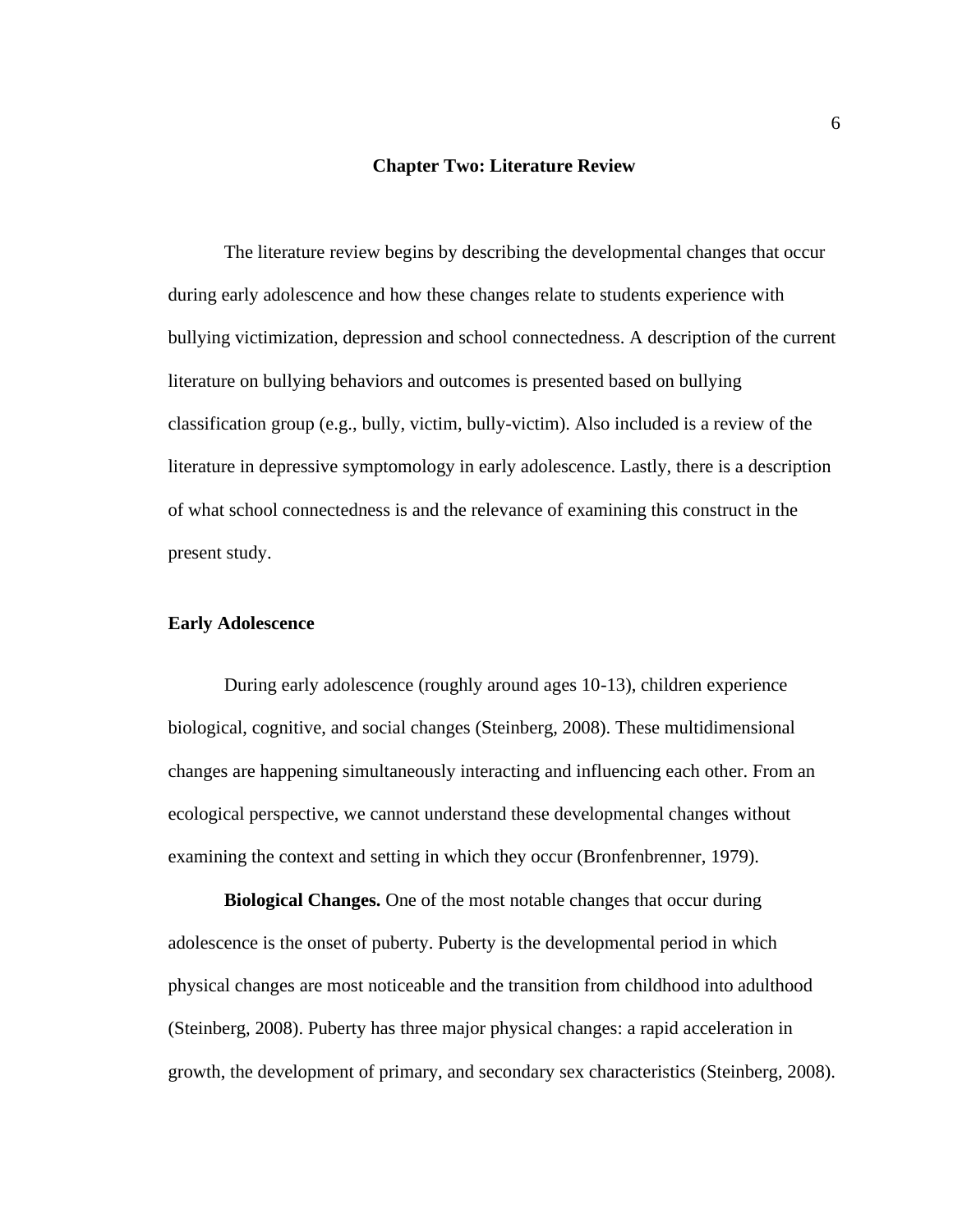During the onset of puberty, gender differences become more visible with boys typically developing muscle mass and girls developing body fat (Kirchengast, 2010; Weber, Leonard, & Zemel, 2012). These physical changes can be a concern for many students especially as they begin socializing with more peers and engage in more adultlike behaviors such as dating, which increases pressures related to gender role expectations (Jones  $\&$  Smolak, 2011). Traditional gender roles associate femininity with investment in appearance and thinness, while masculinity is associated with strength and muscularity. In general, body dissatisfaction during this developmental period is a risk factor for both bullying behaviors and symptoms of depression (Goldfield et al., 2010; Paxton, Neumark-Sztainer, Hannan, & Eisenberg, 2006).

<span id="page-16-0"></span>**Cognitive Changes.** During this period, there is a heightened awareness of selfidentity and the evaluation of others (Calson Jones, 2004; Jones, & Smolak, 2011). Peer relationships are an important contributor to the self-evaluation and body image of students (Parker et al., 2006). The integration of body image into one's identity and selfevaluation are a normative developmental task. Body dissatisfaction has been a prospective predictor of depression, eating disorders, body dysmorphia, and low selfesteem among others (Jones, & Smolak, 2011). The cognitive advancements that occur during this period are important in understanding how students respond to their environment.

<span id="page-16-1"></span>**Social Changes.** The psychosocial adjustment problems known to be associated with bullying and victimization may, in part, stem from the difficulty of students to successfully transition the ecological shift from elementary school to middle school or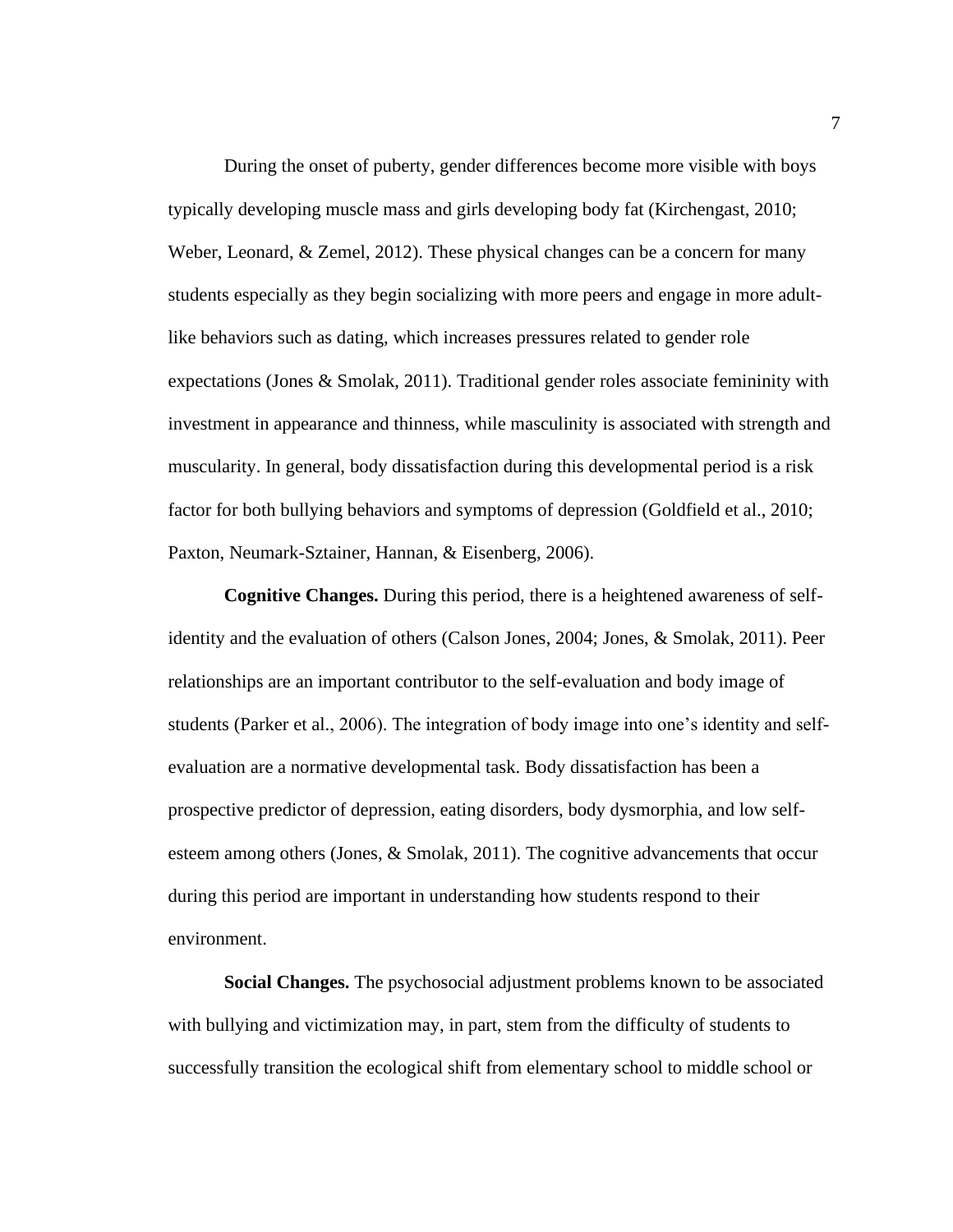from middle school to high school (Farmer et al., 2015; Parker et al., 2006; Waters, Cross, & Runions, 2009). During those social transitions, students must learn how to navigate each setting and adapt to the new rules and expectations. Students who find the transition to middle school stressful may face greater difficulties finding a safe place among their peers and building supportive networks in school (Waters, Cross, & Shaw, 2010). Students are known to use various forms of peer aggression as a way to establish power and popularity status of establishing a clear identity and peer affiliations within the social context of middle school (Pellegrini & Bartini, 2000). It is important to examine how school connection relates to bullying behaviors and depressive symptoms.

## <span id="page-17-0"></span>**Bullying**

Bullying is generally defined in the literature as the repeated acts of aggression by a dominant peer against a less dominant individual for the intentional purpose of inflicting harm (Olweus, 1994). These behaviors can vary in severity (i.e., spreading rumors to physical aggression) and frequency (i.e., how many times the incidents happens a day). For purposes of this study, bullying refers to the use of physical, psychological, or verbal abuse to cause intentional physical or psychological distress to others either individually or in group (Reynolds, 2003). Bullies tend to possess greater power (i.e., physical, social, other) over the victim that are used inappropriately to cause distress to others.

<span id="page-17-1"></span> **Bully.** Estimates of the prevalence of bullying behaviors are complex given the large variability in methods of assessment as well as how researchers operationalize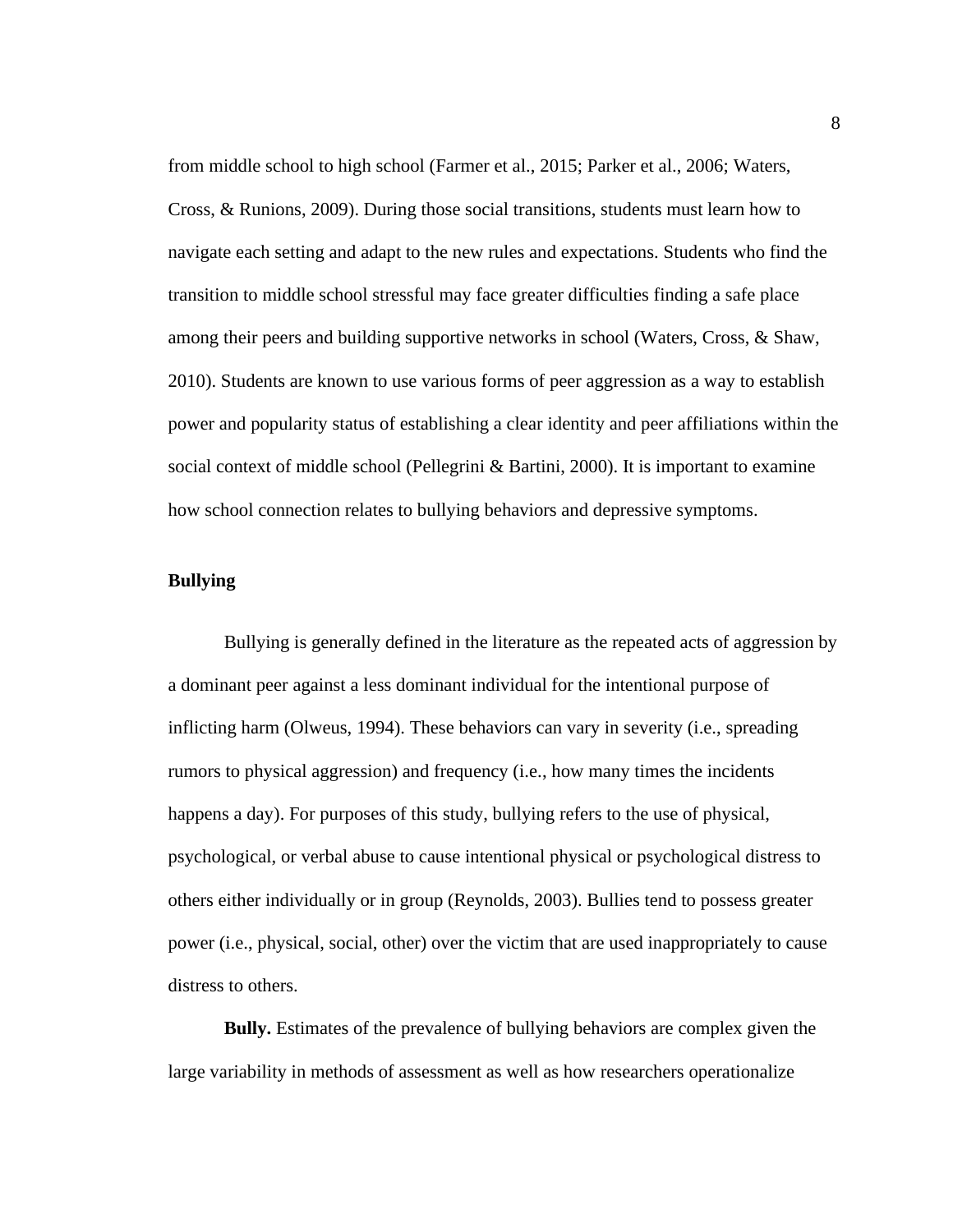bullying. In addition to different measures using different respondents (e.g., self-report, teacher report, peer report) and what constitutes enough bullying behavior to be considered bullying varies across surveys. Most of the research has focused mainly on bullying behaviors has used peer report and self-report methods, with some researchers now implementing other respondents (e.g., teacher reports, parent reports, etc.).

One of the largest nationally representative samples examined in the United States,) surveyed ( $N = 15,686$ ) students in grades 6-10 to describe their experience with bullying (Nansel et al., 2001). Bullying was assessed by their response to two questions regarding the frequency they bullied in school and outside of school during the current academic year, with further questions examining the nature of the bullying behaviors (e.g., physical, verbal). Students reported being perpetrators of bullying at the following rates 55.7% none, 25% once or twice, 10.6% sometimes, and 8.8% weekly. These results varied by gender, 12.9% of boys and 5.2% of girls reported bullying others on a weekly basis. Bullying was more frequent in the lower grades 6-8 than in grades 9 and 10. A limitation to this study was that only two questions were used to identify children into bullying status (i.e., bully, victim, bully-victim).

<span id="page-18-0"></span> **Victimization.** Victims of bullying are an at-risk group because of the increased risk for mental health problems and distress, as well as long term effects of victimization. The term victim means a student has experienced a clinically significant level of bullying by another student or students (Reynolds, 2008). The term includes those who may be bullies, more commonly referred as bully-victims. The definition and operationalization of bullying victimization varies across research. To some extent, this is dependent of how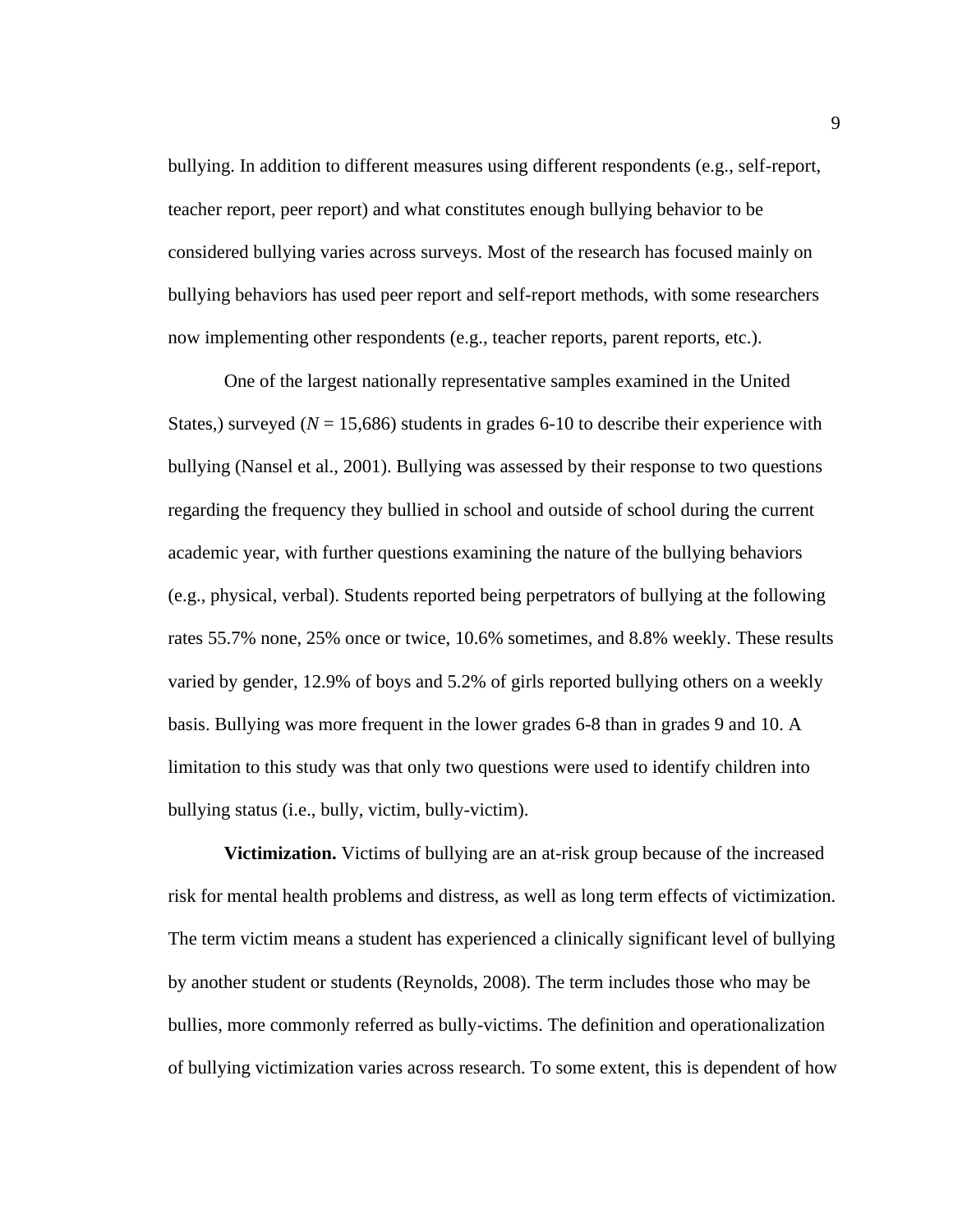bullying is defined, because the victim is most typically the recipient of the bullying behavior. In many studies, the classification of victimization relies on the frequency of behaviors (e.g., "*Sometimes*", "*Once a Week*"). Victimization has been found to be related to a wide range of internalizing and externalizing disorders (Ttofi, Bowes, Farrington, Lösel, & Loeber, 2011).

In Nansel et al. (2001), 58.9% reported not being bullied, 24.2% reported being victimized once or twice, 8.5% sometimes, and 8.4% reported weekly victimization. Overall, rates of victimization tended to be slightly higher for boys compared to girls (10.8% vs 6.4%). Approximately 26.1% of boys compared to 22.5% of girls reported being victimized once or twice, 9.9% compared to 7.3% sometimes, and 10.8% compared to 6.4% weekly. Rates tended to be higher for  $6<sup>th</sup>$  graders were 26.2% once or twice, 10.9% sometimes, and 13.3% weekly compared to  $10<sup>th</sup>$  graders who reported 18.8% once or twice, 4.6% sometimes, and 4.8% weekly. Being bullied was associated with poor psychological adjustments. Findings suggest that students who are socially isolated may also lack social skills, which puts them at risk of being bullied. Similarly, youth who are bullied may be avoided by peers who fear being bullied or losing their social status among other children.

<span id="page-19-0"></span> **Bully-Victim.** There has been a widespread recognition that students can be both bullies and victims. The rates of students who fit this classification varies by study because different criteria have been applied to what constitutes bullying and victimization. Commonly, this category has been applied to those students who report moderate to severe levels of bullying and victimization. Nansel et al. (2001) found that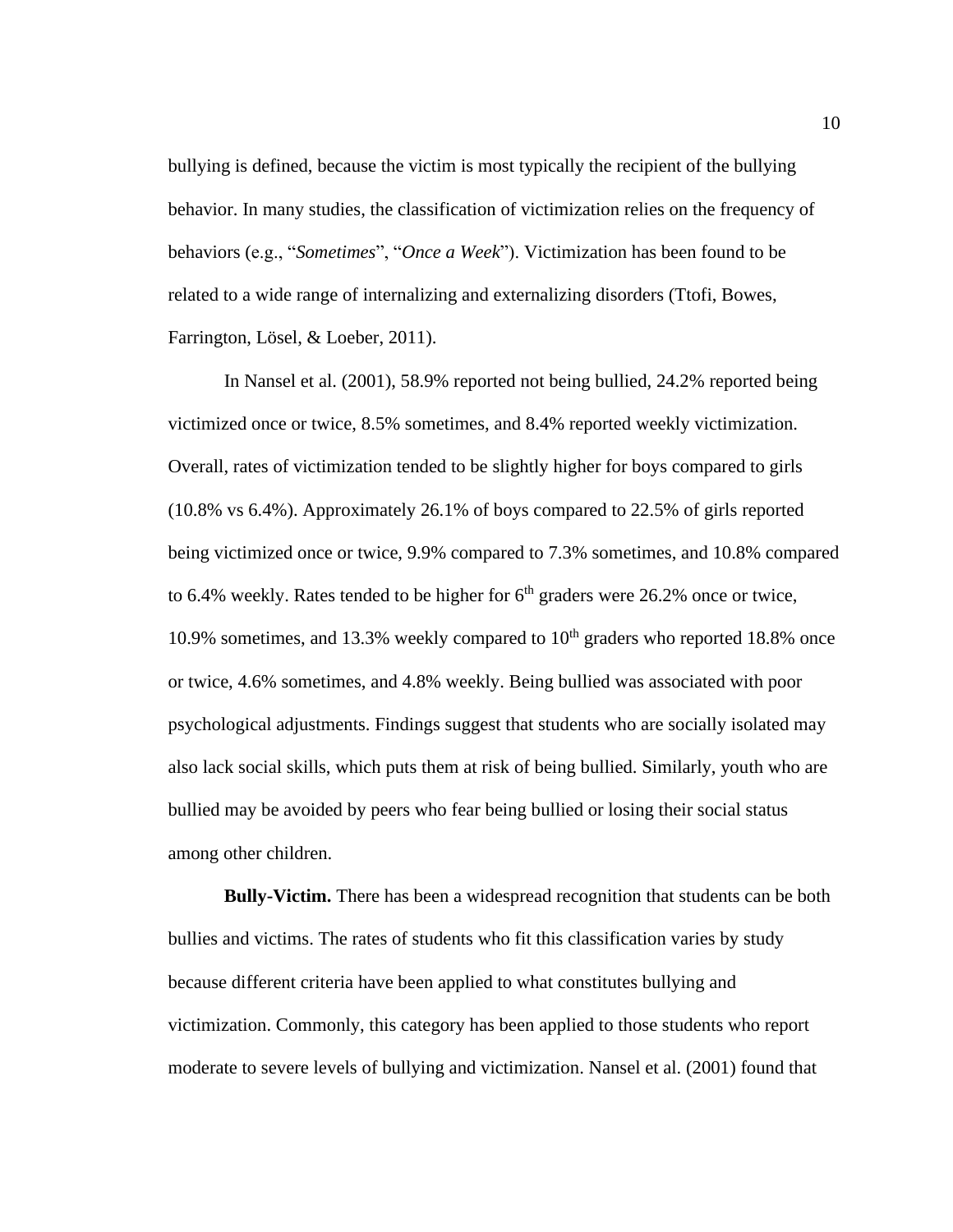approximately 30% of their total sample in grades 6-10 reported moderate to frequent involvement in some form of bullying or victimization. Of these, 6.3% of the fit the designation of bully-victims. Because these students experience both internalizing and externalizing symptoms, research suggest they might be at greater risk of developing psychosocial, behavioral, and academic problems (Haynie et al., 2001; Nansel et al, 2001; Sourander et al., 2007; Veenstra et al., 2005).

Ivarsson, Broberg, Arvidsson, and Gillberg (2005) investigated a wide range of psychiatric symptoms (e.g, depression, suicidality, suicide attempts) and self-reported experience with bullying (i.e., bullies, victims, bully-victims, and non-involved). Adolescents  $(N = 208)$  were asked in the frequency of whether they had ever been bullied or if they had ever bullied others (e.g., *Never*, *Sometimes*, *Often* or *Very often*). Results showed adolescents classified in the bully-victims group reported more psychiatric symptoms followed by victims, bullies, and non-involved group. A major strength of the study was that it incorporated different sources of information (i.e., school staff).

<span id="page-20-0"></span>**Gender differences.** Studies examining gender differences in bullying have found different behavior patterns for boys and girls. In general, research shows boys report higher rates of bullying behaviors compared to girls (Reynolds, 2008). Depending on how bullying is accessed boys in general are more likely to engage in physical aggression and bullying perpetration than girls. Boys are socialized and engage in physical aggression at an earlier age than girls (Espelage, Mebane, & Swearer, 2004). Girls are socialized to use rumor spreading and calling people names among actions that can hurt or jeopardize the social status of their peers (Wang, Iannotti, & Nansel, 2009).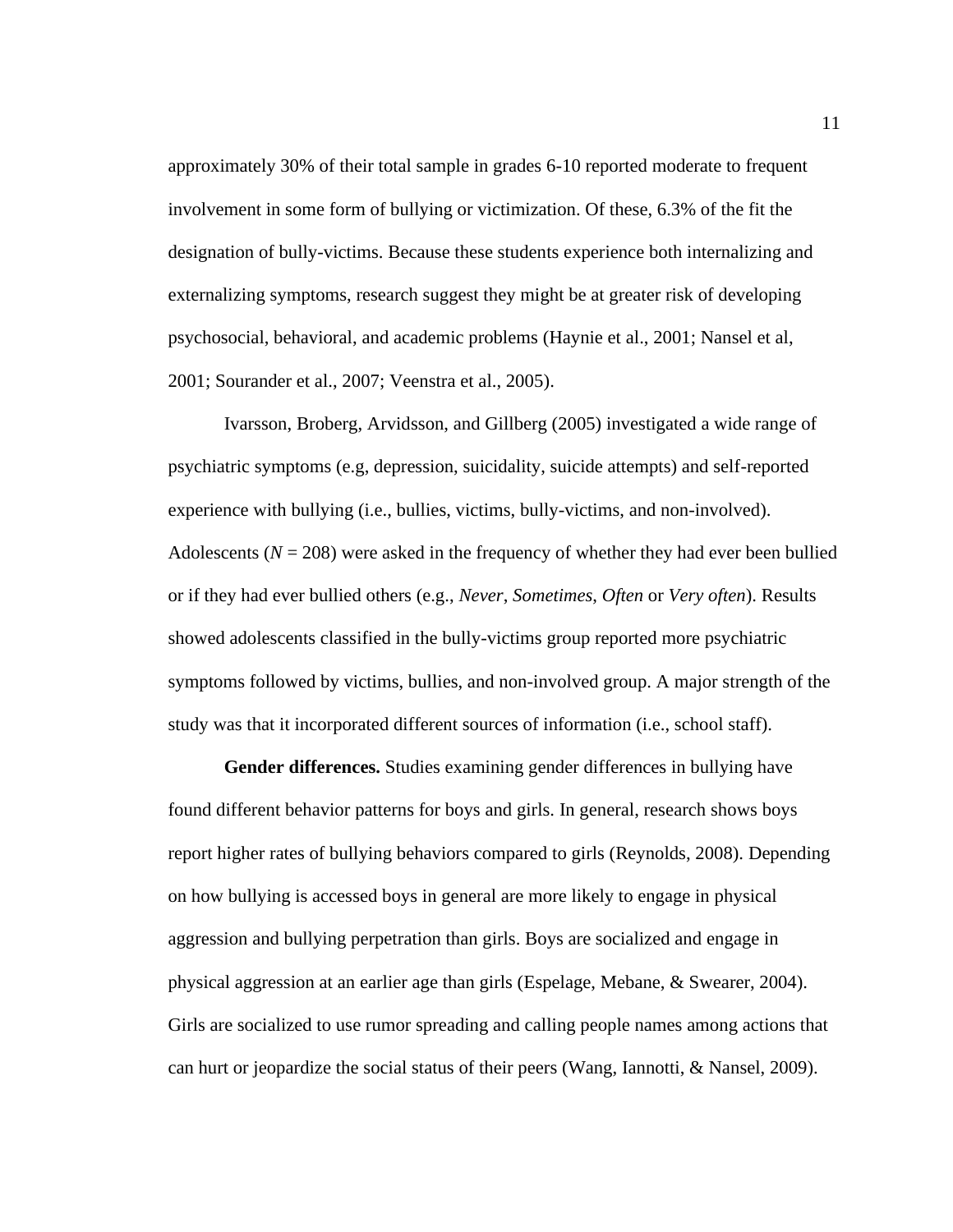## <span id="page-21-0"></span>**Depression**

Psychopathology can be viewed as a distortion, disturbance, or deviation of normative functioning. Internalizing disorders refers to an empirically derived cluster of symptoms that indicate problems in regulating emotions and moods, the most common being anxiety and depression. Individuals with internalizing disorders such as depression tend to experience symptoms that are not outwardly shown. Typical symptoms of depression include reduced affect, loneliness, social withdrawal, sadness, self-harm, low self-worth, irritability, loss of interest, and helplessness (Reynolds, 2008).

<span id="page-21-1"></span>**Gender differences.** Research suggest that youth in late adolescence are at greater of depressive symptoms compared to children (Thapar, Collishaw, Pine, & Thapar, 2012). Additionally, one of the most established findings in depression literature is that depressive symptoms rates are similar for boys and girls in childhood but begin to significantly increase in girls staring early adolescence (Anderman, 2002; Leadbeater, Kuperminc, Blatt, & Hertzog, 1999; Shochet, Dadds, Ham, & Montague, 2006). These gender differences have been explained in terms of biological, cognitive, and social changes during this developmental period (Steinberg, 2008).

There is support for the role of biological changes (e.g., hormones, physical changes, etc.) in the development of depression in relation to other factors. A longitudinal study of  $(N = 1,283)$  adolescent girls age 9-15, found that high levels of estrogen and testosterone were associated with increased rates of depression (Angold, Costello, Erkanli, Worthman, 1999; Angold & Worthman, 1993). These biological changes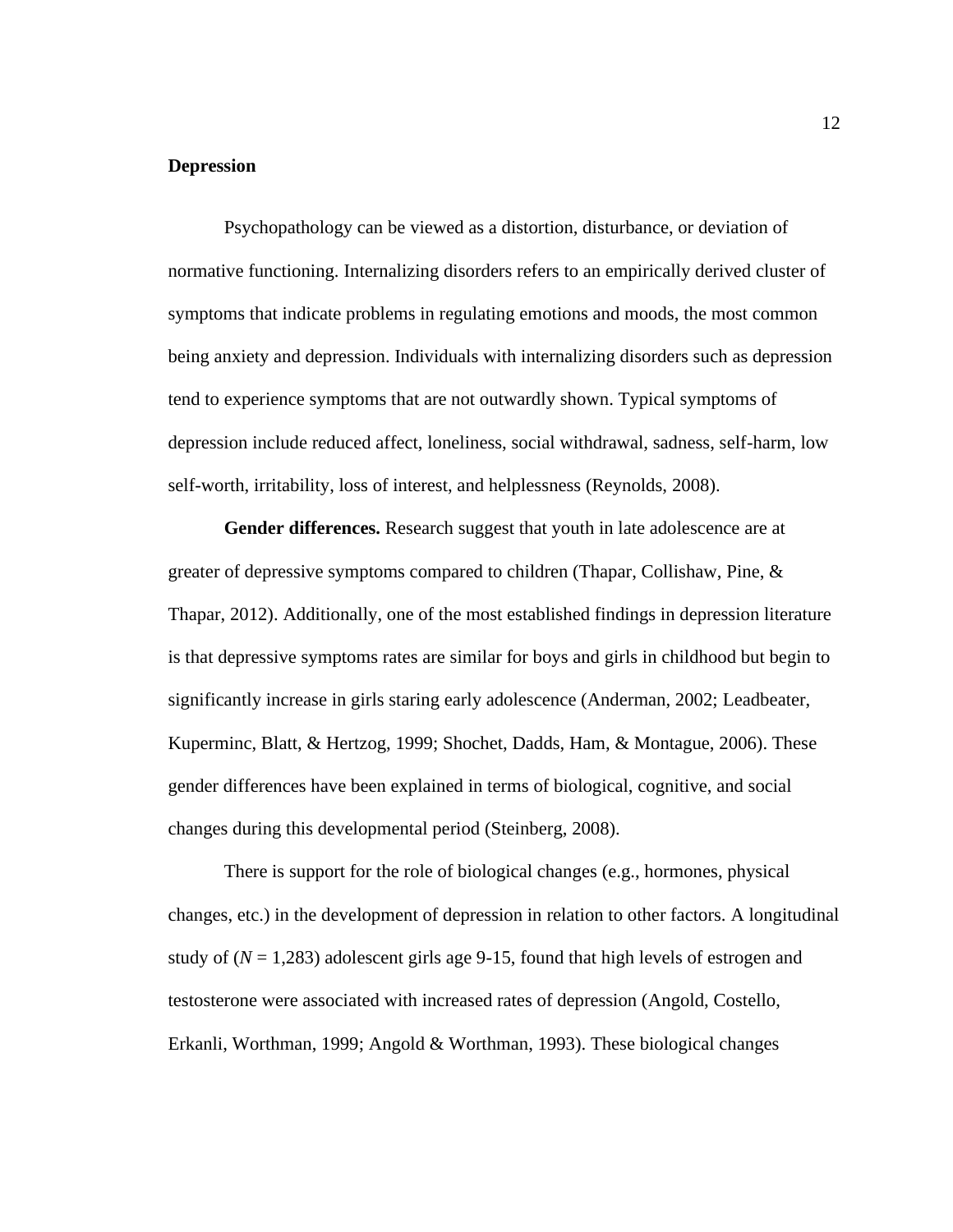contribute to physical changes that interact with other social factors contributing to the increased rate of depressive symptoms in girls (Stice, Hayward, Cameron, Killen, & Taylor, 2000). Girls who go through puberty at an early age are at a high risk for depression due to peer stress associated with expectations, pressures, and reactions they are not developmentally ready to handle (Conley, Rudolph, and Bryant, 2012; Copeland et al., 2010).

<span id="page-22-0"></span>**Bullying and depression.** Slee (1995) examined the relationship between bullying and depression in a sample of 353 Australian elementary school students from a low to middle class urban area. Students completed a measure with 20 statements on a four-point scale indicating the frequency of the following behaviors (i.e., tendency to bully, tendency to be victimized, tendency to be prosocial). The 18-item Depression Self Rating Scale (DSRS) was used to measure depressive symptoms. The tendency of being a victim of bullying was significantly associated to depression for boys ( $b^*$  = .41,  $r$  = .48,  $p$ )  $< .001$ ) and girls ( $b^* = .65$ ,  $r = .53$ ,  $p < .001$ ). The tendency to bully was significantly associated to depression for boys ( $b^* = .19$ ,  $r = .36$ ,  $p < .01$ ) but not for girls ( $b^* = -.13$ ,  $r = .13$ = .25). These students reported being unhappy and disliking school. This study suggests that both victims and bullies show depressive symptomatology.

Craig (1998) examined the emotional adjustment (i.e., depression, anxiety) in bullies, victims, and bully-victims. Participants were  $(N = 546)$  Canadian children grades 5-8 from five schools in a middle-class area. The sample was predominantly White (67%), Asian (16%), Black (11%), and a portion did not report their ethnic background (6%). The bullying scale was adapted from a shortened version of a student questionnaire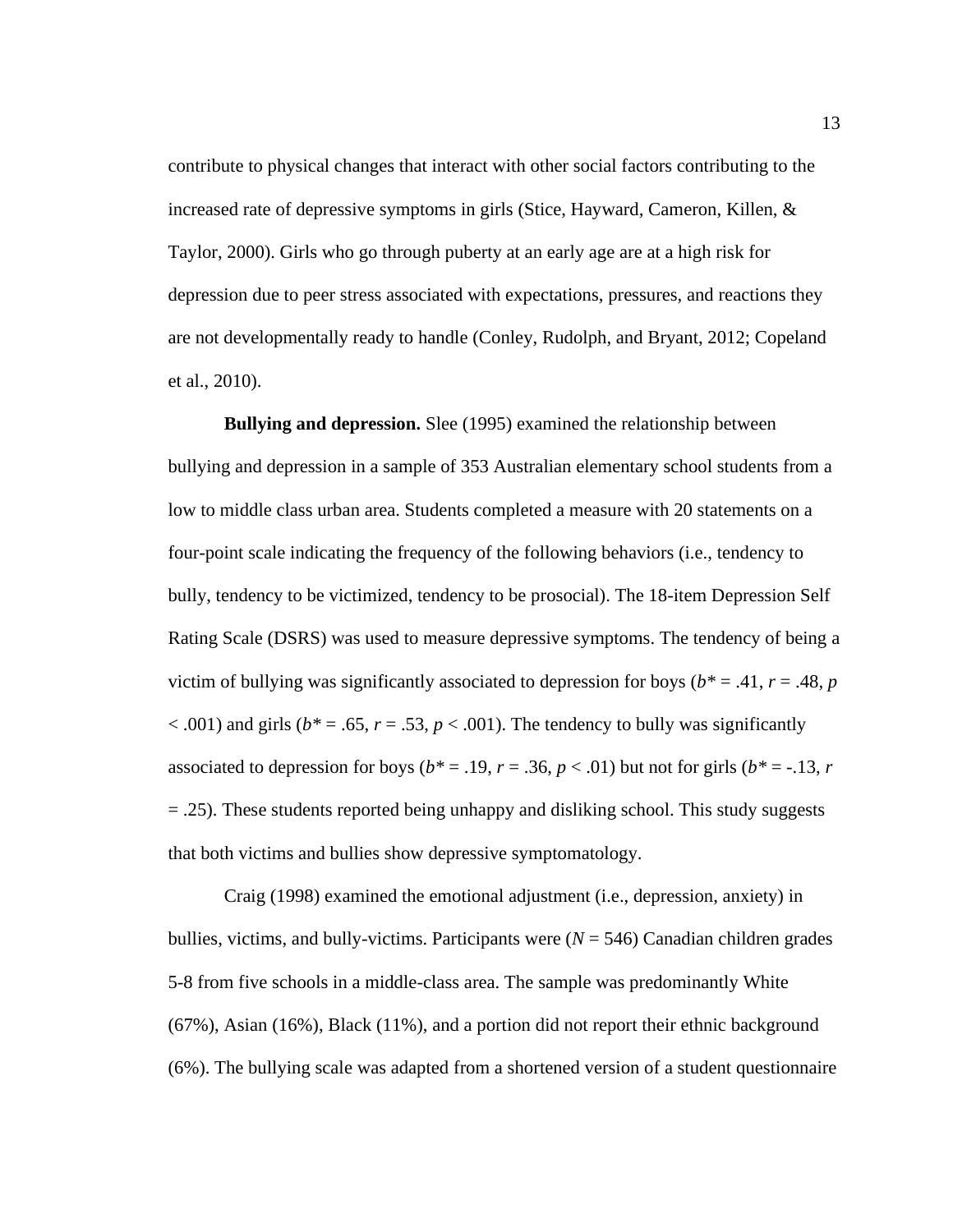used by Olweus. The bullying scale contained four-items total with two-items from the bully scale and two from the victimization scale. Students indicated the frequency they were bullies or victims of bullying since the beginning of the term and during the last five days. Students completed the Children's Depression Inventory, a 26-item scale on a three-point scale asking about the frequency of depressive behaviors. There was a significant main effect of group,  $F(3,541) = 4.22$ ,  $p < .01$ . Rates of depression differed by groups with victims ( $M = 25.76$ ,  $SD = 8.90$ ) reporting higher rates followed by bullies ( $M$  $= 24.47$ , *SD* = 10.26), bully-victims (*M* = 24.31, *SD* = 9.13), and non-involved students  $(M = 21.38, SD = 7.97).$ 

In a longitudinal study, Schwartz, Lansford, Dodge, Pettit, and Bates (2015) examined the experience of bullying victimization of a sub-sample of 388 students from Indiana and Tennessee (original sample, *N* = 585). These students were recruited prior to enrolling in kindergarten and followed-up during adolescence. Bullying victimization was measured by peer rankings where students were asked to identify classmates who they thought were victimized. Depressive symptoms were assessed using mothers' ratings from the Child Behavior Checklist (CBCL) and self-report ratings from the Youth Self-Report (YSR) using a 3-point scale (0 = *Not true* to 2 = *Very often true*). A logistic regression showed students who were victims of bullying were almost twice as likely to meet diagnostic criteria for a depressive disorder during late adolescence,  $OR = 1.41$ , 95% CI [1.06, 1.86], *p* < .05.

A meta-analysis by Hawker and Boulton (2000) reviewed cross-sectional studies, published between 1978 to 1997, on the association of bullying victimization and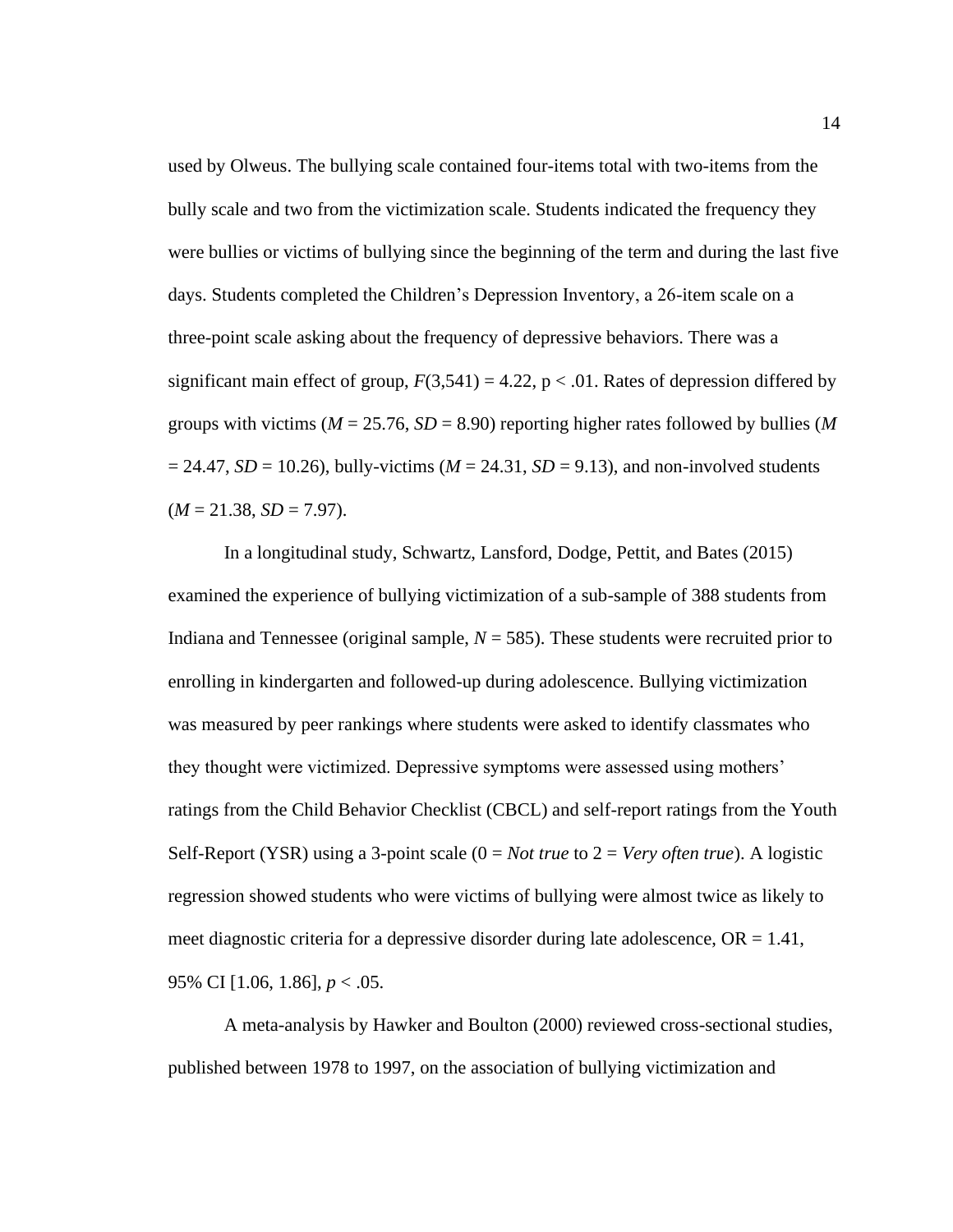psychosocial outcomes (e.g, depression, loneliness, generalized and social anxiety, and global and social self-worth). This meta-analysis included 23 studies from Englishspeaking or Scandinavian countries such as: Britain, Australia, Canada, Ireland, Norway, Sweden, Finland and United States except for two studies with French speaking children. Results suggest that victimization was positively associated with depression with correlations ranging from  $r = .23$  to  $r = .81$ . Effect size were bigger when victimization and depression were assessed using the same method (i.e., self-report) than when two or more methods were used, mean effect size was  $r = .29$  vs  $r = .45$ .

A meta-analysis by Reijntjes, Kamphuis, Prinzie, and Telch (2010) examined the directionality of bullying victimization and psychological maladjustment in longitudinal studies ranging from six months to two years. The first aim was to assess how much peer victimization predicted internalizing problems. A total of 15 longitudinal studies were reviewed, all controlling for initial levels of internalizing problems (*N* = 12,361). Peer victimization association with internalizing problems ranged from  $r = .04$  to  $r = .41$ . The second aim was to assess how much internalizing problems predicted peer victimization. Internalizing problems predicting changes in peer victimization ranged from  $r = -0.05$  to  $r = 0.05$ = .20. The model with peer victimization predicting internalizing problems was stronger in magnitude than the reverse model ( $r = .18$  vs  $r = .08$ ), while the difference was not significant. This study suggests a bi-directional relationship where being a victim of bullying contributes to internalizing problems and vice versa. It seems like identifying a peer as depressed contributes to them being harassment by their peers, and being harassed contributes to feelings of depression. Depressed children and adolescents tend to have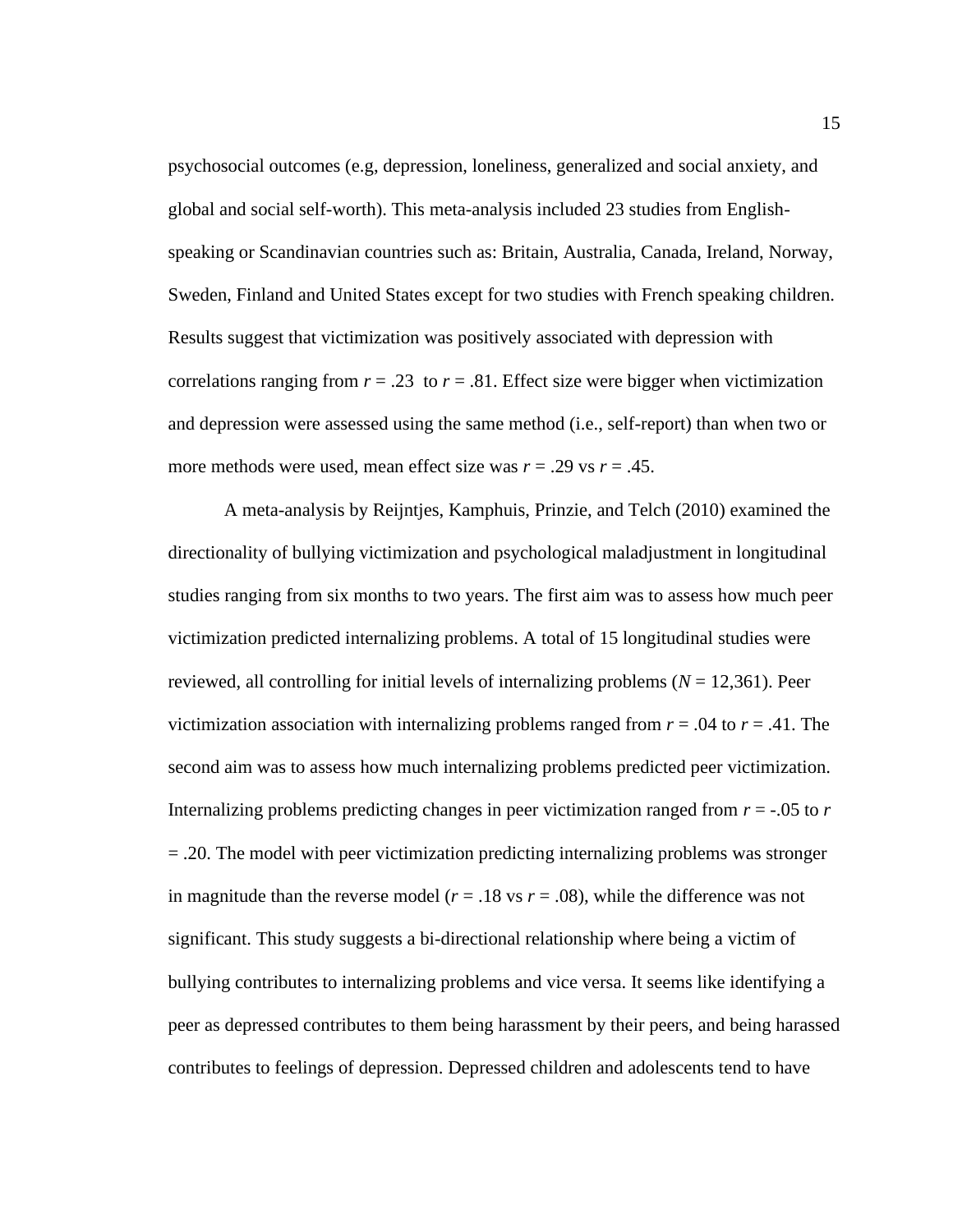difficulties with peer relationships. It might be that feeling depressed makes children keep to themselves making it difficult to initiate friendship and developing social skills for future relationships.

Similarly, Prinstein et al. (2005) report peer relationships and depression appear to be reciprocal and transactional. Interpersonal difficulties may play a role in depression during early adolescence because of the increasing salience of peer relationships during this time (Brendgen, Lamarche, Wanner, & Vitaro, 2010). There are other variables that contribute to victimization and the development of psychopathology (e.g., adverse home environment, unsafe school environment). However, studies tend to focus on factors that contribute to psychological maladjustment (risk factors approach) in victimized children and not so much on what factors that can be enhanced to promote a positive development (protective factors approach).

## <span id="page-25-0"></span>**School Connectedness**

 The concept of school connectedness refers to the perceptions by students that individuals (e.g. teachers, peers, school administration) in their school care about their education, well-being, and about them as individuals (Blum & Libbey, 2004). The past literature has defined and measured school connectedness in various ways. Some researchers use related terms, these terms might or might not defined the same, have the same elements, or theoretical framework. Some of the most common terms used to describe school connectedness include: school belongingness, school attachment, school bonding, school engagement, school climate, school involvement, and school support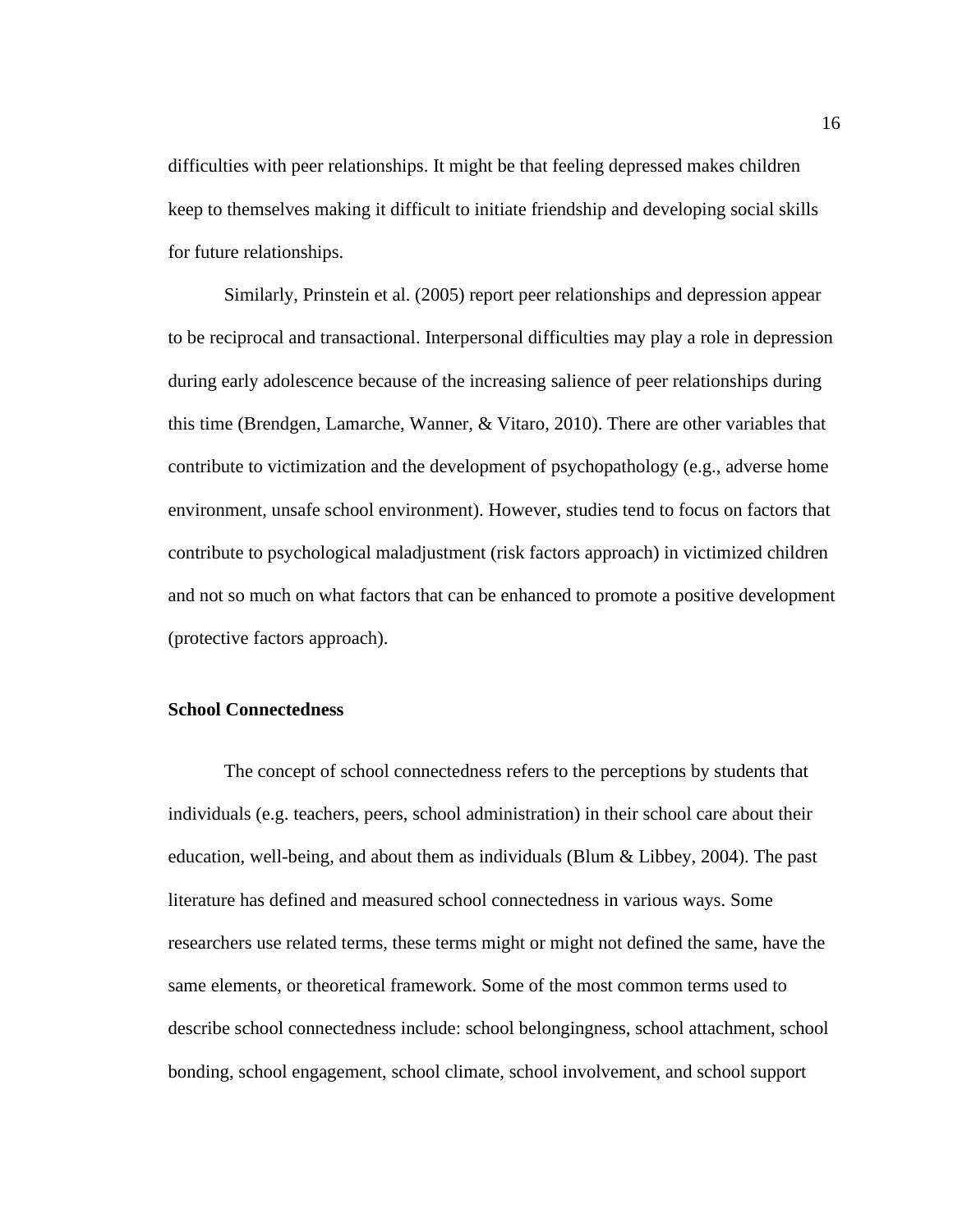(e.g. Blum & Libbey, 2004; Goodenow, 1993; Jimerson et al., 2003; Maddox & Prinz, 2003; O'Farrell & Morrison, 2003). Given the increased evidence supporting school connectedness as an important protective factor for adolescent development a convention was convened in June 2003 at the Wingspread Conference Center in Racine, Wisconsin. The goal was to synthesize the research on school connectedness to provide guidelines to promote school connectedness in schools. In the executive summary the authors outlined elements to increase school connectedness such as the increasing school bonding, increasing student expectations, increasing support for all students, increasing student safety, increasing classroom engagement, increasing involvement of school community (i.e., parents, teachers, and administrators), and facilitating relationships where students feel connected to at least one member of the school staff (Blum & Libbey, 2004).

Based on findings from government, educational, and health sectors school connectedness seems to be a protective factor for a variety of outcomes (Blum & Libbey, 2004). For example, when students report lower levels of school connectedness they are more likely to engage in maladaptive behaviors such substance use (Bonny, Britto, Klostermann, Hornung, & Slap, 2000), early sexual intercourse, aggressive behaviors (Brookmeyer, Fanti, & Henrich, 2006; Henrich, Brookmeyer, & Shahar, 2005), and suicidal behaviors (Kaltiala-Heino, Rimpelä, Marttunen, Rimpelä, & Rantanen, 1999; Langille, Asbridge, Cragg, & Rasic, 2015; Resnick et al.,1997; Resnick, Harris, & Blum,1993) among many other psychological difficulties (Shochet, Smith, Furlong, & Homel, 2011). Additionally, high levels of school connectedness are associated with better academic outcomes (Anderman, 2002; Goodenow, 1993; Klem & Connell, 2007),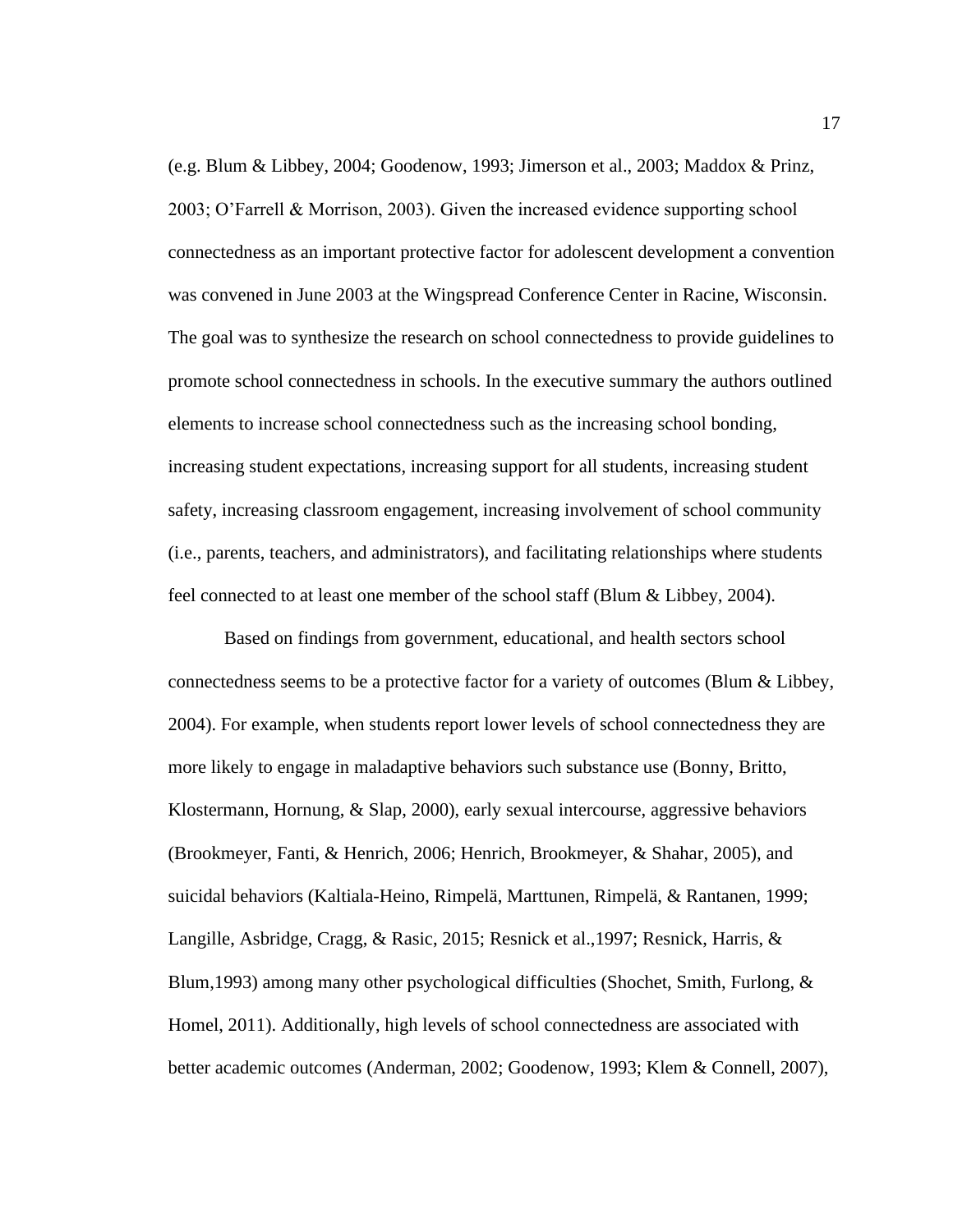increased participation in extracurricular activities (Bonny et al., 2000; Thompson, Iachan, Overpeck, Ross, & Gross, 2006; Whitlock, 2006) and greater school retention (Bond et al., 2007; Klem & Connell, 2004; Miltich Hunt, & Meyers, 2004; Resnick et al., 1993). Students also report better physical health and psychological health (Anderman, 2002; Lester, Waters, & Cross, 2013; Loukas, Cance, & Batanova, 2013; Loukas, Ripperger-Suhler, & Horton, 2009; Resnick et al.,1993; Resnick et al.,1997; Shochet et al., 2006).

<span id="page-27-0"></span>**School connectedness and depression.** In the National Longitudinal Study of Adolescent Health, Anderman (2002) examined how school composition contributes to feelings of school belongingness and other outcomes (e.g., psychological health and academic achievement). Within this larger investigation, Study 2 examined the relationship between school belongingness and psychological health outcomes across different types of schools (e.g., urban, rural, large, small). The sample included ( $N = 20$ , 745) American students from 132 schools from 7-12th grade. Four items on a five-point response (1 = *Strongly disagree* and 5 = *Strongly agree*) were used to measure school belonging. School belonging was assessed in two ways as a school-wide concept were students rated their schools on their general perception of belongingness and individual students own perception of belonging to their school. Depressive symptoms were measured with nine items on a four-point response format  $(0 = Never or rarely, 1 =$ *Sometimes*, 2 = *A lot of the time*, and 3 = *Most of the time or all the time*). The individual measure of school belonging was inversely related to depression  $(r = -0.28, p < 0.01)$ . The school belonging slope was negatively related to depression ( $\gamma = -12$ ,  $p < .01$ ). Results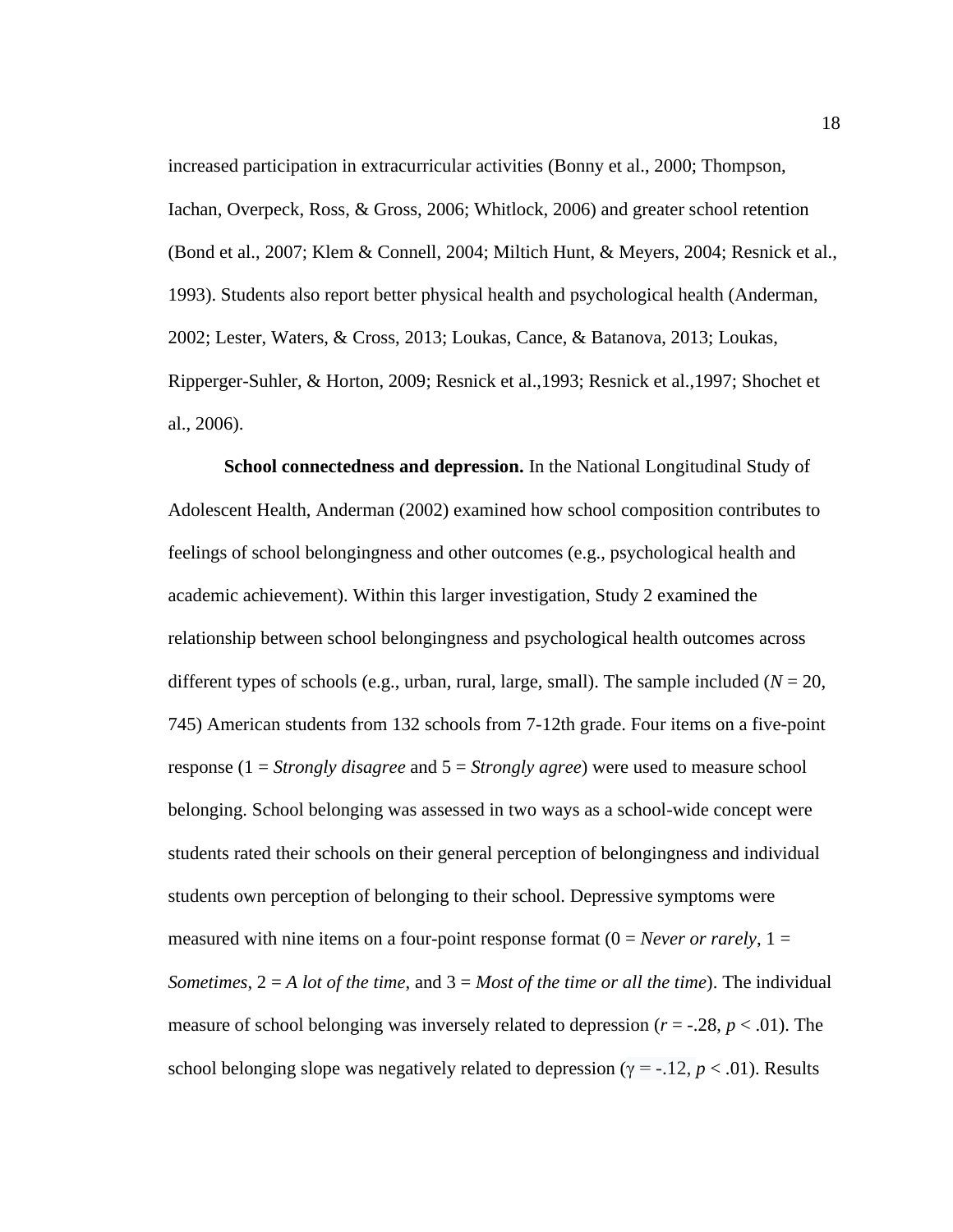showed schools with high perception of connectedness, with students reporting low level of school connectedness experienced more psychosocial difficulties such as depression.

Bond and colleagues (2007) examined how school connectedness and social engagement in middle school related to mental health, substance use, and educational achievement in a longitudinal study. Participants were Australian  $8<sup>th</sup>$  grade students ( $N =$ 2,678, *Mage* = 14) involved in the Gatehouse Project, a randomized controlled trial intervention aimed at increasing students' school connectedness. School connectedness was measured with a 20-item scale which included the following components: school commitment, student-teacher relationships, peer relationships, student involvement, and perceived belongingness. Students were grouped by level of school connectedness from very high to very low. Depressive symptoms were evaluated using a computerized version of the Clinical Interview Schedule-Revised with scores above 12, reflecting a level of clinical concern. Like Anderman (2002) this study found that students with low levels of school connectedness reported higher symptoms of depression in 8<sup>th</sup> grade (OR  $= 1.27, p = .208$ ) and 10<sup>th</sup> grade (OR = .41, *p* < .05).

<span id="page-28-0"></span>**School connectedness and bullying.** Skues, Cunningham, and Pokharel (2005) examined the relation of bullying victimization, school connectedness and self-esteem (*N*  $= 975$ ) Australian students in 7-12<sup>th</sup> grade. Students completed a 23-item questionnaire assessing perceptions of themselves and the school environment. The questionnaire included 3 items about their sense of school connectedness to their school and 4 items examining their experience with bullying. Results showed students who experienced bullying more frequently, a lot ( $M = 2.35$ ,  $SD = 0.93$ ) compared to rarely ( $M = 3.00$ ,  $SD =$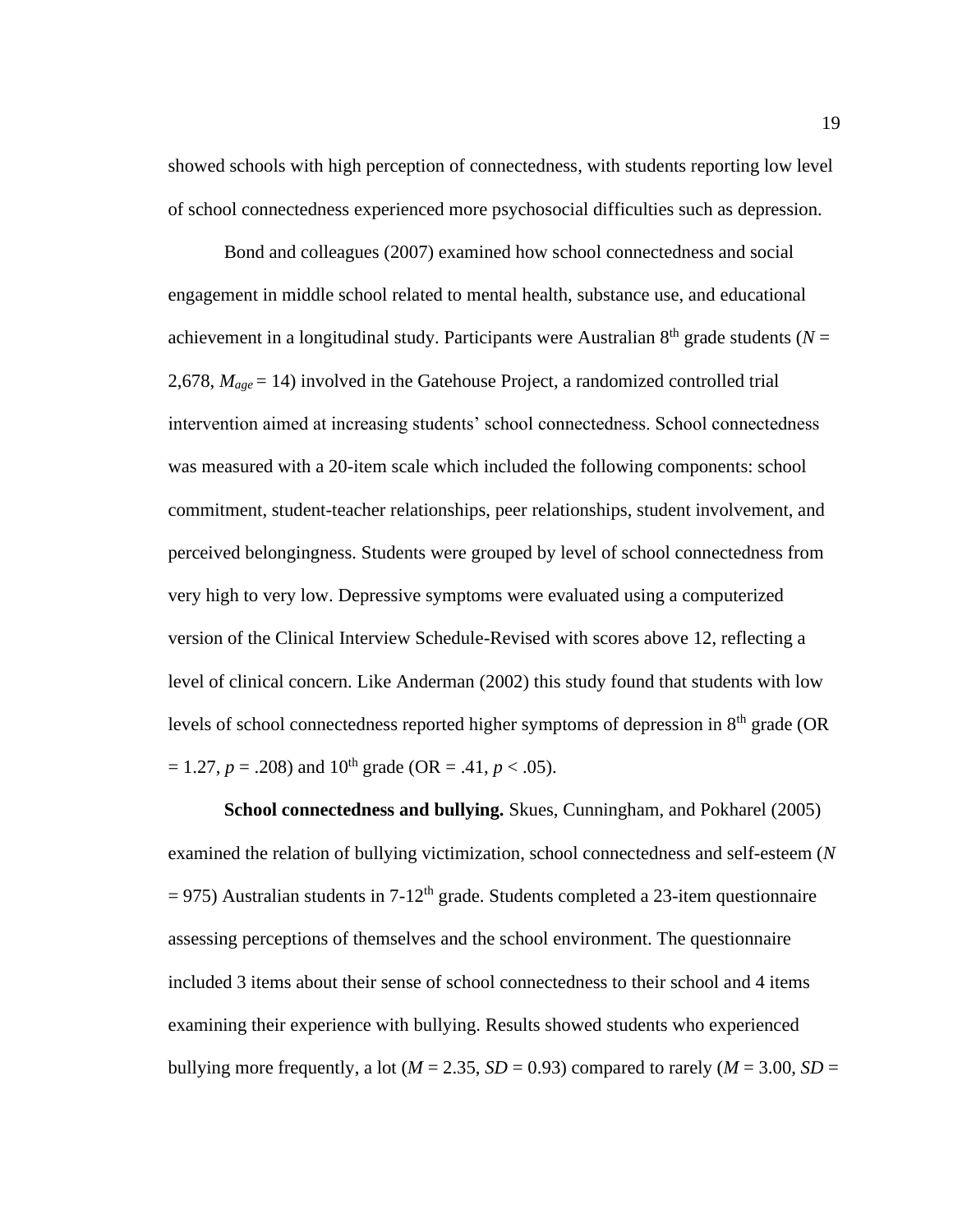.89) reported lower levels of school connectedness,  $d = 0.71$ . Bullied students reported lower levels of connectedness to their peers, teachers and school.

Eisenberg, Neumark-Sztainer, and Perry (2003) explored the relationship among peer harassment, school connectedness, and academic achievement. Participants were 4,746 American students in  $7-12<sup>th</sup>$  grade at 31 public schools. Sample was ethnically and socioeconomically diverse from urban and suburban school districts in Minnesota. Five items were used to measure peer harassment where students were asked to indicate the frequency of peer harassment on a five-point scale (e.g. "*Never*" to "*At least once a week*"). School connectedness was assessed with one item indicating how student's felt about school, on a five-point scale ranging from "*I don't like school at all*" to "*I like school all the time*". Results showed students who endorsed liking school all the time were less likely to experience peer harassment than those who disliked school ( $F = 22.05$ ,  $df = 4$ ,  $p < .001$ ). Findings highlight that being a victim of peer harassment might influence the perceptions of liking school potentially leading to decreased feelings of school connectedness. While the study included a large and diverse sample, the scales used in the study had no psychometric validation.

You et al. (2008) examined the role of school connectedness in mediating the relation between students sense of hope and life satisfaction for three groups: bulliedvictims (victimization with power imbalance), peer victims (meaning students who experienced victimization, with no perceived power imbalance), and non-victims. Participants were students ( $N = 866$ ) in 5<sup>th</sup> to 12<sup>th</sup> grade from four school located in central California. Students completed the California Bully/Victim Scale, School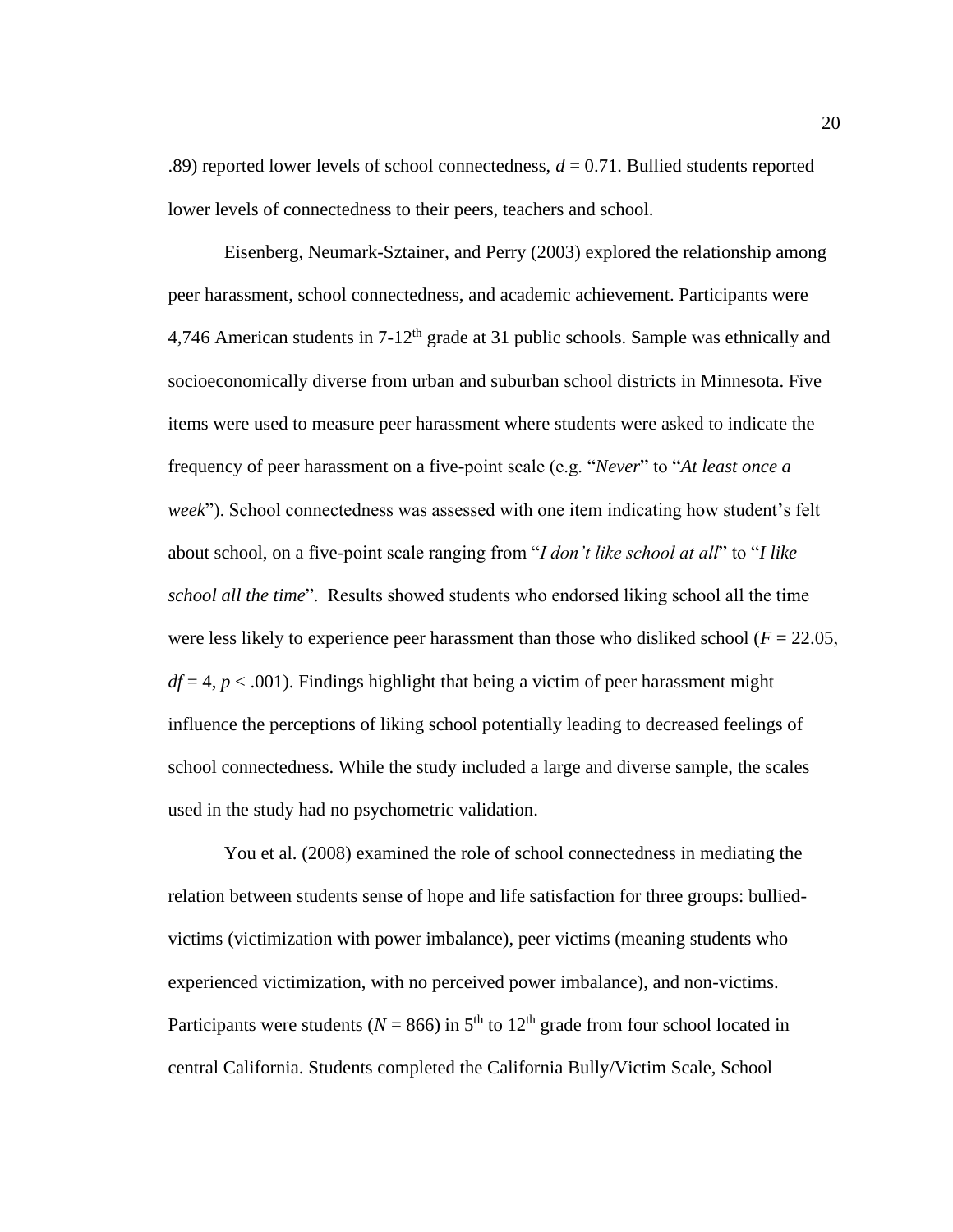Connectedness Scale, Children's Hope Scale, and Students' Life Satisfaction Scale. The School Connectedness Scale (SCS; Resnick et al., 1997) was modified five-item scale measuring school connectedness. Results showed school connectedness partially mediated the relation between hope and life satisfaction for the non-victims only  $(b^* =$ .25,  $p < .001$ ) compared to peer victims ( $b^* = .25$ ) and bully victim ( $b^* = .25$ ) group. Those who were peer victims  $(z = 2.43, d = .21, p < .01)$  tended to report lower levels of school connectedness than non-victims  $(z = 4.72, d = .32, p < .001)$ .

Hatchel, Espelage, and Huang (2018) examined the associations among sexual harassment victimization, school belonging, and depressive symptoms in LGBTQ students using structural equation modeling. Data was collected longitudinal in three waves, participants were  $(N = 404)$  public high school students in the Midwest. Students completed a shortened nine-item version of the Psychological Sense of School Membership (Goodenow, 1993) using a 4-point scale (1 = *Strongly disagree* to 4 = *Strongly agree*) with higher scores reflecting a higher sense of school belongingness (measured similar to school connectedness on this study). Depressive symptoms were assessed eight-item version of the Orpinas Modified Depression Scale, reporting the frequency (1 = *Never* to 4 = *Almost always*) of depressive symptoms in the last 30 days. Results showed school belonging was the mediator between sexual harassment victimization and depressive symptoms,  $\chi^2(319, N = 404) = 1,365.41$ , all effects were *p* < .001. Perceptions of belonging may be a mechanism connecting the effects of victimization with depressive symptoms.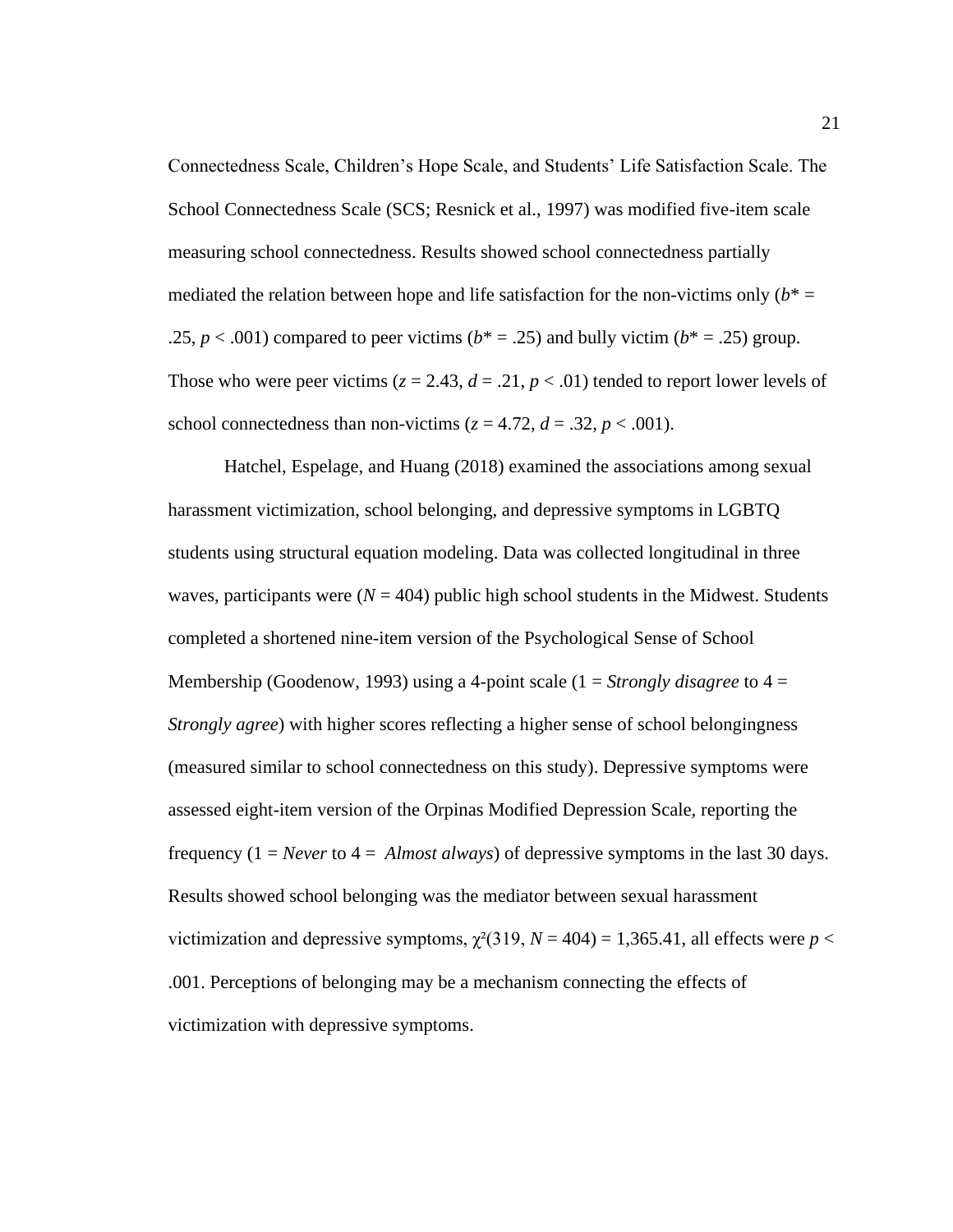## <span id="page-31-0"></span>**Summary**

As the literature suggests the school environment plays a very important role in the development of adolescents. Bullying impacts the school climate by interfering with peer relationships and other adult relationships in school. This creates a hostile environment that makes it difficult to create a connection to school, which has an impact on psychosocial outcomes like depression. Some of the studies reviewed used scales to measure bullying, school connectedness, and depression with no previous validation or very brief scales (e.g., on item scale). Literature seems to suggest that bully-victims might experience lower levels of school connectedness compared to victims, bullies, and non-involved students (You et al., 2008). Harassed students by their peers are more likely to miss school, which might contribute to missing out on the potential benefits of school connectedness (Eisenberg et al., 2003). Skues et al. (2005) reported those students who experienced bullying were less connected to their school and their school community.

School connectedness was reported a partial mediator between parental attachment and depressive symptoms (Shochet et al., 2006; Shochet, Homel, Cockshaw, & Montgomery, 2008), social skills and depressive symptoms (Ross, Shochet, & Bellair, 2010), hope and life satisfaction for student's victim of bullying (You et al., 2008). In a similar study to the current study, Hatchel et al. (2018) found school belonging was a mediator between sexual harassment victimization and depressive symptoms among LGBTQ adolescents. These studies provide support for the testing of school connectedness as an important mediating variable. As such, the current study aims to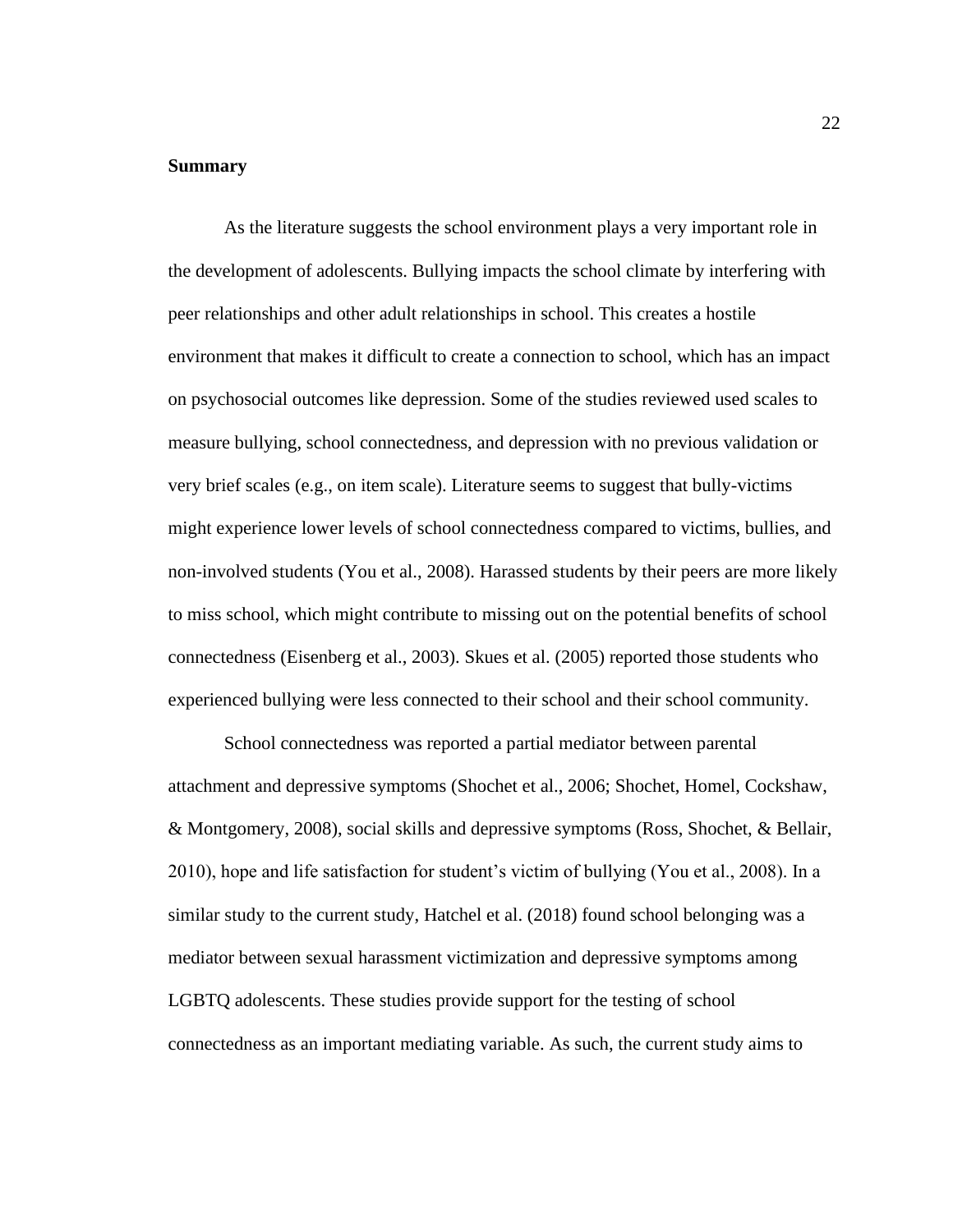explore the mediating effects of school connectedness between bullying victimization and depressive symptoms. Additionally, the question remains as to how level of school connectedness differs based on gender and bullying classification group (i.e., bully, victim, bully-victim, and non-involved).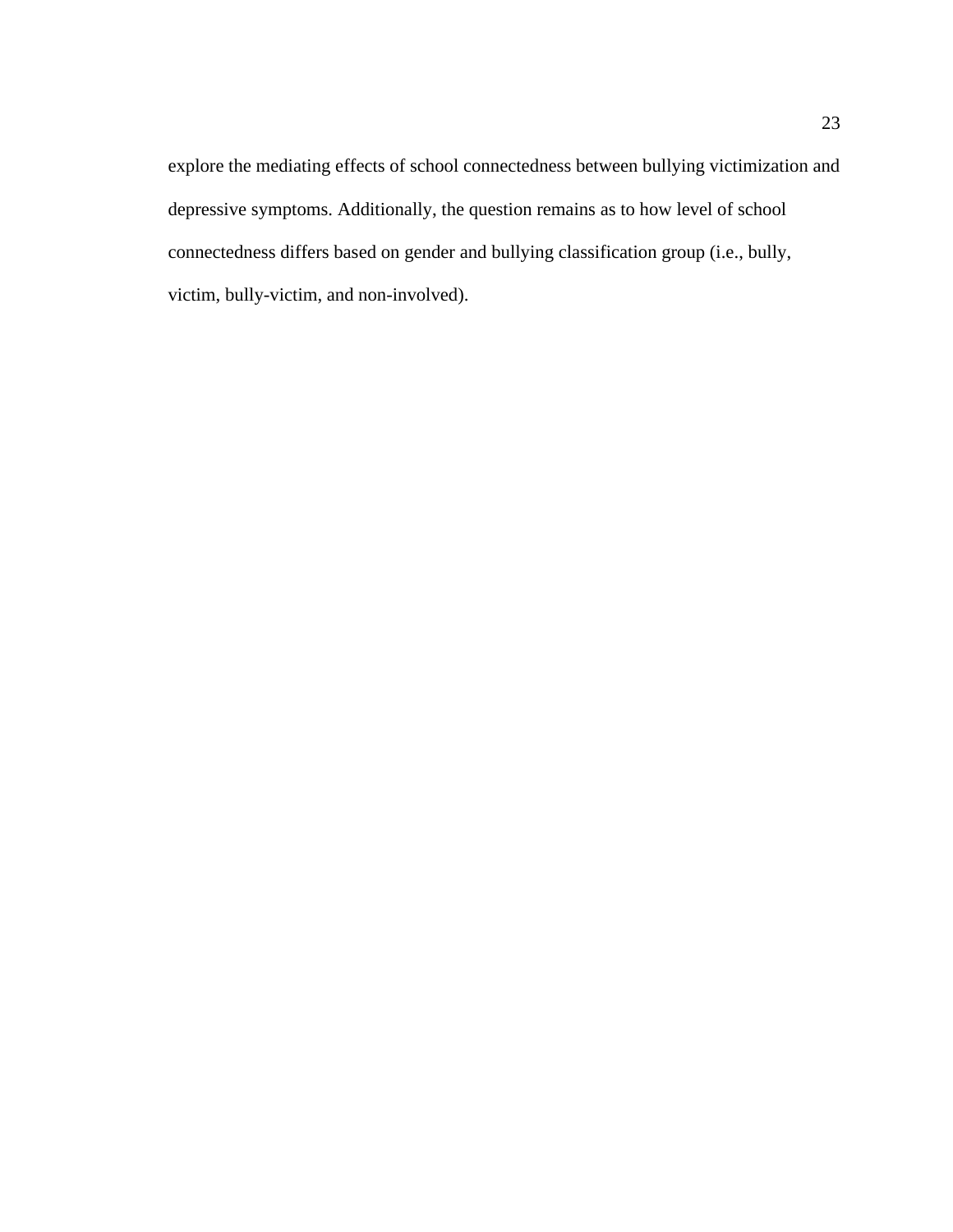#### **Chapter Three: Statement of the Problem**

<span id="page-33-0"></span>The issue of bullying continues to be a significant public health problem in the United States that affects adolescents functioning in multiple domains (e.g. academic, physical health, and psychological health). More specifically, adolescents who experience bullying (i.e. both perpetrator or victim) report higher rates of depressive symptoms compared to non-involved youth (King, Vidourek, Davis, & McClellan, 2002; Salmon, James, & Smith, 1998; Ttofi, Farrington, Lösel, & Loeber, 2011). In this study, depressive symptoms will be examined as one of the factors associated with bullying in early adolescence.

 Early adolescence is a period in development that involves biological, cognitive, and social changes (Steinberg, 2008). During this time, students are transitioning from elementary school to middle school or from middle school to high school. The combination of these changes makes this developmental period especially susceptible to bully victimization behaviors compared to other developmental periods (Parker et al., 2006). Research suggest bullying behaviors increase throughout elementary school, peaks in middle school, and then slowly decline in high school (Espelage & Swearer, 2003; Nansel et al, 2001). Bullying behaviors vary in form depending on the developmental stage. For example, older children and adolescents report higher incidence of indirect and relational aggression compared to young children who report a higher incidence in physical aggression (Nansel et al., 2001; Reynolds, 2008).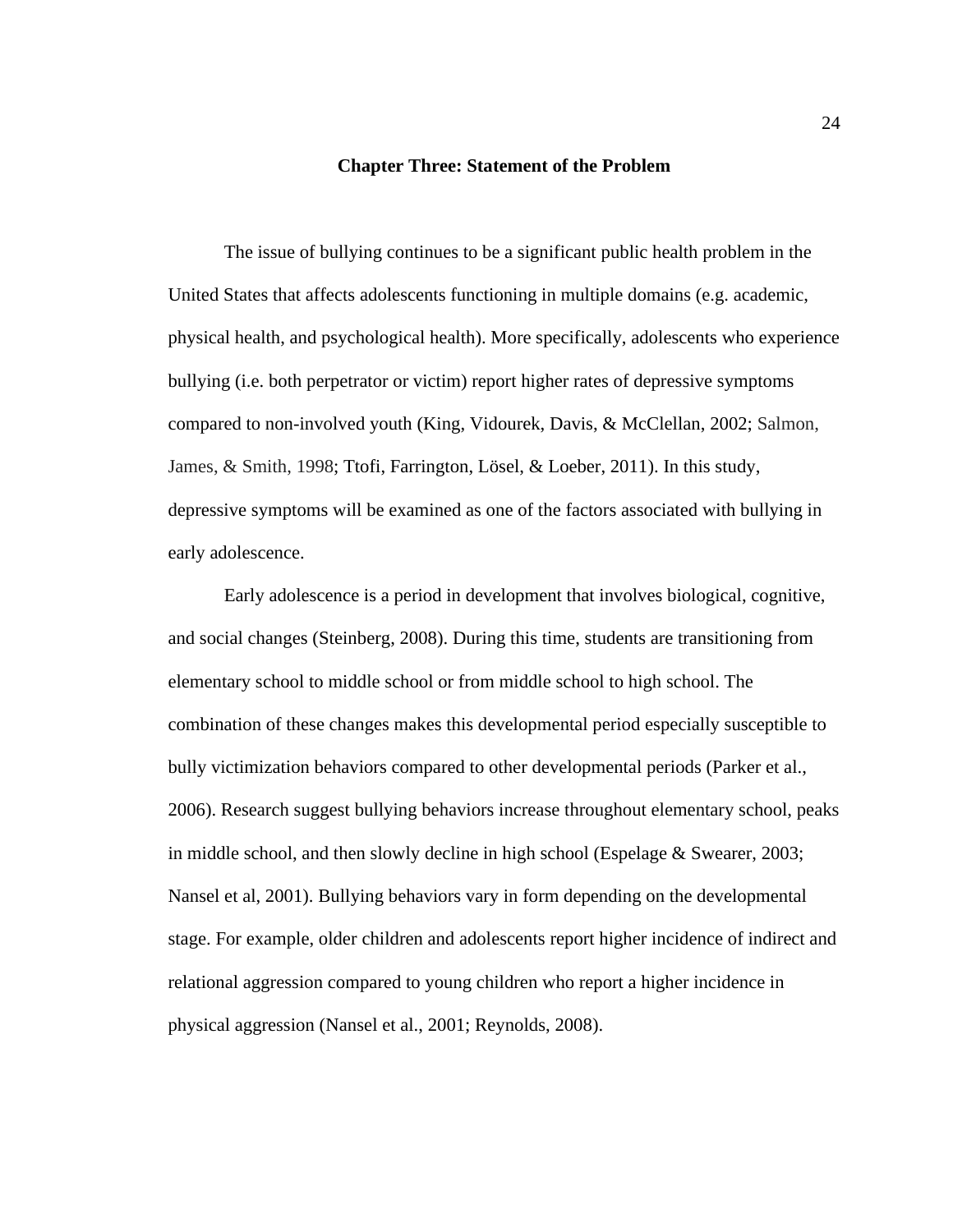It is important to examine the protective factors that may prevent or reduce the adverse effects associated with bullying. School connectedness has been reported to relate to a variety of academic and psychosocial outcomes such as improved grades, less psychological concerns, less substance use, and better physical health (Anderman, 2002; Bond et al., 2007; Catalano, Oesterle, Fleming, & Hawkins, 2004). Several studies have found youth who experience bullying feel less connected to their school (Holt, Green, Tsay-Vogel, Davidson, & Brown, 2016; Wilson, 2004). A growing body of research suggest that school connectedness may be a promising protective factor that can be important for promoting positive outcomes for students (Blum & Libbey, 2004; Bonny et al., 2000; Fredericks, Blumenfeld, & Paris, 2004). Hatchel et al. (2018) found a significant indirect effect showing school belonging mediated the association between sexual harassment victimization and depressive symptoms among LGBTQ adolescents.

The primary purpose of this study was to examine school connectedness as a mediator between bully-victimization and depressive symptomatology in early adolescence. This study expands on bullying research during early adolescents, by incorporating a novel factor by testing school connectedness as a mediator. The secondary purpose of the study was to explore how gender and bully victimization classification groups (i.e., bully, victim, bully-victim, and non-involved) may relate to levels of reported school connectedness. Lower levels of school connectedness have been reported in victims compared to bully-victims, bullies, and non-involved youth (You et al., 2008). Several studies suggest that girls tend to report more school connectedness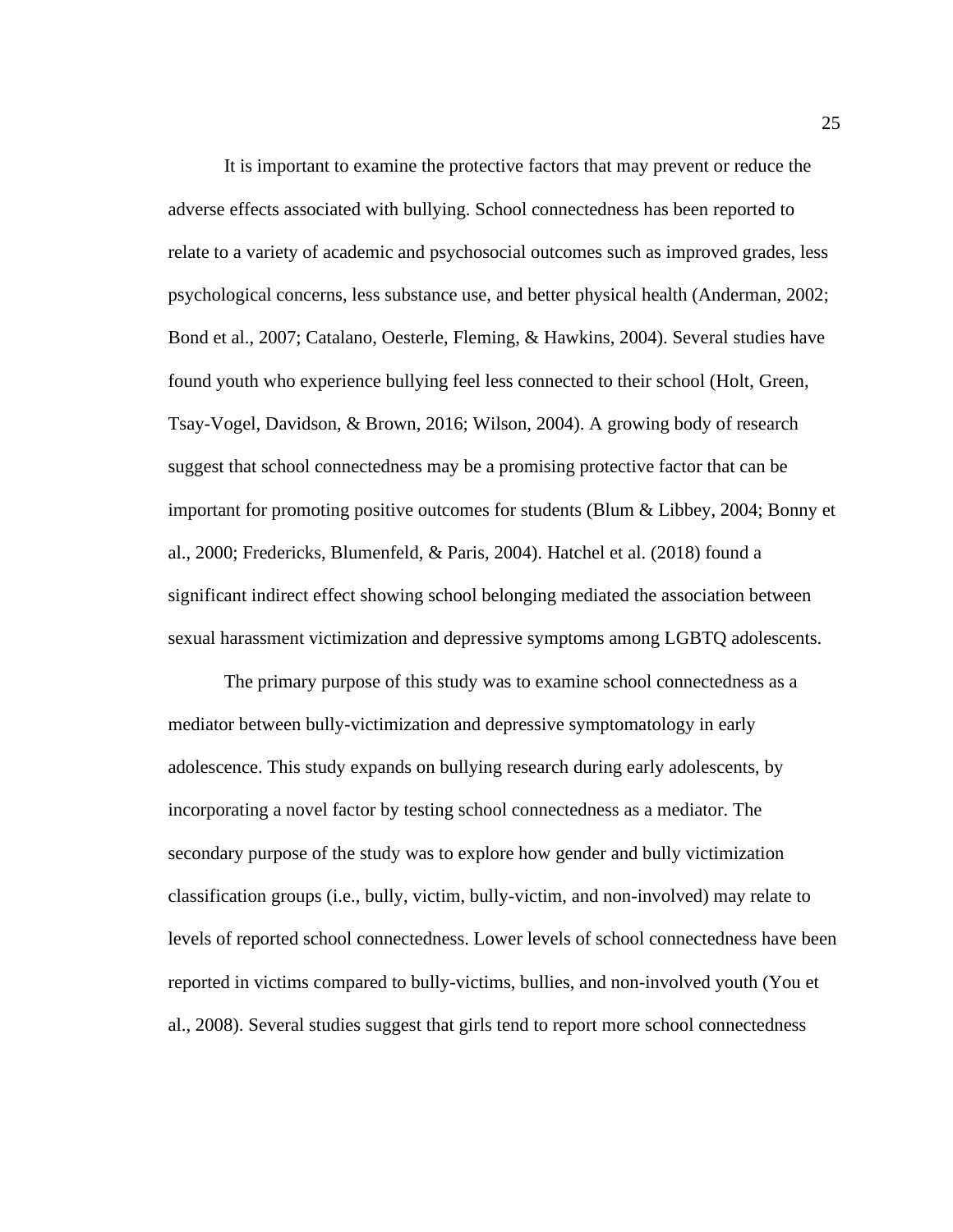than boys (Anderman, 2002). Figure 1 displays the conceptual model of mediation for the current study.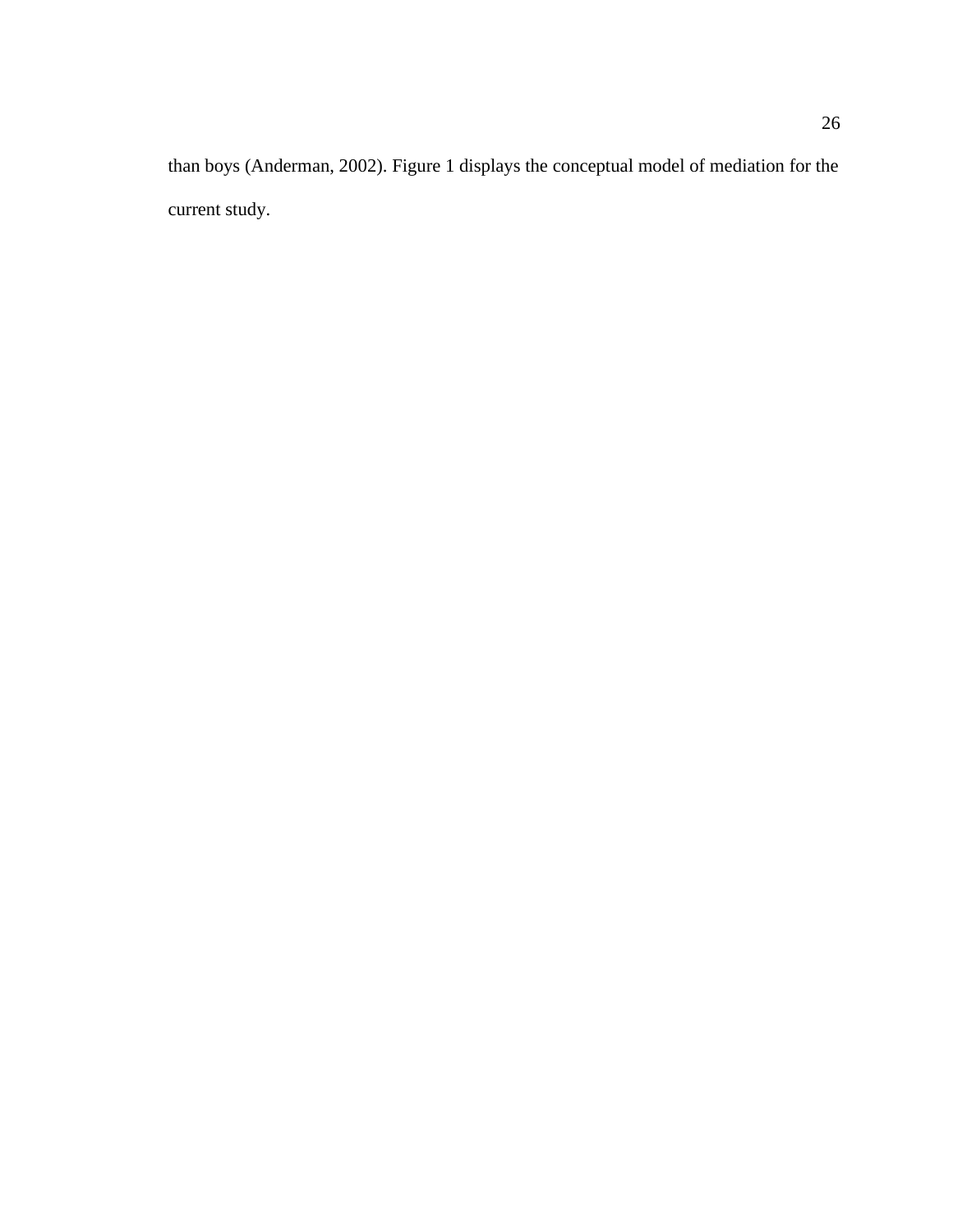

*Figure 1*. Conceptual model of the study variables such that bullying victimization is the primary independent variable, depression symptomatology is the dependent variable, and school connectedness is the hypothesized mediating variable.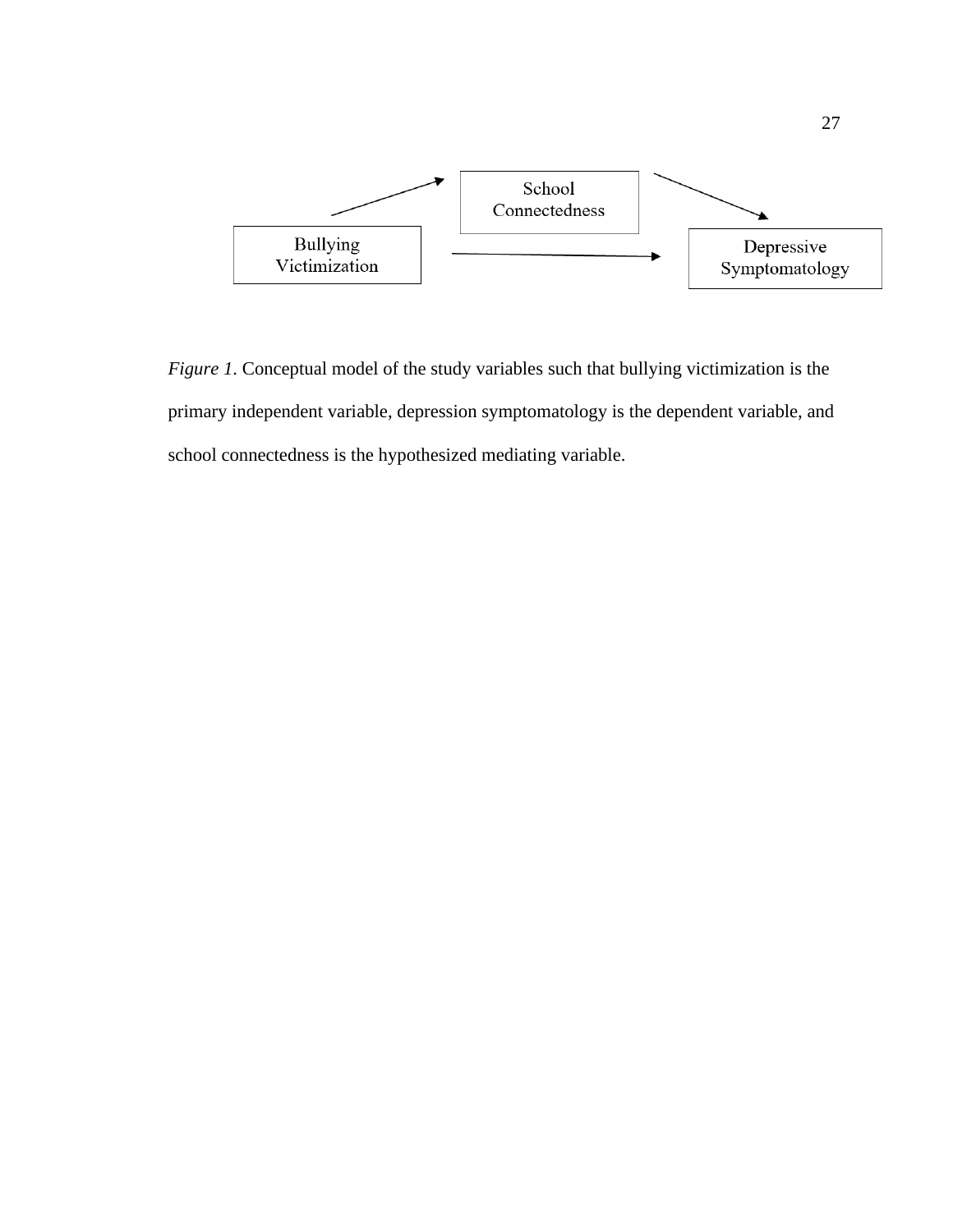### **Hypothesis and Research Question**

**Hypothesis.** It was hypothesized that school connectedness mediated the relationship between bully-victimization and depressive symptomatology.

Several studies have examined the relationship between bullying victimization and depressive symptomatology, which demonstrate higher depressive symptoms in youth who have been victims of bullying (King et al., 2002; Salmon et al., 1998; Ttofi et al., 2011). Adolescents who experience bullying victimization feel less connected to their school than those who don't share such experience (Holt et al., 2016; Wilson, 2004). Students who indicate lower levels of school connectedness report higher levels depressive symptom compared to those who report higher levels of school connectedness (Lester et al., 2013; Loukas, & Pasch, 2013; Shochet et al., 2006).

Several studies report school connectedness partially mediated the relationship between parental attachment and depressive symptoms (Shochet et al., 2006; Shochet et al., 2008), between social skills and preadolescent depressive symptoms (Ross et al., 2010), and between hope and enhanced global life satisfaction for students who reported no victimization experiences (You et al, 2008). These studies provide support for the testing of school connectedness as an important mediating variable between various relationships. Hatchel et al. (2018) found school belonging mediated the association between sexual harassment victimization and depressive symptoms among LGBTQ adolescents. However, Loukas, Suzuki, and Horton (2006) found school connectedness did not mediate school climate (i.e., cohesion among students, friction among students)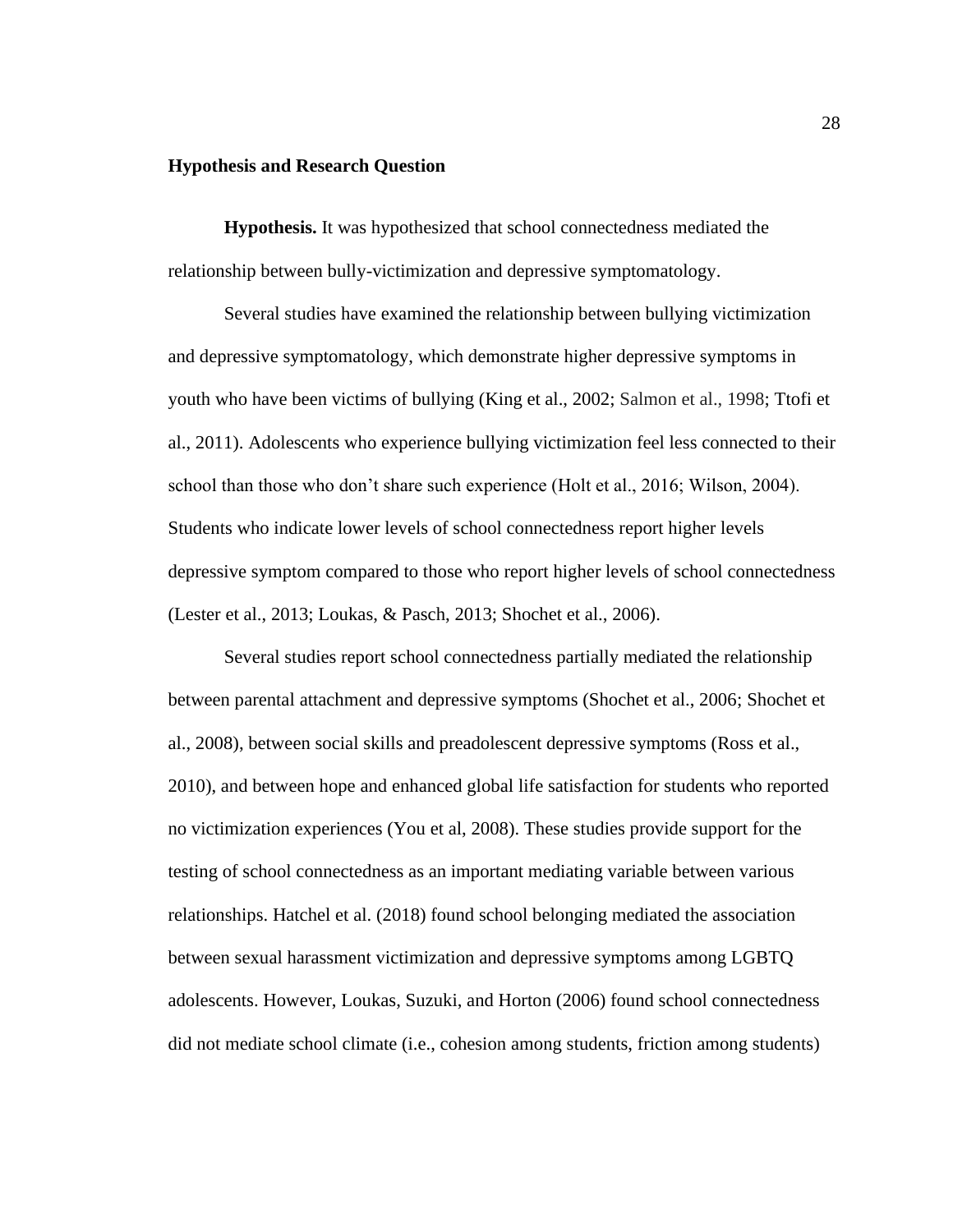and depressive symptoms. Very few published studies have examined the mediating role of school connectedness on bullying victimization and depressive symptoms. Studies have examined how these concepts relate separately, but not in the same study.

**Research Question.** Does level of school connectedness differ based on gender and bully victimization classification group (i.e., bully, victim, bully-victim and noninvolved)?

Evidence is inconsistent regarding the role of gender in reported level of school connectedness. Some studies have shown girls tend to report higher levels of school connectedness than boys (Maddox & Prinz, 2003; Simons-Morton, Crump, Haynie, & Saylor, 1999). Other studies report no gender differences; however, these studies focus on older adolescents (Brookmeyer et al., 2006). Shochet et al. (2006), report that school connectedness effects vary across gender for some adjustment outcomes (i.e., depression, anxiety, general functioning), but not others. Additionally, how does the experience of bullying victimization relate to an individual's level of school connectedness? Since most bullying research focuses on the experience of the bully or victim, this study included the experience of youth who are bully-victims and non-involved.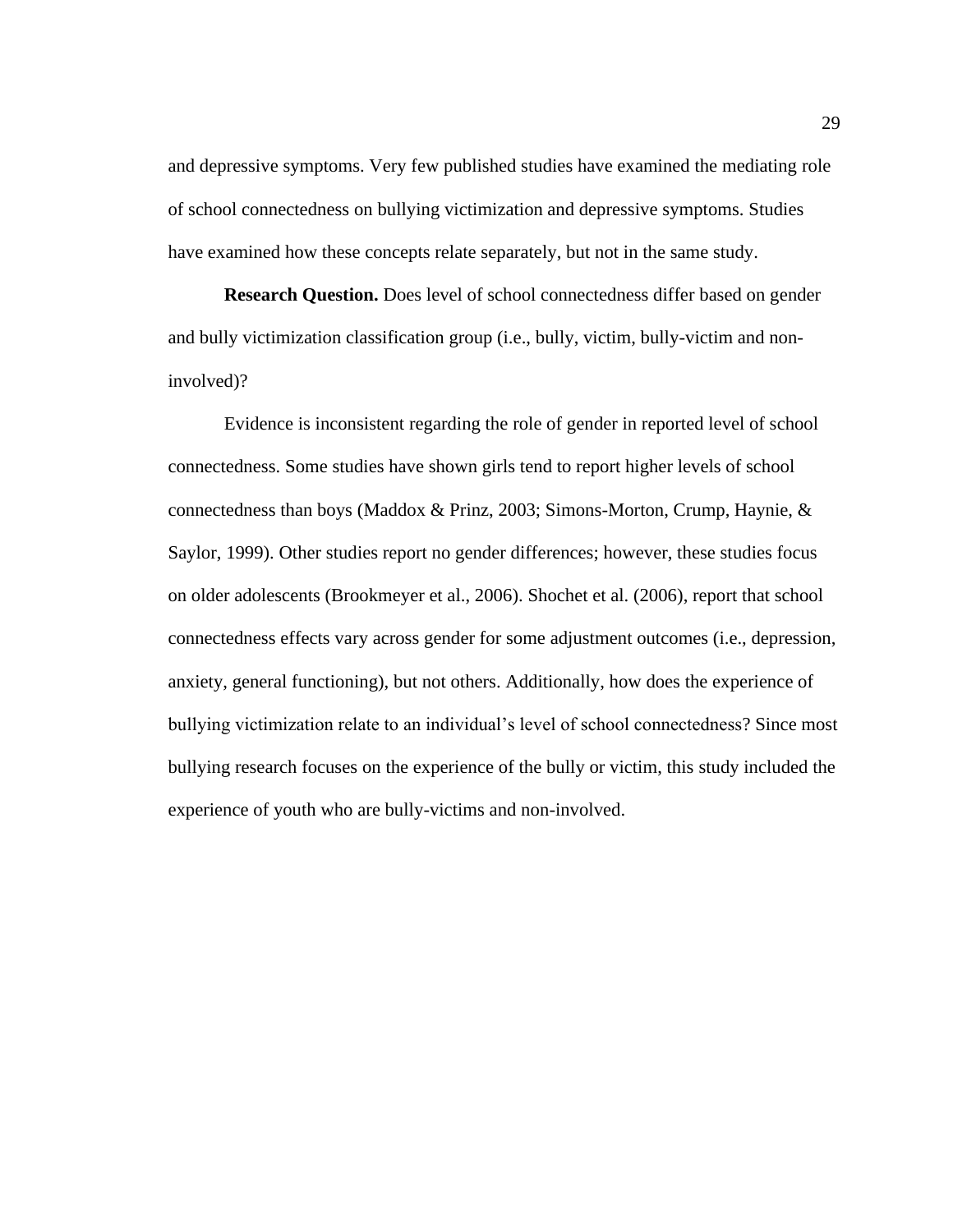### **Chapter Four: Methods**

### **Participants**

The sample consisted of 402 students in 4th through 8th grade from 8 schools in rural and semi-rural counties in Northern California. Participants ranged from 9 to 15.5 years of age ( $M = 11.9$ ,  $SD = 1.3$ ). There were 162 boys and 236 girls, with 58.5% of the sample being White, 13.7% were Hispanic, 7.2% were Bi-racial, 6% were Asian, 4.5% were Native American, 4 Other, 1.7% were African American, 1% were Pacific Islander, and 0.7% were checked multiple options. See Table 1, Table 2, and Table 3 for additional participant demographic information.

### **Instrumentation**

**Bullying.** Bullying and victimization experience was measured using the Bully Victimization Scale (BVS; Reynolds, 2003). The BVS a 46-item self-report instrument written at a 3rd grade reading level with two subscales, the Bully Scale and the Victimization Scale. The Bully Scale (23 items) measures both overt and relational-type behaviors perpetrated against others. The Victimization Scale (23 items) also measures overt and relational-type bullying experienced by the individual. The response format of the RBVS uses a four-point response scale  $(0 = never$  and  $3 = five$  *or more times*). Raw scores range from 0-69 for the Bully Scale and Victimization Scale.

Cutoff scores were created to assist in the identification of children and adolescents who endorse what may be viewed as a clinically relevant level of bullying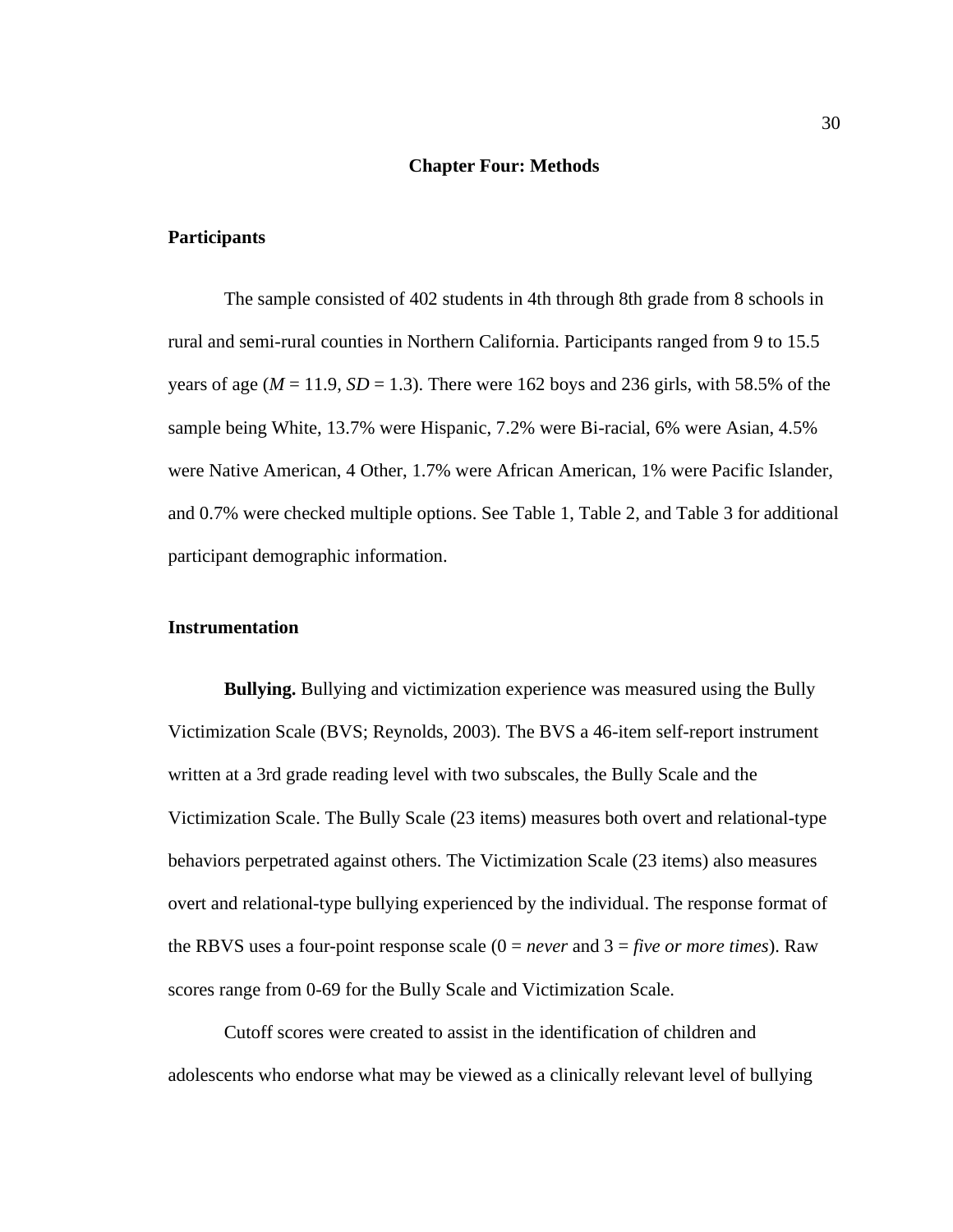Table 1

| Age  | Boys $(n = 162)$ | Girls ( $n = 236$ ) | Total ( $N = 402$ ) |
|------|------------------|---------------------|---------------------|
| 9    | $4(2.5\%)$       | $5(2.1\%)$          | $9(2.2\%)$          |
| 10   | 24 (14.8%)       | 25 (10.6%)          | 50 (12.4%)          |
| 11   | 46 (28.4%)       | 72 (30.5%)          | 118 (29.4%)         |
| 11.5 | $2(1.2\%)$       |                     | $2(0.5\%)$          |
| 12   | 30 (18.5%)       | 35 (14.8%)          | 67(16.7%)           |
| 12.5 |                  | $2(0.8\%)$          | $2(0.5\%)$          |
| 13   | 39 (24.1%)       | 68 (28.8%)          | 108 (26.9%)         |
| 13.5 |                  | $1(0.4\%)$          | $1(0.2\%)$          |
| 14   | $16(9.9\%)$      | 26 (11.0%)          | 42 (10.4%)          |
| 15   | $1(0.6\%)$       | $1(0.4\%)$          | $2(0.5\%)$          |
| 15.5 |                  | $1(0.4\%)$          | $1(0.2\%)$          |

*Frequency and Percentage of Sample Characteristics by Age*

*Note:* Four students did not indicate gender.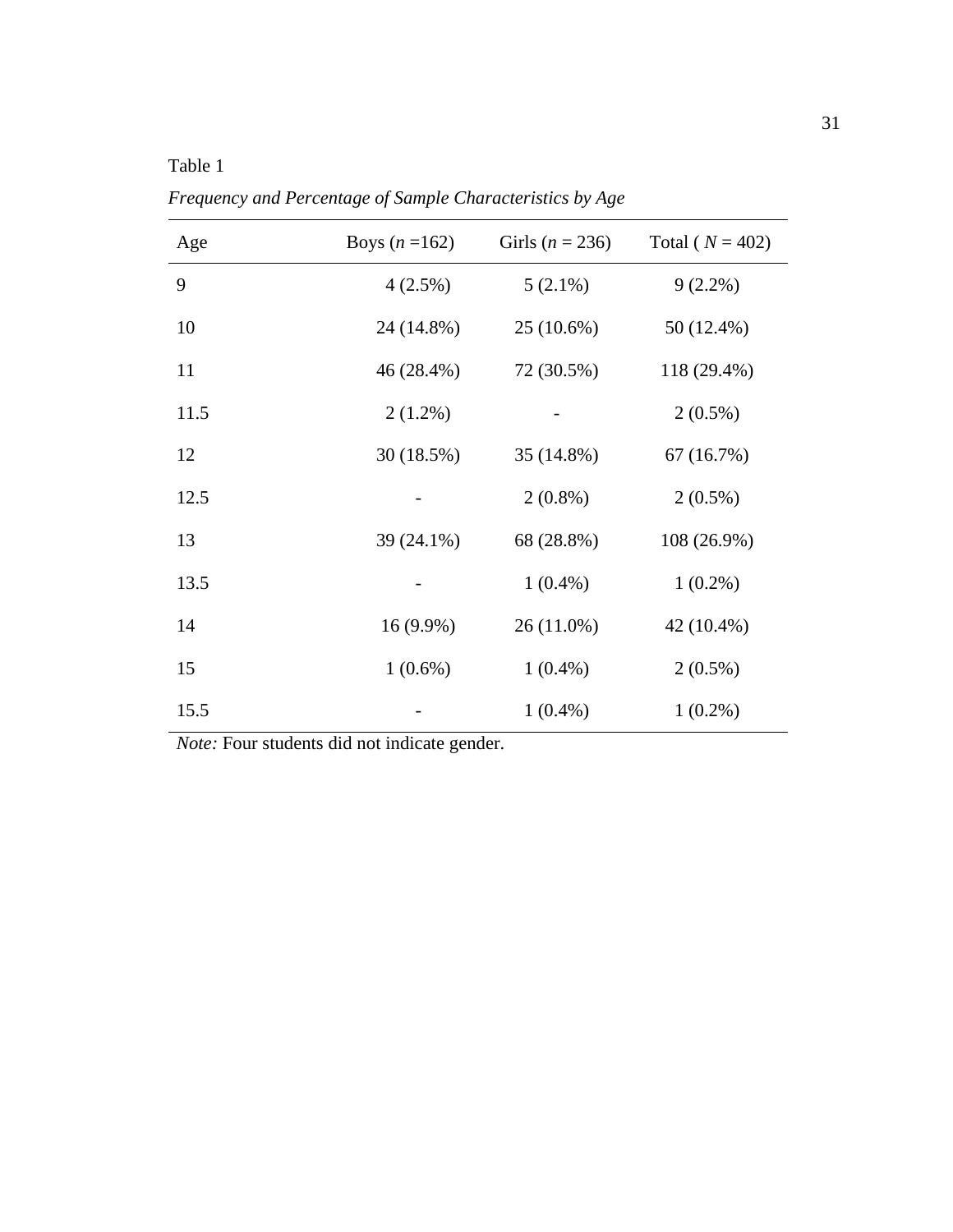### Table 2

| Grade          | Boys $(n = 162)$ | Girls ( $n = 236$ ) | Total ( $N = 402$ ) |
|----------------|------------------|---------------------|---------------------|
| $\overline{4}$ | $14(8.6\%)$      | $12(5.1\%)$         | 27 (6.7%)           |
|                | 24 (14.8%)       | 33 (14.0%)          | 57 (14.2%)          |
| 6              | 50 (30.9%)       | 71 (30.1%)          | 122 (30.3%)         |
|                | 25 (15.4%)       | 46 (19.5%)          | 72 (17.9%)          |
| 8              | 49 (30.2%)       | 74 (31.4%)          | 124 (30.8%)         |

*Frequency and Percentage of Sample Characteristics by Grade*

*Note:* Four students did not indicate gender.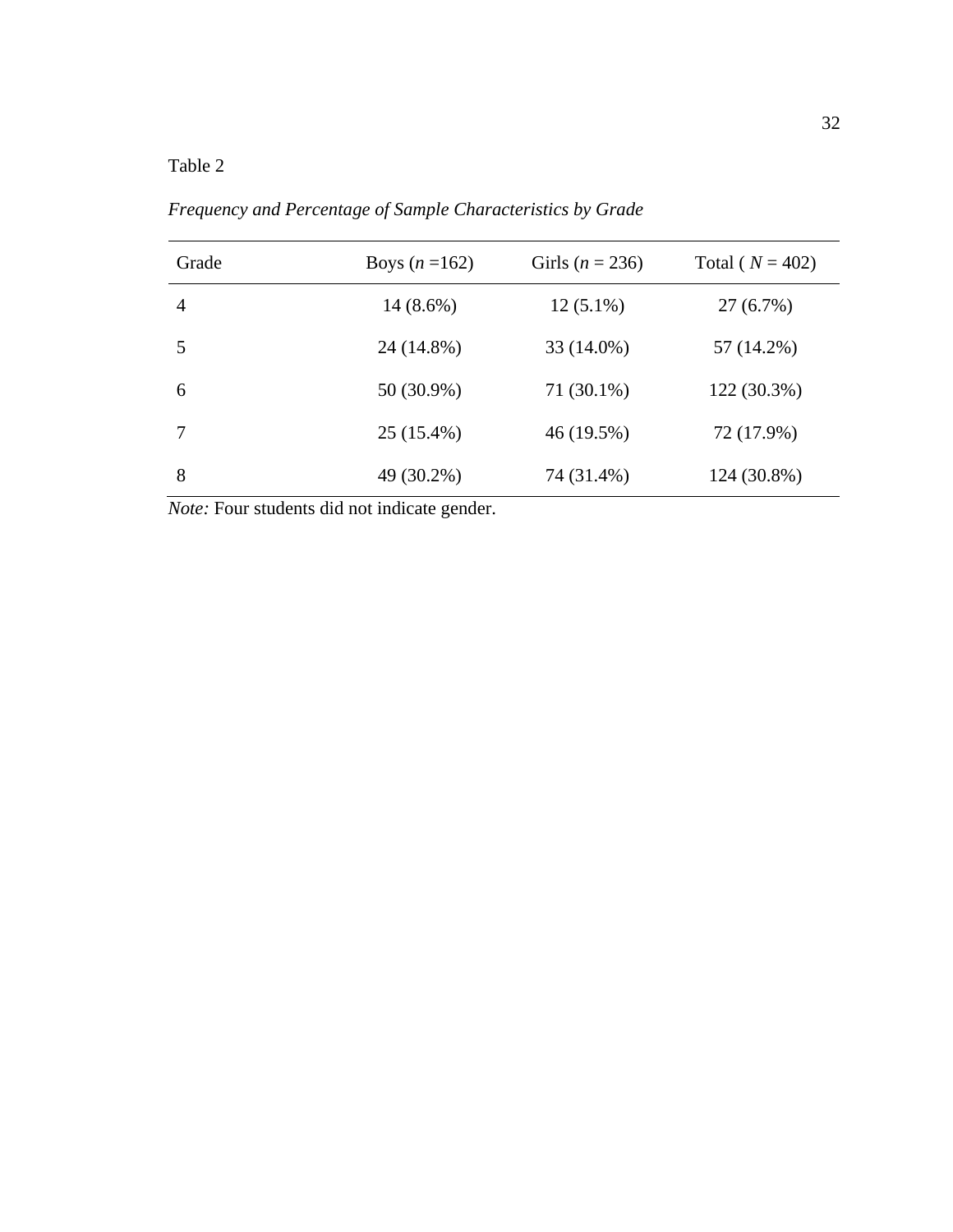### Table 3

Ethnicity Boys  $(n = 162)$  Girls  $(n = 236)$  Total  $(N = 402)$ Asian 8 (4.9%) 16 (6.8%) 24 (6%) African American 3 (1.9%) 4 (1.7%) 7 (1.7%) Native American 8 (4.9%) 10 (4.2%) 18 (4.5%) Hispanic 21 (13.0%) 34 (14.4%) 55 (13.7%) White 98 (60.5%) 136 (57.6%) 235 (58.5%) Bi-racial 14 (8.6%) 14 (5.9%) 29 (7.2%) Pacific Islander 1 (.6%) 3 (1.3%) 4 (1%) Other 5 (3.1%) 11 (4.7%) 16 (4%) Multiple checked - 3 (1.3%) 3 (0.7%)

*Frequency and Percentage of Sample Characteristics by Ethnicity*

*Note:* Four students did not indicate gender.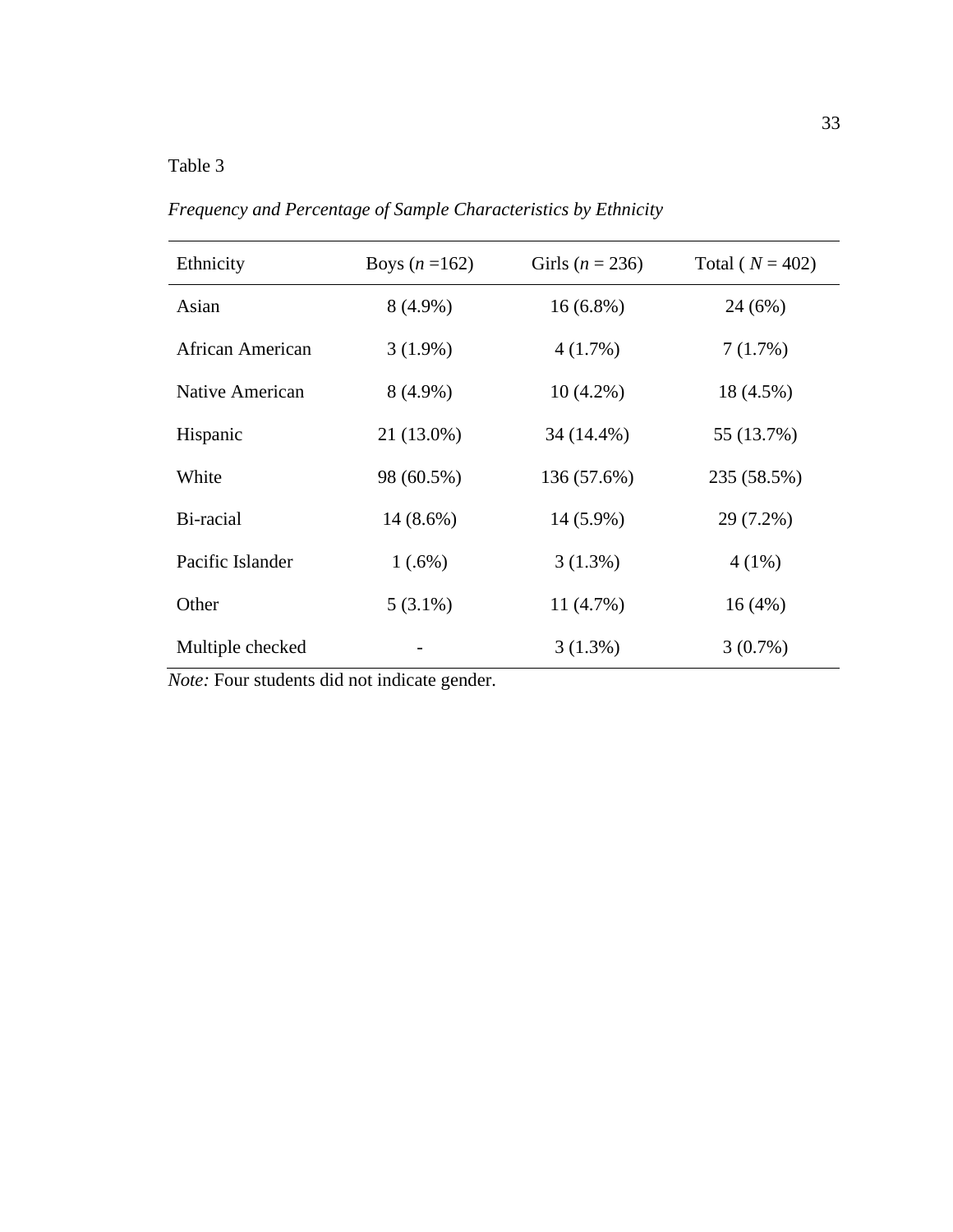others or victimization by bullies. The cutoff scores also allow for the identification of students who may be viewed as bully-victims, meaning they endorse clinically significant scores on both the Bully Scale and Victimization Scale. In the BVS Bullying Scale, *T* scores of 58-65 (raw score: 13-19) are considered to reflect clinically significant level of bullying behaviors. In the BVS Victimization Scale, *T* scores of 56-63 (raw score: 16-23) are considered to reflect clinically significant level of bullying victimization. Bullyvictims are those students who score in the clinically significant to severe ranges on both the Bully Scale (*T* score above 58) and Victimization Scale (*T* score above 56).

The BVS has been found to be a viable method of group assessment to determine potential problem bullying and victimization behaviors in students ranging in age from 8 to 19 years (Reynolds, 2003). The psychometric properties of the BVS were rigorously tested using a large national sample of  $(N = 2,405)$  students from grades 3-12. The BVS demonstrates strong internal consistency for both the Bully Scale ( $r_\alpha$  = .94 for boys, and  $r_{\alpha}$  = .89 for girls) and the Victimization Scale ( $r_{\alpha}$  = .93 for both boys and girls). In the current study, the internal consistency for the Victimization Scale was  $r_\alpha$  = .94 and  $r_\alpha$  = .92 for the Bully Scale.

**Depression.** The Reynolds Adolescent Depression Scale-2: Short Form (RADS-2: SF; Reynolds, 2008) is an abbreviated version of the Reynolds Adolescent Depression Scale-2nd Edition (RADS-2), and items on the short form were selected from the original version. RADS-2: SF is a 10-item self-report instrument written at a 3rd grade reading level and takes several minutes to administer and complete. Items were based on the DSM-III diagnostic criteria for major depressive disorder and dysthymic disorder, along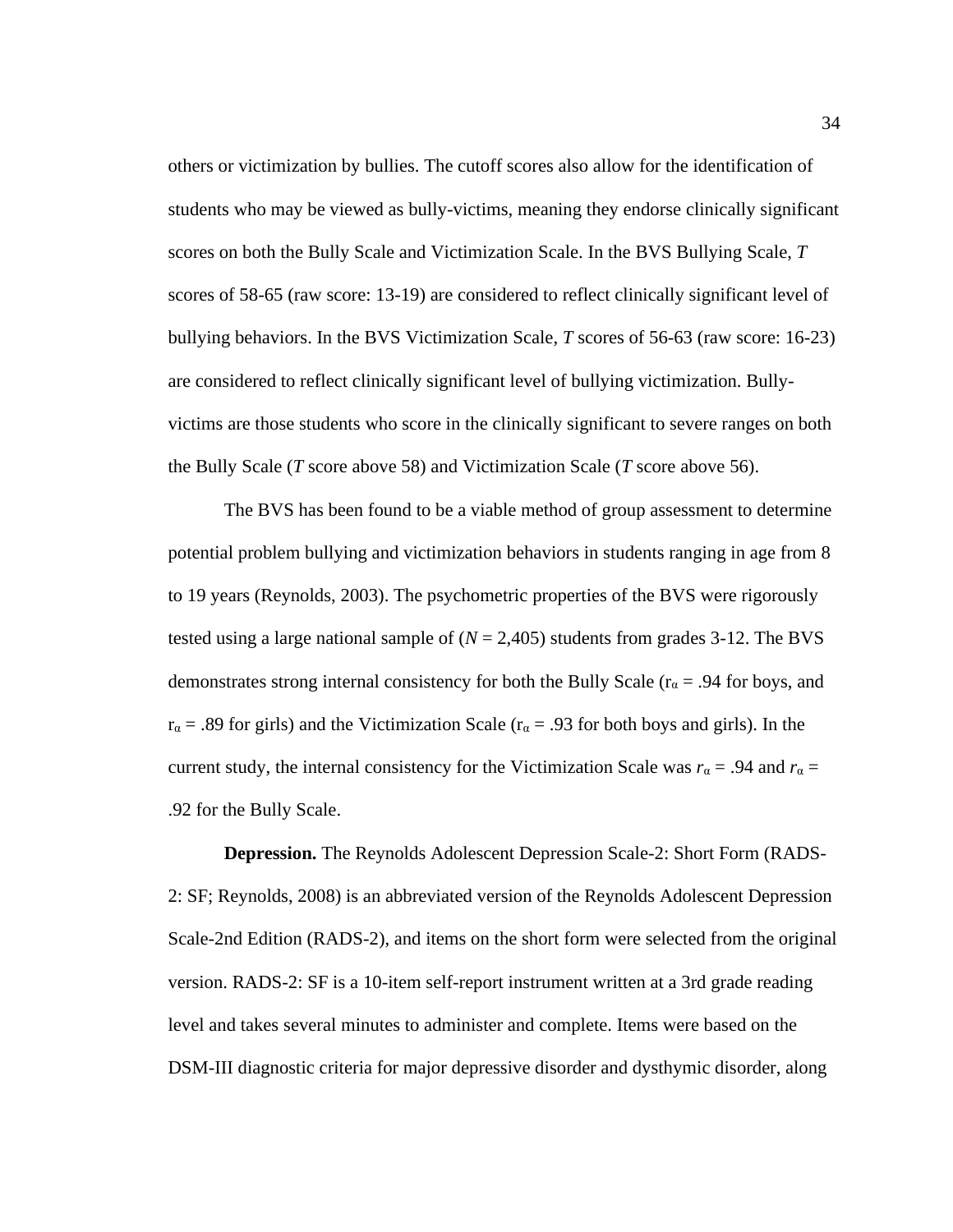with symptoms from the Research Diagnostic Criteria for Affective Disorders. Six critical items from the RADS-2 were included in the RADS-2: SF because of their excellent ability to discriminate clinically depressed from non-clinically depressed adolescents. The remaining four items were selected to reflect further on mood, loss of interest, and irritability/anger.

The response format of the RADS-2: SF is a four-point response scale (1 = *almost never* and 4 = *most of the time*). In the re-standardization of the RADS in 2002, cutoff scores were adjusted to provide a balanced outcome for decision making and maximize correct classification decisions. Based on the total standardization sample of 3,300 adolescents, a *T* score of 61 and above (raw score  $= 26-40$ ) are indicative of clinical levels of depression. Reynolds (2008) reports internal consistency estimates for the RADS-2: SF ranging from  $r_\alpha$  = .84 for the total standardization sample ( $N = 3,300$ ) to  $r_\alpha$  $=$  .86 for the total school sample ( $N = 9,052$ ). The internal consistency estimates for nonclinical samples ranged from .87 to .90 whereas the clinical sample ranged from .88 to .90. The test-retest reliability over a 2-week period was .82 for both the non-clinical sample and clinical sample, indicating moderately strong test-retest reliability. The internal consistency in the current study was  $r_\alpha = .87$ .

**School Connectedness.** The Psychological Sense of School Membership (PSSM; Goodenow, 1993) is an 18-item measure examining student's perceptions of connectedness with teachers, peers in school, and school in general. The PSSM was developed through testing with suburban  $(N = 454)$  and urban  $(N = 301)$  middle school and junior high school students in the Northeast. Participants grade level ranged from 5<sup>th</sup>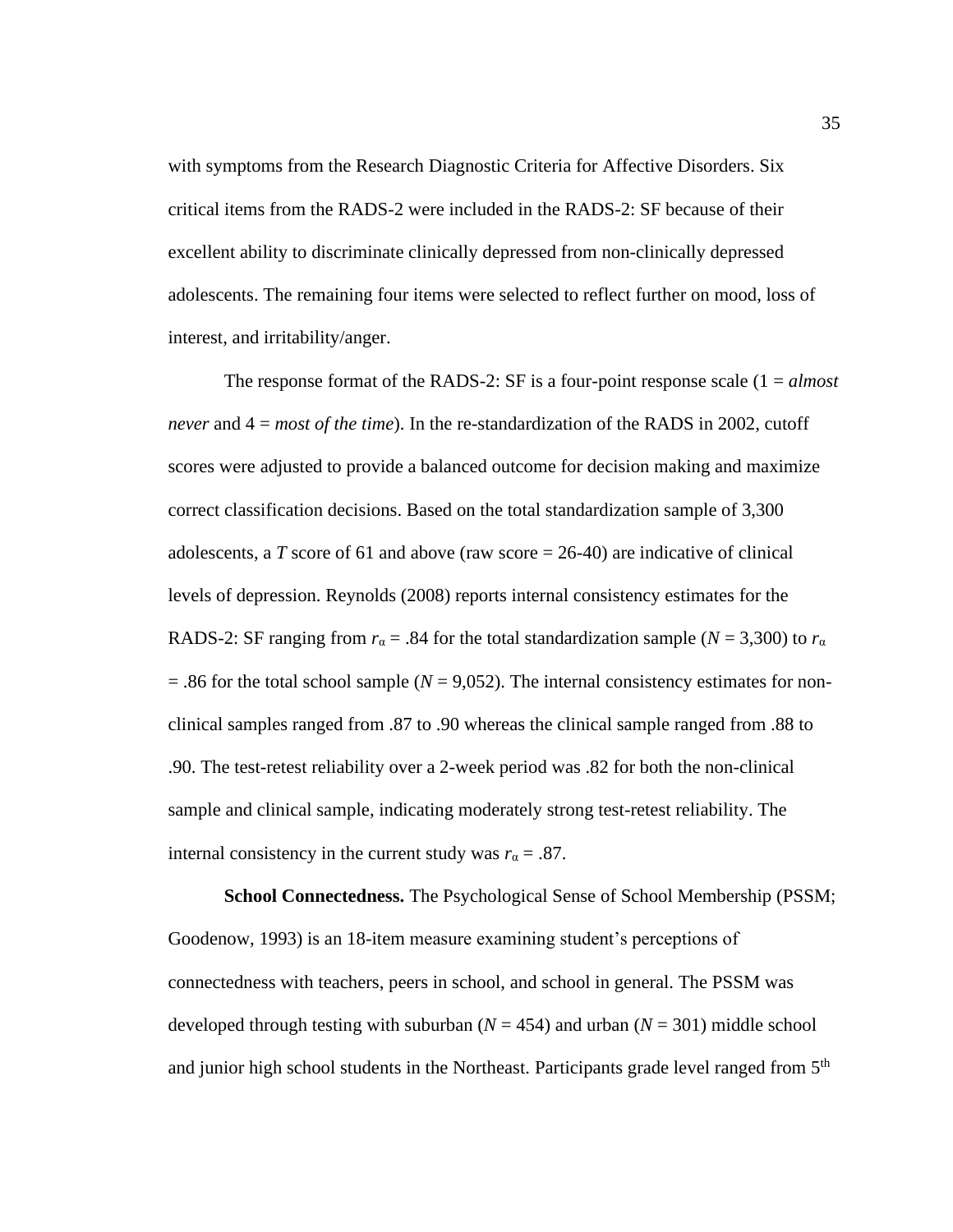to  $8<sup>th</sup>$  grade with age ranging from 9 to 16 years. Internal consistency reliabilities ranged from  $r_{\alpha} = .77$  to  $r_{\alpha} = .88$ . In a study of ( $N = 560$ ) Chilean students grades fifth to seventh the internal consistency was  $r_\alpha = .84$  (Gaete, Rojas-Barahona, Olivares, & Araya, 2016). The PSSM was modified from a 5-point Likert format to a 4-point (1 = *not at all true* and 4 = *completely true*) response format. A high SSCS score indicates greater feelings of connectedness, see Appendix C. The internal consistency in the current study was  $r_\alpha$  = .90.

### **Procedure**

Data were obtained from seven elementary and middle schools in Northern California. The Institutional Review Board approved the collection of this data under approval number 08-102 (Dr. William M. Reynolds) and the analysis of the data for this study under approval number 18-207 (Irene Gonzalez-Herrera). Principals, superintendents, and school psychologists were contacted to request permission for participation in the study. Assent of the children and the permission of their parents or guardians was solicited and returned to the students' teachers. Each teacher was given a packet with detailed instructions for the study and the appropriate number of study consent forms for their classrooms. On the day of data collection, graduate students and research assistants went to school sites to administer the surveys.

Participants completed the questionnaires in areas designated by the school site principal: the cafeteria, gym, or classroom. In most schools, students went to the cafeteria or gym to complete the survey. Students in each school completed the survey at the same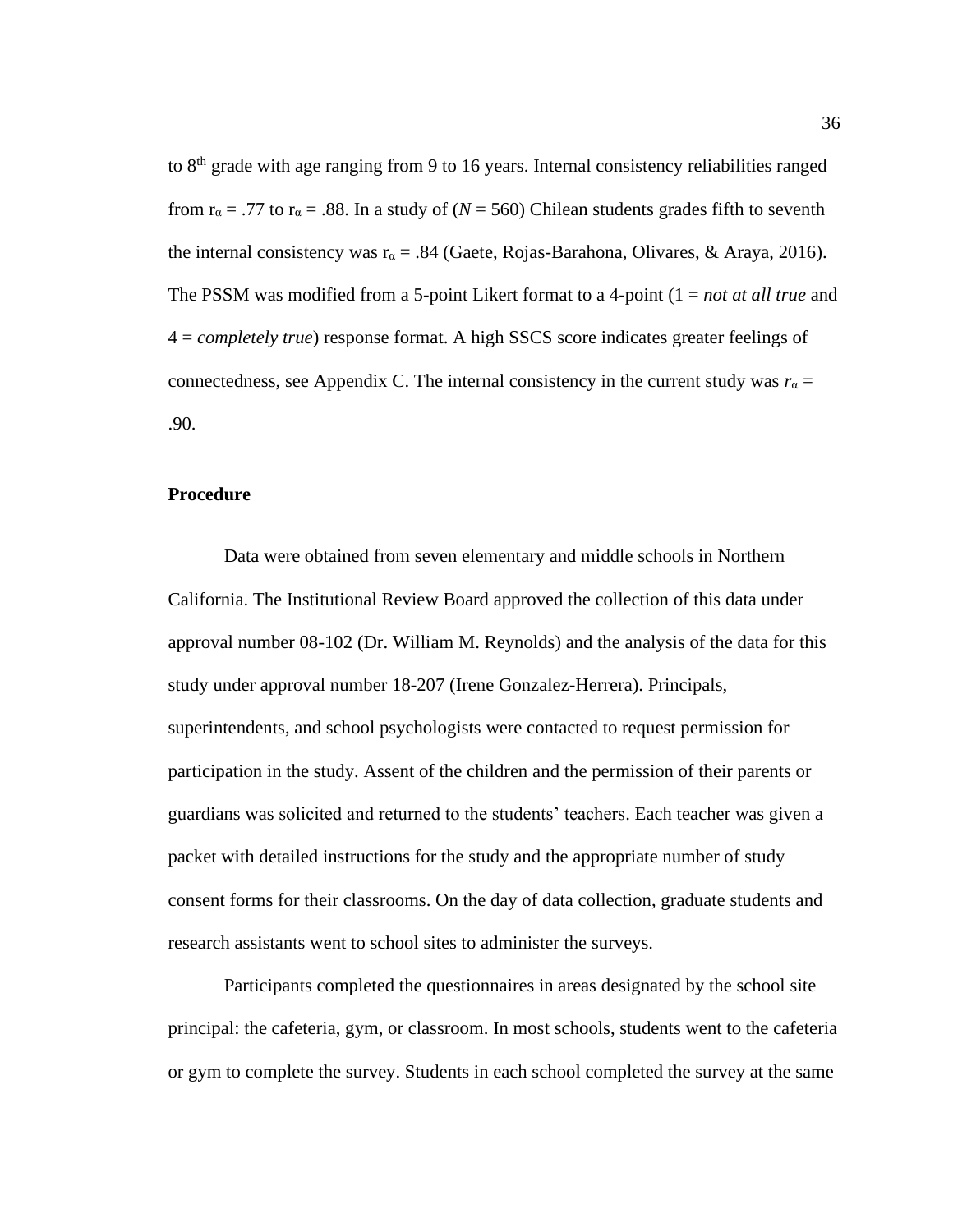time of day. Participants were informed that there were no right or wrong answers to the survey questions, and data would remain confidential. Students were asked to respond honestly to all items in the survey. Most students finished in less than 50 minutes. In some cases, some students were given more than time to complete the questionnaire. To encourage consent form return rates, pizza parties were held for classrooms at each school with the largest quantity of signed consent forms, regardless of permissive or negative consent.

Bullying classification groups were created using the recommended cutoffs by Reynolds (2003) in the Bully Victimization Scale manual. Students endorsing *T* scores of 58 or higher on the Bully Scale were considered bullies. Students endorsing *T* scores of 56 or higher on the Victimization Scale were considered victims of bullying. Students who endorsed *T* scores of 58 or higher on the Bully Scale and *T* scores of 56 or higher on the Victimization Scale were considered bully-victims. Lastly, students who reported *T* scores lower than 58 on the Bully Scale and lower than 56 on the Victimization Scale were considered non-involved in bullying.

### **Data Analyses**

Descriptive statistics (e.g, means, standard deviations) were reported for the primary study variables. T-tests were used to assess the significance in mean group differences for boys and girls on all measures. To examine the study's main hypothesis, a mediation analysis was conducted to assess if school connectedness mediates the relationship between bully-victimization and depressive symptoms. Mediation analysis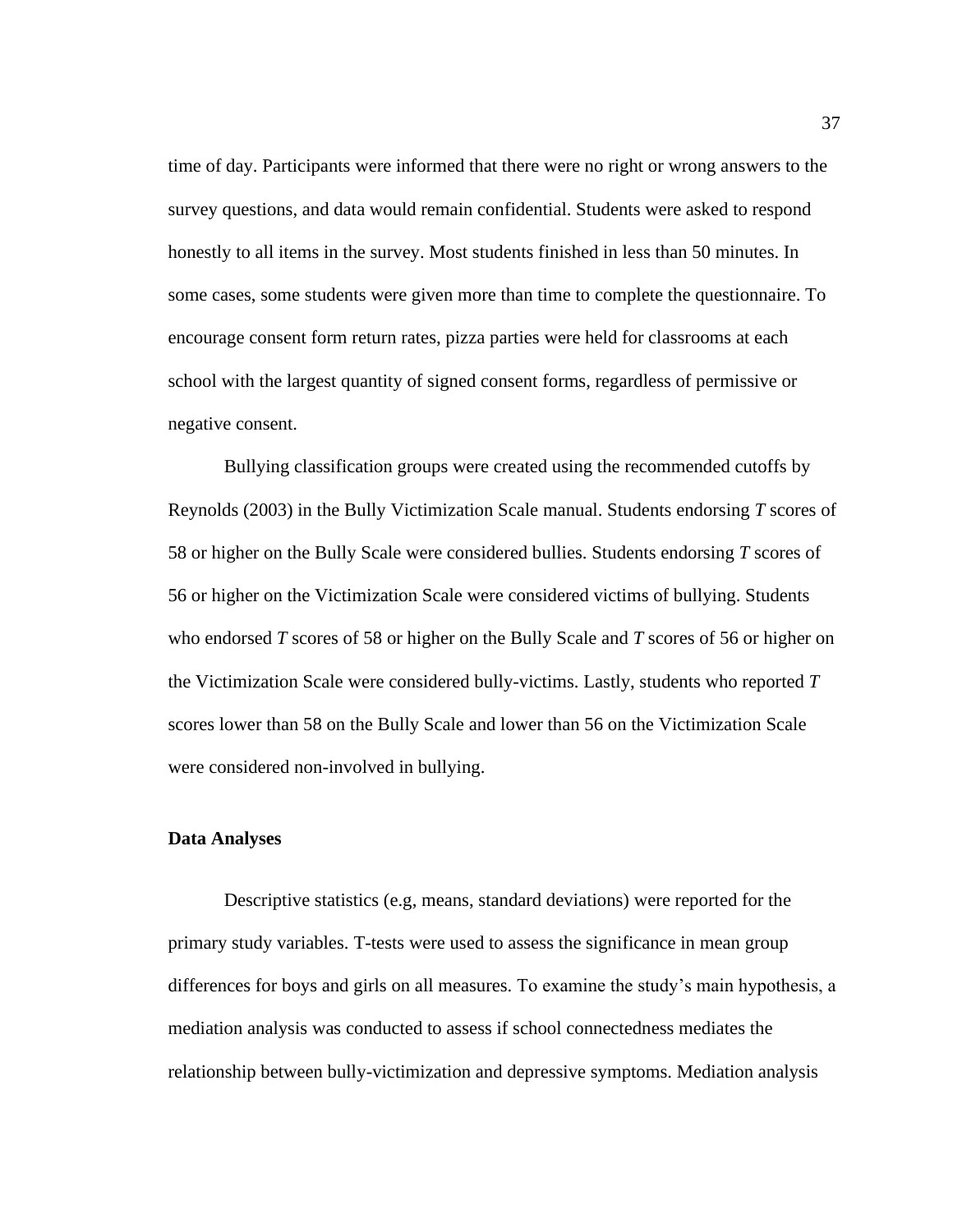were conducted using the computational tool PROCESS macro Version 3 (Hayes, 2013), which provides a path-analytic procedure for the examination of mediation with bias corrected bootstrap 95% confidence intervals (CI) for effect size estimation. PROCESS generates model coefficients, standard errors, t-values, p-values, CI, direct and indirect effects. The indirect effect was tested using bootstrapping procedures with 5,000 bootstrapped samples. Unstandardized indirect effects were computed for each of 5,000 bootstrapped samples, and the 95% confidence interval was computed by determining the indirect effects at the 2.5th and 97.5th percentiles.

To examine the research question, a 2x4 Analysis of Variance (ANOVA) was conducted. Factorial ANOVA's are used in research when one wants to analyze differences on a continuous dependent variable between two or more independent discrete grouping variables. In this analysis, level of school connectedness was compared by both gender (i.e., girls, boys) and bully-victimization classification group (i.e., bully, victim, bully-victim, and non-involved).

The results of the 2x4 ANOVA are presented in the form of main effects among study variables. The assumptions of normality and homogeneity of variance were assessed. All analyses were performed using SPSS statistical software.

### **Benefits and Potential Risks**

Minimal risk was involved in the study. Answers were kept anonymous and confidential. Risks include possible fatigue or mild discomfort from completing questionnaire. There were no immediate benefits to the participants. Findings will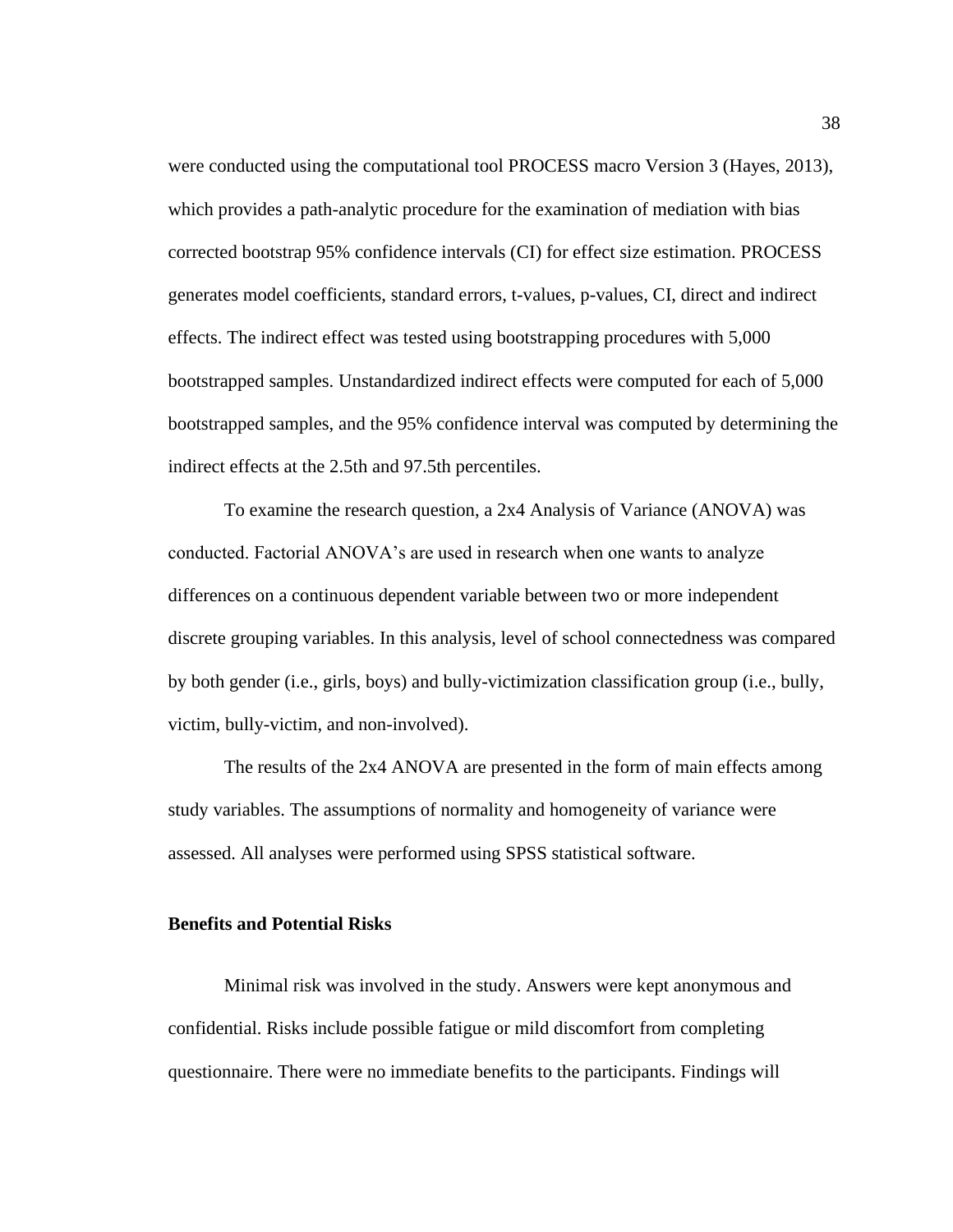contribute to more knowledge on the topics of bullying, depression, and school connectedness.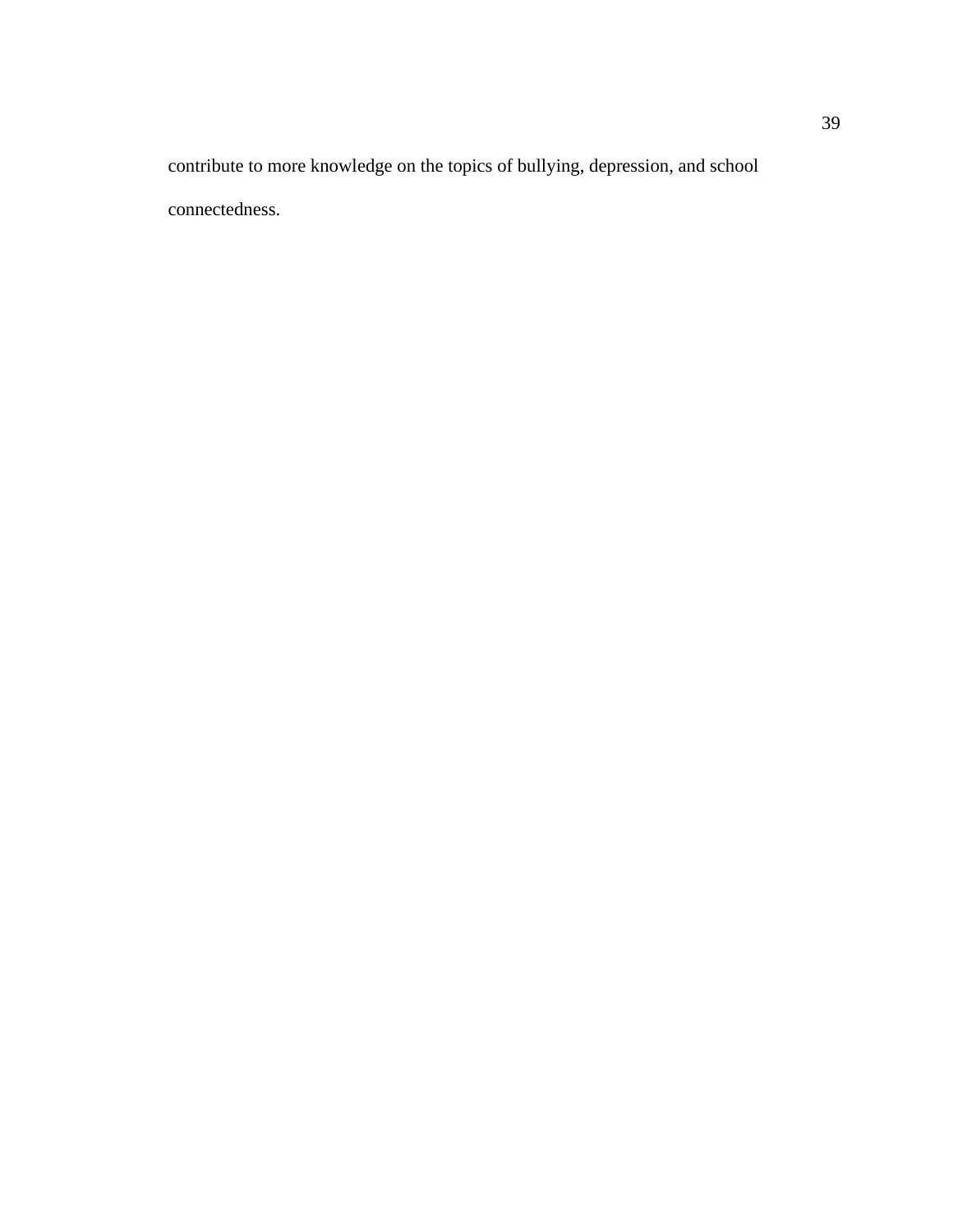#### **Chapter Five: Results**

### **Preliminary Analyses**

Mean scores of each measure are listed on Table 4 for boys, girls, and total sample. Table 5 shows mean scores of each study measure for Students of Color (SoC), White students, and total sample. The Pearson correlations between study variables along with reliability coefficients in this study are shown on Table 6. As shown, low to moderate correlations were found between all study measures,  $p < .001$ . High internal consistency was found for the BVS Victimization ( $\alpha$  = .94), BVS Bullying ( $\alpha$  = .92), RADS-2: SF ( $\alpha$  = .87), and PMSS ( $\alpha$  = .90).

### **Primary Analyses**

**Hypothesis.** Mediation analysis was used to investigate the hypothesis that school connectedness mediated the relationship between bullying-victimization and depressive symptoms. As Figure 2 illustrates, the standardized regression coefficient between bullying-victimization and depressive symptoms was statistically significant, as was the standardized regression coefficient between school connectedness and depressive symptoms. Results indicated that bully-victimization was a significant predictor of school connectedness ( $\beta$  = -.34, SE = .04, 95% CI [-.43, -.26],  $p < .001$ ). School connectedness was a significant predictor of depressive symptoms ( $\beta = -0.24$ , SE = 0.03, 95% CI [-0.29, - $.19$ ],  $p < .001$ ).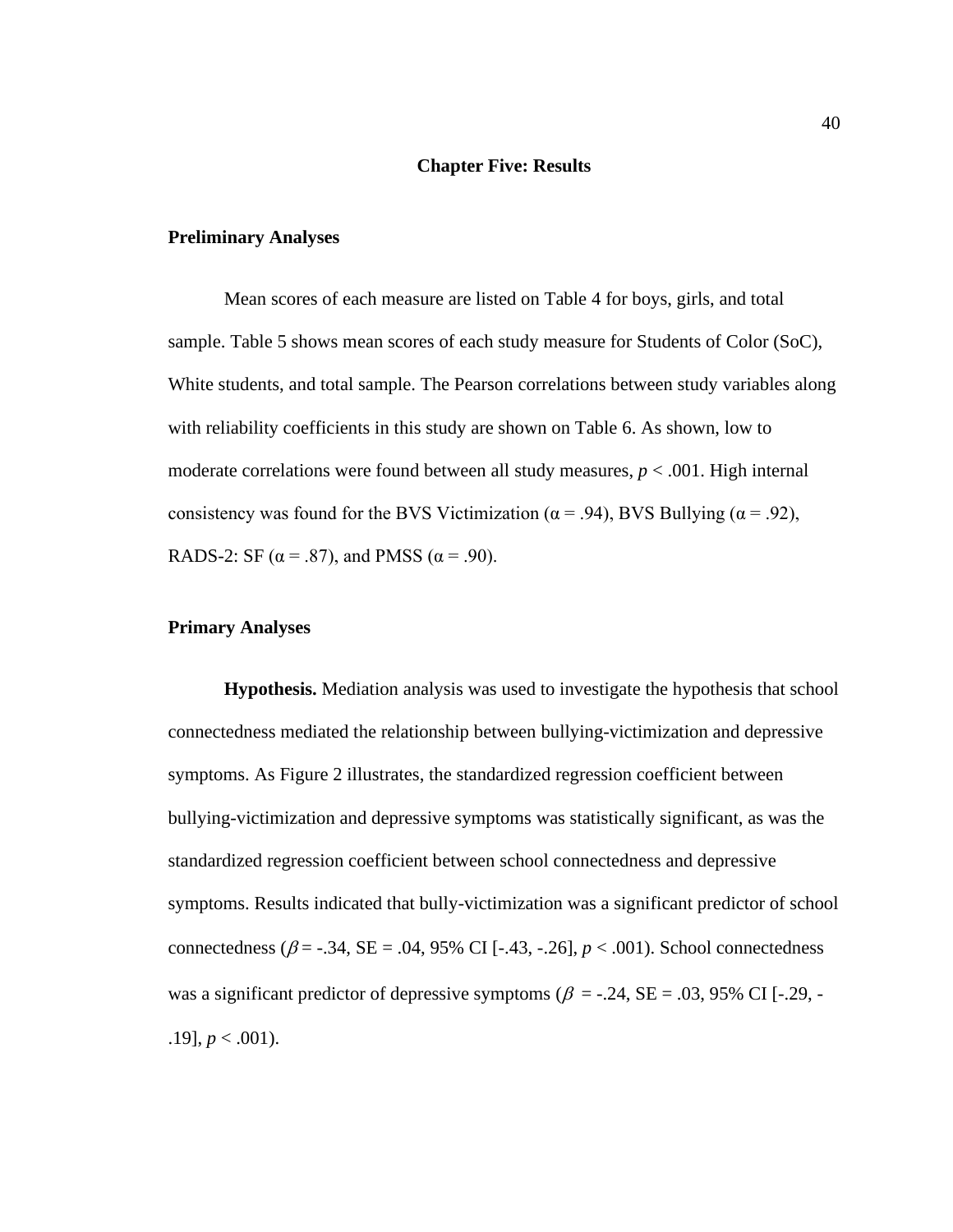### Table 4

*Means Standard Deviations and T-Tests Between Boys and Girls*

|                               | <b>Boys</b> |           | Girls       |             | Total |           |     |            |
|-------------------------------|-------------|-----------|-------------|-------------|-------|-----------|-----|------------|
| <b>Measures</b>               | M           | <i>SD</i> | M           | SD          | M     | <i>SD</i> | df  | t          |
| BVS Victimization Scale 52.19 |             |           | 11.98 50.57 | 10.47 51.14 |       | 11.10     | 396 | 1.43       |
| <b>BVS Bullying Scale</b>     | 48.48       | 9.58      | 46.70       | 5.83        | 47.40 | 7.60      | 380 | $2.25*$    |
| RADS-2: SF                    | 17.90       | 5.52      | 19.04       | 6.79        | 18.53 | 6.31      |     | 396 - 1.77 |
| <b>PSSM</b>                   | 49.60       | 10.23     | 50.03       | 10.20       | 50.00 | 10.25     | 396 | $-0.42$    |

*Note:* BVS = Bully Victimization Scale; RADS-2: SF = Reynolds Adolescent Depression

Scale-2: Short Form; PSSM = Psychological Sense of School Membership. \* *p* < .05.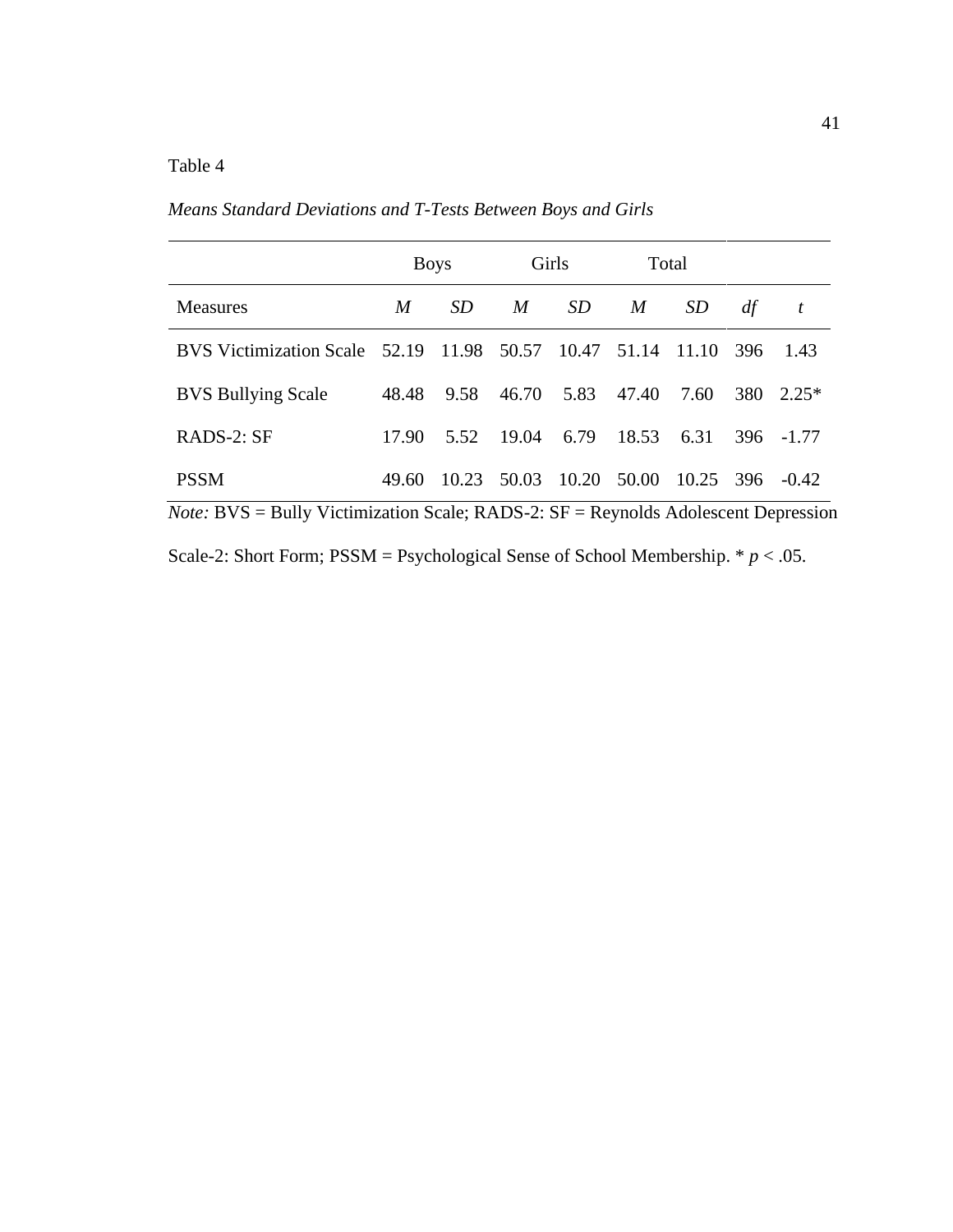*Means, Standard Deviation, and T-Tests Between Students of Color and White Students*

|                                           | SoC   |             | White |             | Total |           |     |          |
|-------------------------------------------|-------|-------------|-------|-------------|-------|-----------|-----|----------|
| <b>Measures</b>                           | M     | <i>SD</i>   | M     | <i>SD</i>   | M     | <i>SD</i> | df  | t        |
| BVS Victimization Scale 50.65 11.19 51.50 |       |             |       | 10.76 51.14 |       | 11.10     | 389 | 0.75     |
| <b>BVS Bullying Scale</b>                 | 47.08 | 7.11        | 47.73 | 8.05        | 47.40 | 7.60      | 373 | 0.80     |
| RADS-2: SF                                | 19.09 | 6.40        | 18.18 | 6.16        | 18.53 | 6.31      | 389 | $-1.40$  |
| <b>PSSM</b>                               | 48.15 | 10.55 51.03 |       | 9.80        | 50.00 | 10.25 389 |     | $2.76**$ |

*Note:* BVS = Bully Victimization Scale; RADS-2: SF = Reynolds Adolescent Depression Scale-2: Short Form; PSSM = Psychological Sense of School Membership; SoC =

Students of Color. \*\**p* < .01.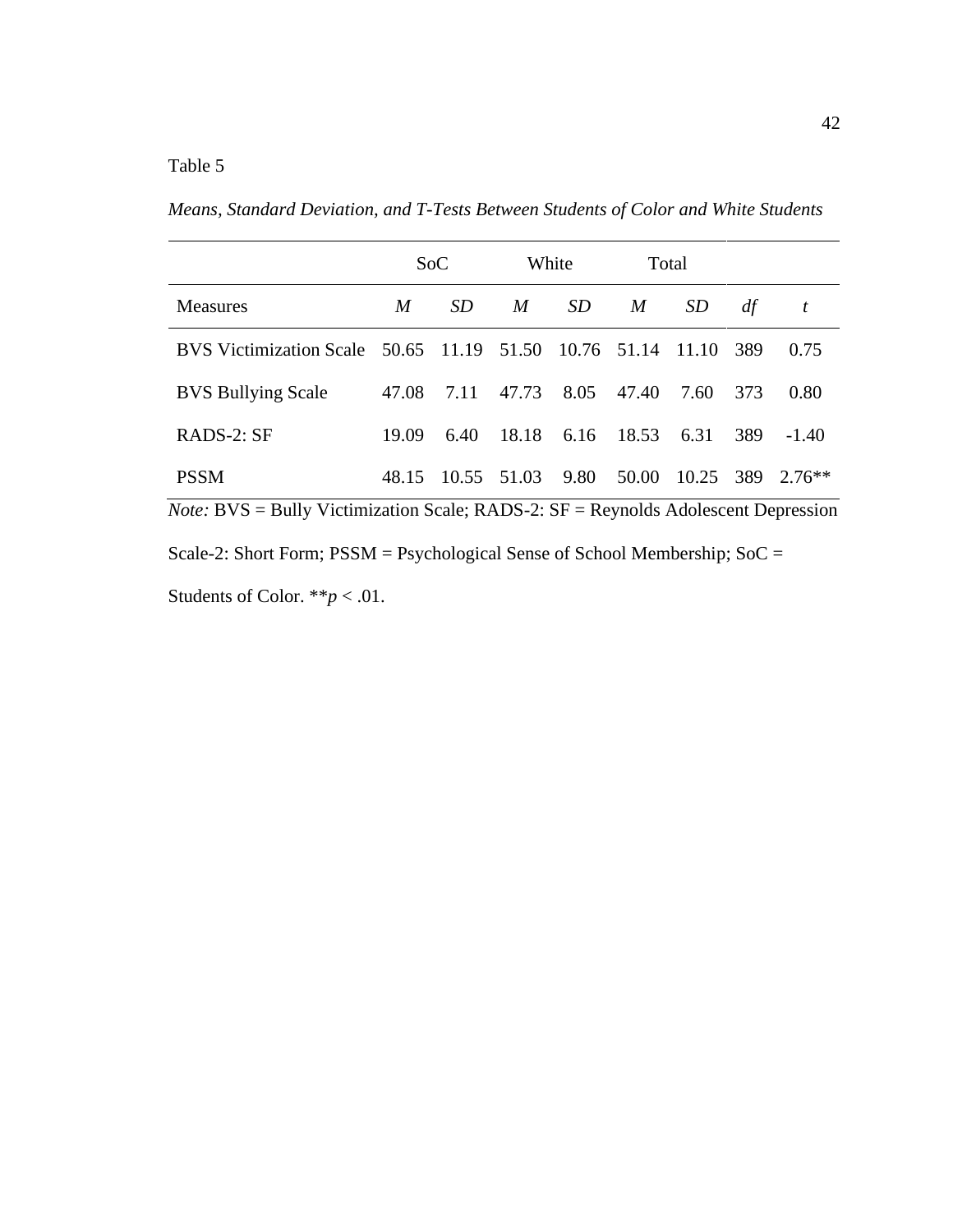### Table 6

*Correlations and Reliability Coefficient Between Study Measures*

| <b>Measures</b>                |       |       | BVS-VS BVS-BS RADS-2: SF | <b>PSSM</b> |
|--------------------------------|-------|-------|--------------------------|-------------|
| <b>BVS</b> Victimization Scale | (.94) | .31   | .46                      | $-.37$      |
| <b>BVS Bullying Scale</b>      |       | (.92) | .23                      | $-.20$      |
| RADS-2: SF                     |       |       | (.87)                    | $-.51$      |
| <b>PSSM</b>                    |       |       |                          | (.90)       |

*Note:* BVS = Bully Victimization Scale; RADS-2: SF = Reynolds

Adolescent Depression Scale-2: Short Form; PSSM = Psychological Sense of School Membership. All correlations *p* < .001. Values in parentheses are internal consistency reliability coefficients.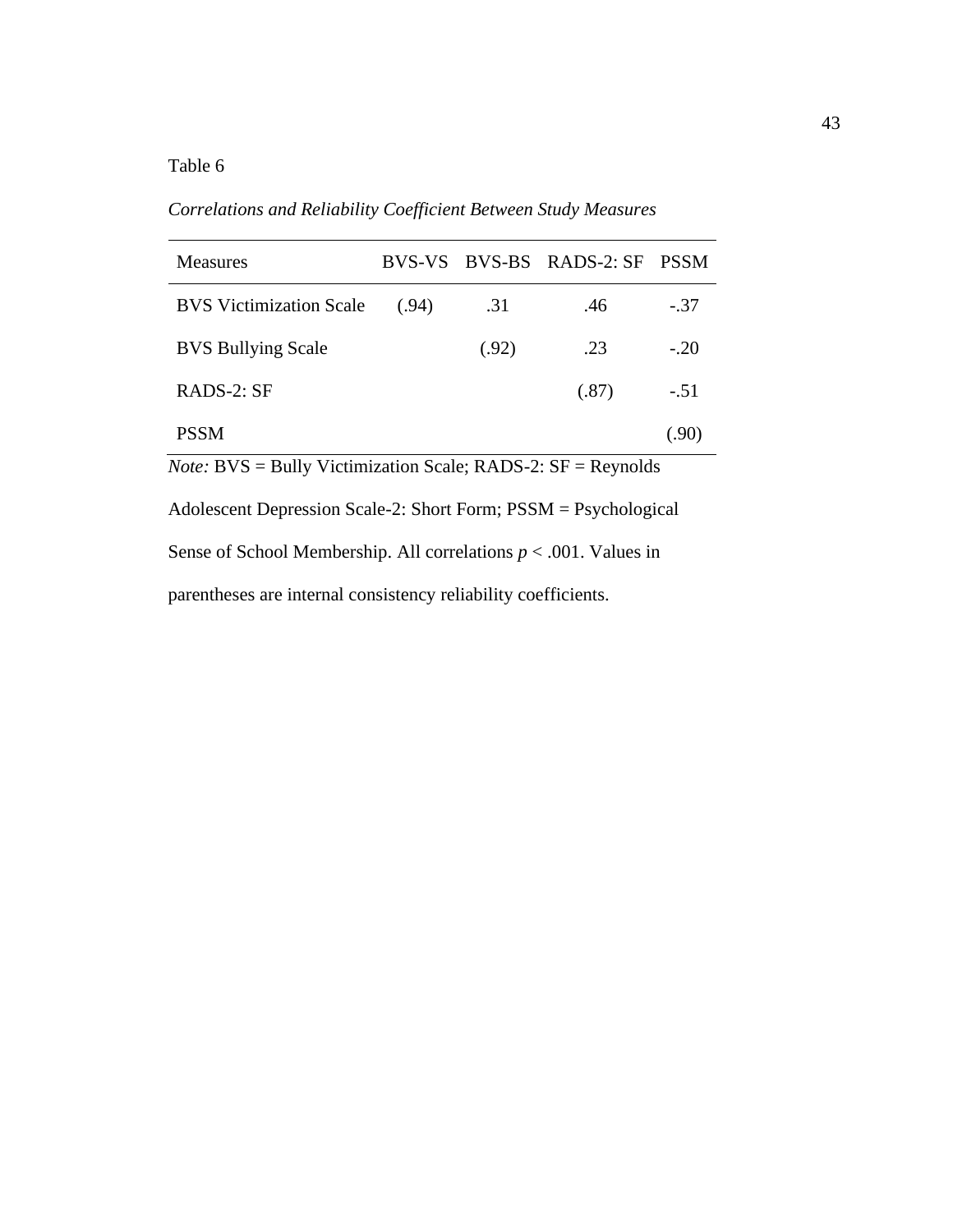

*Figure 2.* A: The direct effect model for bullying-victimization and depressive symptoms. B: The mediation model with school connectedness as the mediator between bullyingvictimization and depressive symptoms. Standardized path coefficients are shown.  $N =$ 402. \*\**p* < .01.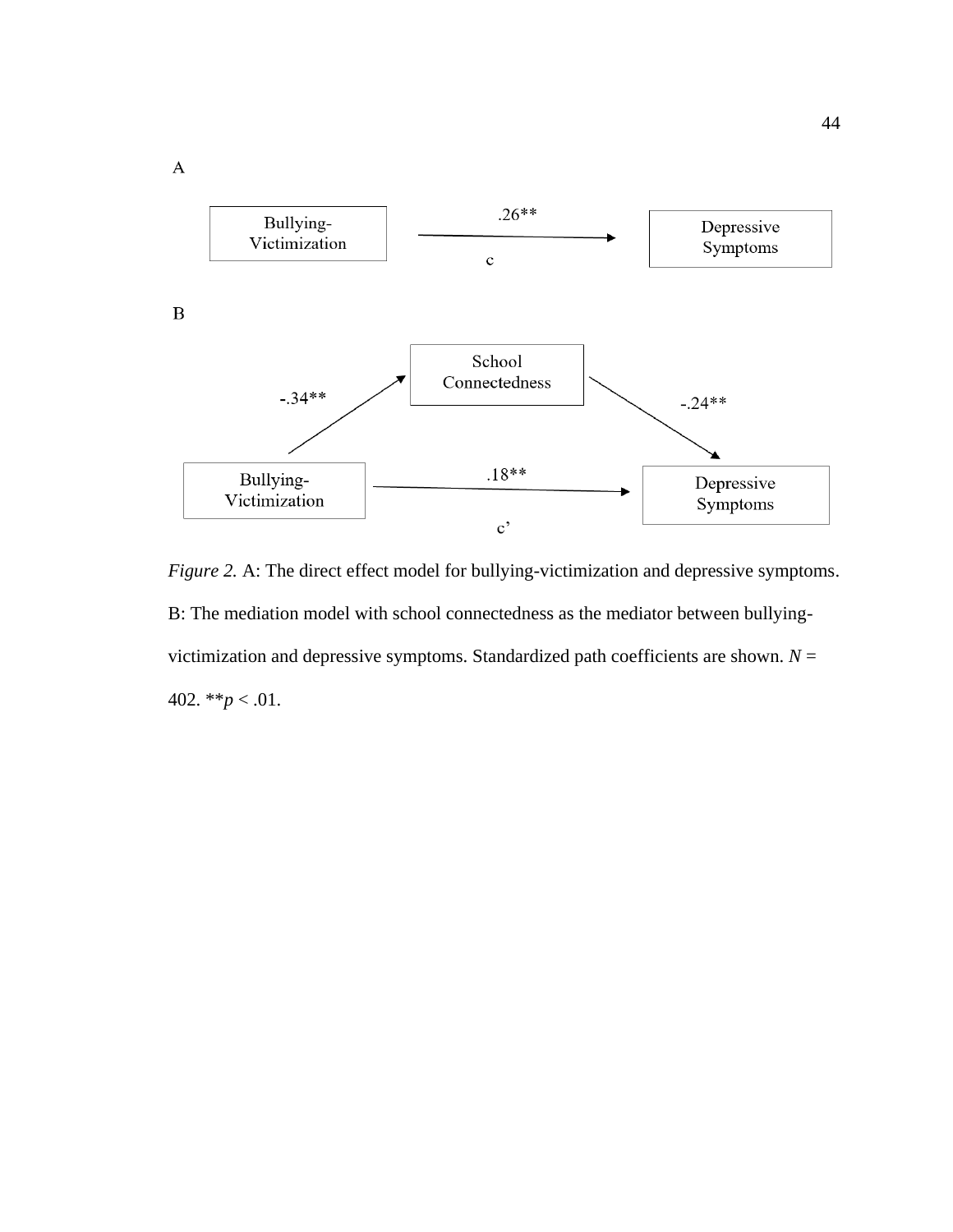These results partially support the mediational hypothesis. Bully-victimization continued to be a significant predictor of depressive symptoms after controlling for school connectedness ( $\beta = .18$ , SE = .02, 95% CI [.13, .22],  $p < .001$ ) and the indirect effect was  $\beta$  = .08, SE = .08, 95% CI [.05, .11],  $p < .001$ . Approximately 34% of the variance in depressive symptoms was accounted for by the predictors  $(R^2 = .34, F[2, 400]$  $= 104.76, p < .001$ ).

**Research Question.** A 2x4 Analysis of Variance (ANOVA) was conducted to examine school connectedness by gender (i.e., girls and boys) and bully-victimization classification group (i.e., bully, victim, bully-victim, and non-involved). Frequency and percentage of bully-victimization classification groups are shown on Table 7. Mean scores for school connectedness are shown on Table 8. The main effect of gender on school connectedness was not significant  $(F(1,383) = 0.62, p = .43, \eta^2 = .002)$ ; however, the main effect of bully-victimization classification group on school connectedness was significant (*F* [1,383] = 15.35, p < .001,  $\eta$ <sup>2</sup> = .007). Non-involved students had higher levels of school connectedness ( $M = 51.99$ ,  $SD = 9.80$ ,  $p < .01$ ) than those in the bully group ( $M = 44.49$ ,  $SD = 9.30$ , bully-victim group ( $M = 44.06$ ,  $SD = 9.80$ ), and victim group ( $M = 44.00$ ,  $SD = 8.73$ ). No significant interaction was found between gender and bully-victimization classification group on school connectedness,  $F(3, 383) = 0.96$ ,  $p =$ .410.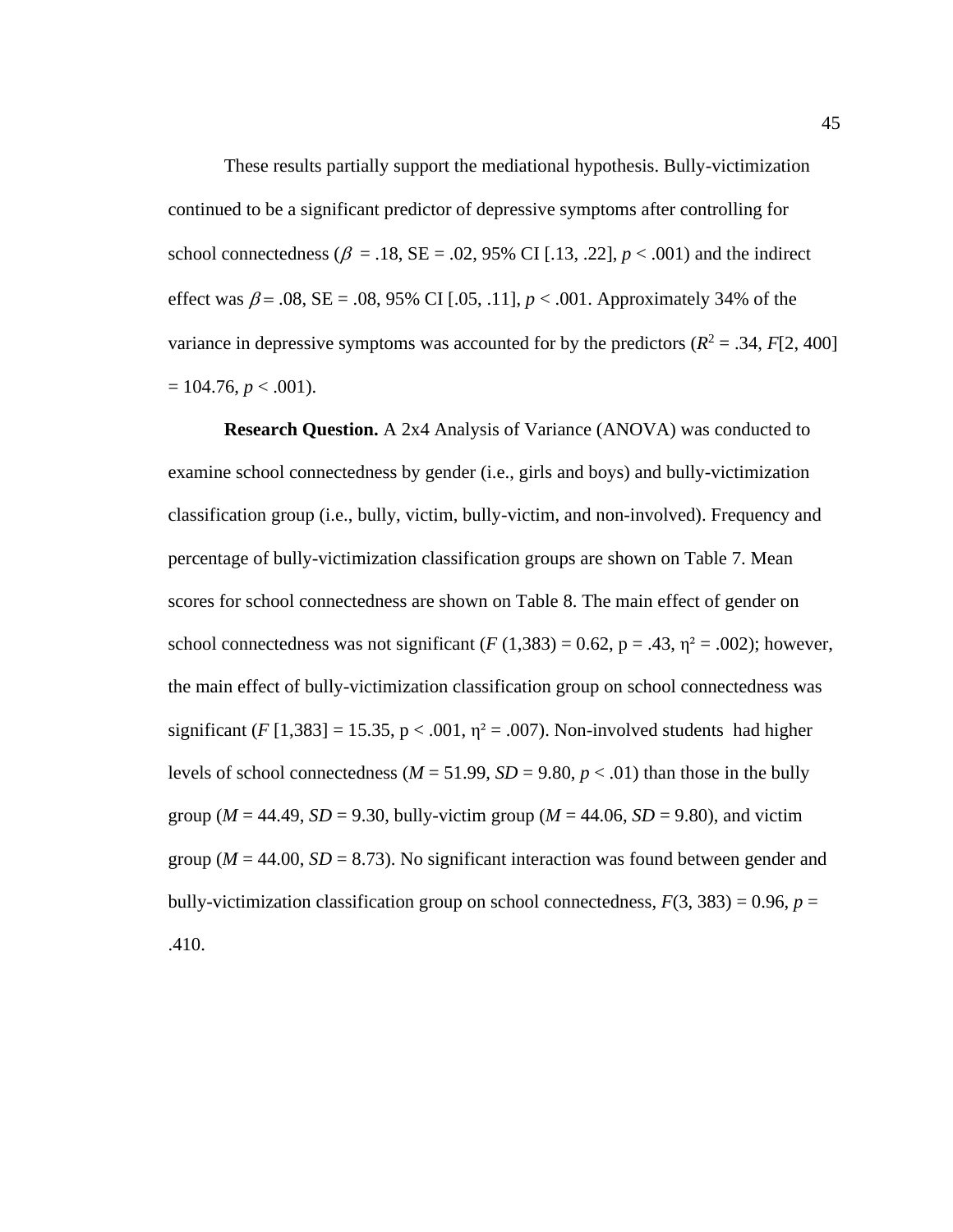# Table 7

|                 | Boys $(n = 160)$ |      |                  |      | Girls $(n = 231)$ Total ( $N = 395$ ) |      |
|-----------------|------------------|------|------------------|------|---------------------------------------|------|
| <b>Measures</b> | n                | $\%$ | $\boldsymbol{n}$ | $\%$ | N                                     | $\%$ |
| <b>Bully</b>    | 31               | 19.1 | 43               | 18.2 | 74                                    | 18.4 |
| Victim          | 9                | 5.6  | 6                | 2.5  | 15                                    | 3.7  |
| Bully-victim    | 10               | 6.2  | 8                | 3.4  | 18                                    | 4.5  |
| Non-involved    | 110              | 67.9 | 174              | 73.7 | 284                                   | 71.6 |

*Frequency and Percentage of Bullying Classification Groups*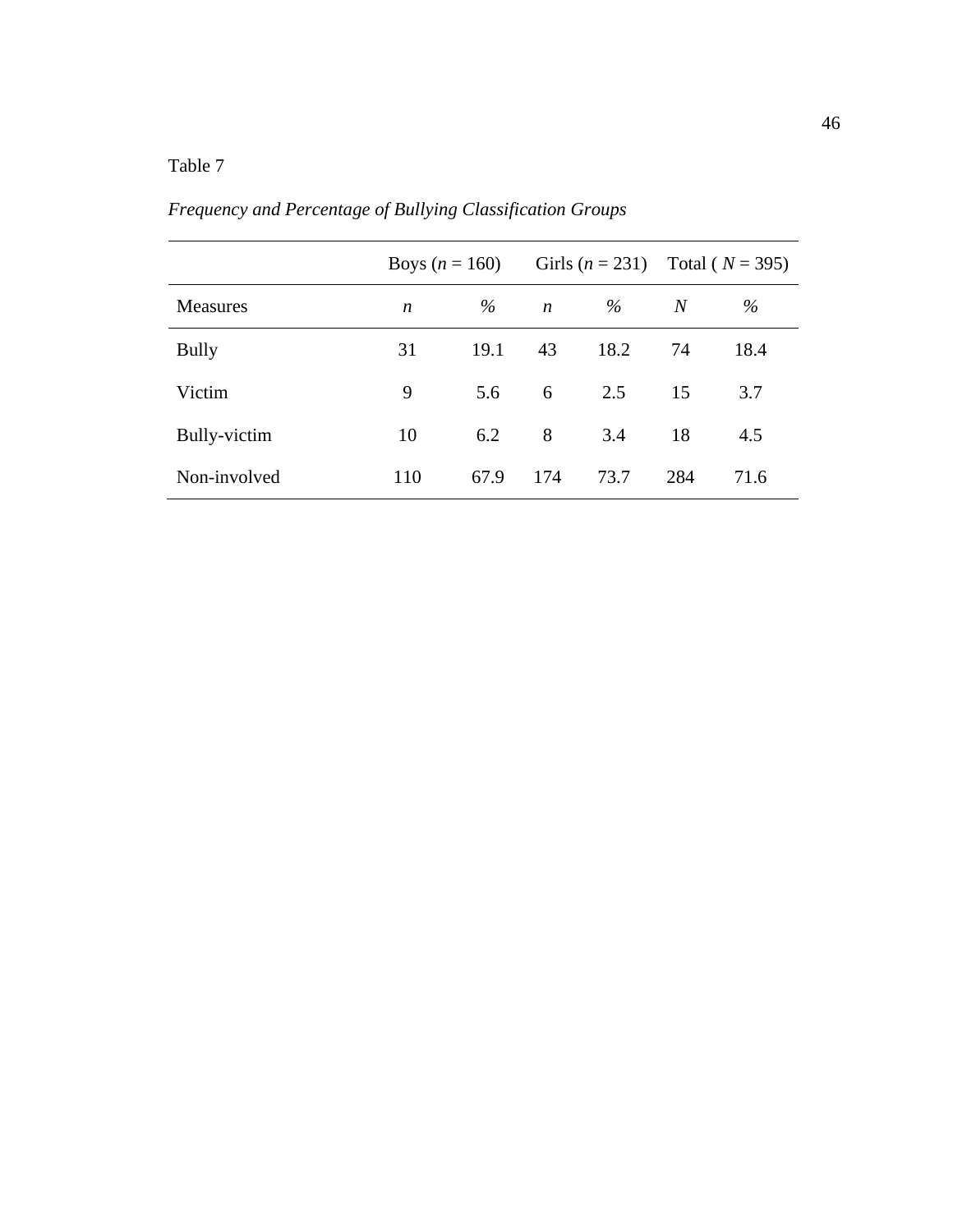## Table 8

|              | Boys $(n = 160)$ |           | Girls $(n = 231)$ |           |       | Total $(N = 395)$ |
|--------------|------------------|-----------|-------------------|-----------|-------|-------------------|
|              | M                | <i>SD</i> | M                 | <i>SD</i> | M     | SD                |
| <b>Bully</b> | 45.55            | 9.10      | 43.72             | 9.47      | 44.49 | 9.30              |
| Victim       | 46.78            | 9.32      | 39.83             | 8.05      | 44.00 | 8.73              |
| Bully-victim | 42.90            | 11.69     | 45.50             | 7.29      | 44.06 | 9.80              |
| Non-involved | 51.74            | 9.92      | 52.14             | 9.75      | 51.99 | 9.80              |

*Mean School Connectedness Score by Bullying Category and Gender*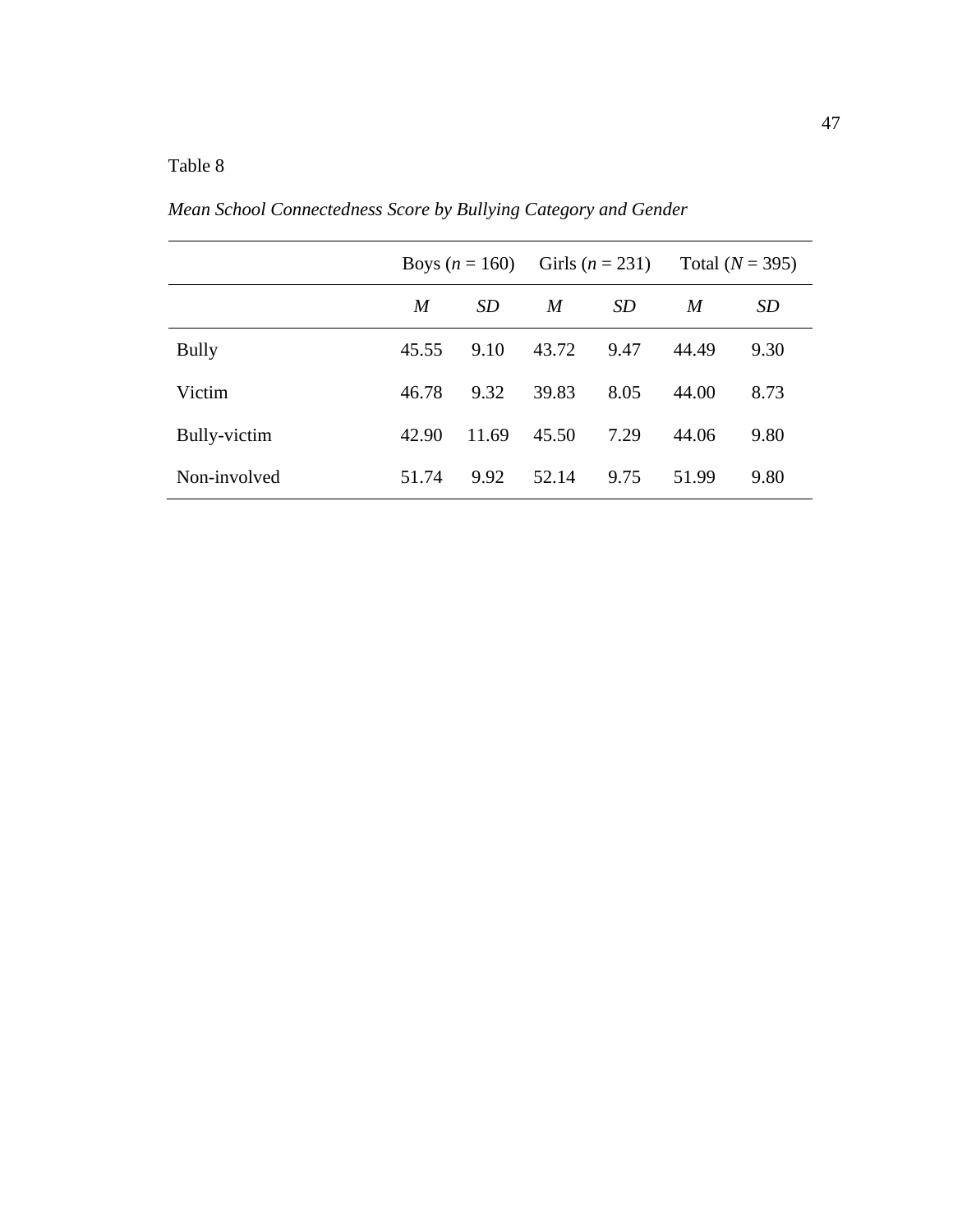### **Supplementary Analyses**

**Exploratory mediation analysis by gender.** Separate regression analyses were used to examine school connectedness as the mediator between bullying-victimization and depressive symptoms for boys and girls. Results for boys indicated that bullyvictimization was a significant predictor of school connectedness, ( $\beta$  = -.30, SE = .06, 95% CI [-.42, -.17], *p* < .001). School connectedness was a significant predictor of depressive symptoms,  $(\beta = -.16, SE = .03, 95\% \text{ CI} [-.23, -.09], p < .001)$ . Bullyvictimization was a significant predictor of depressive symptoms ( $\beta = .27$ , SE = .03, 95% CI [.22, .33],  $p < .001$ ). These results partially support the mediational hypothesis. Bully-victimization continued to be a significant predictor of depressive symptoms after controlling for school connectedness,  $(\beta = .22, SE = .03, 95\% \text{ CI}$  [.16, .28],  $p < .001$ ) and the indirect effect was  $\beta = .05$ ,  $SE = .02$ , 95% CI [.02, .09],  $p < .001$ . Approximately 43% of the variance in depressive symptoms was accounted for by the predictors ( $R^2 = .43$ , *F*[2, 159] = 59.38, *p* < .001).

Results for girls indicated that bully-victimization was a significant predictor of school connectedness,  $(\beta = .37, SE = .06, 95\% \text{ CI} [-.48, -.25], p < .001)$ . School connectedness was a significant predictor of depressive symptoms, ( $\beta = -0.30$ ,  $SE = -0.04$ , 95% CI  $[-.38, -.22]$ ,  $p < .001$ ). Bully-victimization was a significant predictor of depressive symptoms ( $\beta = .26$ ,  $SE = .04$ , 95% CI [.18, .33],  $p < .001$ ). These results partially support the mediational hypothesis. Bully-victimization continued to be a significant predictor of depressive symptoms after controlling for school connectedness,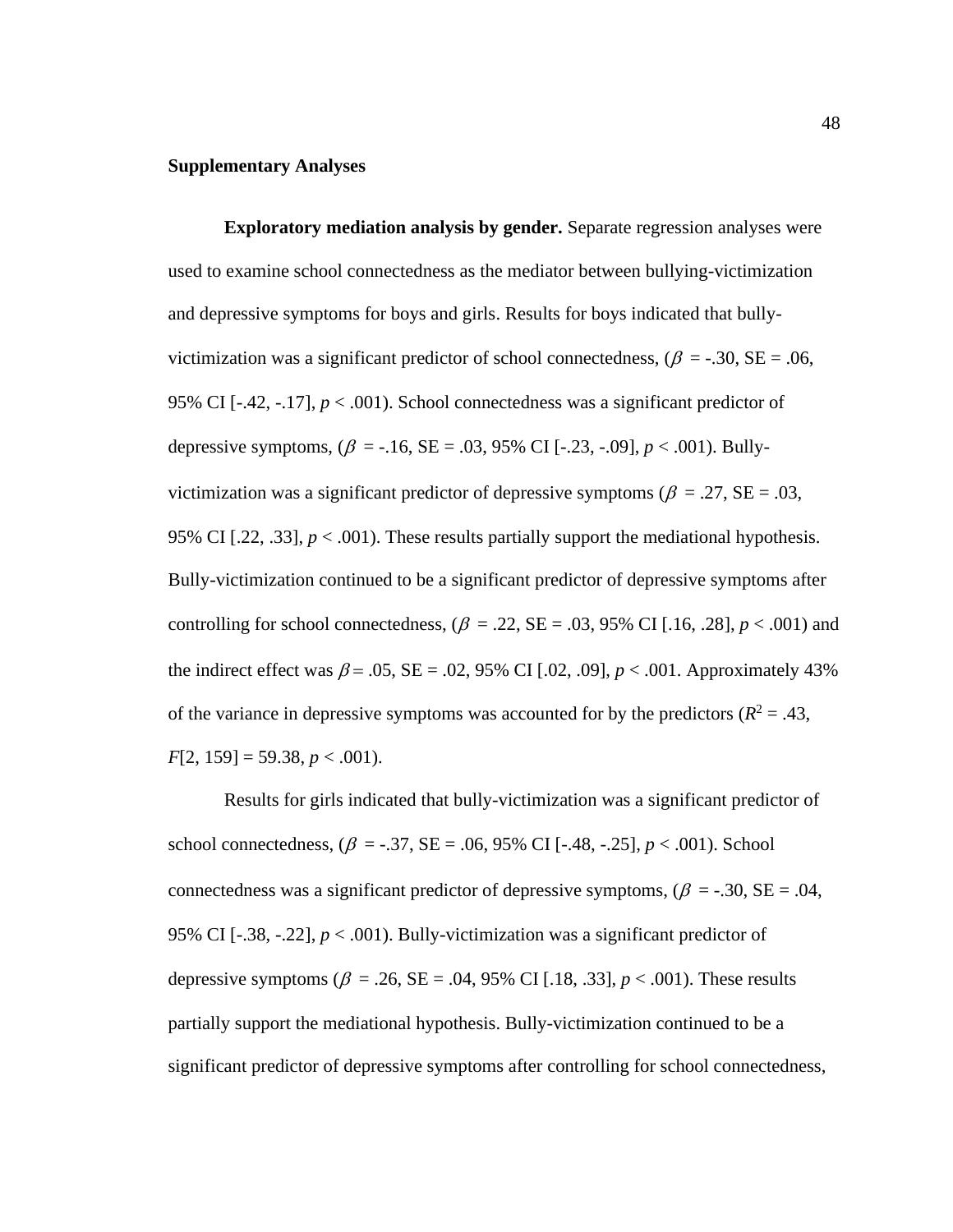$(\beta = .15, SE = .04, 95\% \text{ CI}$  [.07, .22],  $p < .001$ ) and the indirect effect was  $\beta = .11, SE =$ .02, 95% CI [.07, .16], *p* < .001. Approximately 33% of the variance in depressive symptoms was accounted for by the predictors  $(R^2 = .33, F[2, 233] = 58.20, p < .001)$ .

**Exploratory mediation analysis by ethnicity.** Results for students of color (SoC) indicated that bully-victimization was a significant predictor of school connectedness,  $(\beta = -0.33, \text{SE} = 0.07, 95\% \text{ CI} [-0.47, -0.18], p < 0.001)$ . School connectedness was a significant predictor of depressive symptoms,  $(\beta = -0.27, \text{SE} = 0.04, 95\% \text{ CI}$  [-.35, -.18],  $p < .001$ ). Bully-victimization was a significant predictor of depressive symptoms ( $\beta$ )  $= .21$ , SE  $= .04$ , 95% CI [.13, .29],  $p < .001$ ). These results partially support the mediational hypothesis. Bully-victimization continued to be a significant predictor of depressive symptoms after controlling for school connectedness,  $(\beta = .12, SE = .04, 95\%)$ CI [.04, .20],  $p = .004$ ) and the indirect effect was  $\beta = .09$ , SE = .03, 95% CI [.05, .15], p < .001. Approximately 30% of the variance in depressive symptoms was accounted for by the predictors  $(R^2 = .30, F[2, 153] = 33.42, p < .001)$ .

Results for White students indicated that bully-victimization was a significant predictor of school connectedness,  $(\beta = -.34, SE = .06, 95\% \text{ CI} [-.45, -.23], p < .001)$ . School connectedness was a significant predictor of depressive symptoms,  $(\beta = -0.22, \text{SE})$  $= .04, 95\%$  CI [ $-.29, -.15$ ],  $p < .001$ ). Bully-victimization was a significant predictor of depressive symptoms ( $\beta = .28$ ,  $SE = .04$ , 95% CI [.22, .35],  $p < .001$ ). These results partially support the mediational hypothesis. Bully-victimization continued to be a significant predictor of depressive symptoms after controlling for school connectedness,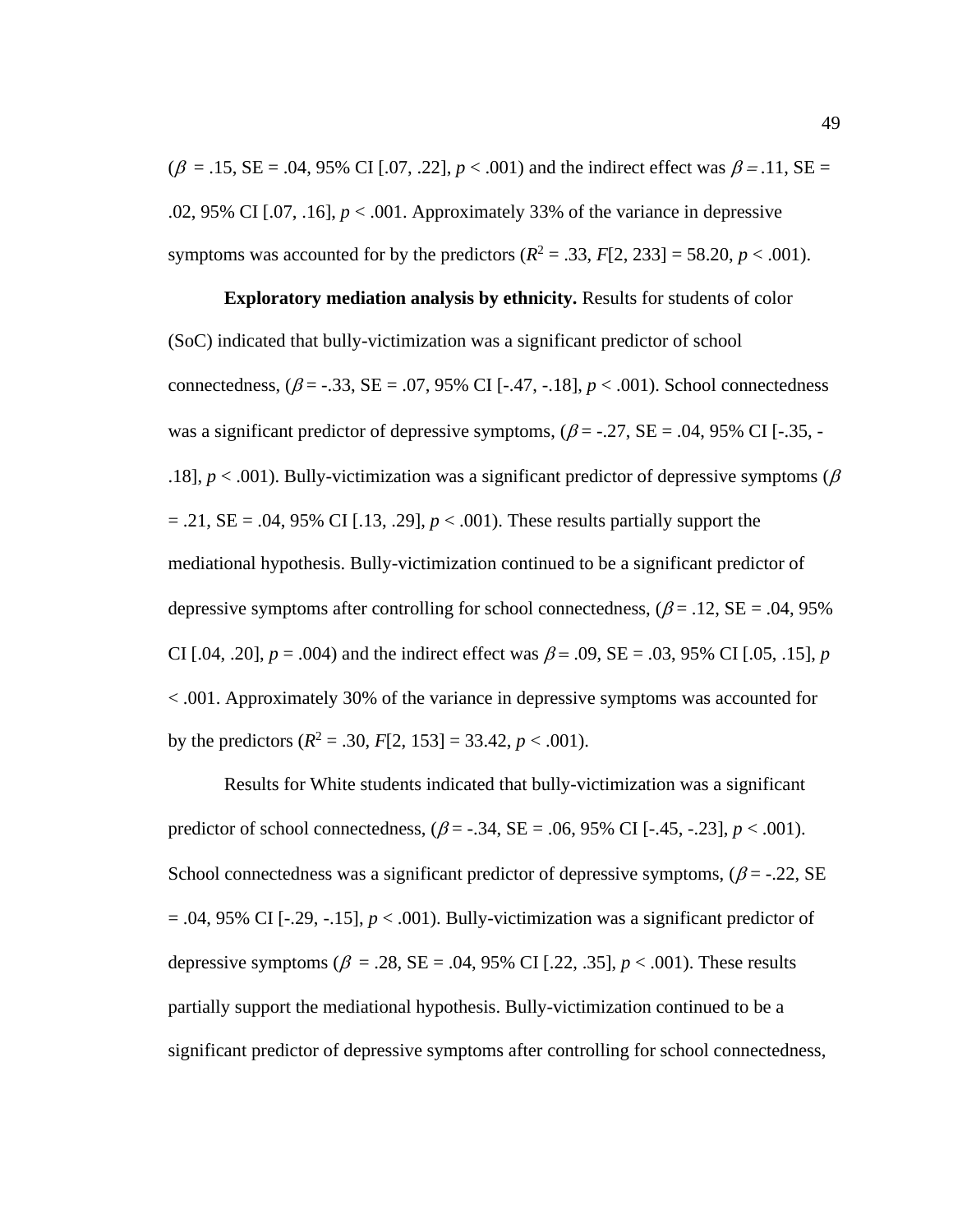( $\beta$  = .21, SE = .03, 95% CI [.14, .27],  $p < .001$ ) and the indirect effect was  $\beta$  = .07, SE = .02, 95% CI [.04, .12], *p* < .001. Approximately 35% of the variance in depressive symptoms was accounted for by the predictors  $(R^2 = .35, F[2, 232] = 62.41, p < .001)$ .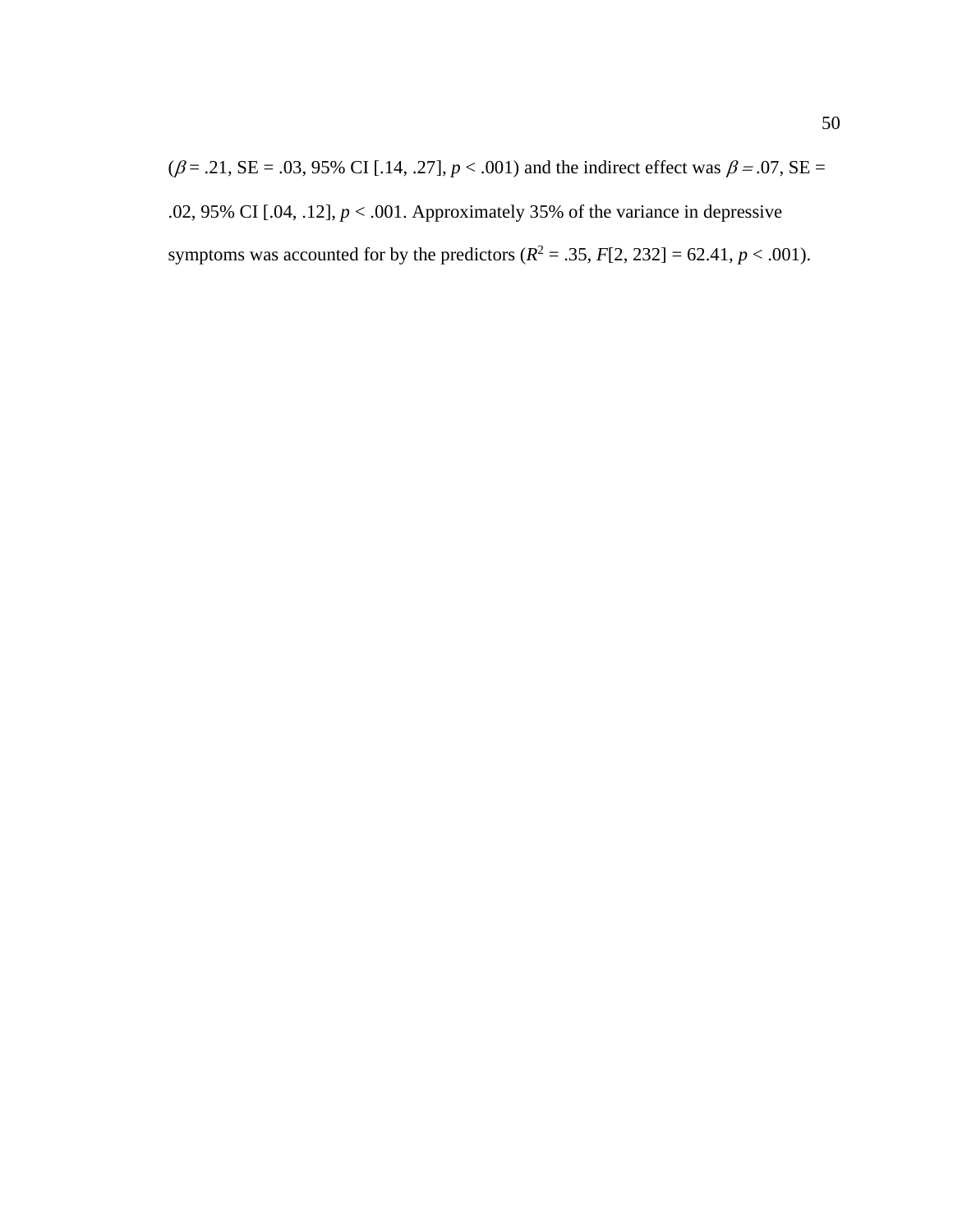### **Chapter Six: Discussion**

The present study sought to expand the literature on bullying, depression, and school connectedness in early adolescence. Schools play an important role in the development of children and adolescents. Students spend a significant amount of time in school compared to other settings, this where they begin forming relationships outside of their family system. Their relationships with peers, teachers, and other school staff become increasingly important in their development as they are beginning to explore their identity. Experiences with bullying can have a detrimental impact on student's wellbeing and sense of connectedness to school (Espelage, & Swearer, 2003; Espelage, Mebane, & Swearer, 2004; Hawker & Boulton, 2000; Juvonen, Graham, & Schuster, 2003; Pepler, Jiang, Craig, & Connolly, 2008; Skues, Cunningham, & Pokharel, 2005). When students are the victims of bullying, they feel rejected by peers and neglected by adults (Schwartz et al., 2015). The current study aimed to further research by examining the mediating role of school connectedness on the relationship between bully victimization and depressive symptoms in middle school students. Additionally, it examined if level of school connectedness differed based on sex and bullying victimization classification group (i.e., bully, victim, bully-victim, and non-involved).

### **Primary Study Results**

**Hypothesis.** The association between school connectedness and symptoms of depression ( $r = -.51$ ) was consistent with previous studies that report correlations ranging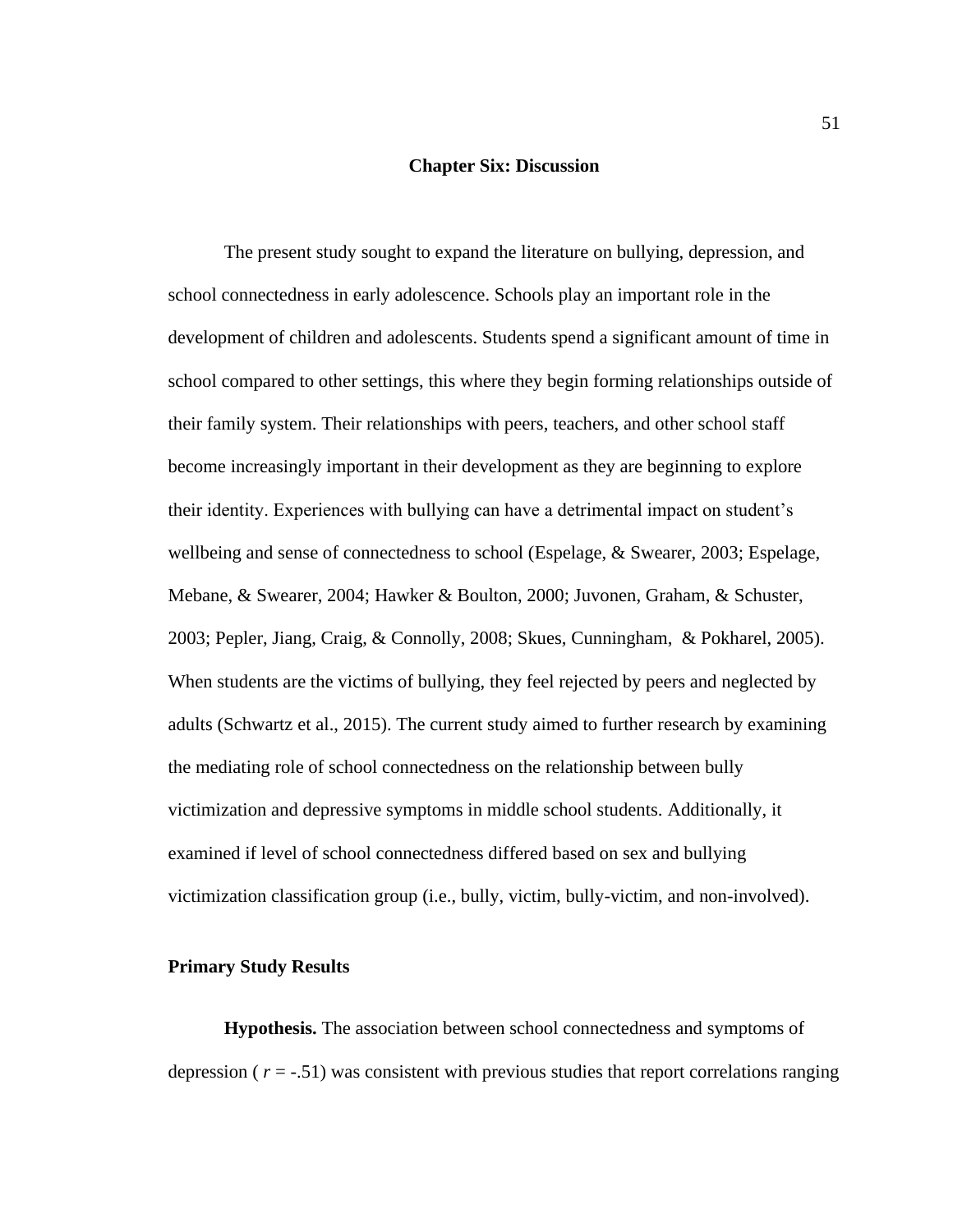from -.45 to -.71 (Anderman, 2002; Bond et al., 2007; Shochet et al., 2006; Shochet et al., 2008).

This investigation found that low school connectedness had a significant partial mediation effect on the relationship between bully-victimization and depression in early adolescent students. Contrary to what was hypothesized school connectedness was not a full mediator as bully-victimization continued to be a significant predictor of depressive symptoms after accounting for school connectedness. However, the results highlight school connectedness was a significant predictor with depressive symptoms. The independent variables (victimization and school connectedness) accounted for 34% of the variance in depression scores.

These findings are consistent with previous research suggesting school connectedness as partial mediator in various relationships (Shochet et al., 2008; Ross et al., 2010; You et al, 2008) in adolescents. For example, Shochet et al. (2008) found school connectedness partially mediated the relationship between parental attachment and depressive symptoms. Ross et al. (2010) found the inclusion of school connectedness increased the variance from 26% with social skills to 49% in predicting preadolescent depressive symptoms. You et al. (2008) found school connectedness between hope and enhanced global life satisfaction for students who reported no victimization experiences. Hatchel et al. (2018) found school belonging mediated the association between sexual harassment victimization and depressive symptoms among LGBTQ adolescents, the overall indirect effect was  $.04$ , ( $p < .05$ ). However, Loukas et al. (2006) found school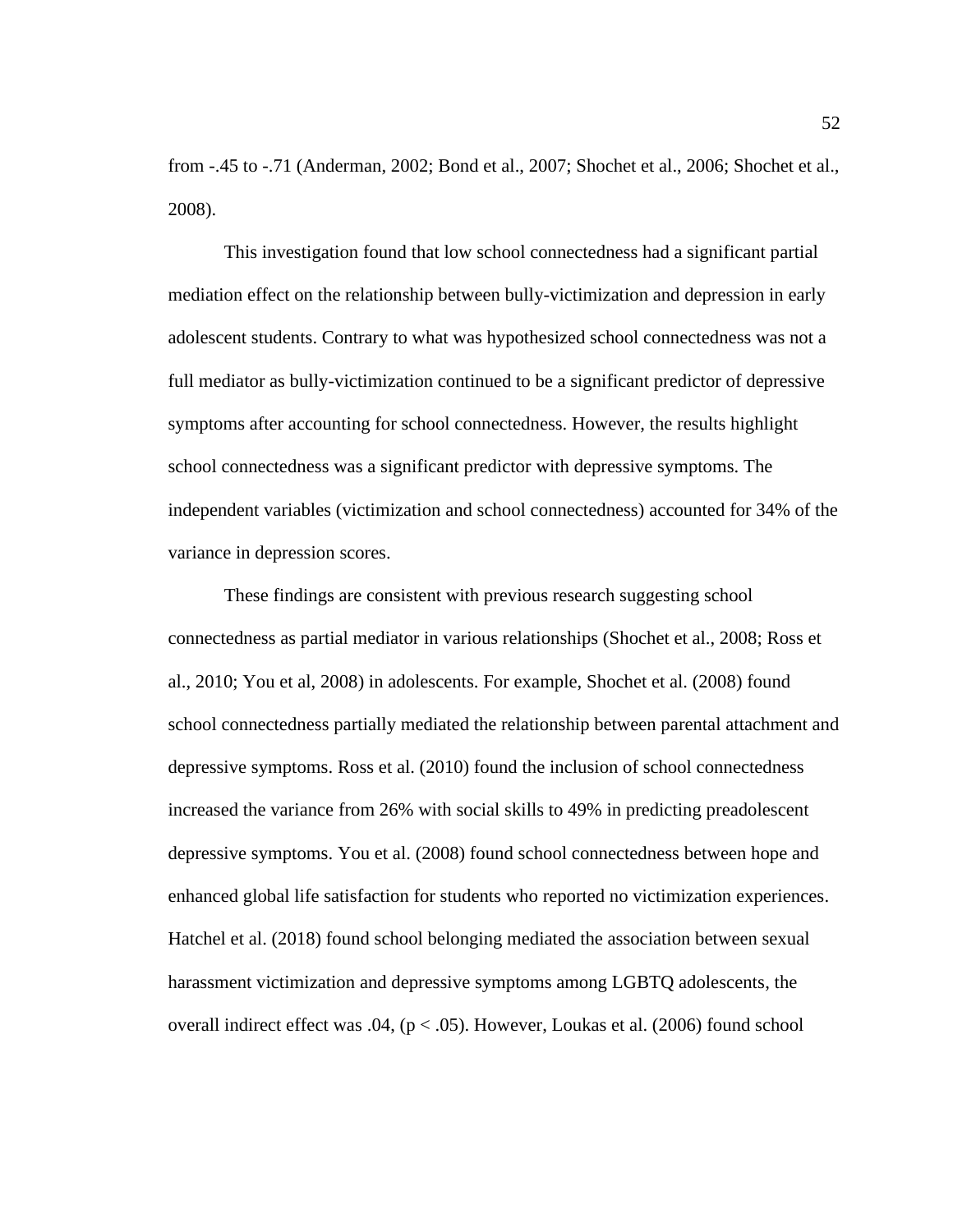connectedness did not mediate the relationship between school friction and depressive symptoms.

**Research Question.** Results did not find a significant interaction for gender and bullying categorization group, but there was a main effect for bullying categorization group with school connectedness. Students in the bully, victim, and bully-victim groups had similar low levels of school connectedness in comparison to non-involved students. As mentioned earlier, few studies have specifically explored the relation between bullying and school connectedness. Unfortunately, most research examining levels of school connectedness tends to focus on victims and bullies, but not so much on other student profiles (i.e. bully-victims, non-involved) limiting comparison with other studies (Veenstra et al., 2005). Skues et al. (2005) found that bullied students had lower selfesteem and were less socially connected to their peers and teachers than their non-bullied counterparts.

These studies show that lower levels of connectedness are associated with increased risk of bully-victimization (You et al, 2008). You et al. (2008) found similar results regarding levels of school connectedness with non-involved youth reporting more school connectedness that victims and bully-victims, bully group was not examined in that study. Students in the non-involved group reported higher scores in measures of hope, life satisfaction, and school connectedness followed by the victim and bully-victim group, respectively (You et al., 2008). However, like the current study victims and bullyvictims had low levels of school connectedness compared non-involved youth. You and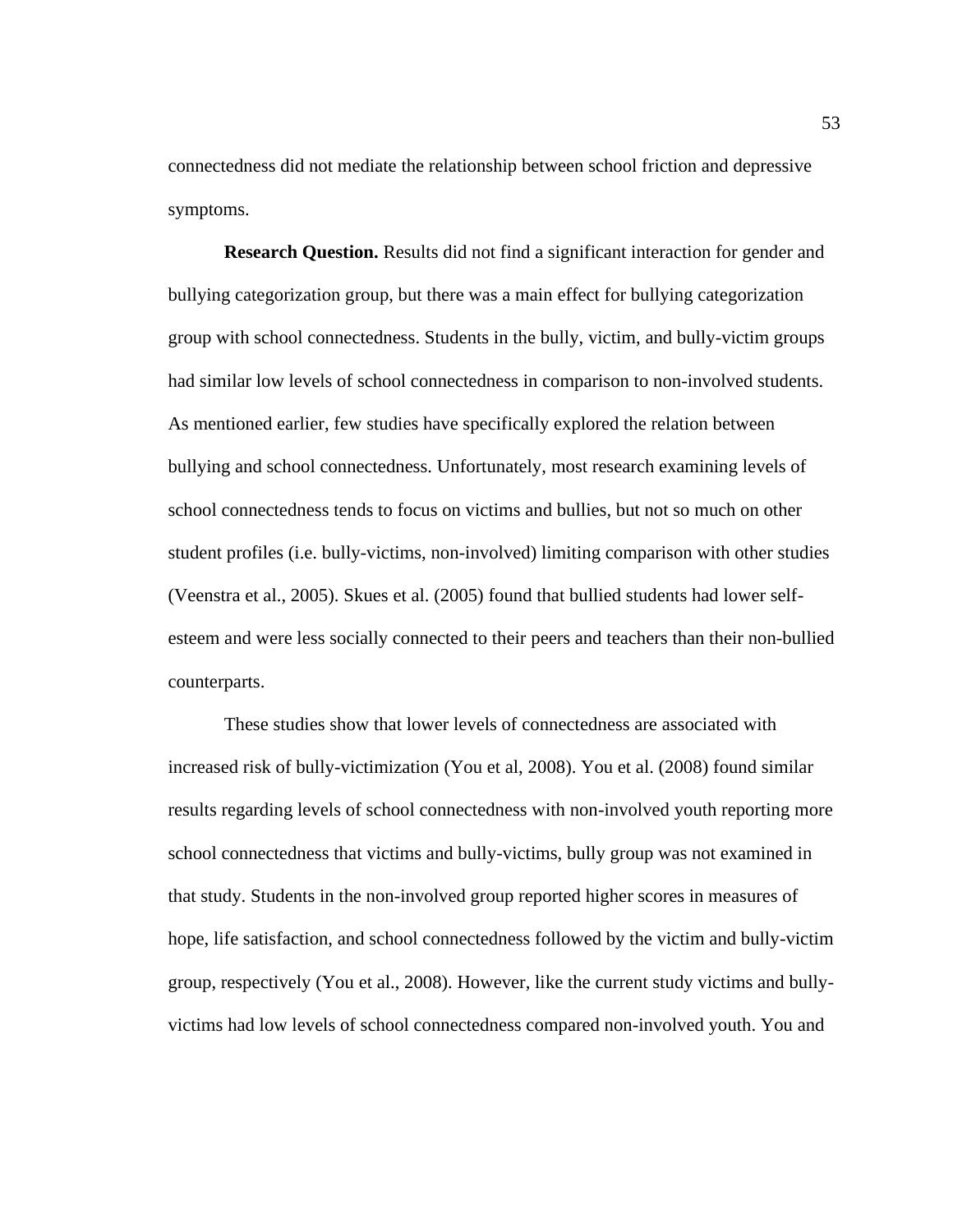colleagues (2008) did not include a bully group, so comparison of findings is limited to three groups instead of four using in this study.

Goldbach et al. (2018) examined the utility of a more complex bullying threshold that allowed for both low and high involvement in the three typical bullying roles (i.e., bully-only, victim-only, and bully-victim). This combination of frequency and intensity of involvement resulted in nine categories: bully-only-high, bully-high-victim-low, victim-only-high, bully-low-victim-high, bully-high-victim-high, bully-only-low, victimonly-low, bully-low-victim-low, and not involved. Higher levels of school bonding were significantly associated with lower odds of being a bully-only-low (AOR  $= 0.65$ ,  $p <$ .001), bully-high-victim-low (AOR =  $0.50, p < .001$ ), bully-high-victim-high (AOR = 0.47,  $p < .001$ ), and bully-only-high (AOR = 0.40,  $p < .001$ ). These findings suggest that school connection levels vary according to the frequency and intensity of bullying experience. This study provides an additional way to explore bullying experience and how it impacts school bonding. However, non-involvement was used as a comparison to the other eight groups making comparisons across studies difficult.

Findings highlight the need to expand anti-bullying programs to target students in other categories besides victims (Bradshaw, 2015; Ttofi, & Farrington, 2011). In this study, not only were victims of bullying feeling less connected, but bullies and bullyvictims reported similarly low levels of school connectedness. Research suggests that anti-bullying programs should incorporate support, services, and resources for students who are perpetrators of bullying as this is also an area of concern because these students are also experiencing difficulties (Ttofi, & Farrington, 2011). Often services are provided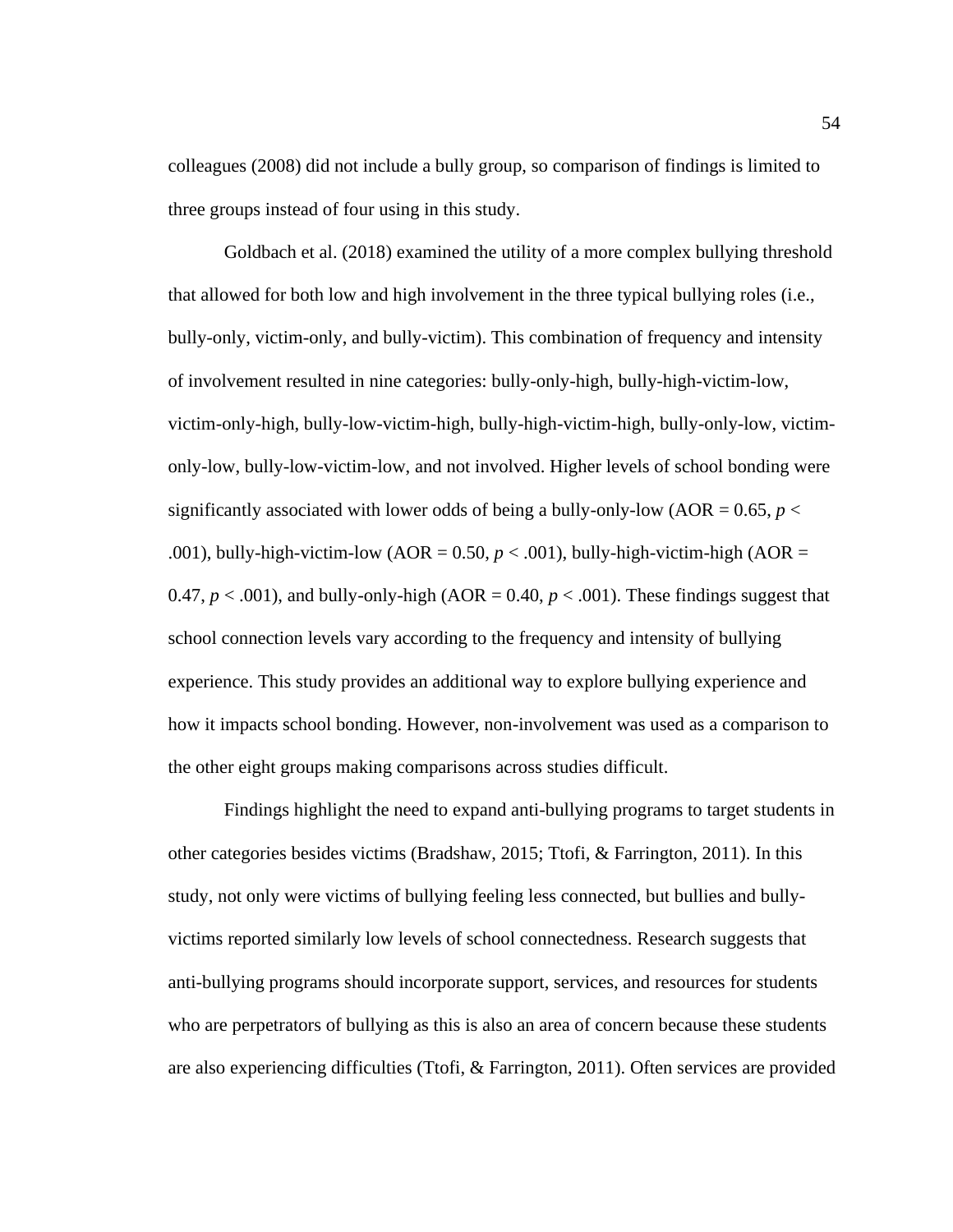to students with internalizing behaviors (e.g., depression, anxiety) and punishment is given to students who display externalizing behaviors (e.g., aggressive, conduct problems). Unfortunately, the acting out behavior is sometimes an indication that the student is struggling or having difficulties and that is the only way they can communicate the need for help.

### **Supplementary Analyses**

**Exploratory mediation analysis by gender.** Somewhat different results were found between boys and girls. Approximately 43% of the variance in depressive symptoms was accounted for by the predictors (victimization and school connectedness) in boys compared to 33% in girls. This is an interesting finding as it seems school connectedness can better explain the variance in depression for boys than for girls. Though not statistically significant victimization was slightly higher for boys  $(M = 52.19)$ than for girls ( $M = 50.57$ ),  $p = .15$ . When school connectedness was included as a mediator between bully-victimization and depression the standardized coefficient was  $b =$ .22 for boys compared to  $b = .14$  for girls.

Mean scores for boys and girls were relatively similar in the victimization, depressive, and school connectedness scale. However, boys reported scored higher on the bullying scale compared to girls. This is consistent with findings from other studies that suggest boys engage in more bullying behaviors (Reynolds, 2008).

**Exploratory mediation analysis by ethnicity.** Results varied by ethnicity; school connectedness accounted 30% of the variance in depressive symptoms for SoC compared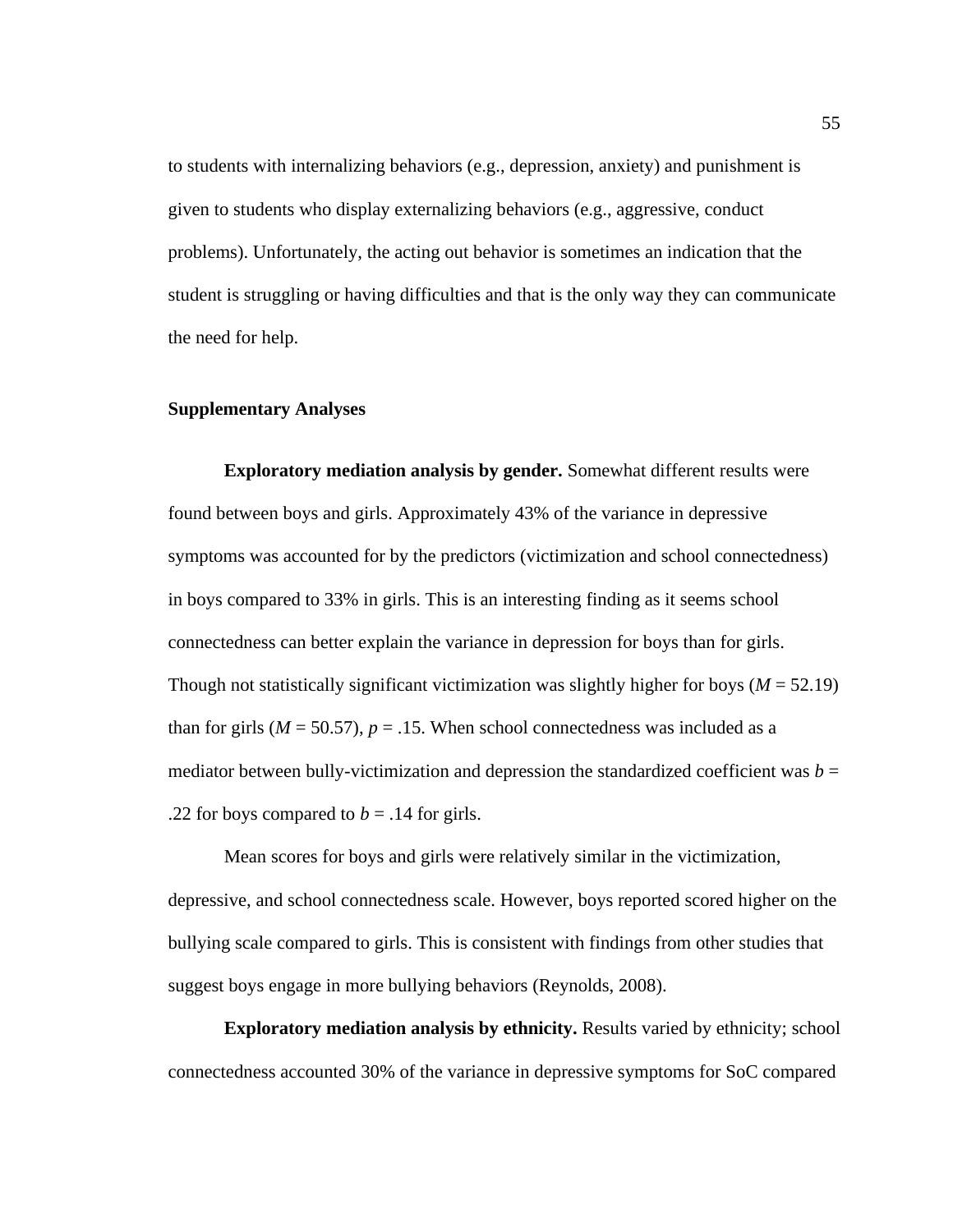to 35% to the variance of White students. As previously mentioned, levels of school connectedness were significantly higher for White students ( $M = 51.03$  vs  $M = 48.15$ ) than SoC. When school connectedness was included as a mediator between bullyvictimization and depression the standardized coefficient was  $b = .12$  for SoC and  $b = .21$ for White students, compared to  $b = .18$  for the total sample.

Mean scores were similar for students of color and White students in the victimization, bullying, and depressive scale. Students of color reported lower levels of school connectedness compared to White students. Similar to other studies where students of ethnic minority tend to report lower levels of school connectedness (Goodenow, 1993; McNeely, Nonnemaker, & Blum, 2002). Goodenow (1993) and McNeely et al. (2002) suggest when student's ethnicity matches with that of the school's majority ethnic composition, students feel more connected. McNeely et al. (2002) asserts that when a majority of the school's ethnic composition is the same, most of the students feel connected with the exception of the ethnic minority regardless of the ethnic group.

### **Limitations**

These results need to be considered within the context of the cross-sectional design and limits on inference of causality. The role of school connectedness is likely only one of many factors that shape how these issues are related and our study was unable to control for various possible extraneous variables. Exploratory mediation analyses were used to describe the relationship for each group based on gender and ethnicity, therefore models were not compared to each other. Research designs with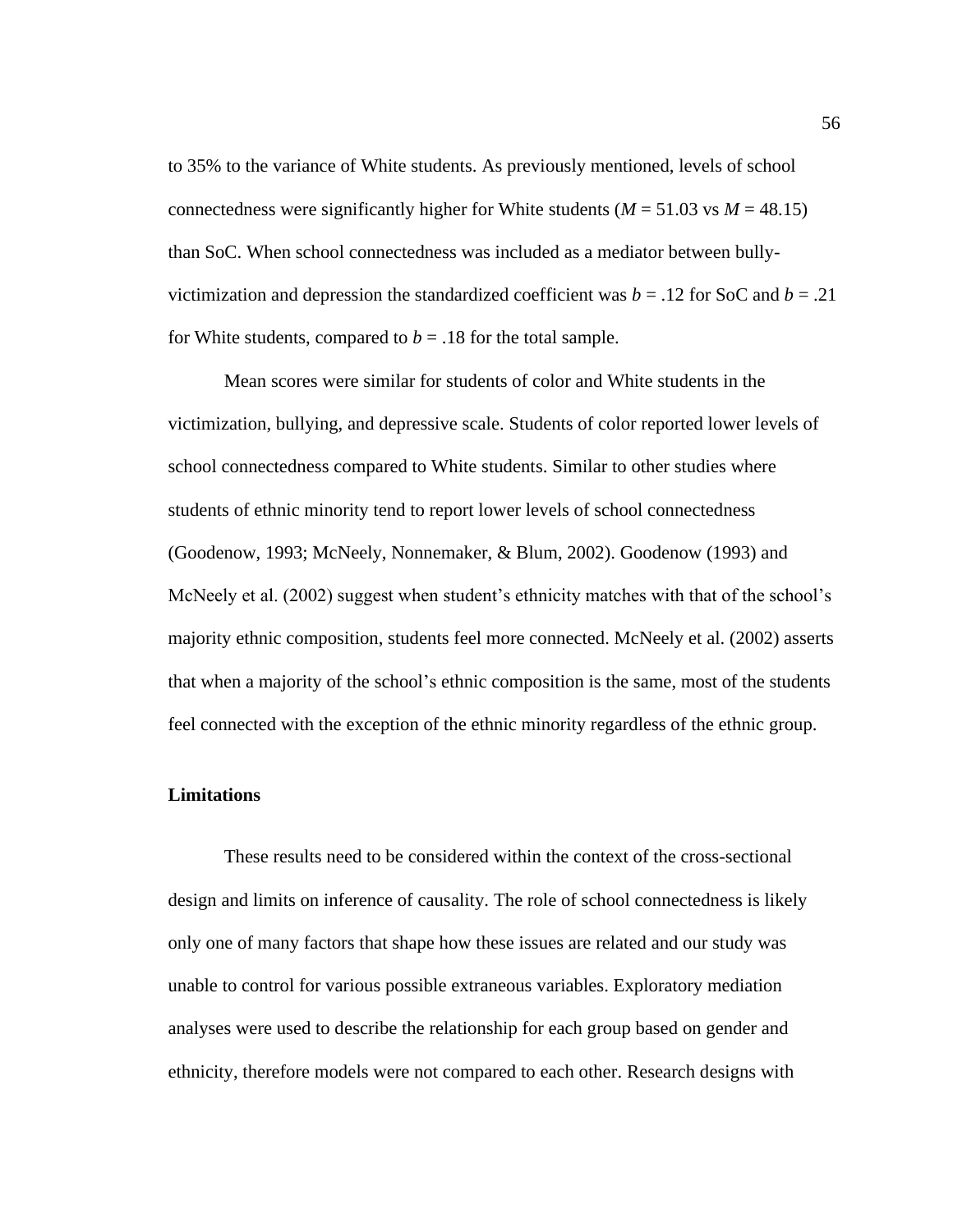multiple informants (e.g., teachers, peers, parents, and mental health professionals) may offer additional information than that obtained with self-report (Bradshaw, 2015).

The sample size for the victim (3.7%) and bully-victim (4.5%) groups were relatively small in comparison to the other group categories such as bully (18.4%) and non-involved (71.6%). Future studies can use power analysis to establish a group size for each group that is adequate to detect significant mean differences across groups which might have been a limitation to the research question.

Another limitation to this study was the lack of ethnic diversity across ethnic groups limiting generalizability of the results to specific ethnic groups. What the results suggest is that school connectedness should be studied in schools with a more diverse ethnic composition. As results from this study suggest, ethnic minorities might have more difficulty developing feelings of connectedness to a school that does not represent their ethnic background. School connectedness tends to be higher in schools that are ethnically segregated than in integrated school because most students are represented by the school ethnic composition (Goldbach et al, 2018). However, this creates a difficulty to those students not in the ethnic majority as they are less connected in comparison to their ethnic majority peers (Goodenow, 1993; McNeely et al., 2002). Despite these limitations, the findings of the present study provide valuable insight into factors that can protect those involved in bullying.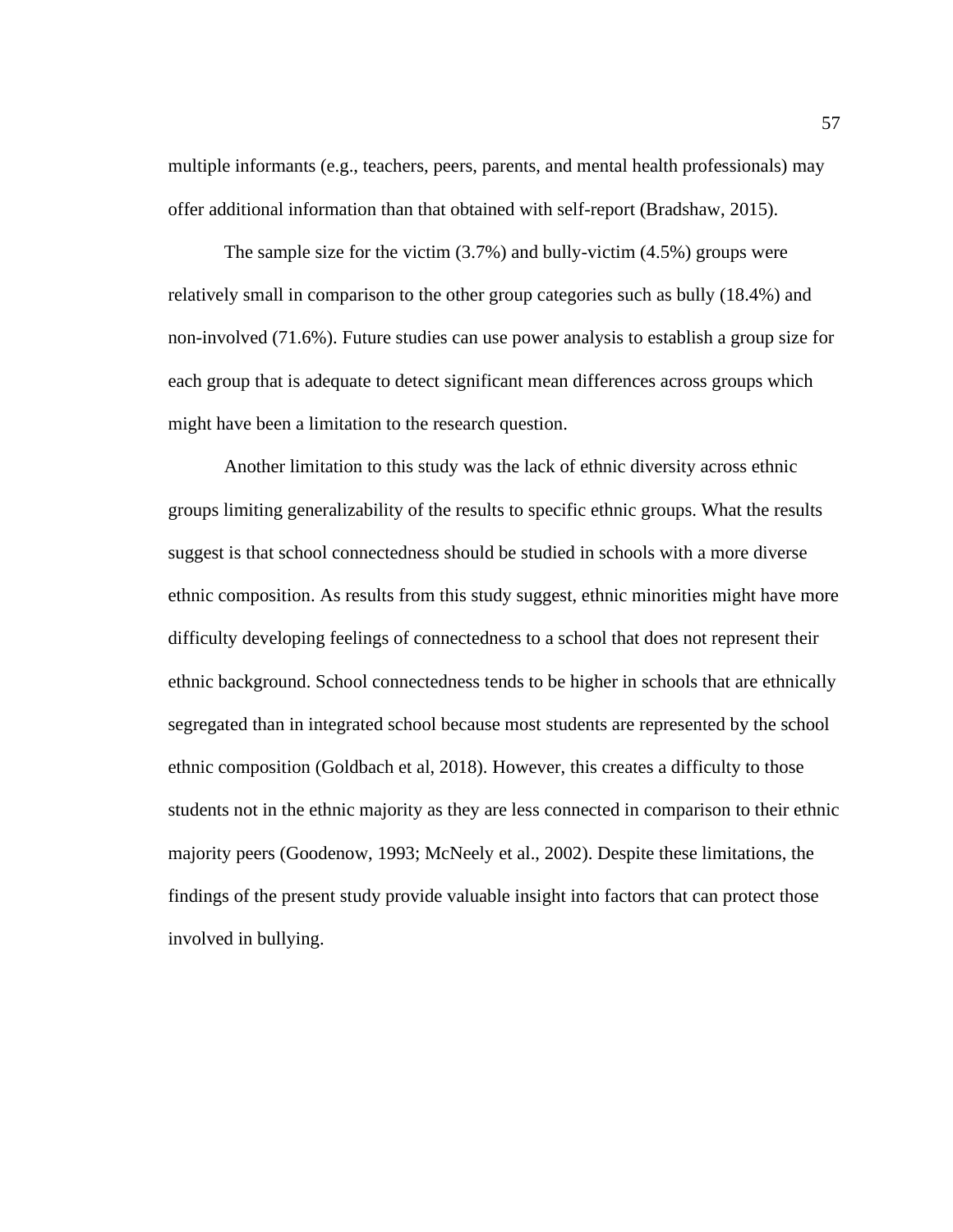### **Future Directions**

Findings have implications for clinical assessment, prevention, and treatment. Early and routine assessment of psychological symptoms and other school climate experiences should be implemented to screen for children. The assessment of these factors can be used to enhance school connectedness during individual treatments. When students lack school connectedness they are at a higher risk for a variety of psychological difficulties. Interventions should expand their focus from changing the school environment to smaller actions at the individual level.

One of the most well-known bullying prevention programs is the Olweus Bullying Prevention Program (Olweus, 2005), which is a multicomponent, schoolwide prevention program. This program addresses bullying by implementing components at different levels from the individual level to more general school-wide level. Components include: classroom activities and meetings, targeted interventions ( i.e., those identified as bullies or victims), activities aimed to increase parent involvement, and activities that involve school staff. Some studies of the Olweus Bullying Prevention Program have reported significant reductions in students' reports of bullying, conduct problems, and other antisocial behaviors (e.g., fighting, truancy) and improvements in school climate (Olweus et al., 1999). However, other smaller scale studies of this program have produced mixed results (e.g., Hanewinkel, 2004). Using some components of the Olweus Bullying Prevention Program have demonstrated promising at reducing bullying in North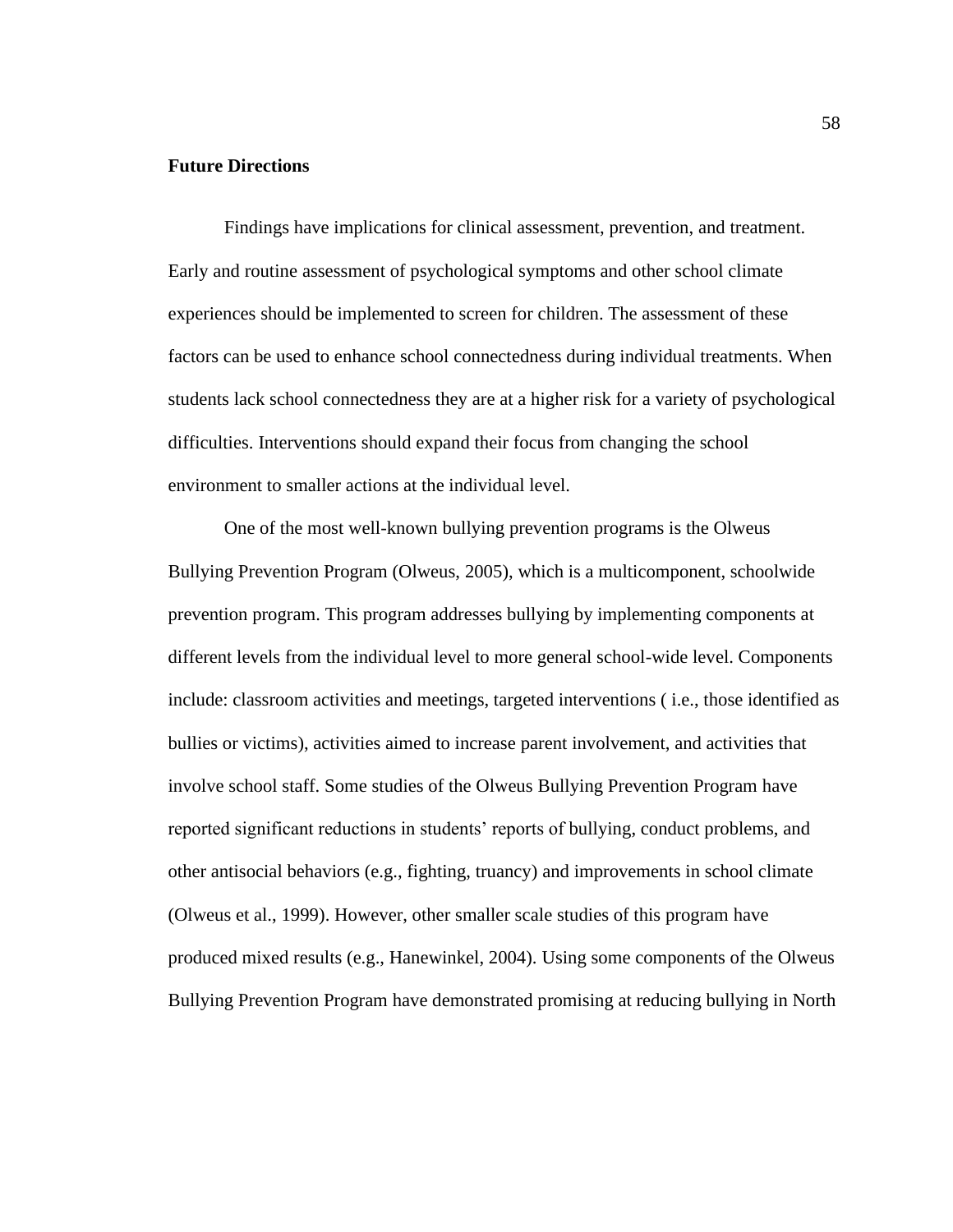American schools (e.g., Bradshaw, 2015; Pepler, Craig, O'Connell, Atlas, & Charach, 2004), while it seems these programs were generally more effective in European schools.

Another promising program is the Finish KiVa Program, which similar to the Olweus Bullying Prevention Program provides school-wide (i.e., school staff and parents are provided with information about bullying and efficacy to intervene and prevent it) and individual instruction (i.e., encouraging students to support victimized peers instead of providing social rewards to the bullies) for anti-bullying program implementation (Salmivalli, Poskiparta, Ahtola, & Haataja, 2013). Results showed KiVa significantly reduced 30% of victimization and 17% of bullying. Other beneficial outcomes that went beyond the initially intended reductions in bullying and victimization such as: a reduction in students' internalizing symptoms (e.g., anxiety and depression), improving peer interactions, increased school satisfaction, and academic performance among students in KiVa schools (compared to control schools).

Many bullying prevention programs can have components to improve school connectedness by informing and equipping teachers with skills and strategies to foster school connectedness could complement interventions that address other individual risk factors for depression and other adolescent problems (Bradshaw, 2015; Ttofi, & Farrington, 2011). There is a large body of literature discussing and evaluating factors that promote school connectedness (e.g. Anderman & Freeman, 2004; Blum & Libbey, 2004; Klem & Connell, 2004). Common themes include involving students in classroom decisions, avoiding any form of discrimination, rewarding effort rather than achievement, building strong relationships with peers and other adults in the school. Enhancing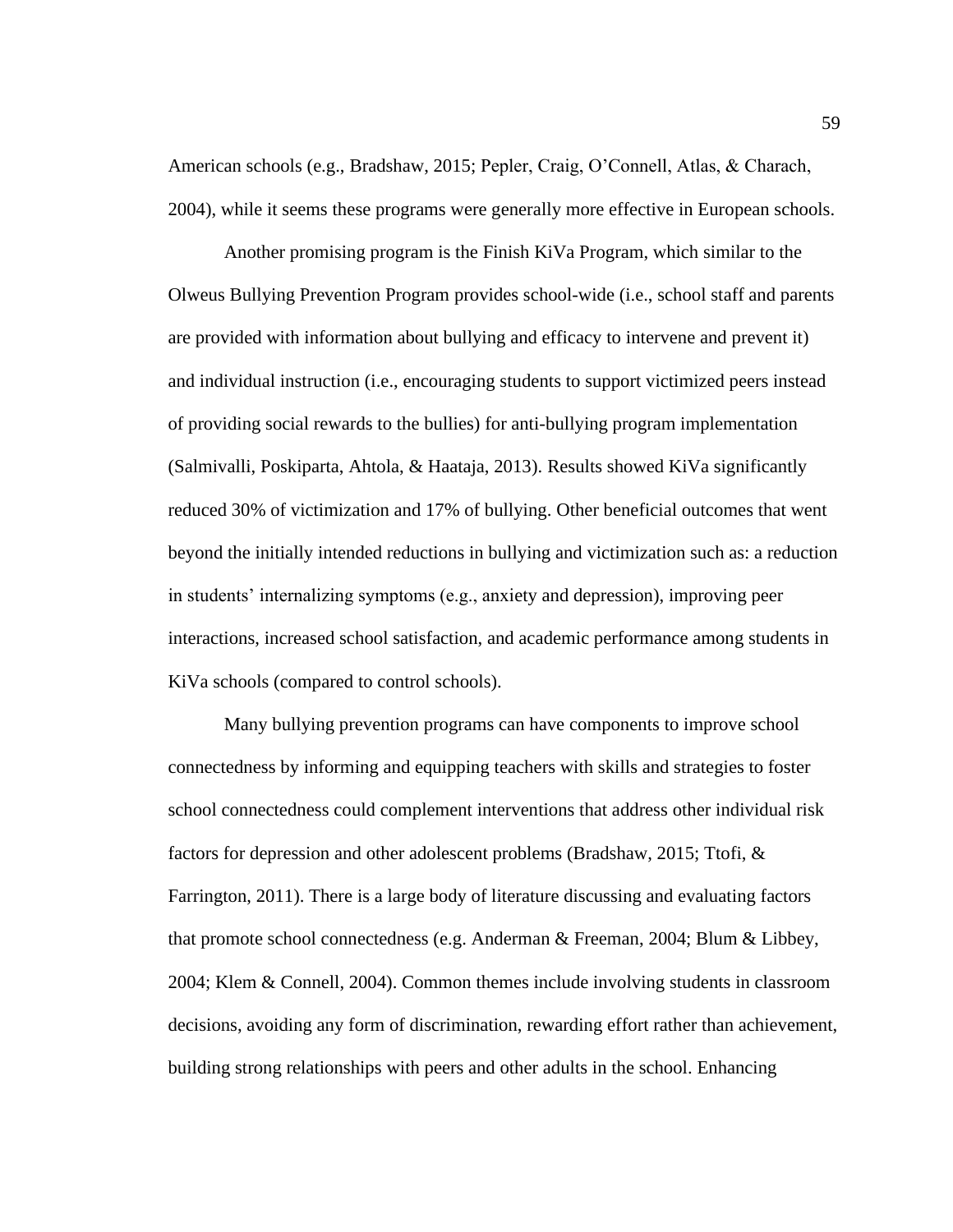individual skills, such as social skills, emotion regulation, and other strategies to help students deal with difficult situations in school and outside of school (Ross et al., 2010).

Future research should focus on developing and evaluating interventions to assist in achieving these objectives. Attention to this issue could also be reflected in staff recruitment, training, and compensation for mental health trainings for school staff. Research suggests that a significant proportion of the differences in school connectedness can be predicted by classroom management and inclusion in extracurricular school activity (McNeely et al., 2002). Interventions encouraging teachers to promote a climate of warmth, acceptance, inclusion, and equity may indeed prove successful, particularly in the prevention of future depressive and other mental health symptoms. Research should explore school's composition (e.g., class size, school policies, school safety) and the potential ways schools can improve student well-being (Waters et al., 2009). As highlighted by previous research school connectedness is lower in schools where classroom management is a problem (McNeely et al, 2002).

In terms of policy, results suggest that mental health promotion should certainly start in elementary schools. Such interventions need to be multifaceted and interdisciplinary working with multiple professionals to make sure students are receiving the support for their education and mental health (Brookmeyer, Fanti, & Henrich, 2006). Policymakers need to be aware that connectedness to individuals and social systems such as schools play an important role in mental health outcomes (Bond et al., 2007). Creating an environment where all children can thrive will be an investment for the future of many generations.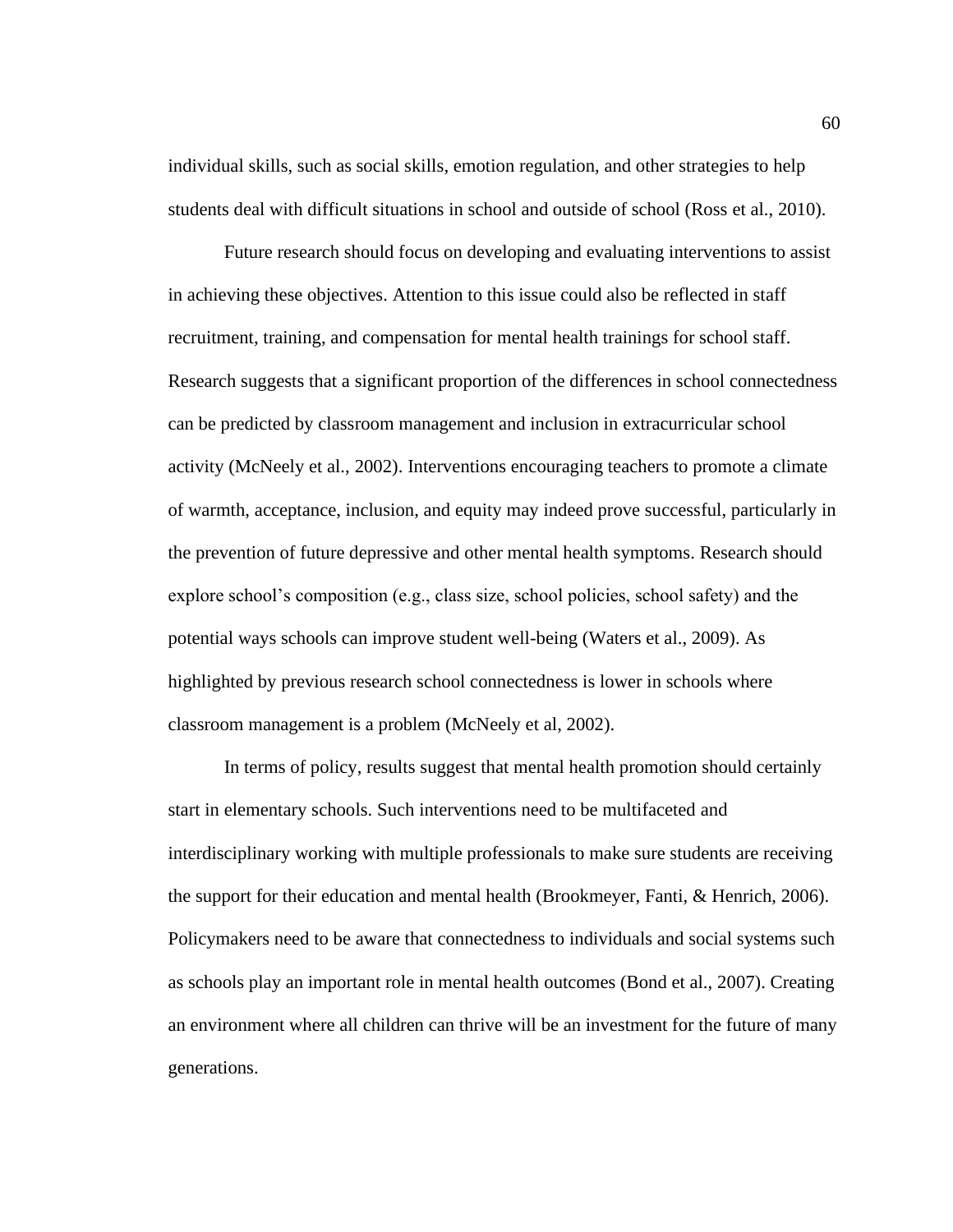Previous research indicates that school-based programs have the potential to increase connectedness and decrease adolescent risk-taking behaviors (Chapman, Buckley, Reveruzzi, Sheehan, 2014; Chapman, Buckley, Sheehan, & Shochet, 2013). Our results suggest that efforts should expand from services not only to victims of bullying, but any other students involved in bullying such as bullies and bully-victims. Given that school connectedness decreases as youth age (Whitlock, 2004), efforts aimed at enhancing school connectedness could ensure that youth have an additional support avenue through the challenges of adolescence. Policy efforts have been taking momentum to increase funding for school-based mental health as policymakers are realizing the benefits to increase mental health services in schools where many children and families spend time (Moore, Hurt, & Shore, 2015).

The Centers for Disease Control and Prevention (CDC, 2009) report on school connectedness offers six strategies to increase the school connectedness. The first strategy involves creating decision-making processes that facilitate engagement (e.g., student, family, and community). The second strategy involves providing educational opportunities to enable families to be actively involved in their children's academic and school life (e.g., having family dinners, information nights). Third, providing students with the skills necessary to be actively engaged in school (i.e., academic, emotional, and social). Fourth, using effective classroom management and teaching methods to foster a positive learning environment (e.g., classroom rules and code of conduct informed by student feedback). Fifth, provide professional development and support for teachers and other school staff ( i.e., trainings to enable them to meet the diverse cognitive, emotional,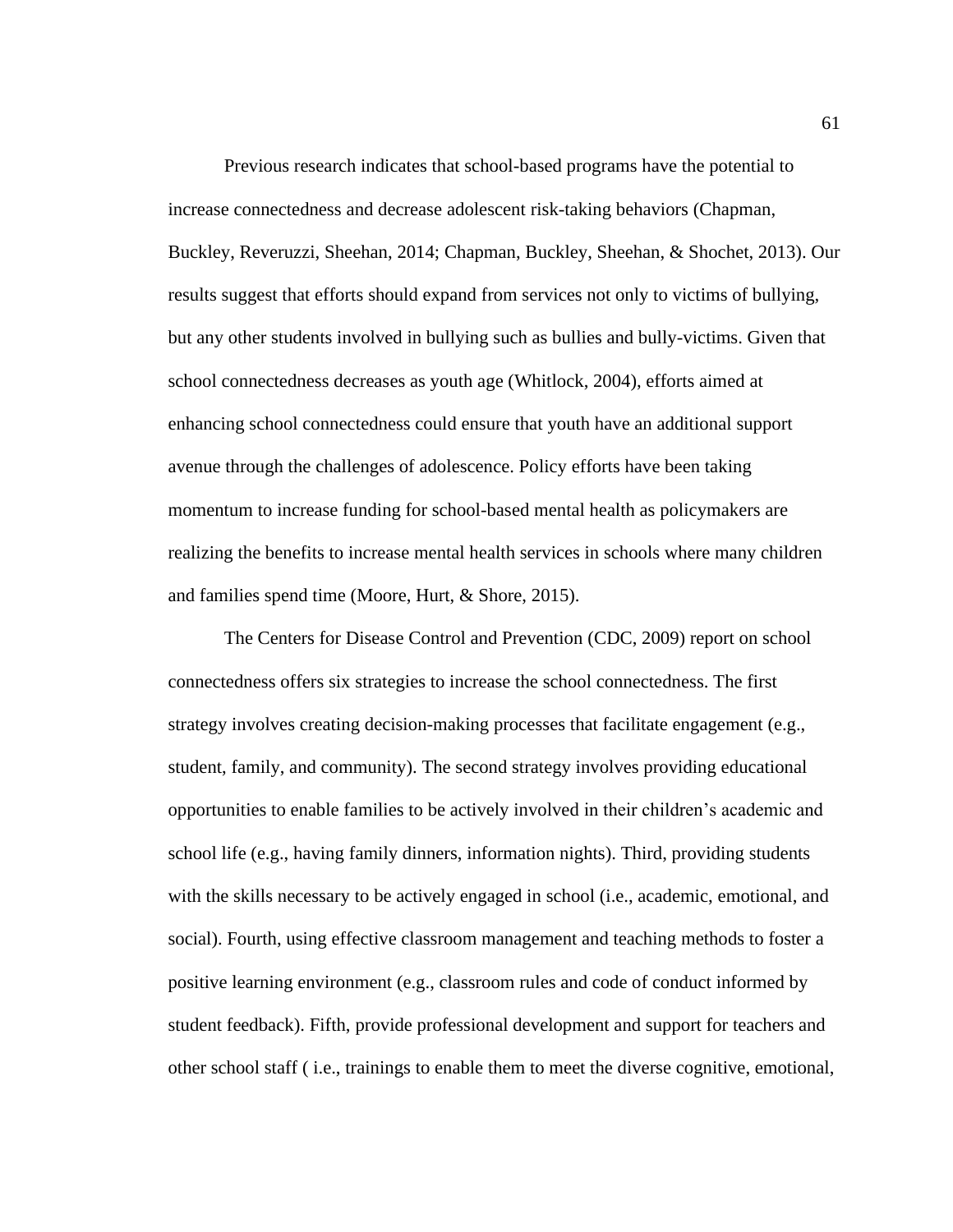and social needs of students). Sixth, create trusting and caring relationships that promote open communication among adults involved in students' lives (e.g., administrators, teachers, staff, students, families, and community members).These recommendations to increase school connectedness are in line with suggestions for anti-bullying programs (Bradshaw, 2015; Ttofi, & Farrington, 2011).

### **Conclusions**

Recent acts of violence in American schools remind us of the importance of addressing mental health concerns in our school system (Bradshaw, 2015). Bullying continues to be an issue of concern to many students, parents, teachers, school officials, and policy stakeholders. The current study found low levels of school connectedness partially mediated the relationship between bully victimization and depressive symptoms. These findings add to the emerging evidence of a link between school connectedness and depressive symptoms. Results show school connectedness is not only a correlate, but a predictor of depressive symptoms in early adolescence. This study also suggests that other factors might be important predictors in the relationship between school connectedness and depressive symptoms. Results also showed non-involved youth reported higher levels of school connectedness compared to bullies, victims, and bullyvictim. However, future studies should examine group size that insures statistical power to significantly detect meaningful group differences.

Recommendations for preventing bullying suggest multicomponent programming where interventions are provided in a multitiered system such that when students are not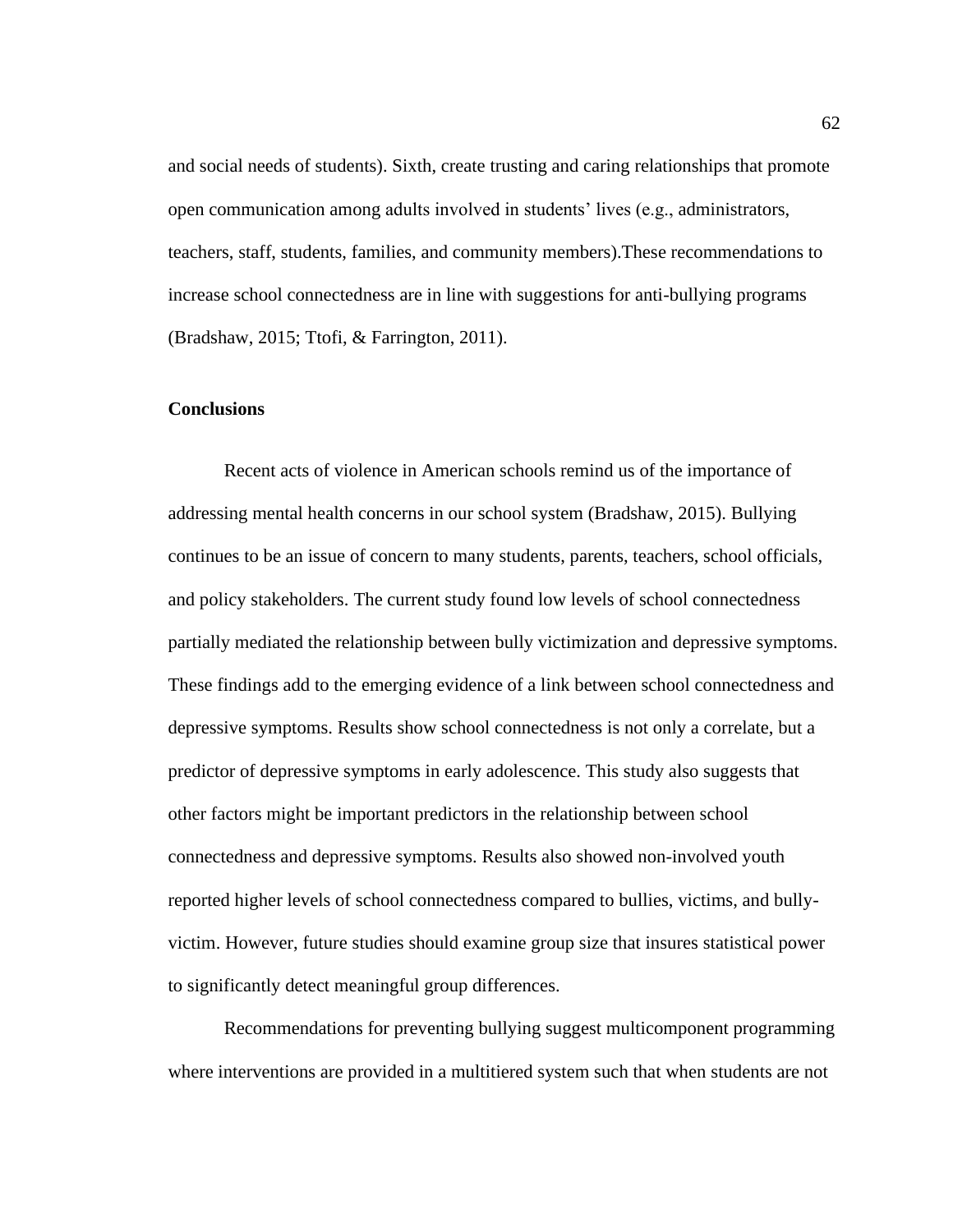responding to a level of intervention (e.g., Tier 1) they receive increasingly more intensive interventions until the symptoms are reduced (Bradshaw, 2015). Additionally, schools should address their school climate and other ecological factors (e.g. safety, school engagement, policies) that would translate to reductions in bullying (Shochet et al., 2011; Swearer, Espelage, Vaillancourt, & Hymel, 2010; Waters et al., 2009). The identification of interpersonal and organizational aspects of the school environment that targets acts of aggression such as bullying and promote prosocial behaviors from students and those around them can be beneficial. Creating a school environment where students feel autonomous, competent, and connected can lead to improved health and well-being for students. Consistent with the ecological framework of addressing bullying engaging families and the whole community in these efforts will contribute to better outcomes at reducing bullying and other related issues (Waters et al., 2009).

Increasing school connectedness could provide opportunities for students to ask for help and seek support from others at school. Students who feel more connected to their school may be more comfortable reaching out to peers, teachers, or other school staff when they are struggling or when they feel unsafe in their school environment (CDC, 2009). Children and adolescents are establishing patterns of behavior and making lifestyle choices that affect both their current and future health. Families, schools, and communities all need to work together to create an environment that facilitates healthy development of children and adolescents. Research has shown that students who feel more connected to school are more likely to have positive health and education outcomes (Blum & Libbey, 2004; CDC, 2009; Lester et al., 2013; Waters et al., 2009; Waters et al.,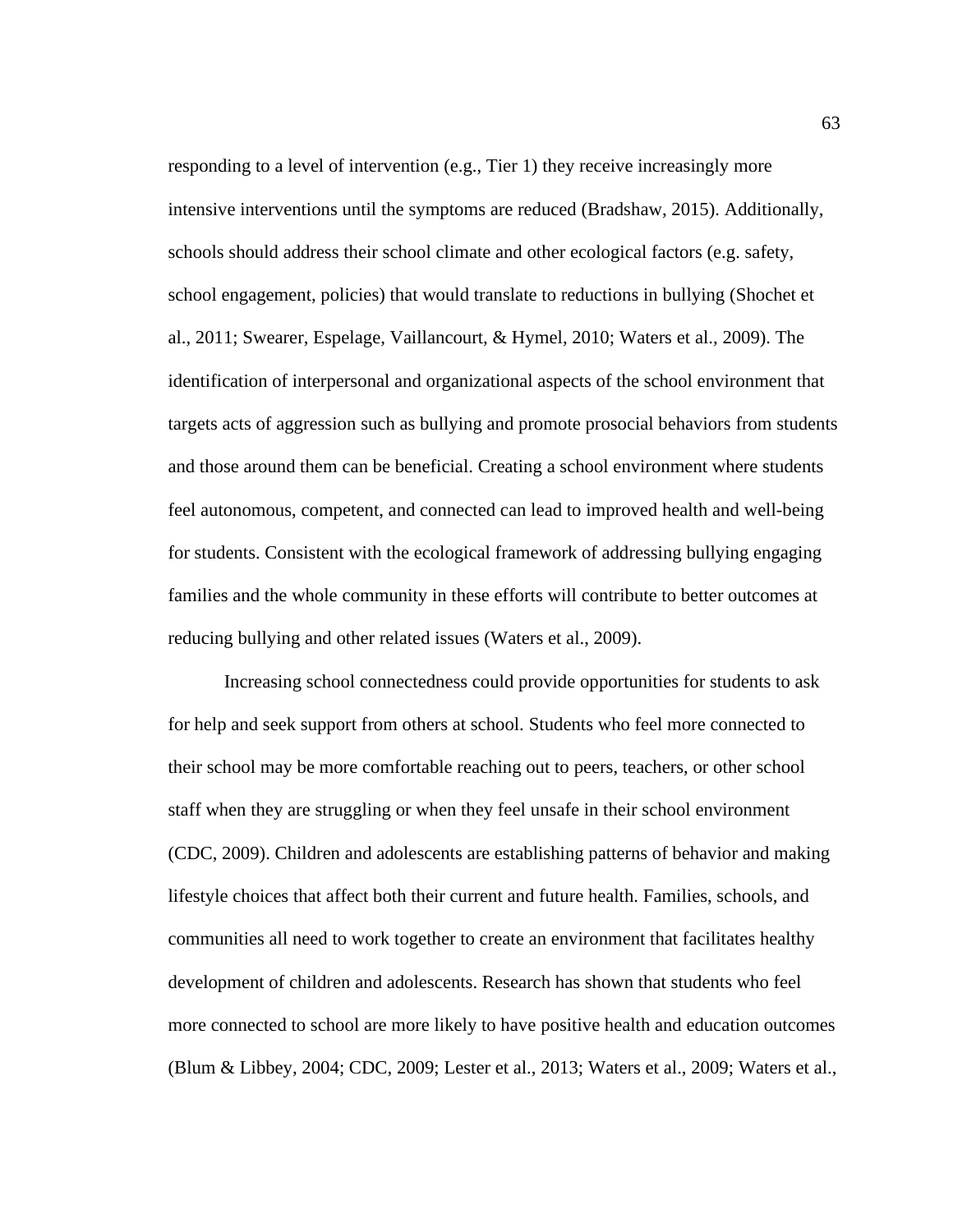2010). In combination with evidence-based programs, strategies such as these can help schools have the greatest impact on the health and education outcomes of their students (Waters et al., 2009).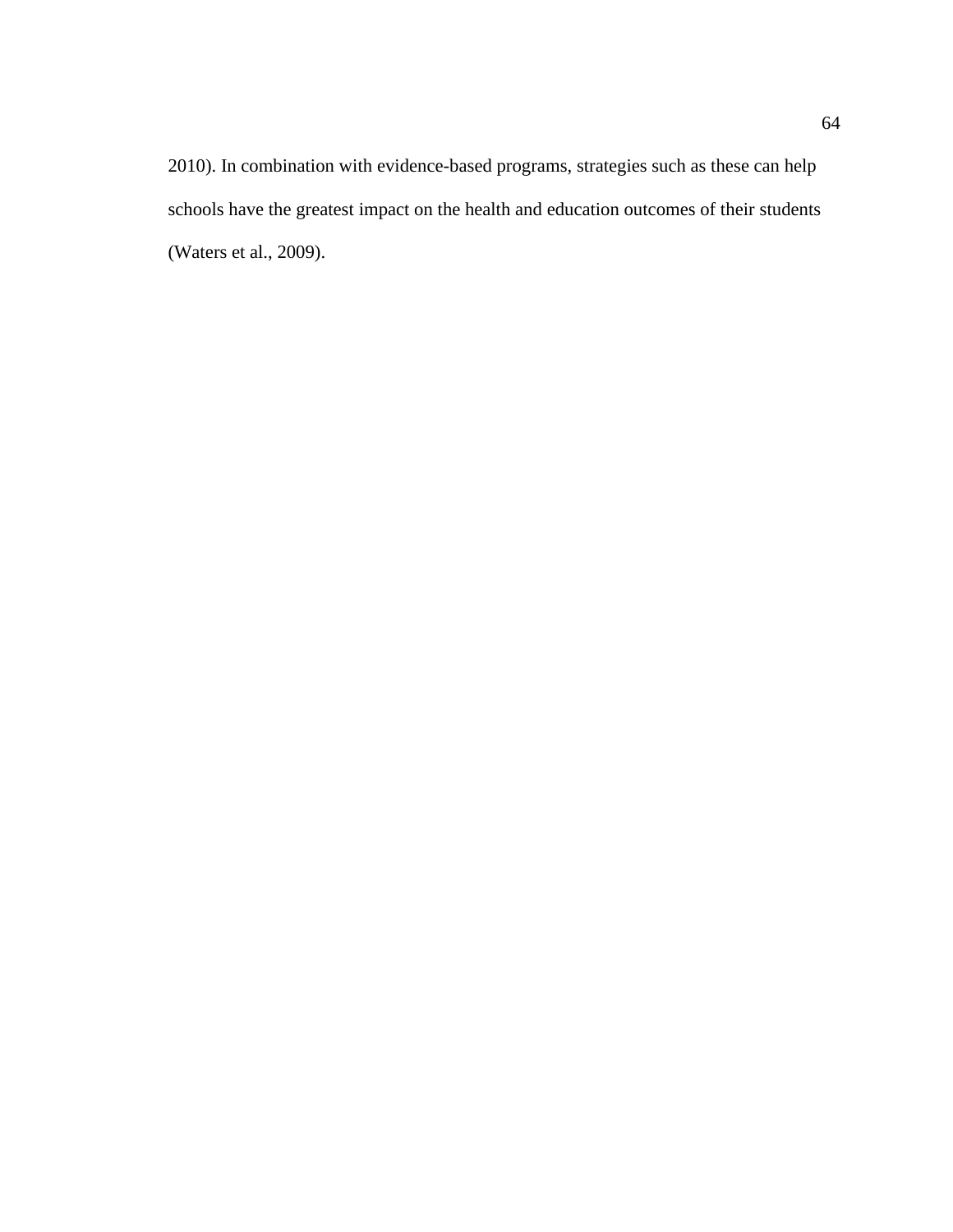#### **References**

- Anderman, E. M. (2002). School effects on psychological outcomes during adolescence. *Journal of Educational Psychology*, *94*, 795-809. doi:10.1037//0022- 0663.94.4.795
- Angold, A., Costello, E. J., Erkanli, A., & Worthman, C. M. (1999). Pubertal changes in hormone levels and depression in girls. *Psychological Medicine, 29*, 1043-1053. doi:10.1017/S0033291799008946
- Angold, A., & Worthman, C. W. (1993). Puberty onset of gender differences in rates of depression: A developmental, epidemiologic and neuroendocrine perspective. *Journal of Affective Disorders, 29*, 145-158. doi:10.1016/0165- 0327(93)90029-J
- Archer, J. (2004). Sex differences in aggression in real-world settings: A meta-analytic review. *Review of General Psychology, 8*, 291-322. doi:10.1037/1089- 2680.8.4.291
- Birmaher, B., Ryan, N. D., Williamson, D. E., Brent, D. A., Kaufman, J., Dahl, R. E., ... & Nelson, B. (1996). Childhood and adolescent depression: A review of the past 10 years. Part I. *Journal of the American Academy of Child & Adolescent Psychiatry*, *35*, 1427-1439. doi:10.1097/00004583-199611000-00011
- Blum, R. W. & Libbey, H. P. (2004). Executive summary. *Journal of Adolescent Health, 74*, 231-232.
- Bond, L., Butler, H., Thomas, L., Carlin, J., Glover, S., Bowes, G., & Patton, G. (2007). Social and school connectedness in early secondary school as predictors of late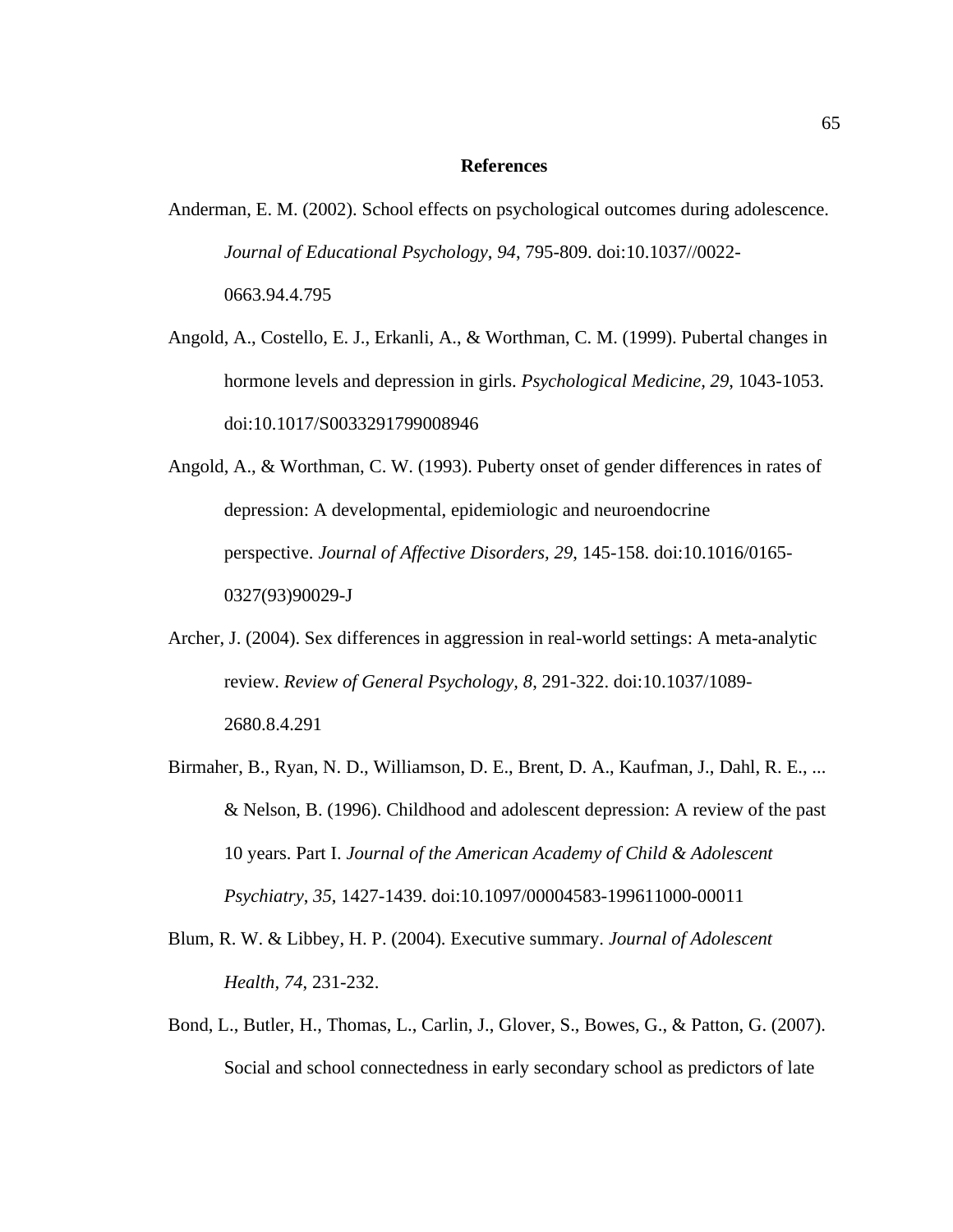teenage substance use, mental health, and academic outcomes. *Journal of Adolescent Health, 40*, e9-e18. doi:10.1016/j.jadohealth.2006.10.013

- Bonny, A. E., Britto, M. T., Klostermann, B. K., Hornung, R. W., & Slap, G. B. (2000). School disconnectedness: Identifying adolescents at risk. *Pediatrics*, *106*, 1017- 1021. doi:10.1111/j.1746-1561.2009.00415.x.
- Bradshaw, C. (2015). Translating research to practice in bullying prevention. *The American Psychologist, 70*, 322-332. doi:10.1037/a0039114
- Brendgen, M., Lamarche, V., Wanner, B., & Vitaro, F. (2010). Links between friendship relations and early adolescents' trajectories of depressed mood. *Developmental Psychology, 46*, 491-501. doi:10.1037/a0017413
- Bronfenbrenner, U. (1979). Contexts of child rearing: Problems and prospects. *American Psychologist*, *34*, 844-850. doi:10.1037/0003-066X.34.10.844
- Brookmeyer, K. A., Fanti, K. A., & Henrich, C. C. (2006). Schools, parents, and youth violence: A multilevel, ecological analysis. *Journal of Clinical Child & Adolescent Psychology*, *35*, 504–514. doi:10.1207/s15374424jccp3504\_2
- Catalano, R. F., Oesterle, S., Fleming, C. B., & Hawkins, J. D. (2004). The importance of bonding to school for healthy development: Findings from the social development research group. *Journal of School Health*, *74*, 252-261.

doi:10.1111/j.17461561.2004.tb08281.x

Carlson Jones, D. (2004). Body image among adolescent girls and boys: A longitudinal study. *Developmental Psychology, 40*, 823-835. doi:10.1037/0012-1649.40.5.823

Centers for Disease Control and Prevention. Division of Adolescent and School Health.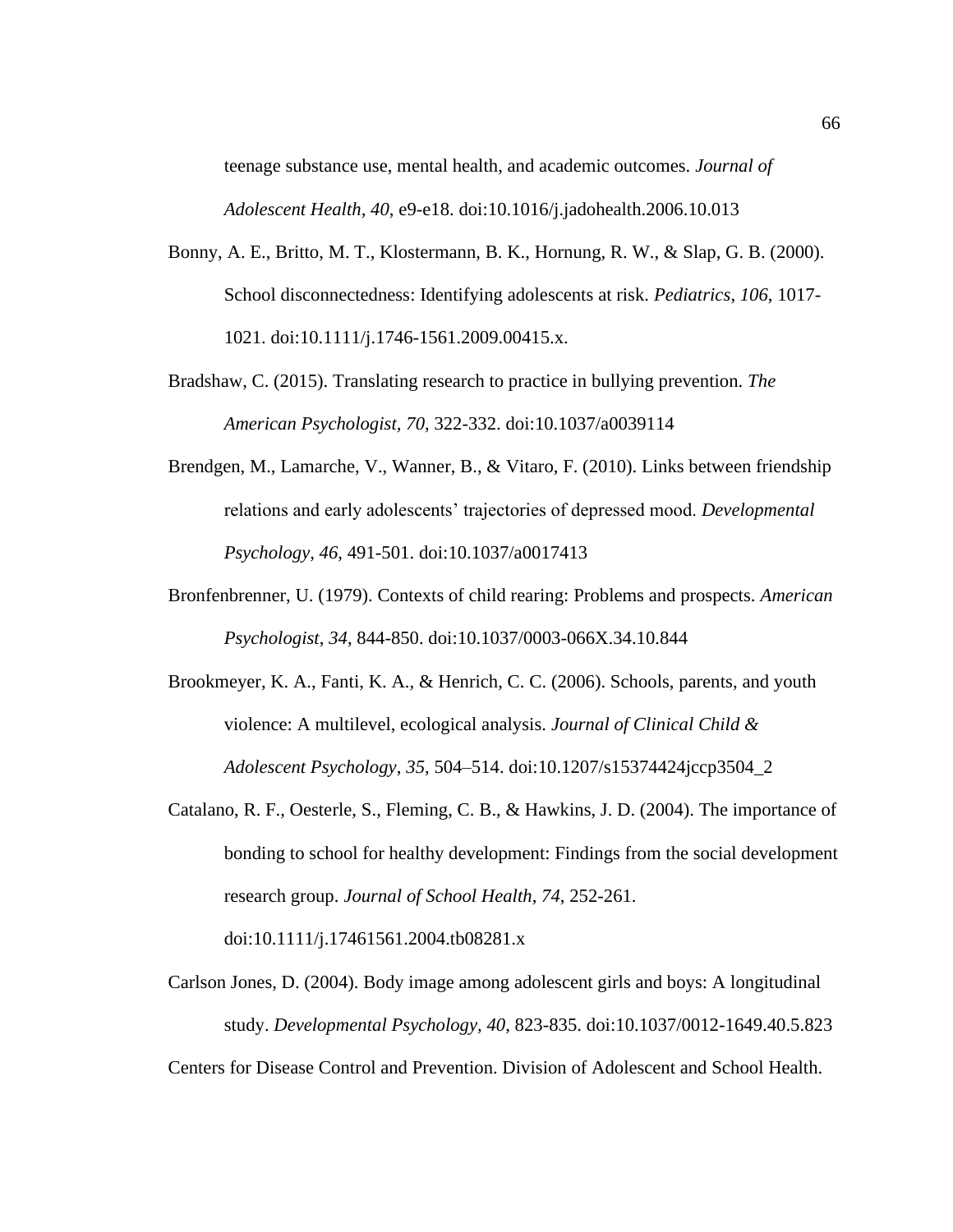(2009). *School Connectedness: Strategies for Increasing Protective Factors among Youth*. Atlanta, GA: U.S. Department of Health and Human Services.

- Chapman, R. L., Buckley, L., Reveruzzi, B., & Sheehan, M. (2014). Injury prevention among friends: The benefits of school connectedness. *Journal of Adolescence*, *37*(6), 937–944. https://doiorg.ezproxy.humboldt.edu/10.1016/j.adolescence.2014.06.009
- Chapman, R. L., Buckley, L., Sheehan, M., & Shochet, I. (2013). School-based programs for increasing connectedness and reducing risk behavior: A systematic review. *Educational Psychology Review*, *25*, 95–114. doi:10.1007/s10648-013- 9216-4
- Conley, C. S., Rudolph, K. D., & Bryant, F. B. (2012). Explaining the longitudinal association between puberty and depression: Sex differences in the mediating effects of peer stress. *Development and Psychopathology, 24*, 691-701. doi:10.1017/S0954579412000259
- Copeland, W., Shanahan, L., Miller, S., Costello, E. J., Angold, A., & Maughan, B. (2010). Outcomes of early pubertal timing in young women: A prospective population-based study. *The American Journal of Psychiatry, 167*, 1218-1225. doi:10.1176/appi.ajp.2010.09081190
- Craig, W. M. (1998). The relationship among bullying, victimization, depression, anxiety, and aggression in elementary school children. *Personality and Individual Differences*, *24*, 123-130. doi:10.1016/S0191-8869(97)00145-1

Eisenberg, M. E., Neumark‐Sztainer, D., & Perry, C. L. (2003). Peer harassment, school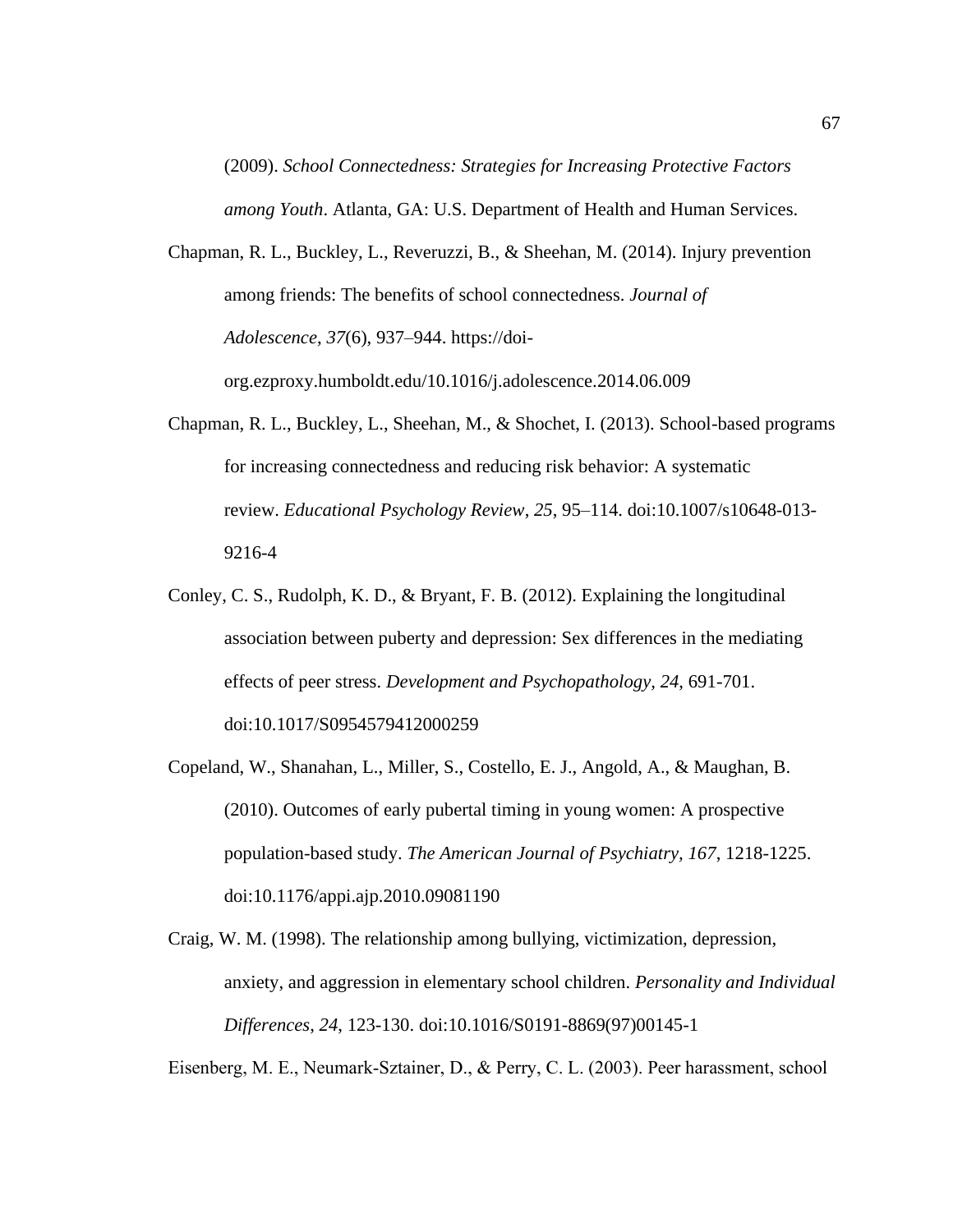connectedness, and academic achievement. *Journal of School Health*, *73*, 311- 316. doi:10.1111/j.1746-1561.2003.tb06588.x

- Espelage, D. L., & Swearer, S. M. (2003). Research on school bullying and victimization: What have we learned and where do we go from here? *School Psychology Review, 32*, 365-383.
- Espelage, D. L., Low, S., Rao, M. A., Hong, J. S., & Little, T. D. (2014). Family violence, bullying, fighting, and substance use among adolescents: A longitudinal mediational model. *Journal of Research on Adolescence*, *24*, 337-349. doi: 10.1111/jora.12060
- Espelage, D. L., Mebane, S. E., & Swearer, S. M. (2004). Gender differences in bullying: moving beyond mean level differences. In D. L. Espelage & S. M. Swearer (Eds.), *Bullying in American schools: A social-ecological perspective on prevention and intervention* (pp. 15-35). Mahwah, NJ, US: Lawrence Erlbaum Associates Publishers.
- Farmer, T. W., Irvin, M. J., Motoca, L. M., Leung, M., Hutchins, B. C., Brooks, D. S., & Hall, C. M. (2015). Externalizing and internalizing behavior problems, peer affiliations, and bullying involvement across the transition to middle school. *Journal of Emotional and Behavioral Disorders*, *23*, 3-16. doi:10.1177/1063426613491286
- Fredricks, J. A., Blumenfeld, P. C., & Paris, A. H. (2004). School engagement: Potential of the concept, state of the evidence. *Review of Educational Research*, *74*, 59-109.

Gaete, J., Montero-Marin, J., Rojas-Barahona, C. A., Olivares, E., & Araya, R. (2016).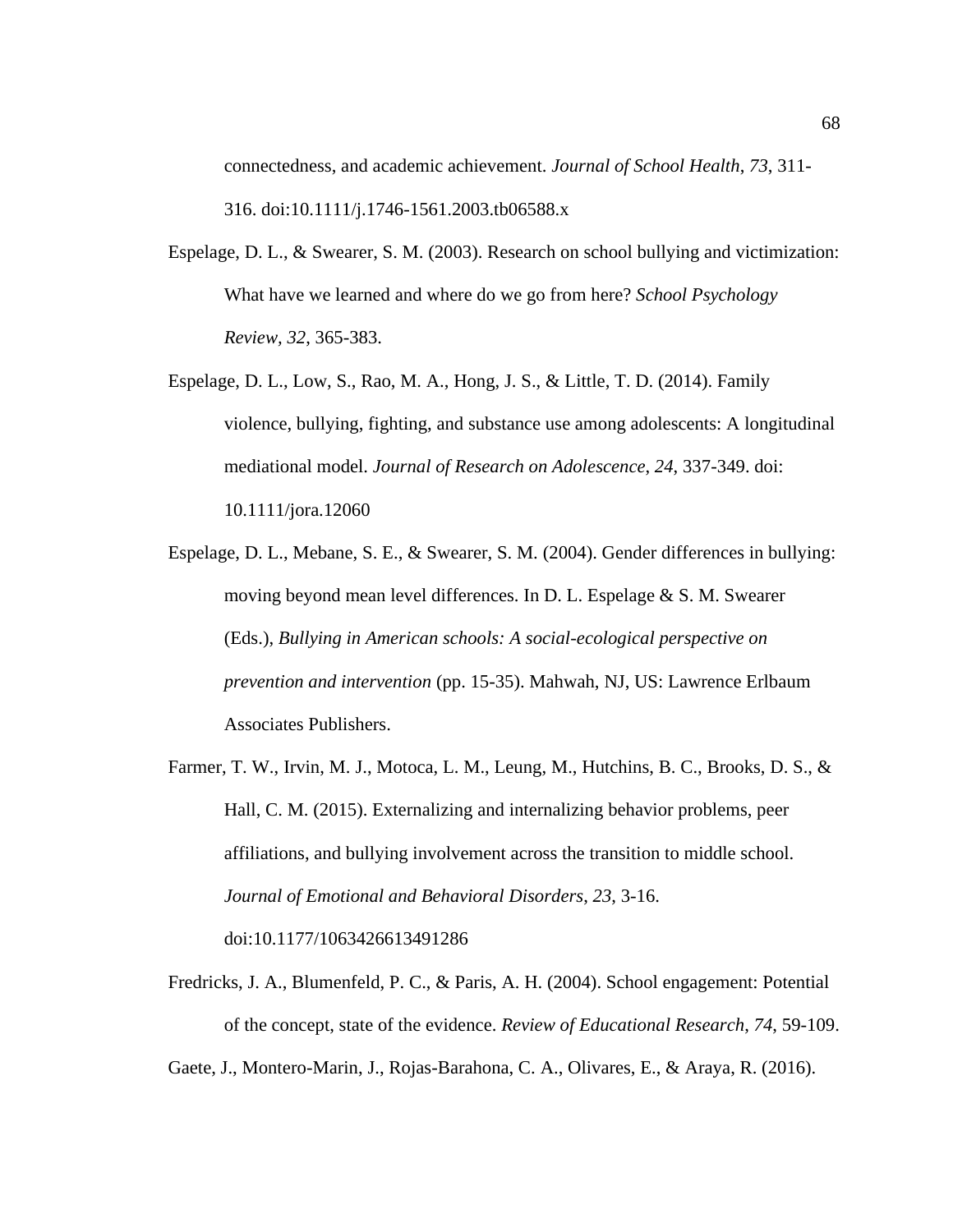Validation of the Spanish version of the Psychological Sense of School Membership (PSSM) scale in Chilean adolescents and its association with schoolrelated outcomes and substance use. *Frontiers in Psychology*, *7*, 1901.

- Gibb, B. E. (2014). Depression in children. In I. H. Gotlib & C. L. Hammen (Eds.). *Handbook of depression*, 3rd ed. (pp. 374-390). New York, NY: Guilford Press.
- Gladden, R. M., Vivolo-Kantor, A. M., Hamburger, M. E., & Lumpkin, C. D. (2014). *Bullying surveillance among youths: Uniform definitions for public health and recommended data elements, version 1.0*. National Center for Injury Prevention and Control, Center for Disease Control and Prevention and U.S. Department of Education. Atlanta, GA.
- Goldbach, J. T., Sterzing, P. R., & Stuart, M. J. (2018). Challenging conventions of bullying thresholds: Exploring differences between low and high levels of bullyonly, victim-only, and bully-victim roles. *Journal of Youth and Adolescence*, *47*, 586–600. doi:10.1007/s10964-017-0775-4
- Goldfield, G., Moore, C., Henderson, K., Buchholz, A., Obeid, N., & Flament, M. (2010). Body dissatisfaction, dietary restraint, depression, and weight status in adolescents. *Journal of School Health, 80*, 186-192.

Goodenow, C. (1993). The psychological sense of school membership among adolescents: Scale development and educational correlates. *Psychology in the Schools*, *30*, 79-90. doi:10.1002/1520-6807(199301)30:1<79::AID-PITS2310300113>3.0.CO;2-X

Hanewinkel, R. (2004). Prevention of bullying in German schools: an evaluation of an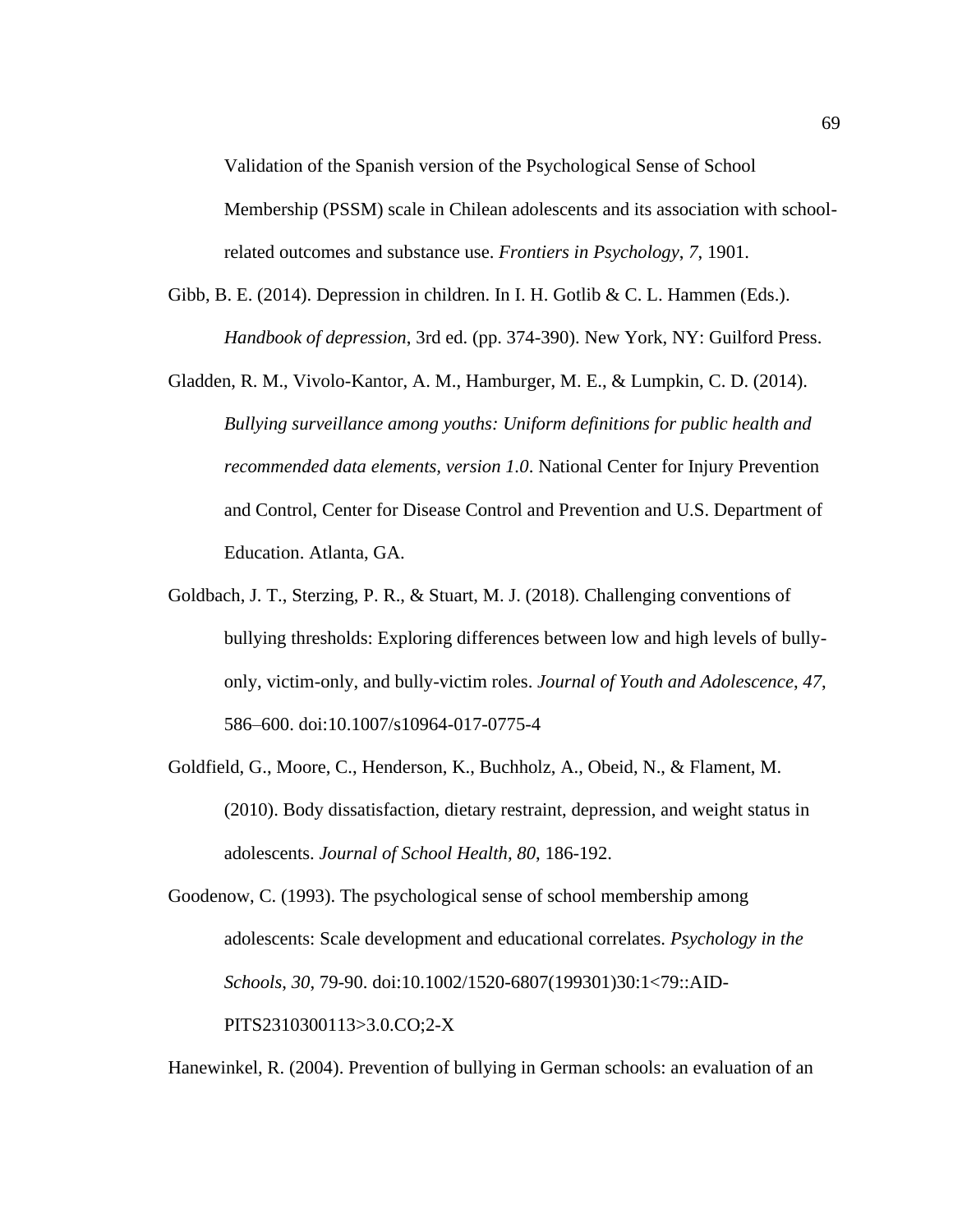anti-bullying approach. In P. K. Smith, D. Pepler, & K. Rigby (Eds.), *Bullying in schools: How successful can interventions be?* (p. 81–97). Cambridge University Press. doi:10.1017/CBO9780511584466.006

Hatchel, T., Espelage, D. L., & Huang, Y. (2018). Sexual harassment victimization, school belonging, and depressive symptoms among LGBTQ adolescents: Temporal insights. *American Journal of Orthopsychiatry, 88*, 422-430. doi:http://dx.doi.org/10.1037/ort0000279

- Hawker, D. J., & Boulton, M. J. (2000). Twenty years' research on peer victimization and psychosocial maladjustment: A meta-analytic review of cross-sectional studies. *Journal of Child Psychology and Psychiatry and Allied Disciplines,41*, 441-455. doi: 10.1111/1469-7610.00629
- Haynie, D. L., Nansel, T., Eitel, P., Crump, A. D., Saylor, K., & Yu, K. (2001). Bullies, victims, and bully/victims: Distinct groups of at-risk youth. *Journal of Early Adolescence*, *21*, 29-49.
- Henrich, C. C., Brookmeyer, K. A., & Shahar, G. (2005). Weapon violence in adolescence: Parent and school connectedness as protective factors. *The Journal of Adolescent Health, 37*, 306-312.

Holt, M. K., Green, J. G., Tsay-Vogel, M., Davidson, J., & Brown, C. (2016). Multidisciplinary approaches to research on bullying in adolescence. *Adolescent Research Review*, *2*, 1-10. doi:10.1007/s40894-016-0041-0

Ivarsson, T., Broberg, A. G., Arvidsson, T., & Gillberg, C. (2005). Bullying in adolescence: Psychiatric problems in victims and bullies as measured by the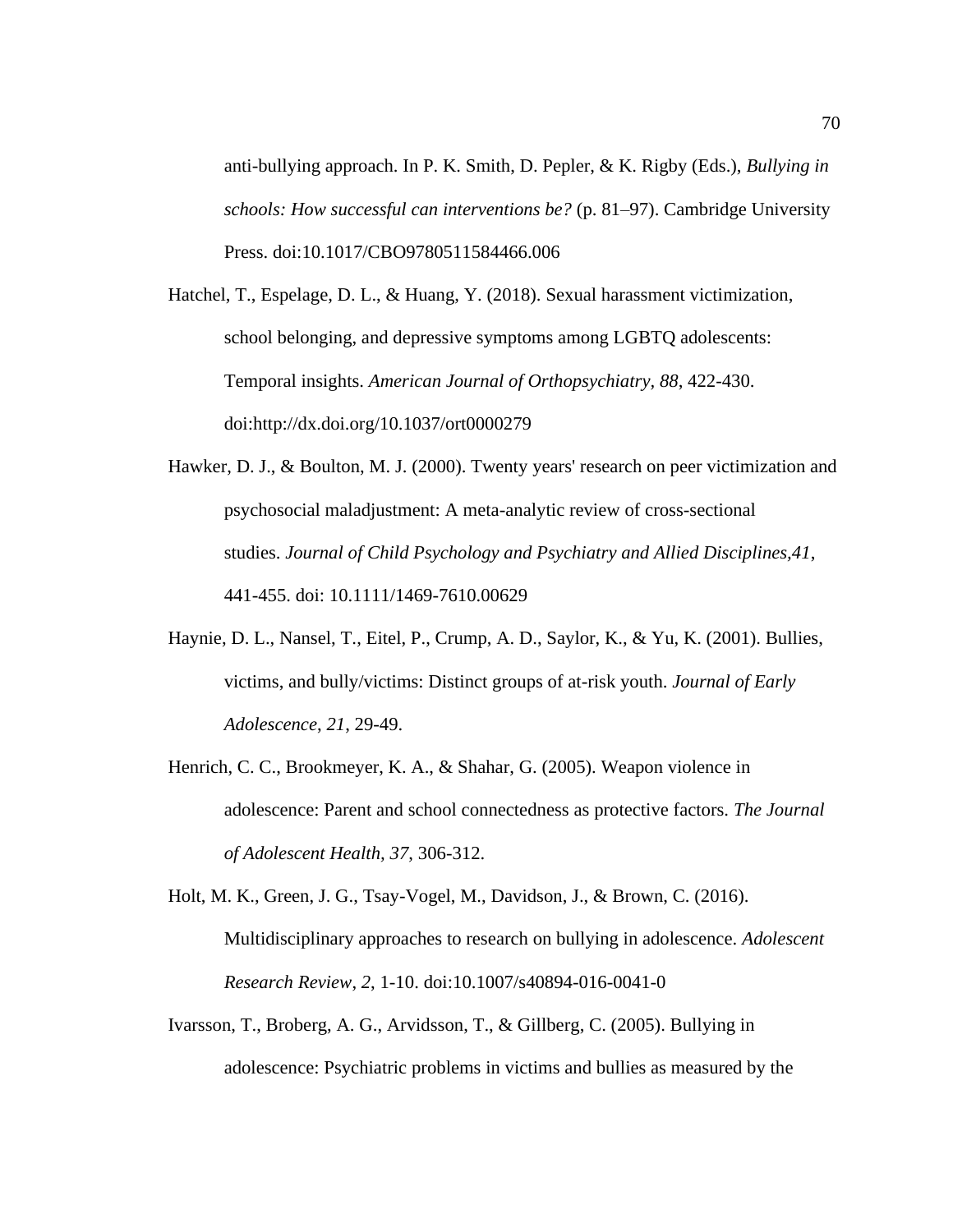youth self report (YSR) and the depression self-rating scale (DSRS). *Nordic Journal of Psychiatry*, *59*, 365-373. doi:10.1080/08039480500227816

- Jimerson, S. R., Campos, E., & Greif, J. L. (2003). Toward an understanding of definitions and measures of school engagement and related terms. *California School Psychologist, 8*, 7-27. doi:10.1007/BF03340893
- Jones, D. C., & Smolak, L. (2011). Body image during adolescence: A developmental perspective. In B. B. Brown & M. J. Prinstein (Eds.), *Encyclopedia of adolescence* (3rd ed., pp. 77-86). Oxford, UK: Academic Press.
- Juvonen, J., Graham, S., & Schuster, M. A. (2003). Bullying among young adolescents: The strong, the weak, and the troubled. *Pediatrics*, *112*, 1231-1237. doi:10.1542/peds.112.6.1231
- Kaltiala-Heino, R., Rimpelä, M., Marttunen, M., Rimpelä, A., & Rantanen, P. (1999). Bullying, depression, and suicidal ideation in Finnish adolescents: School survey. *British Medical Journal*, *319*, 348-351. doi:10.1136/bmj.319.7206.348
- Kessler, R. C., Avenevoli, S., & Merikangas, K. R. (2001). Mood disorders in children and adolescents: an epidemiologic perspective. *Biological Psychiatry*, *49*, 1002- 1014. doi:10.1016/S0006-3223(01)01129-5
- Kessler, R. C., & Bromet, E. J. (2013). The epidemiology of depression across cultures. *Annual Review of Public Health, 34*, 119-138. doi:10.1146/annurevpublhealth-031912-114409
- King, K. A., Vidourek, R. A., Davis, B., & McClellan, W. (2002). Increasing self-esteem and school connectedness through a multidimensional mentoring program.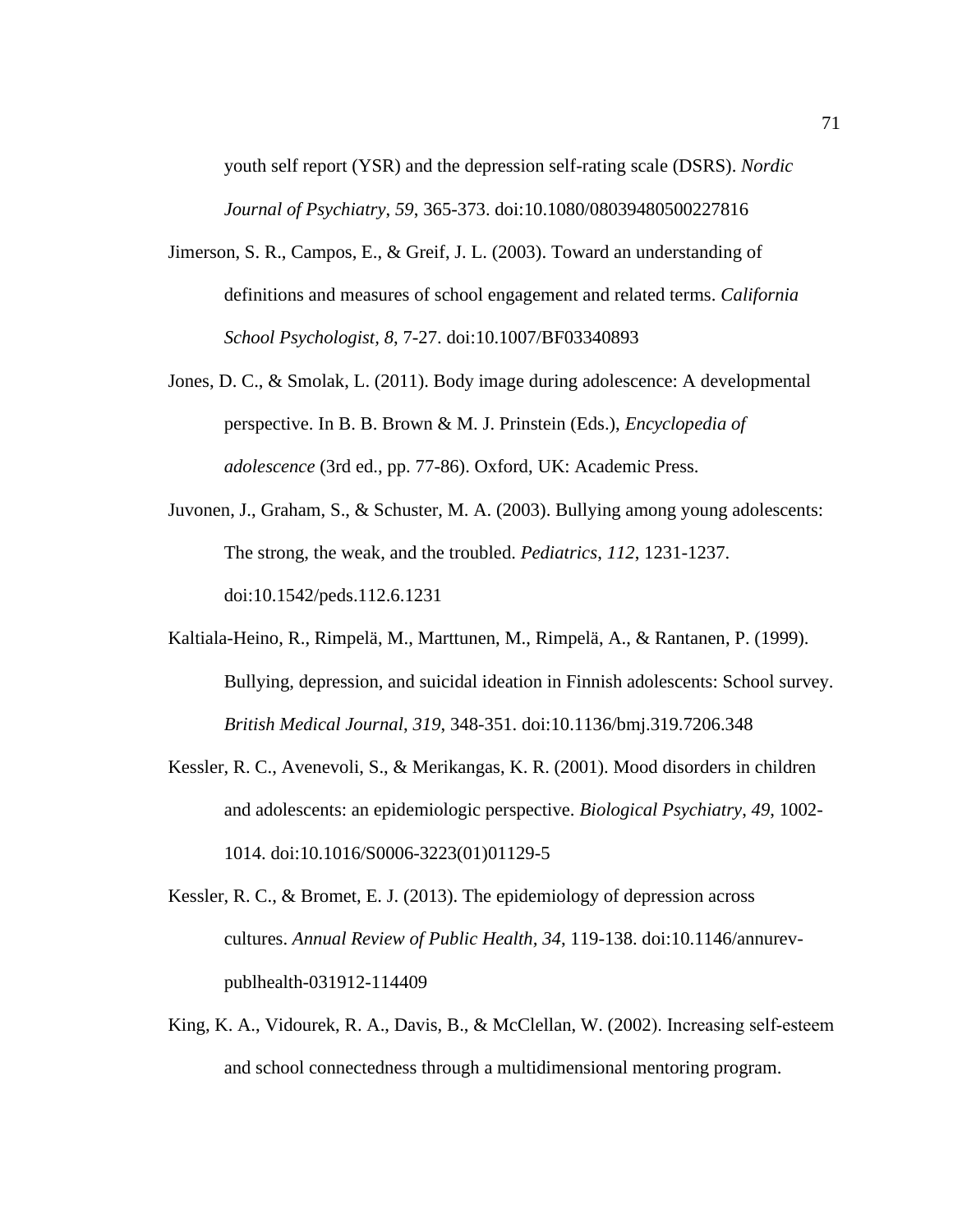*Journal of School Health*, *72*, 294-299. doi:10.1111/j.1746-1561.2002.tb01336.x

- Kirchengast, S. (2010). Gender differences in body composition from childhood to old age: An evolutionary point of view. *Journal of Life Sciences*. *2*, 1-10. doi:10.1080/09751270.2010.11885146
- Klein, D.N., Goldstein, B.L., & Finsaas, M. (2017). Depressive disorders. In T.P. Beauchaine and S.P. Hinshaw (Eds.), *Child and Adolescent Psychopathology*, 3rd ed. (pp. 610-641). Hoboken, New Jersey: John Wiley & Sons.
- Klem, A. M., & Connell, J. P. (2004). Relationships matter: Linking teacher support to student engagement and achievement. *Journal of School Health*, *74*, 262-273.
- Langille, D. B., Asbridge, M., Cragg, A., & Rasic, D. (2015). Associations of school connectedness with adolescent suicidality: gender differences and the role of risk of depression. *Canadian Journal of Psychiatry*, *60*, 258-267. doi: 10.1177/070674371506000604
- Leadbeater, B. J., Kuperminc, G. P., Blatt, S. J., & Hertzog, C. (1999). A multivariate model of gender differences in adolescents' internalizing and externalizing problems. *Developmental Psychology*, *35*, 1268-1282. doi:10.1037/0012- 1649.35.5.1268
- Lee, S., Kim, C., & Kim, D. H. (2015). A meta-analysis of the effect of school-based anti-bullying programs. *Journal of Child Health Care, 19*, 136-153. doi:10.1177/1367493513503581
- Lessne, D., and Yanez, C. (2017). *Student reports of bullying: Results from the 2015 school crime supplement to the National Crime Victimization Survey* (NCES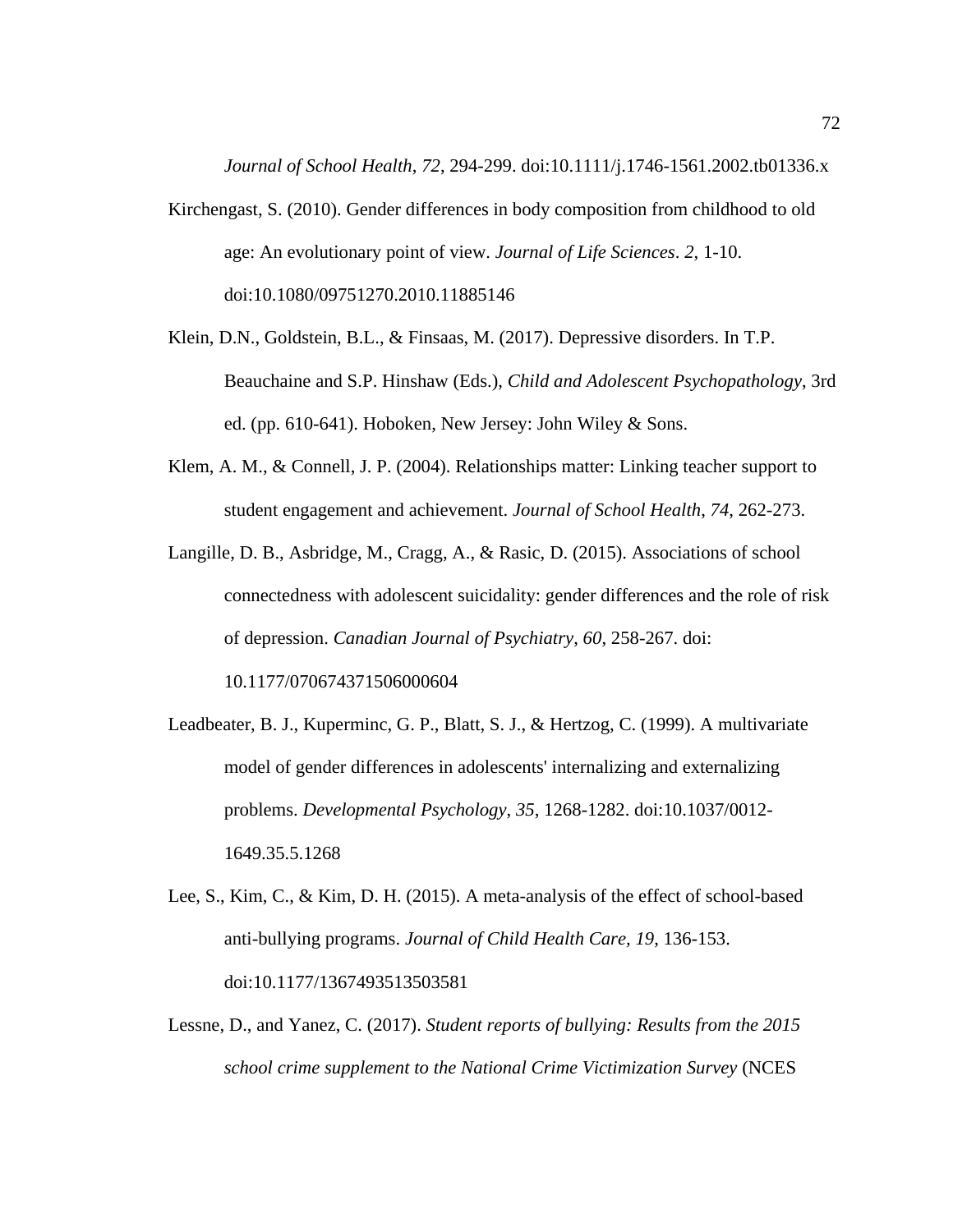2017-015). National Center for Education Statistics, Institute of Education Sciences, U.S. Department of Education. Washington, DC. Retrieved from https://nces.ed.gov/pubsearch/pubsinfo.asp?pubid=2017015.

- Lester, L., Waters, S., & Cross, D. (2013). The relationship between school connectedness and mental health during the transition to secondary school: A path analysis. *Australian Journal of Guidance and Counselling*, *23*, 157-171. doi:10.1017/jgc.2013.20
- Libbey, H. P. (2004). Measuring student relationships to school: Attachment, bonding, connectedness, and engagement. *Journal of School Health*, *74*, 274–283. doi:10.1111/j.1746-1561.2004.tb08284.x
- Loukas, A., Cance, J. D., & Batanova, M. (2013). Trajectories of school connectedness across the middle school years: examining the roles of adolescents' internalizing and externalizing problems. *Youth & Society*, *48*, 557-576. doi:10.1177/0044118X13504419

Loukas, A., & Pasch, K. E. (2013). Does school connectedness buffer the impact of peer

- victimization on early adolescents' subsequent adjustment problems? *Journal of Early Adolescence*, *33*, 245-266. doi:10.1177/0272431611435117
- Loukas, A., Ripperger-Suhler, K. G., & Horton, K. D. (2009). Examining temporal associations between school connectedness and early adolescent adjustment. *Journal of Youth and Adolescence*, *38*, 804-812. doi:10.1007/s10964-008-9312-9
- Loukas, A., Suzuki, R., & Horton, K. D. (2006). Examining school connectedness as a mediator of school climate effects. *Journal of Research on Adolescence, 16*, 491-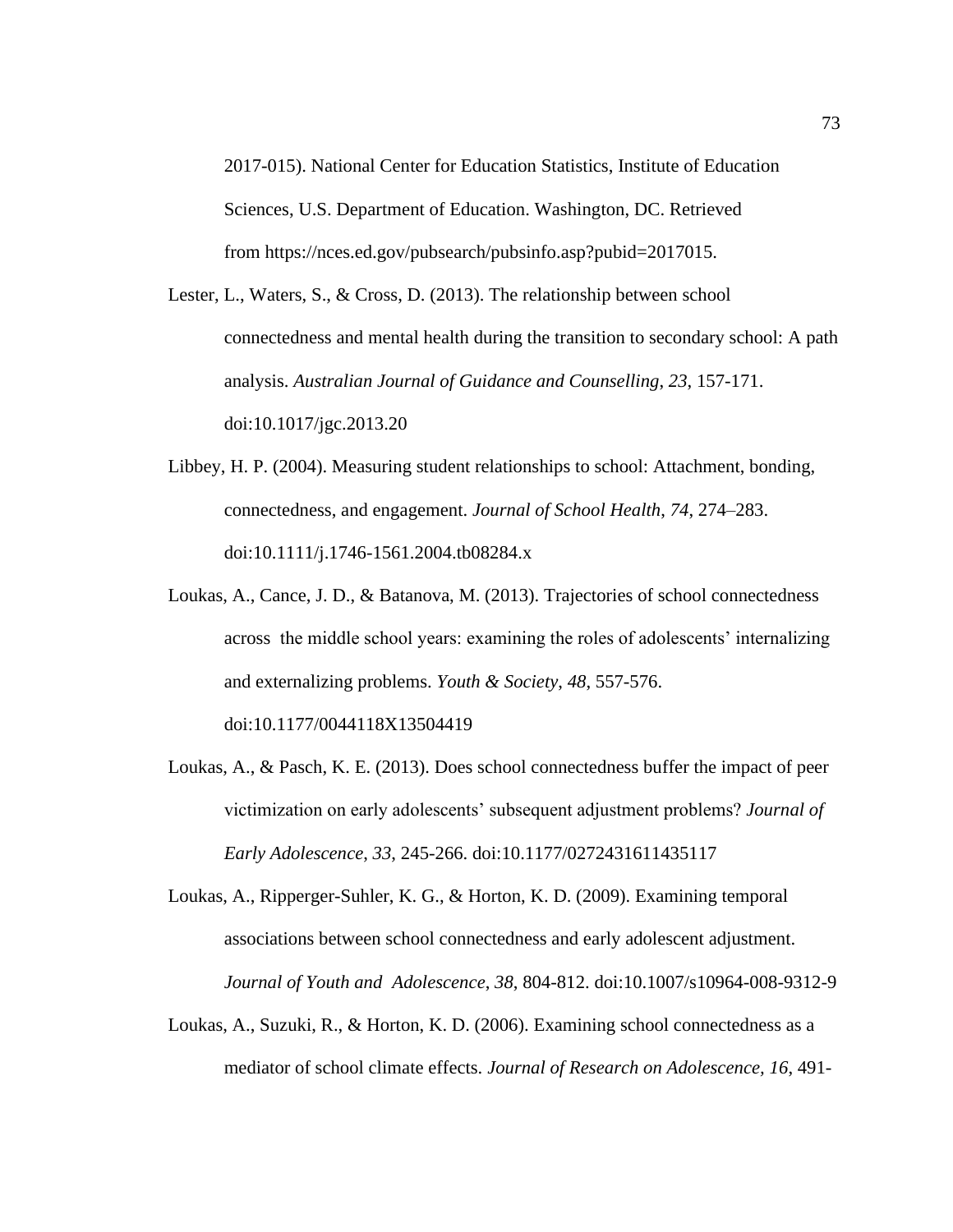502. doi:10.1111/j.1532-7795.2006.00504.x

- Maddox, S. J., & Prinz, R. J. (2003). School bonding in children and adolescents: Conceptualization, assessment, and associated variables. *Clinical Child and Family Psychology Review, 6*, 31-49. doi:10.1023/A:1022214022478
- McNeely, C. A., Nonnemaker, J. M., & Blum, R. W. (2002). Promoting school connectedness: Evidence from the national longitudinal study of adolescent health. *Journal of School Health*, *72*, 138-146.
- Merrell, K. W., Gueldner, B. A., Ross, S. W., & Isava, D. M. (2008). How effective are school bullying intervention programs? A meta-analysis of intervention research. *School Psychology Quarterly, 23*, 26-42. doi:10.1037/1045- 3830.23.1.26
- Miltich, A. P., Hunt, M. H., & Meyers, J. (2004). Dropout and violence needs assessment: A follow-up study. *The California School Psychologist*, *9*, 135-144.
- Modecki, K. L., Minchin, J., Harbaugh, A. G., Guerra, N. G., & Runions, K. C. (2014). Bullying prevalence across contexts: A meta-analysis measuring cyber and traditional bullying. *Journal of Adolescent Health, 55*, 602-611. doi:10.1016/j.jadohealth.2014.06.007

Moore S., Hurt K., Shore A. (2015). *Lead the way: Engaging youth in health care*. School-Based Health Alliance. Retrieved July 2019 from https://www.sbh4all.org/training/youth-development/youth-engagement-toolkit/

Nansel, T. R., Overpeck, M., Pilla, R. S., Ruan, W. J., Simons-Morton, B., & Scheidt, P. (2001). Bullying behaviors among US youth: Prevalence and association with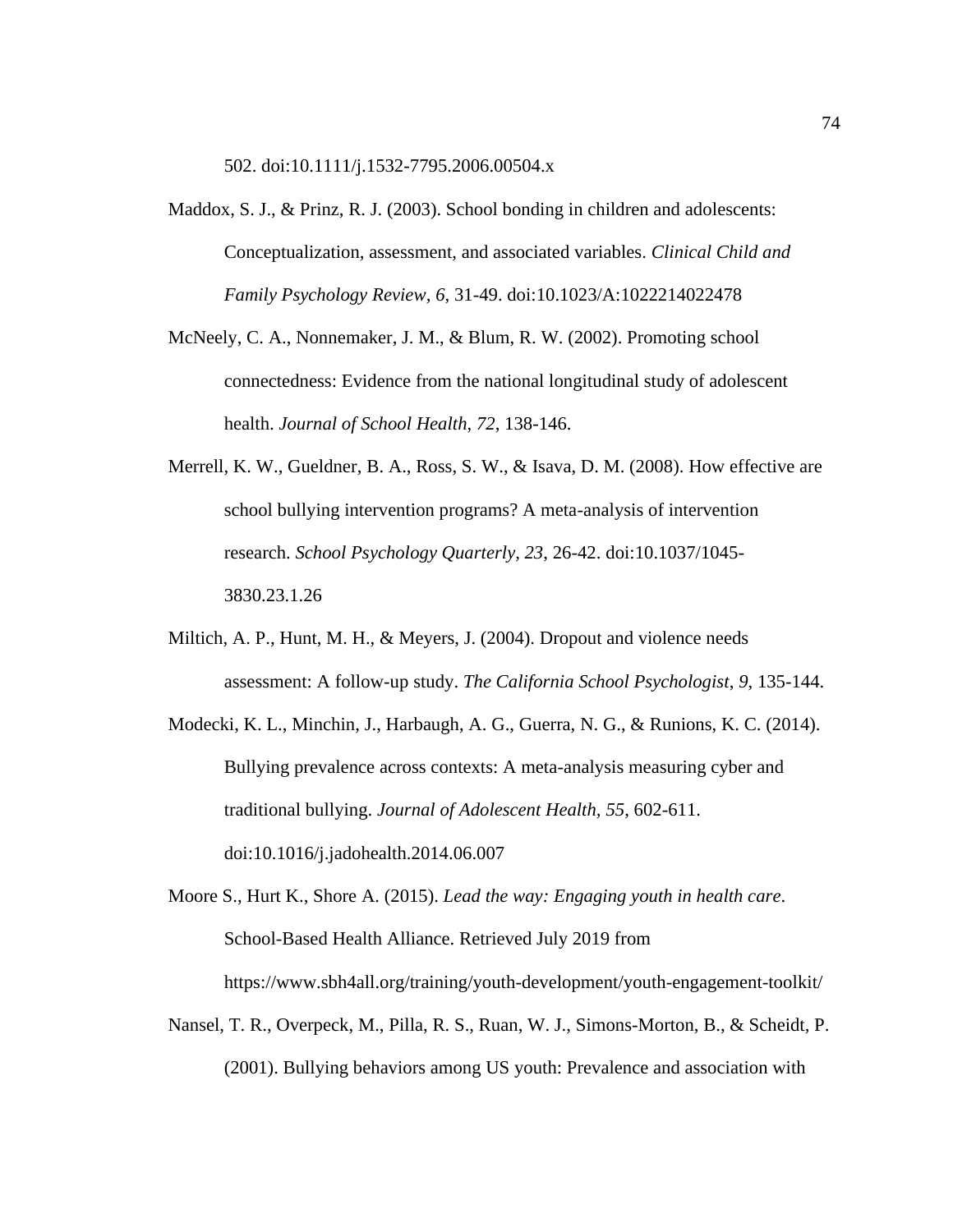psychosocial adjustment. *Journal of the American Medical Association*, *285*, 2094-2100. doi:10.1001/jama.285.16.2094

- O'Brennan, Lindsey M. (2010). Relations between students' perceptions of school connectedness and peer victimization. *Journal of School Violence., 9*, 375-391.
- O'Farrell, S. L., & Morrison, G. M. (2003). A factor analysis exploring school bonding and related constructs among upper elementary students. *California School Psychologist, 8*, 53-72. doi:10.1007/BF03340896
- Olweus, D. (1994). *Bullying at school*. In Aggressive Behavior. Springer US. 97-130
- Olweus, D. (2005). A useful evaluation design, and effects of the Olweus Bullying Prevention Program. *Psychology, Crime & Law, 11,* 389–402. doi:10.1080/10683160500255471
- Olweus, D., Limber, S., & Mihalic, S. F. (1999). Bullying prevention program: Blueprint for violence prevention, book nine. In D. S. Elliott (Ed.), *Blueprints for violence prevention series*. Boulder, CO: Center for the Study and Prevention of Violence, Institute of Behavioral Science, University of Colorado.
- Parker, J. G., Rubin, K. H., Erath, S. A., Wojslawowicz, J. C., & Buskirk, A. A. (2006). Peer relationships, child development, and adjustment: A developmental psychopathology perspective. *Developmental Psychopathology, Theory and Method*, *1*, 419-493. doi:10.1002/9780470939383.ch12
- Paxton, S., Neumark-Sztainer, D., Hannan, P., & Eisenberg, M. (2006). Body dissatisfaction prospectively predicts depressive mood and low self-esteem in adolescent girls and boys. *Journal of Clinical Child and Adolescent*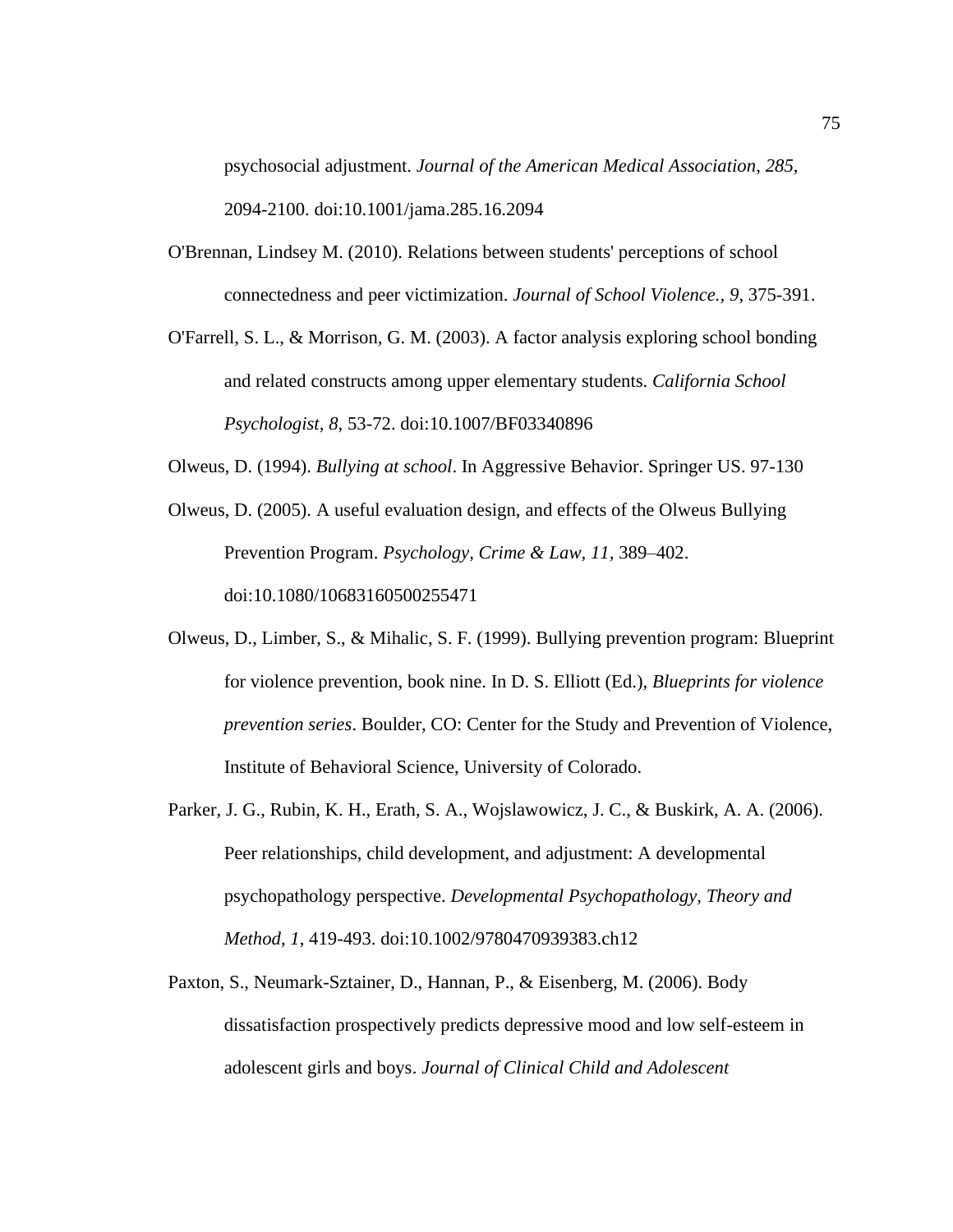*Psychology, 35*, 539-549.

- Pellegrini, A. D., & Bartini, M. (2000). A longitudinal study of bullying, victimization, and peer affiliation during the transition from primary school to middle school. *American Educational Research Journal*, *37*, 699-725. doi: 10.3102/00028312037003699
- Pepler, D. J., Craig, W. M., Connolly, J. A., Yuile, A., McMaster, L., & Jiang, D. (2006). A developmental perspective on bullying. *Aggressive Behavior, 32*, 376-384. doi:10.1002/ab.20136
- Pepler, D., Craig, W., & O'Connell, P. (2010). Peer processes in bullying: Informing prevention and intervention strategies. In S. R. Jimerson, S. M. Swearer, & D. L. Espelage (Eds.), *Handbook of bullying in schools: An international perspective* (pp. 469-479). New York, NY, US: Routledge/Taylor & Francis Group.
- Pepler, D. J., Craig, W. M., O'Connell, P., Atlas, R., & Charach, A. (2004). Making a difference in bullying: Evaluation of a systemic school-based program in Canada. In P. K. Smith, D. Pepler, & K. Rigby (Eds.), *Bullying in schools: How successful can interventions be?* (pp.125–140). New York, NY: Cambridge University Press. doi:10.1017/CBO9780511584466.008
- Pepler, D. J., Jiang, D., Craig, W., & Connolly, J. (2008). Developmental trajectories of bullying and associated factors. *Child Development, 79*, 325-338. doi:10.1111/j.1467-8624.2007.01128.x

Prinstein, M. J., Borelli, J. L., Cheah, C. S. L., Simon, V. A., & Aikins, J. W. (2005).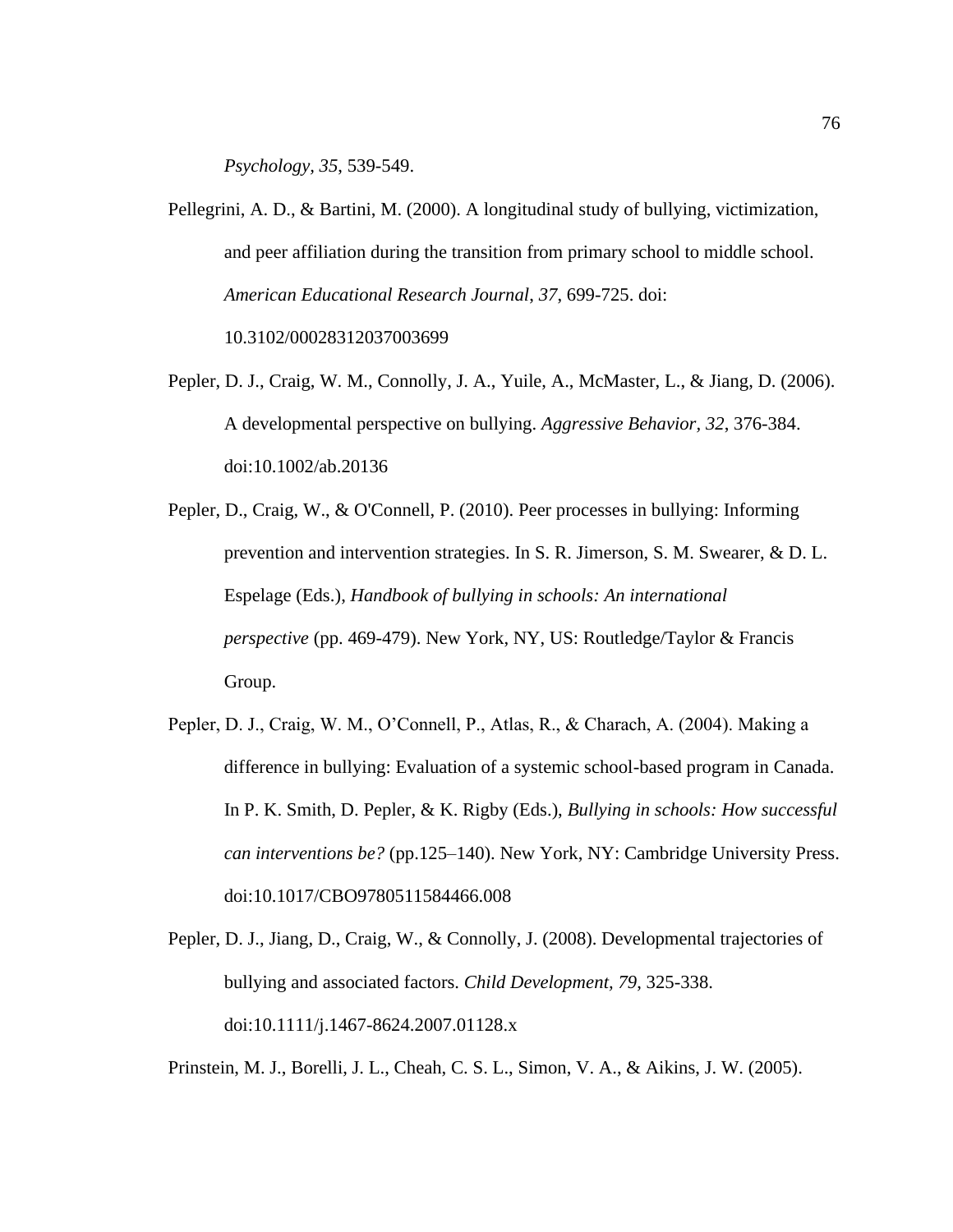Adolescent girls' interpersonal vulnerability to depressive symptoms: A longitudinal examination of reassurance-seeking and peer relationships. *Journal of Abnormal Psychology, 114*, 676-688. doi:10.1037/0021-843X.114.4.676

- Rao, U. M. A., Ryan, N. D., Birmaher, B., Dahl, R. E., Williamson, D. E., Kaufman, J., ... & Nelson, B. (1995). Unipolar depression in adolescents: clinical outcome in adulthood. *Journal of the American Academy of Child & Adolescent Psychiatry*, *34*, 566-578. doi:10.1097/00004583-199505000-00009
- Reynolds, W.M. (2003). Reynolds Bully Victimization Scales for Schools Manual. San Antonio, TX: The Psychological Corporation
- Reynolds, W. M. (2008). Reynolds Adolescent Depression Scale-2nd Edition: Short Form [Professional manual]. Lutz, FL: Psychological Assessment Resources.
- Reijntjes, A., Kamphuis, J. H., Prinzie, P., & Telch, M. J. (2010). Peer victimization and internalizing problems in children: A meta-analysis of longitudinal studies. *Child Abuse & Neglect, 34*, 244-252. doi:10.1016/j.chiabu.2009.07.009
- Resnick, M. D., Bearman, P. S., Blum, R. W., Bauman, K. E., Harris, K. M., Jones, J., . . . Udry, J. R. (1997). Protecting adolescents from harm: Findings from the national longitudinal study on adolescent health. *JAMA: Journal of the American Medical Association, 278*, 823-832. doi:10.1001/jama.278.10.823
- Resnick, M. D., Harris, L. J., & Blum, R. W. (1993), The impact of caring and connectedness on adolescent health and well‐being. *Journal of Paediatrics and Child Health*, *29*, S3-S9. doi:10.1111/j.1440-1754.1993.tb02257.x

Ross, A. G., Shochet, I. M., & Bellair, R. (2010). The role of social skills and school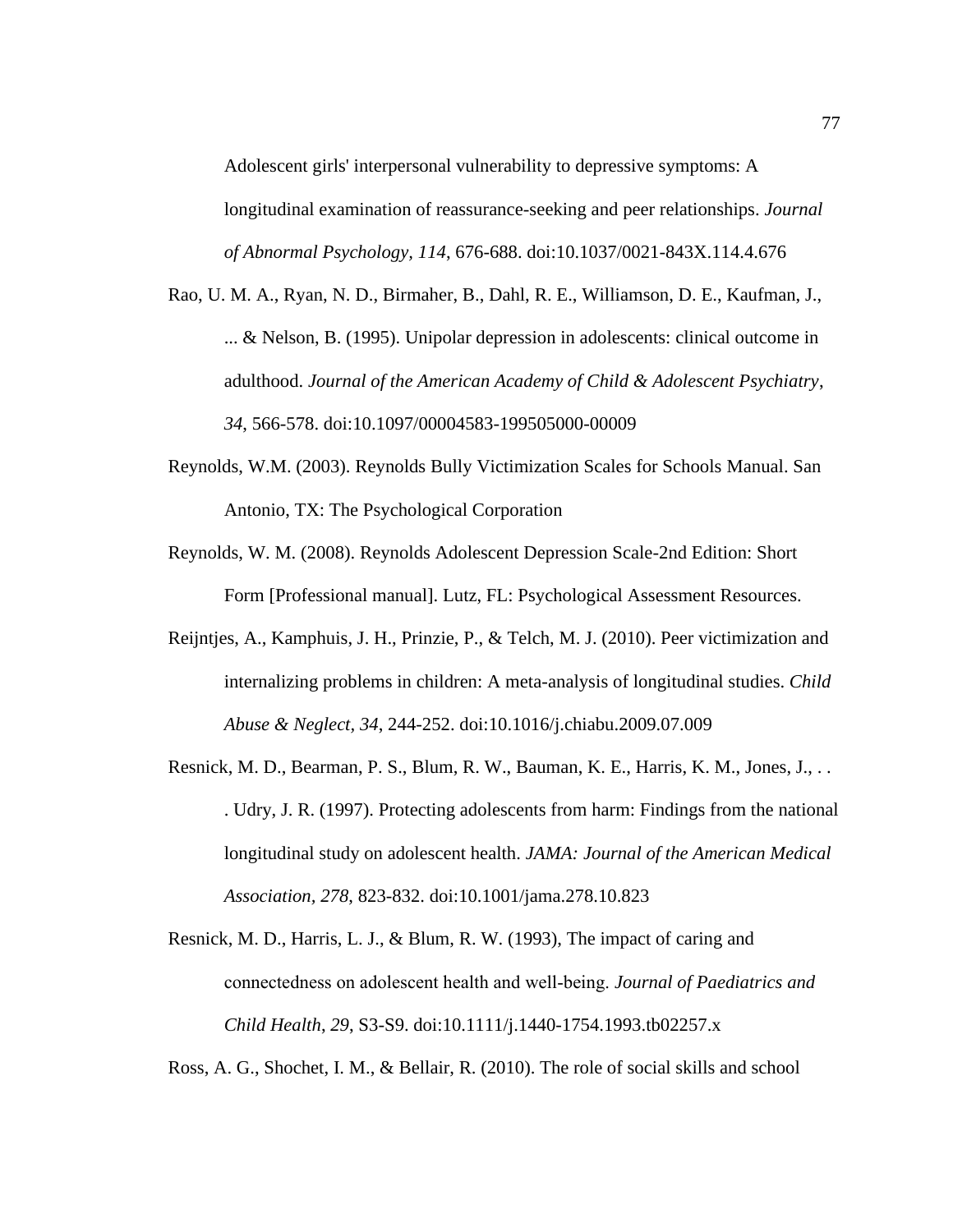connectedness in preadolescent depressive symptoms. *Journal of Clinical Child & Adolescent Psychology*, *39*, 269-275. doi:10.1080/15374410903532692

- Salmivalli, C., Poskiparta, E., Ahtola, A., & Haataja, A. (2013). The implementation and effectiveness of the KiVa antibullying program in Finland. *European Psychologist*, *18*, 79–88. doi:10.1027/1016-9040/a000140
- Salmon, G., James, A., & Smith, D. M. (1998). Bullying in schools: self-reportedanxiety, depression, and self-esteem in secondary school children. *British Medical Journal*, *317*, 924-925. doi:10.1136/bmj.317.7163.924
- Seldin, M., and Yanez, C. (2019). *Student reports of bullying: Results from the 2017 school crime supplement to the National Crime Victimization Survey* (NCES 2019-054). National Center for Education Statistics, Institute of Education Sciences, U.S. Department of Education. Washington, DC. Retrieved from https://nces.ed.gov/pubsearch/pubsinfo.asp?pubid=2019054
- Schwartz, D., Lansford, J. E., Dodge, K. A., Pettit, G. S., & Bates, J. E. (2015). Peer victimization during middle childhood as a lead indicator of internalizing problems and diagnostic outcomes in late adolescence. *Journal of Clinical Child & Adolescent Psychology*, *44*, 393-404. doi:10.1080/15374416.2014.881293
- Shochet, I. M., Dadds, M. R., Ham, D., & Montague, R. (2006). School connectedness is an underemphasized parameter in adolescent mental health: Results of a community prediction study. *Journal of Clinical Child and Adolescent Psychology*, *35*, 170-179. doi:10.1207/s15374424jccp3502\_1

Shochet, I. M., Homel, R., Cockshaw, W. D., & Montgomery, D. T. (2008). How do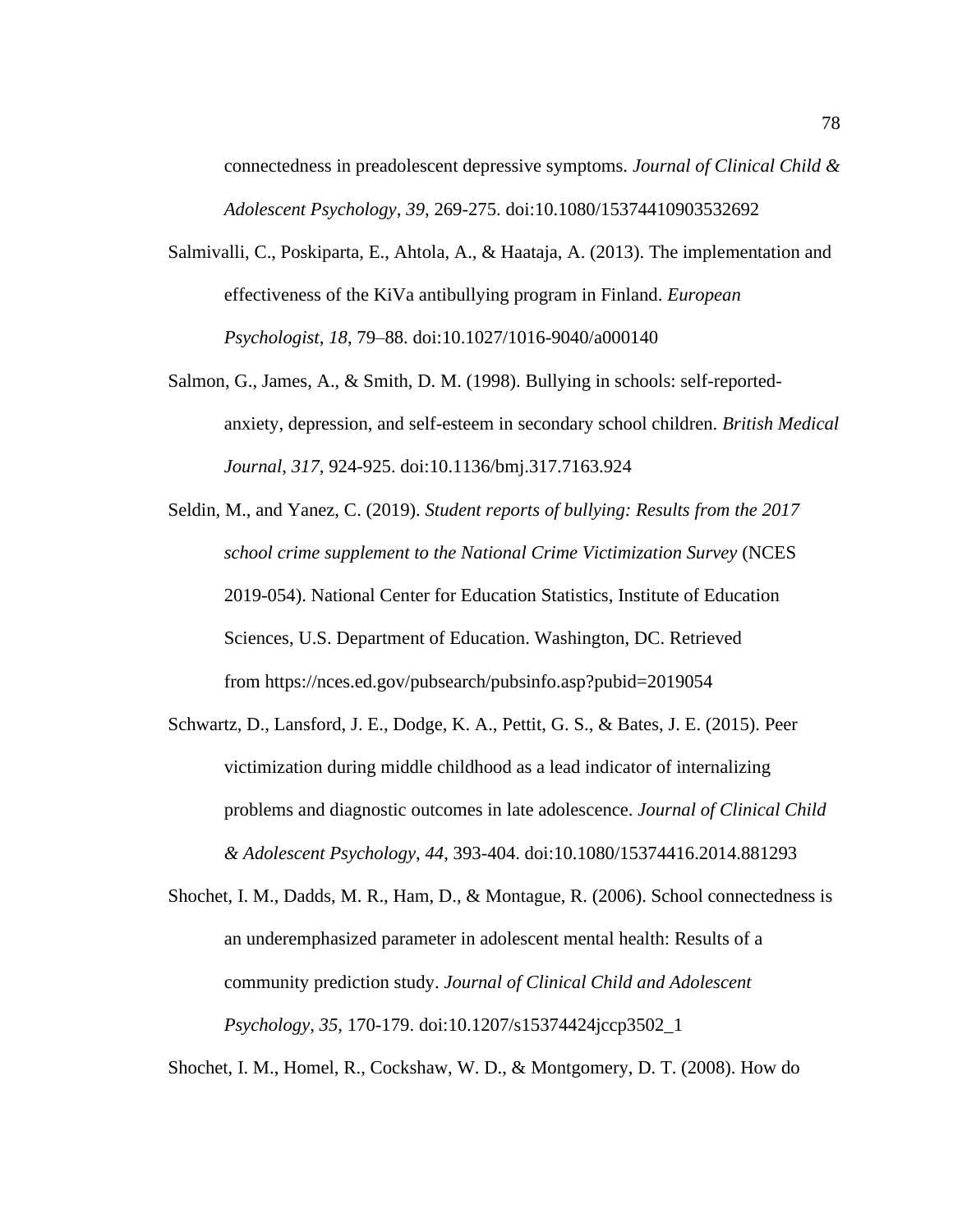school connectedness and attachment to parents interrelate in predicting adolescent depressive symptoms? *Journal of Clinical Child and Adolescent Psychology, 37*, 676-681. doi:10.1080/15374410802148053

Shochet, I. M., Smith, C. L., Furlong, M. J., & Homel, R. (2011). A prospective study investigating the impact of school belonging factors on negative affect in adolescents. *Journal of Clinical Child and Adolescent Psychology*, *40*, 586-595. doi:10.1080/15374416.2011.581616

- Simons-Morton, B. G., Crump, A. D., Haynie, D. L., & Saylor, K. E. (1999). Studentschool bonding and adolescent problem behavior. *Health Education Research, 14*, 99-107. doi:10.1093/her/14.1.99
- Skues, J. L., Cunningham, E. G., & Pokharel, T. (2005). The influence of bullying behaviours on sense of school connectedness, motivation and self-esteem. *Journal of Psychologists and Counsellors in Schools*, *15*, 17-26. doi:10.1375/ajgc.15.1.17
- Slee, P. T. (1995). Peer victimization and its relationship to depression among Australian primary school students. *Personality and Individual Differences*, *18*, 57-62. doi: 10.1016/0191-8869
- Sourander, A., Jensen, P., Rönning, J. A., Niemelä, S., Helenius, H., Sillanmäki, L., ... & Almqvist, F. (2007). What is the early adulthood outcome of boys who bully or are bullied in childhood? The Finnish "From a Boy to a Man" study. *Pediatrics*, *120*, 397-404. doi:10.1542/peds.2006-2704
- Steinberg, L. D. (2008). *Adolescence.* Boston: McGraw-Hill Higher Education.
- Stice, E., Hayward, C., Cameron, R. P., Killen, J. D., & Taylor, C. B. (2000). Body-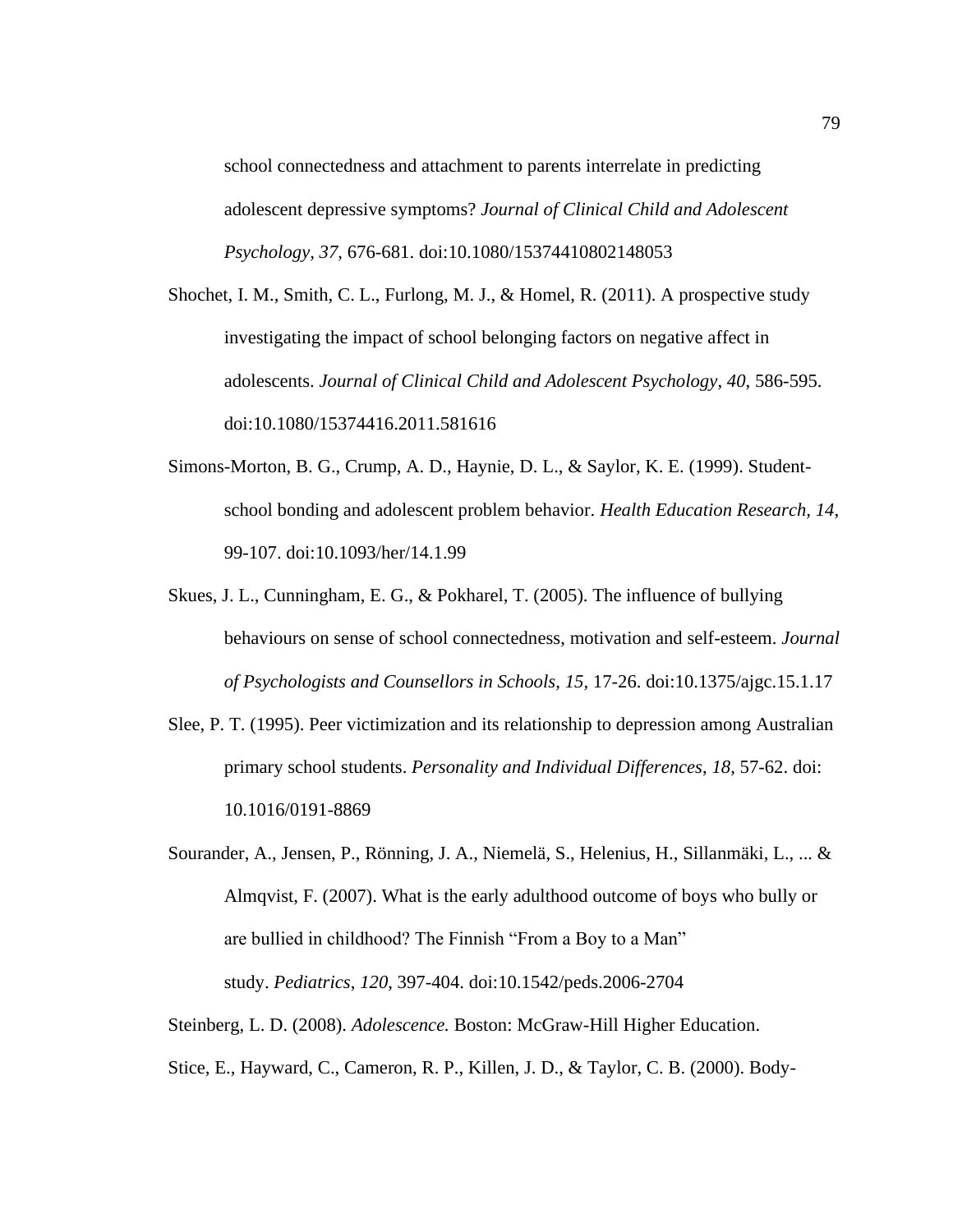image and eating disturbances predict onset of depression among female adolescents: A longitudinal study. *Journal of Abnormal Psychology, 109*, 438- 444. doi:10.1037/0021-843X.109.3.438

- Swearer, S. M., Espelage, D. L., Vaillancourt, T., & Hymel S. (2010). What can be done about school bullying? Linking research to educational practice. *Educational Researcher*, 39, 38-47. doi: 10.3102/0013189X09357622
- Thapar, A., Collishaw, S., Pine, D. S., & Thapar, A. K. (2012). Depression in adolescence. *Lancet*, *379*, 1056–1067. doi:10.1016/S0140-6736(11)60871-4
- Thompson, D. R., Iachan, R., Overpeck, M., Ross J. G., & Gross, L. A. (2006) School connectedness in the Health Behavior in school-aged children study: The role of student, school, and school neighborhood characteristics. *Journal of School Health*. 76, 379-386. doi: 10.1111/j.1746-1561.2006.00129.x

Ttofi, M. M., Bowes, L., Farrington, D. P., & Lösel, F. (2014). Protective factors interrupting the continuity from school bullying to later internalizing and externalizing problems: A systematic review of prospective longitudinal studies. *Journal of School Violence*, *13*(1), 5-38. doi:10.1080/15388220.2013.857345

- Ttofi, M. M., & Farrington, D. P. (2011). Effectiveness of school-based programs to reduce bullying: A systematic meta-analytic review. *Journal of Experimental Criminology, 7,* 27–56. doi:10.1007/s11292-010-9109-1
- Ttofi, M. M., Farrington, D. P., Lösel, F., & Loeber, R. (2011). Do the victims of school bullies tend to become depressed later in life? A systematic review and meta-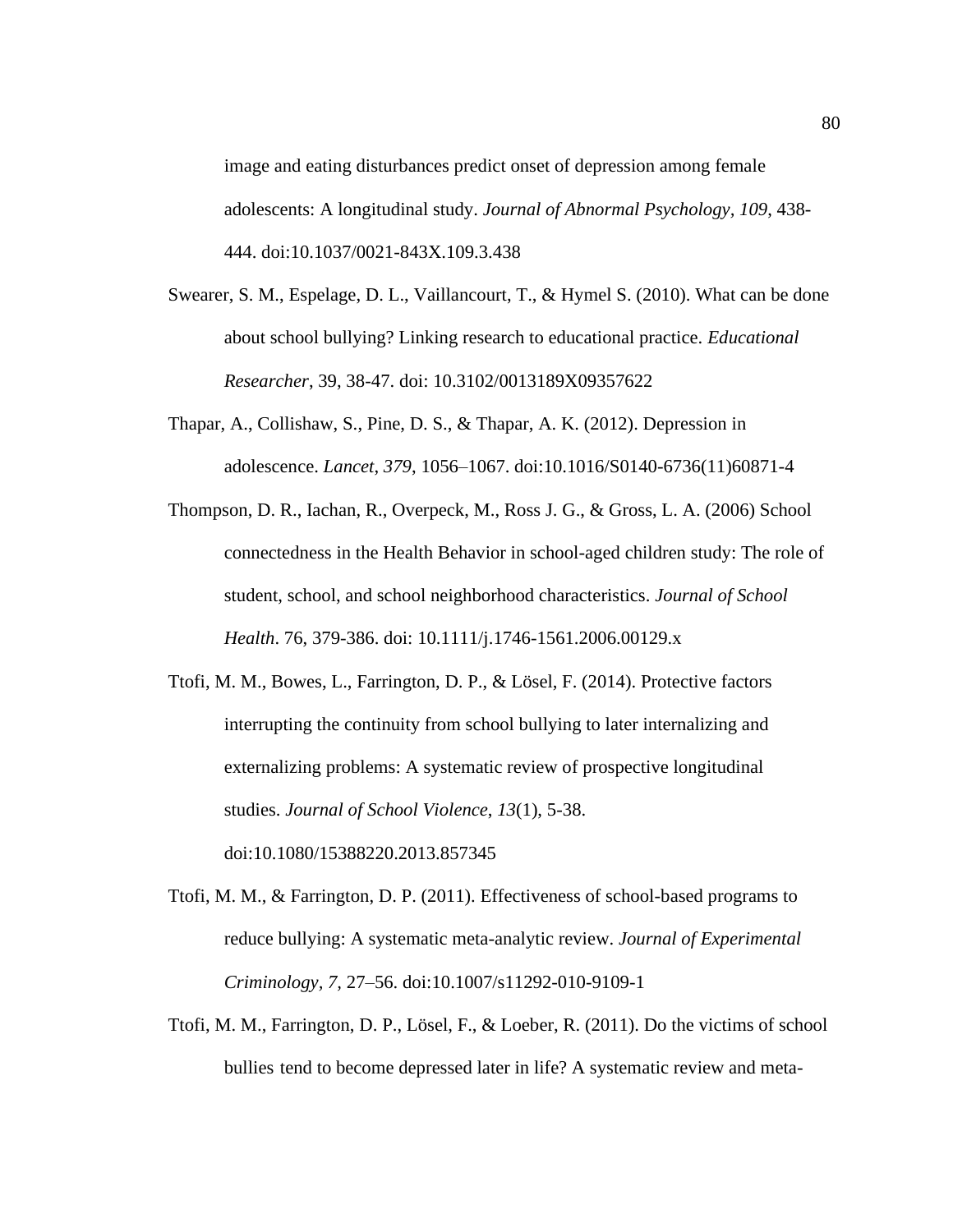analysis of longitudinal studies. *Journal of Aggression, Conflict and Peace Research*, *3*, 63-73. doi:10.1108/17596591111132873

- Underwood, M. K., & Rosen, L. H. (2011). Gender and bullying: Moving beyond mean differences to consider conceptions of bullying, processes by which bullying unfolds, and cyber bullying. In D. Espelage & S. Swearer (Eds.), *Bullying in american schools* (2nd ed., pp. 13-24). New York, NY: Routledge
- Veenstra, R., Lindenberg, S., Oldehinkel, A. J., De Winter, A. F., Verhulst, F. C., & Ormel, J. (2005). Bullying and victimization in elementary schools: A comparison of bullies, victims, bully/victims, and uninvolved preadolescents. *Developmental Psychology, 41*, 672–682. doi:10.1037/0012-1649.41.4.672
- Wang, J., Iannotti, R. J., & Nansel, T. R. (2009). School bullying among adolescents in the United States: Physical, verbal, relational, and cyber. *Journal of Adolescent Health*, *45*, 368-375. doi:10.1016/j.jadohealth.2009.03.021
- Waters, S. K., Cross, D. S., & Runions, K. (2009). Social and ecological structures supporting adolescent connectedness to school: A theoretical model. *Journal of School Health*, *79*, 516-524. doi:10.1111/j.1746-1561.2009.00443.x
- Waters, S., Cross, D., & Shaw, T. (2010). Does the nature of school's matter? An exploration of selected school ecology factors on adolescent perceptions of school connectedness. *British Journal of Educational Psychology*, *80*, 381-402. doi:10.1348/000709909X484479
- Weber, D. R., Leonard, M. B., Zemel B. S. (2012). Body composition analysis in the pediatric population. *Pediatric Endocrinology Reviews*, *10*, 130-139.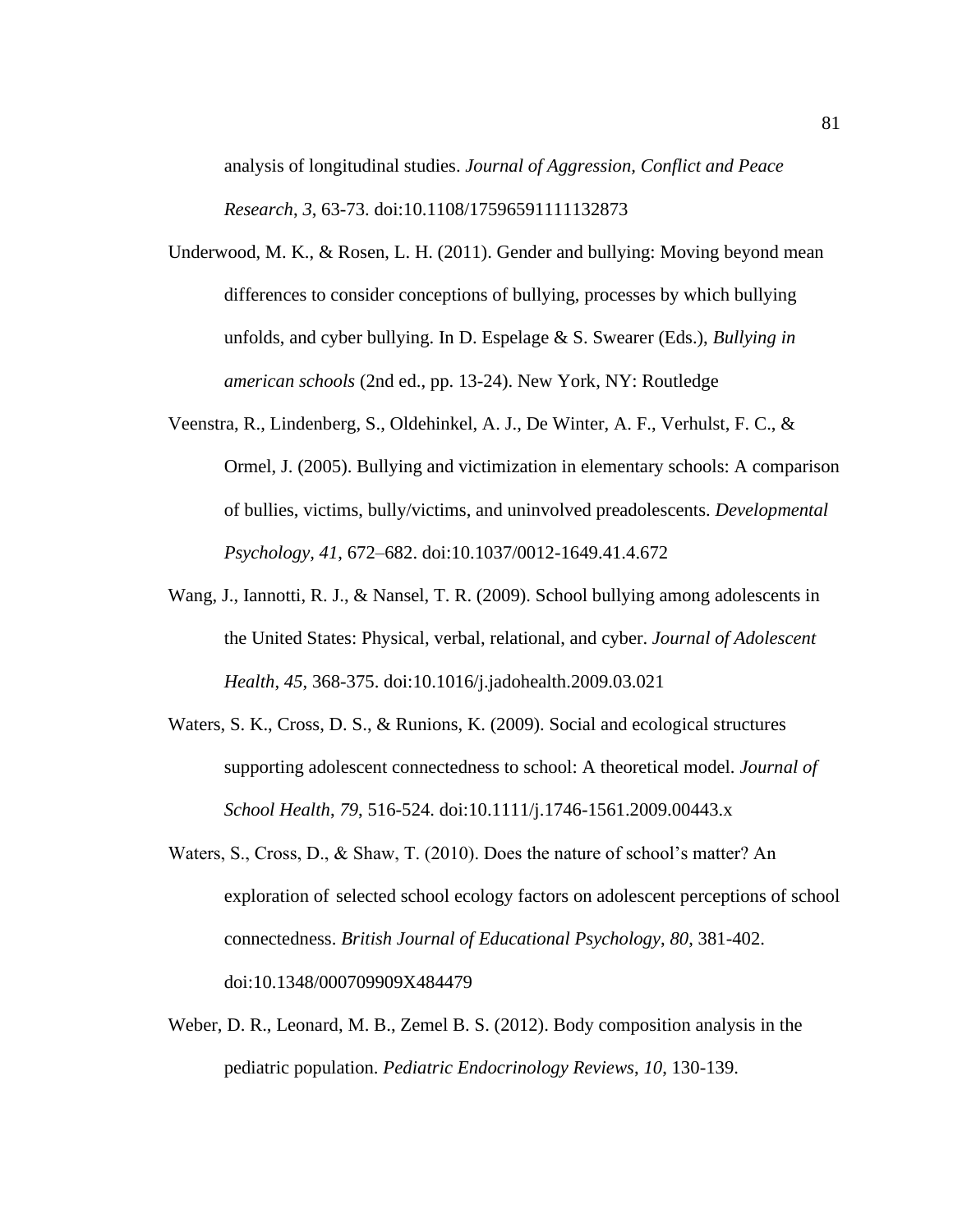- Weersing, V. R., Jeffreys, M., Do, M.-C. T., Schwartz, K. T. G., & Bolano, C. (2017). Evidence base update of psychosocial treatments for child and adolescent depression. *Journal of Clinical Child and Adolescent Psychology, 46*, 11-43. doi:10.1080/15374416.2016.1220310
- Whitlock, J. L. (2006). Youth perceptions of life at school: Contextual correlates of school connectedness in adolescence. *Applied Developmental Science, 10*, 13- 29. doi:10.1207/s1532480xads1001\_2
- Wilson, D. (2004). The interface of school climate and school connectedness and relationships with aggression and victimization. *Journal of School Health*, *74*, 293-299. doi: 10.1111/j.1746-1561.2004.tb08286.x
- Wingspread Conference (2004). Wingspread declaration on school connections. *Journal of School Health*, *74*, 233–234.
- You, S., Furlong, M. J., Felix, E., Sharkey, J. D., Tanigawa, D., & Green, J. G. (2008). Relations among school connectedness, hope, life satisfaction, and bully victimization. *Psychology in the Schools*, *45*, 446-460. doi:10.1002/pits.20308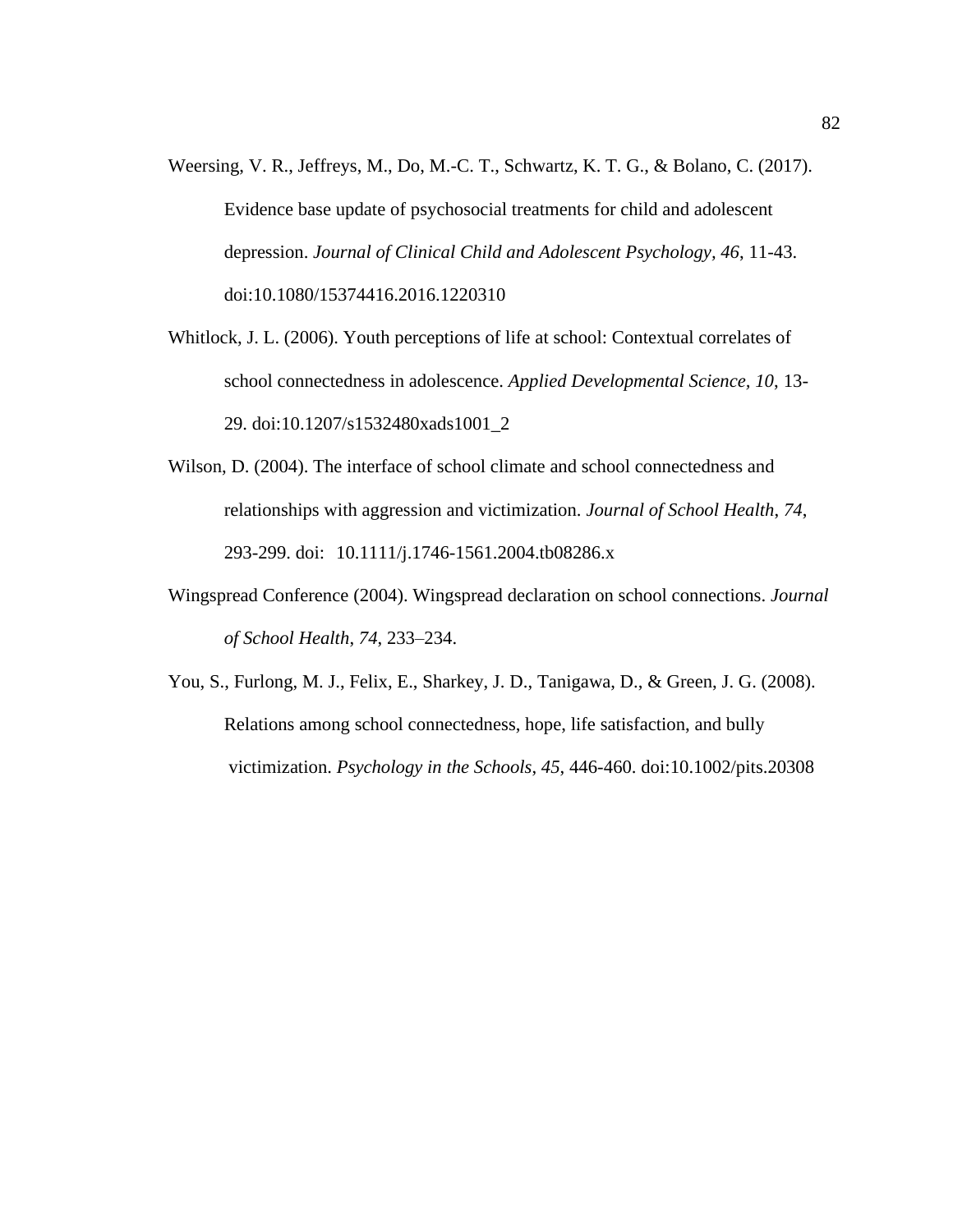### **Appendix A**

#### **Bully Victimization Scale**

Due to copyright laws, copies of the Bully Victimization Scale will not be included here. A copy of the scale was available for committee members to view at the thesis proposal and defense. Also, sample questions are included in the Methods section.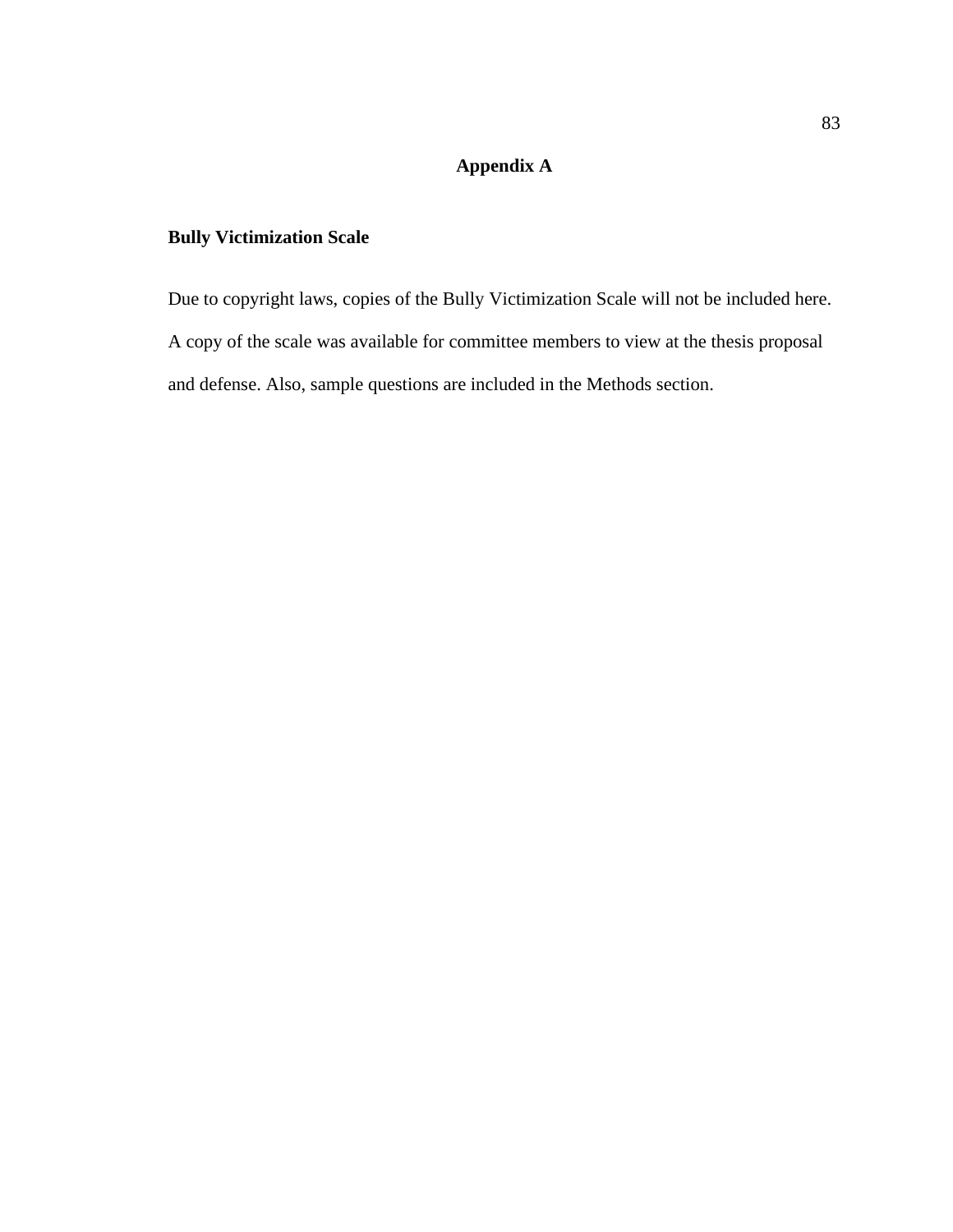#### **Appendix B**

#### **Reynolds Adolescent Depression Scale-2: Short Form**

Due to copyright laws, copies of the Reynolds Adolescent Depression Scale-2: Short Form will not be included here. A copy of the scale was available for committee members to view at the thesis proposal and defense. Also, sample questions are included in the Methods section.